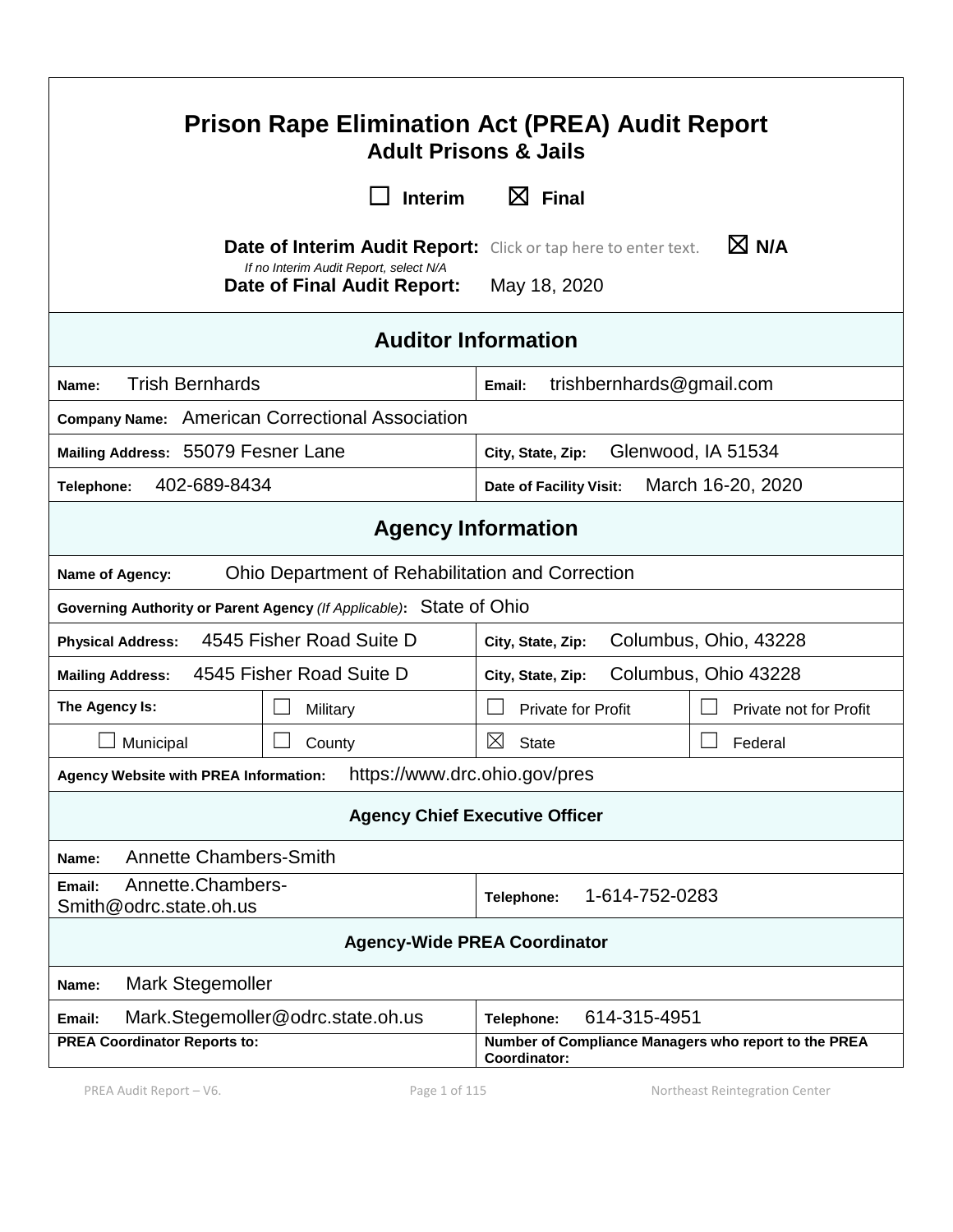| Chief, Bureau of Operational Compliance (BOC)   25 |  |
|----------------------------------------------------|--|
|                                                    |  |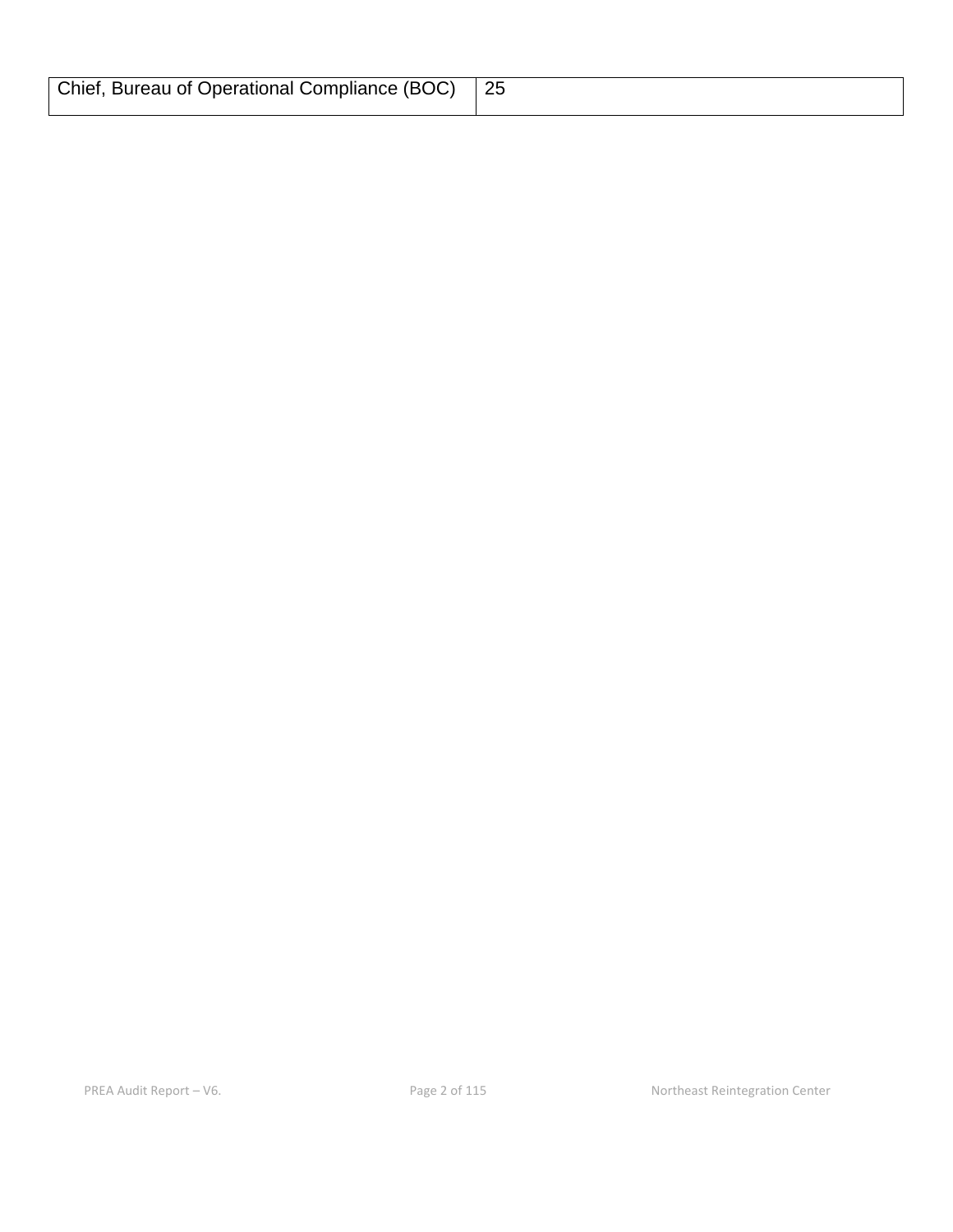| <b>Facility Information</b>                                                                                                                                                                                                                                                                                                      |                                            |                   |                                            |                         |
|----------------------------------------------------------------------------------------------------------------------------------------------------------------------------------------------------------------------------------------------------------------------------------------------------------------------------------|--------------------------------------------|-------------------|--------------------------------------------|-------------------------|
| <b>Northeast Reintegration Center</b><br><b>Name of Facility:</b>                                                                                                                                                                                                                                                                |                                            |                   |                                            |                         |
| Physical Address: 2675 East 30th Street                                                                                                                                                                                                                                                                                          |                                            | City, State, Zip: |                                            | Cleveland, Ohio 44115   |
| Mailing Address (if different from above):<br>2675 East 30th Street                                                                                                                                                                                                                                                              |                                            |                   | Cleveland, Ohio 44115<br>City, State, Zip: |                         |
| The Facility Is:                                                                                                                                                                                                                                                                                                                 | Military                                   |                   | <b>Private for Profit</b>                  | Private not for Profit  |
| Municipal                                                                                                                                                                                                                                                                                                                        | County                                     | ⊠<br><b>State</b> |                                            | Federal                 |
| <b>Facility Type:</b>                                                                                                                                                                                                                                                                                                            | ⊠<br>Prison                                |                   |                                            | Jail                    |
| Facility Website with PREA Information:                                                                                                                                                                                                                                                                                          | https://www.drc.ohio.gov/pres              |                   |                                            |                         |
| Has the facility been accredited within the past 3 years?                                                                                                                                                                                                                                                                        | $\boxtimes$ Yes                            | <b>No</b>         |                                            |                         |
| If the facility has been accredited within the past 3 years, select the accrediting organization(s) - select all that apply (N/A if<br>the facility has not been accredited within the past 3 years):<br>$\times$ ACA<br><b>NCCHC</b><br><b>CALEA</b><br>Other (please name or describe: Click or tap here to enter text.<br>N/A |                                            |                   |                                            |                         |
| If the facility has completed any internal or external audits other than those that resulted in accreditation, please describe:<br>Internal Management (mock) ACA and PREA audit                                                                                                                                                 |                                            |                   |                                            |                         |
|                                                                                                                                                                                                                                                                                                                                  | Warden/Jail Administrator/Sheriff/Director |                   |                                            |                         |
| <b>Charmaine Bracy</b><br>Name:                                                                                                                                                                                                                                                                                                  |                                            |                   |                                            |                         |
| 216-771-6460 ext. 78153<br>Charmaine.bracy@odrc.state.oh.us<br>Email:<br>Telephone:                                                                                                                                                                                                                                              |                                            |                   |                                            |                         |
| <b>Facility PREA Compliance Manager</b>                                                                                                                                                                                                                                                                                          |                                            |                   |                                            |                         |
| Lucretia Kelly<br>Name:                                                                                                                                                                                                                                                                                                          |                                            |                   |                                            |                         |
| Lucretia.kelly@odrc.state.oh.us<br>Email:                                                                                                                                                                                                                                                                                        |                                            | Telephone:        |                                            | 216-771-6460 ext. 78117 |
| Facility Health Service Administrator L N/A                                                                                                                                                                                                                                                                                      |                                            |                   |                                            |                         |
| <b>Candi Dials</b><br>Name:                                                                                                                                                                                                                                                                                                      |                                            |                   |                                            |                         |
| candi.dials@odrc.state.oh.us<br>Email:                                                                                                                                                                                                                                                                                           |                                            | Telephone:        | 216-771-6460                               |                         |
| <b>Facility Characteristics</b>                                                                                                                                                                                                                                                                                                  |                                            |                   |                                            |                         |
| 350<br><b>Designated Facility Capacity:</b>                                                                                                                                                                                                                                                                                      |                                            |                   |                                            |                         |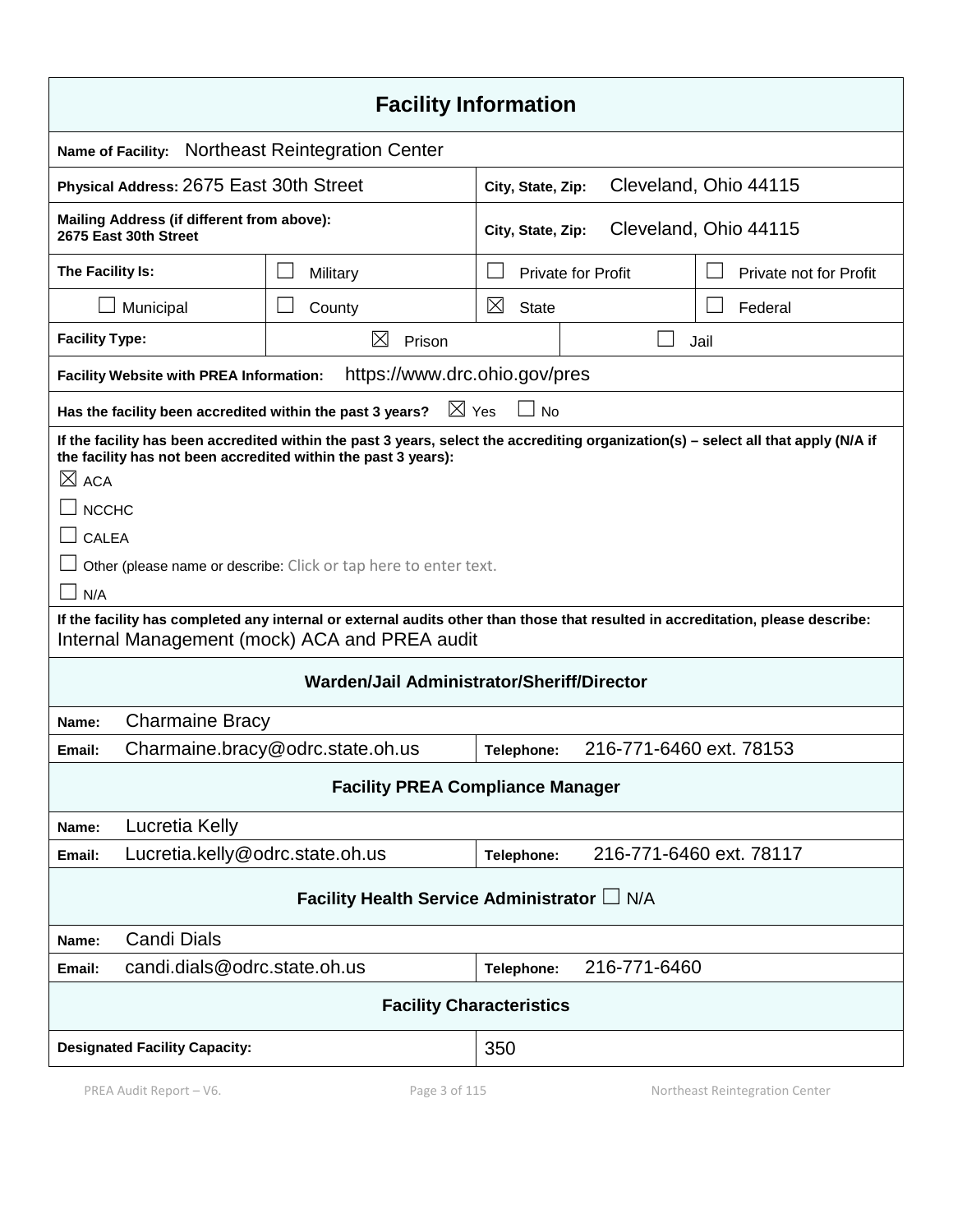| <b>Current Population of Facility:</b>                                                                                                                                                                     |                                                                                           | 625                                                               |                               |
|------------------------------------------------------------------------------------------------------------------------------------------------------------------------------------------------------------|-------------------------------------------------------------------------------------------|-------------------------------------------------------------------|-------------------------------|
| Average daily population for the past 12 months:                                                                                                                                                           |                                                                                           | 572                                                               |                               |
| Has the facility been over capacity at any point in the past 12<br>months?                                                                                                                                 |                                                                                           | $\boxtimes$ No<br>$\Box$ Yes                                      |                               |
| Which population(s) does the facility hold?                                                                                                                                                                |                                                                                           | $\boxtimes$ Females<br>Males                                      | <b>Both Females and Males</b> |
| Age range of population:                                                                                                                                                                                   |                                                                                           | 19-71                                                             |                               |
| Average length of stay or time under supervision:                                                                                                                                                          |                                                                                           | 2.21 years                                                        |                               |
| Facility security levels/inmate custody levels:                                                                                                                                                            |                                                                                           | Level 1                                                           |                               |
| Number of inmates admitted to facility during the past 12 months:                                                                                                                                          |                                                                                           |                                                                   | 699                           |
| Number of inmates admitted to facility during the past 12 months whose length of stay<br>in the facility was for 72 hours or more:                                                                         |                                                                                           |                                                                   | 699                           |
| Number of inmates admitted to facility during the past 12 months whose length of stay<br>in the facility was for 30 days or more:                                                                          |                                                                                           |                                                                   | 699                           |
| Does the facility hold youthful inmates?                                                                                                                                                                   |                                                                                           | $\boxtimes$ No<br>Yes                                             |                               |
| Number of youthful inmates held in the facility during the past 12 months: (N/A if the<br>facility never holds youthful inmates)                                                                           |                                                                                           | Click or tap here to enter text.<br>$\times$ N/A                  |                               |
| Does the audited facility hold inmates for one or more other agencies (e.g. a State<br>correctional agency, U.S. Marshals Service, Bureau of Prisons, U.S. Immigration and<br><b>Customs Enforcement)?</b> |                                                                                           | $\boxtimes$ No<br>Yes                                             |                               |
|                                                                                                                                                                                                            |                                                                                           | <b>Federal Bureau of Prisons</b>                                  |                               |
|                                                                                                                                                                                                            |                                                                                           | U.S. Marshals Service                                             |                               |
|                                                                                                                                                                                                            |                                                                                           | U.S. Immigration and Customs Enforcement                          |                               |
|                                                                                                                                                                                                            | <b>Bureau of Indian Affairs</b>                                                           |                                                                   |                               |
|                                                                                                                                                                                                            | U.S. Military branch                                                                      |                                                                   |                               |
| Select all other agencies for which the audited<br>facility holds inmates: Select all that apply (N/A if the                                                                                               | State or Territorial correctional agency                                                  |                                                                   |                               |
| audited facility does not hold inmates for any other<br>agency or agencies):                                                                                                                               | County correctional or detention agency                                                   |                                                                   |                               |
|                                                                                                                                                                                                            | Judicial district correctional or detention facility                                      |                                                                   |                               |
|                                                                                                                                                                                                            | City or municipal correctional or detention facility (e.g. police lockup or<br>city jail) |                                                                   |                               |
|                                                                                                                                                                                                            | Private corrections or detention provider                                                 |                                                                   |                               |
|                                                                                                                                                                                                            |                                                                                           | Other - please name or describe: Click or tap here to enter text. |                               |
| $\boxtimes$ N/A                                                                                                                                                                                            |                                                                                           |                                                                   |                               |
| Number of staff currently employed by the facility who may have contact with inmates:                                                                                                                      |                                                                                           | 164                                                               |                               |
| Number of staff hired by the facility during the past 12 months who may have contact<br>with inmates:                                                                                                      |                                                                                           | 20                                                                |                               |
| Number of contracts in the past 12 months for services with contractors who may<br>have contact with inmates:                                                                                              |                                                                                           |                                                                   | 5                             |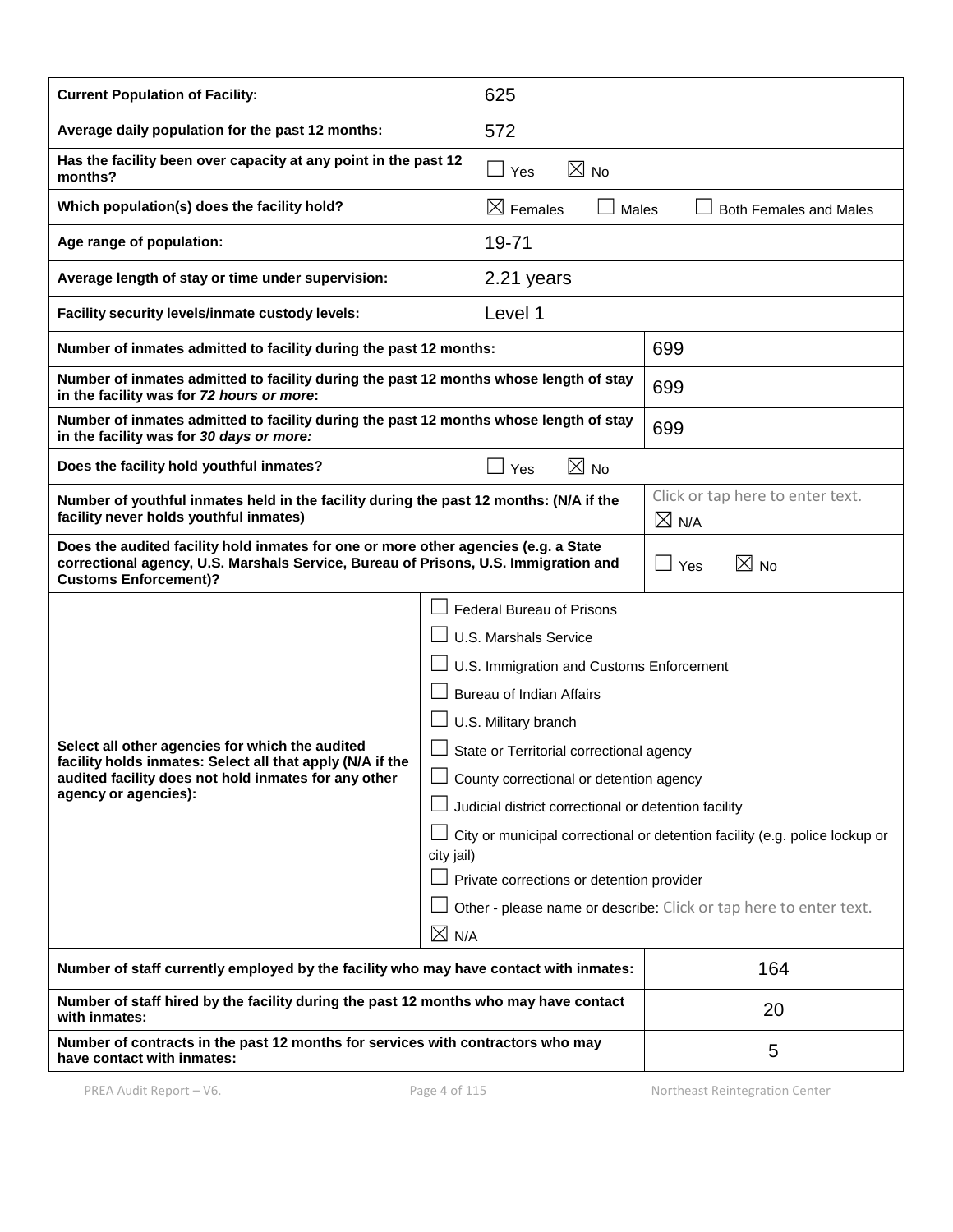| Number of individual contractors who have contact with inmates, currently authorized<br>to enter the facility:                                                                                                                                                                                                                                                                                                                                                                                                                                                                                                                                                                                                                                                                                                                                                                                                                                                                                                                                                                                                                                                                                                                                                                                                                                                                                                                                                                                                                                                                                                                                                                                                                                                                                |                 | 25             |                 |
|-----------------------------------------------------------------------------------------------------------------------------------------------------------------------------------------------------------------------------------------------------------------------------------------------------------------------------------------------------------------------------------------------------------------------------------------------------------------------------------------------------------------------------------------------------------------------------------------------------------------------------------------------------------------------------------------------------------------------------------------------------------------------------------------------------------------------------------------------------------------------------------------------------------------------------------------------------------------------------------------------------------------------------------------------------------------------------------------------------------------------------------------------------------------------------------------------------------------------------------------------------------------------------------------------------------------------------------------------------------------------------------------------------------------------------------------------------------------------------------------------------------------------------------------------------------------------------------------------------------------------------------------------------------------------------------------------------------------------------------------------------------------------------------------------|-----------------|----------------|-----------------|
| Number of volunteers who have contact with inmates, currently authorized to enter the<br>facility:                                                                                                                                                                                                                                                                                                                                                                                                                                                                                                                                                                                                                                                                                                                                                                                                                                                                                                                                                                                                                                                                                                                                                                                                                                                                                                                                                                                                                                                                                                                                                                                                                                                                                            |                 | 519            |                 |
| <b>Physical Plant</b>                                                                                                                                                                                                                                                                                                                                                                                                                                                                                                                                                                                                                                                                                                                                                                                                                                                                                                                                                                                                                                                                                                                                                                                                                                                                                                                                                                                                                                                                                                                                                                                                                                                                                                                                                                         |                 |                |                 |
| <b>Number of buildings:</b>                                                                                                                                                                                                                                                                                                                                                                                                                                                                                                                                                                                                                                                                                                                                                                                                                                                                                                                                                                                                                                                                                                                                                                                                                                                                                                                                                                                                                                                                                                                                                                                                                                                                                                                                                                   |                 |                |                 |
| Auditors should count all buildings that are part of the facility, whether inmates are<br>formally allowed to enter them or not. In situations where temporary structures have<br>been erected (e.g., tents) the auditor should use their discretion to determine whether<br>to include the structure in the overall count of buildings. As a general rule, if a<br>temporary structure is regularly or routinely used to hold or house inmates, or if the<br>temporary structure is used to house or support operational functions for more than a<br>short period of time (e.g., an emergency situation), it should be included in the overall<br>count of buildings.                                                                                                                                                                                                                                                                                                                                                                                                                                                                                                                                                                                                                                                                                                                                                                                                                                                                                                                                                                                                                                                                                                                       | 13              |                |                 |
| Number of inmate housing units:                                                                                                                                                                                                                                                                                                                                                                                                                                                                                                                                                                                                                                                                                                                                                                                                                                                                                                                                                                                                                                                                                                                                                                                                                                                                                                                                                                                                                                                                                                                                                                                                                                                                                                                                                               |                 |                |                 |
| Enter 0 if the facility does not have discrete housing units. DOJ PREA Working Group<br>FAQ on the definition of a housing unit: How is a "housing unit" defined for the<br>purposes of the PREA Standards? The question has been raised in particular as it<br>relates to facilities that have adjacent or interconnected units. The most common<br>concept of a housing unit is architectural. The generally agreed-upon definition is a<br>space that is enclosed by physical barriers accessed through one or more doors of<br>various types, including commercial-grade swing doors, steel sliding doors,<br>interlocking sally port doors, etc. In addition to the primary entrance and exit,<br>additional doors are often included to meet life safety codes. The unit contains<br>sleeping space, sanitary facilities (including toilets, lavatories, and showers), and a<br>dayroom or leisure space in differing configurations. Many facilities are designed with<br>modules or pods clustered around a control room. This multiple-pod design provides<br>the facility with certain staff efficiencies and economies of scale. At the same time, the<br>design affords the flexibility to separately house inmates of differing security levels, or<br>who are grouped by some other operational or service scheme. Generally, the control<br>room is enclosed by security glass, and in some cases, this allows inmates to see into<br>neighboring pods. However, observation from one unit to another is usually limited by<br>angled site lines. In some cases, the facility has prevented this entirely by installing<br>one-way glass. Both the architectural design and functional use of these multiple pods<br>indicate that they are managed as distinct housing units. | 8               |                |                 |
| Number of single cell housing units:                                                                                                                                                                                                                                                                                                                                                                                                                                                                                                                                                                                                                                                                                                                                                                                                                                                                                                                                                                                                                                                                                                                                                                                                                                                                                                                                                                                                                                                                                                                                                                                                                                                                                                                                                          | none            |                |                 |
| Number of multiple occupancy cell housing units:                                                                                                                                                                                                                                                                                                                                                                                                                                                                                                                                                                                                                                                                                                                                                                                                                                                                                                                                                                                                                                                                                                                                                                                                                                                                                                                                                                                                                                                                                                                                                                                                                                                                                                                                              | 8               |                |                 |
| Number of open bay/dorm housing units:                                                                                                                                                                                                                                                                                                                                                                                                                                                                                                                                                                                                                                                                                                                                                                                                                                                                                                                                                                                                                                                                                                                                                                                                                                                                                                                                                                                                                                                                                                                                                                                                                                                                                                                                                        | none            |                |                 |
| Number of segregation cells (for example, administrative, disciplinary, protective<br>custody, etc.):                                                                                                                                                                                                                                                                                                                                                                                                                                                                                                                                                                                                                                                                                                                                                                                                                                                                                                                                                                                                                                                                                                                                                                                                                                                                                                                                                                                                                                                                                                                                                                                                                                                                                         | 8               |                |                 |
| In housing units, does the facility maintain sight and sound separation between<br>youthful inmates and adult inmates? (N/A if the facility never holds youthful inmates)                                                                                                                                                                                                                                                                                                                                                                                                                                                                                                                                                                                                                                                                                                                                                                                                                                                                                                                                                                                                                                                                                                                                                                                                                                                                                                                                                                                                                                                                                                                                                                                                                     | Yes             | No             | $\boxtimes$ N/A |
| Does the facility have a video monitoring system, electronic surveillance system, or<br>other monitoring technology (e.g. cameras, etc.)?                                                                                                                                                                                                                                                                                                                                                                                                                                                                                                                                                                                                                                                                                                                                                                                                                                                                                                                                                                                                                                                                                                                                                                                                                                                                                                                                                                                                                                                                                                                                                                                                                                                     | $\boxtimes$ Yes | <b>No</b>      |                 |
| Has the facility installed or updated a video monitoring system, electronic surveillance<br>system, or other monitoring technology in the past 12 months?                                                                                                                                                                                                                                                                                                                                                                                                                                                                                                                                                                                                                                                                                                                                                                                                                                                                                                                                                                                                                                                                                                                                                                                                                                                                                                                                                                                                                                                                                                                                                                                                                                     | Yes             | $\boxtimes$ No |                 |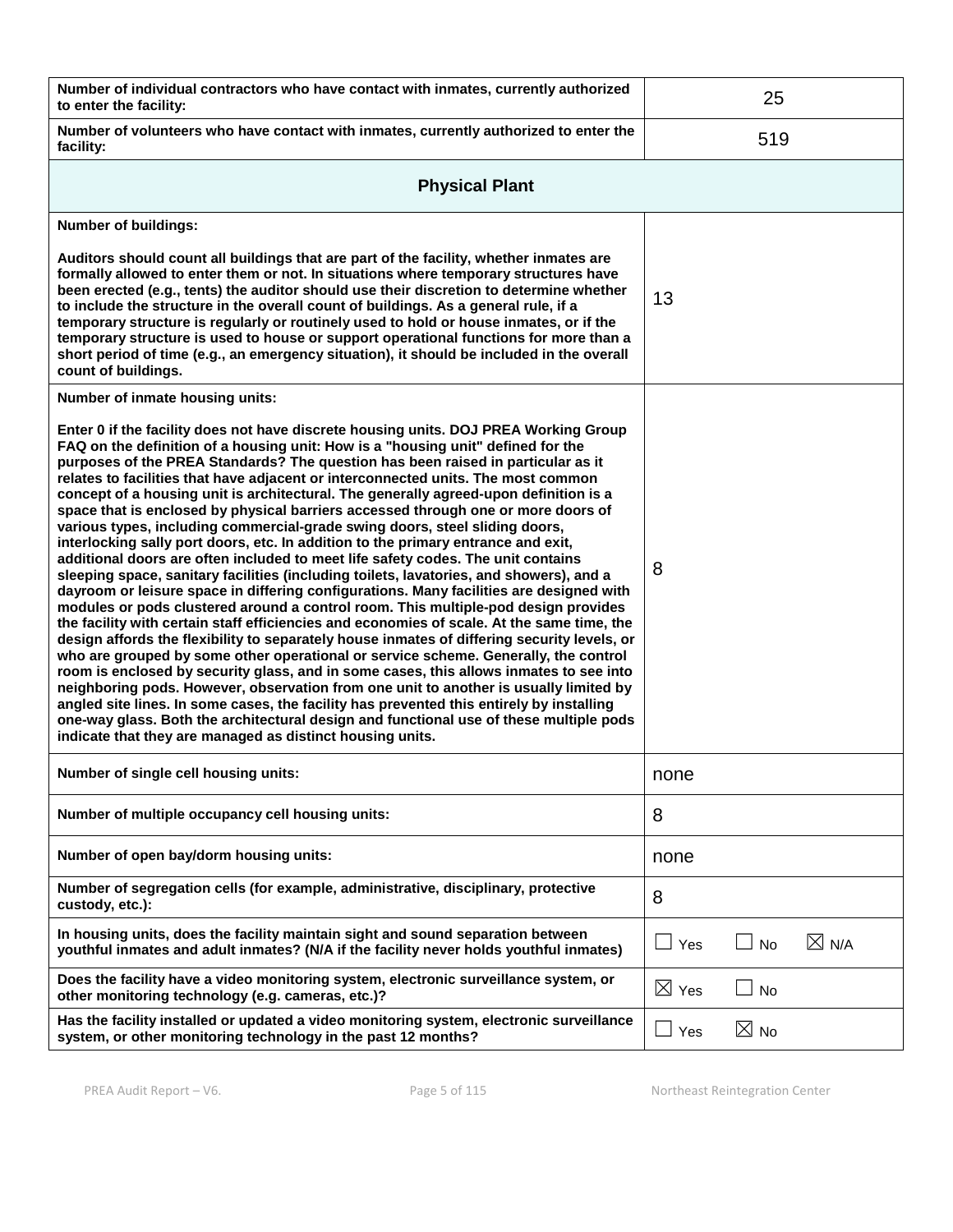| Medical and Mental Health Services and Forensic Medical Exams                                                                                                                                                                                                                                                        |                                                                                                                 |                                                                                                            |
|----------------------------------------------------------------------------------------------------------------------------------------------------------------------------------------------------------------------------------------------------------------------------------------------------------------------|-----------------------------------------------------------------------------------------------------------------|------------------------------------------------------------------------------------------------------------|
| Are medical services provided on-site?                                                                                                                                                                                                                                                                               | $\boxtimes$ Yes<br><b>No</b>                                                                                    |                                                                                                            |
| Are mental health services provided on-site?                                                                                                                                                                                                                                                                         | $\boxtimes$ Yes<br><b>No</b>                                                                                    |                                                                                                            |
| On-site<br>$\boxtimes$ Local hospital/clinic<br>Where are sexual assault forensic medical exams provided?<br>Rape Crisis Center<br>Select all that apply.<br>text.                                                                                                                                                   |                                                                                                                 | Other (please name or describe: Click or tap here to enter                                                 |
|                                                                                                                                                                                                                                                                                                                      | <b>Investigations</b>                                                                                           |                                                                                                            |
|                                                                                                                                                                                                                                                                                                                      | <b>Criminal Investigations</b>                                                                                  |                                                                                                            |
| Number of investigators employed by the agency and/or facility who are responsible<br>for conducting CRIMINAL investigations into allegations of sexual abuse or sexual<br>0<br>harassment:                                                                                                                          |                                                                                                                 |                                                                                                            |
| When the facility received allegations of sexual abuse or sexual harassment (whether<br>staff-on-inmate or inmate-on-inmate), CRIMINAL INVESTIGATIONS are conducted by:<br>Select all that apply.                                                                                                                    |                                                                                                                 | Facility investigators<br>Agency investigators<br>$\boxtimes$ An external investigative entity             |
| Local police department<br>Local sheriff's department<br>Select all external entities responsible for CRIMINAL<br>$\boxtimes$ State police<br>INVESTIGATIONS: Select all that apply (N/A if no<br>external entities are responsible for criminal<br>A U.S. Department of Justice component<br>investigations)<br>N/A |                                                                                                                 | Other (please name or describe: Click or tap here to enter text.)                                          |
|                                                                                                                                                                                                                                                                                                                      | <b>Administrative Investigations</b>                                                                            |                                                                                                            |
| Number of investigators employed by the agency and/or facility who are responsible<br>for conducting ADMINISTRATIVE investigations into allegations of sexual abuse or<br>1<br>sexual harassment?                                                                                                                    |                                                                                                                 |                                                                                                            |
| When the facility receives allegations of sexual abuse or sexual harassment (whether<br>staff-on-inmate or inmate-on-inmate), ADMINISTRATIVE INVESTIGATIONS are<br>conducted by: Select all that apply                                                                                                               |                                                                                                                 | $\boxtimes$ Facility investigators<br>$\boxtimes$ Agency investigators<br>An external investigative entity |
| Select all external entities responsible for<br>ADMINISTRATIVE INVESTIGATIONS: Select all that<br>apply (N/A if no external entities are responsible for<br>administrative investigations)                                                                                                                           | Local police department<br>Local sheriff's department<br>State police<br>A U.S. Department of Justice component | Other (please name or describe: Click or tap here to enter text.)                                          |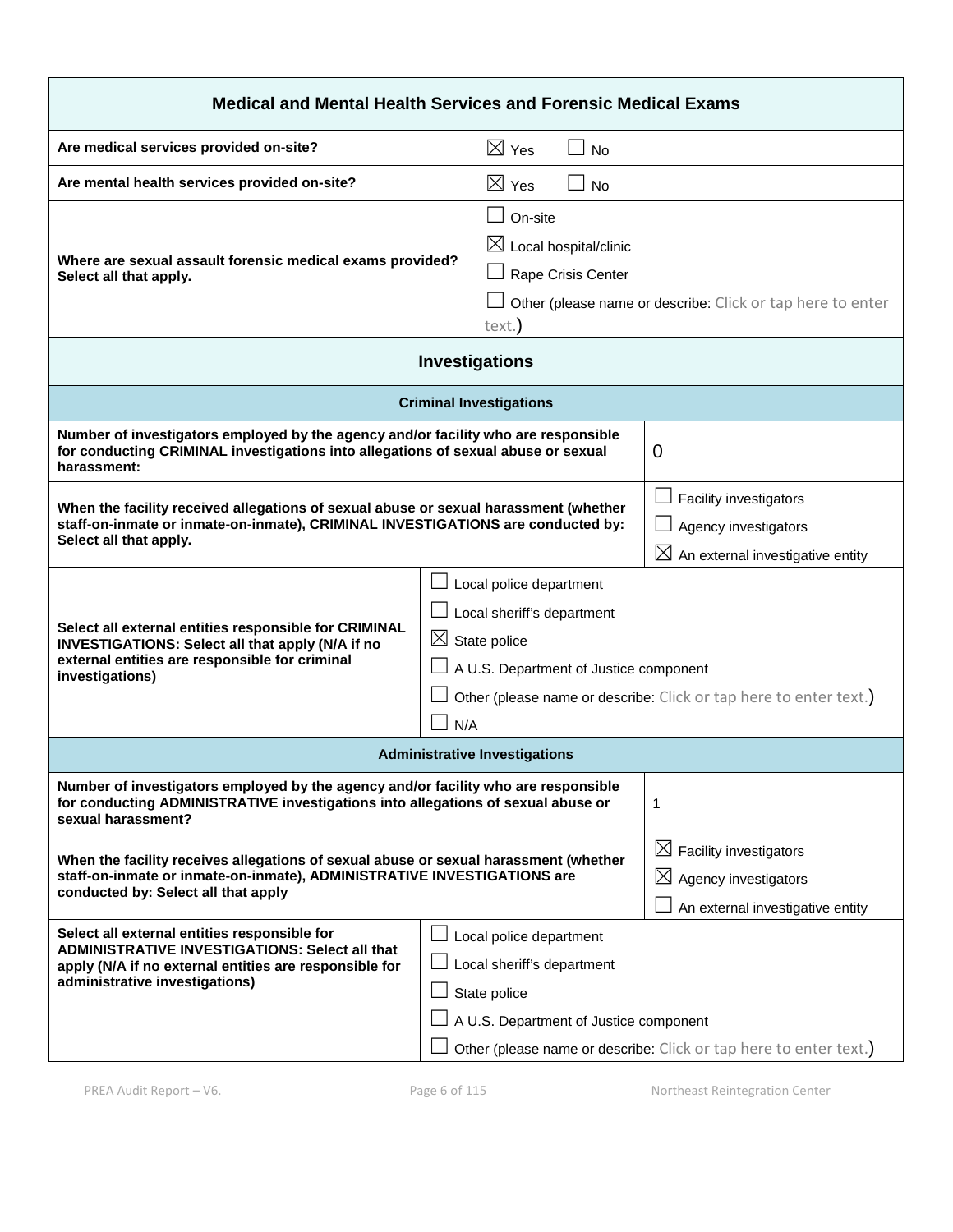| `W<br>$\sim$ $\sim$ |
|---------------------|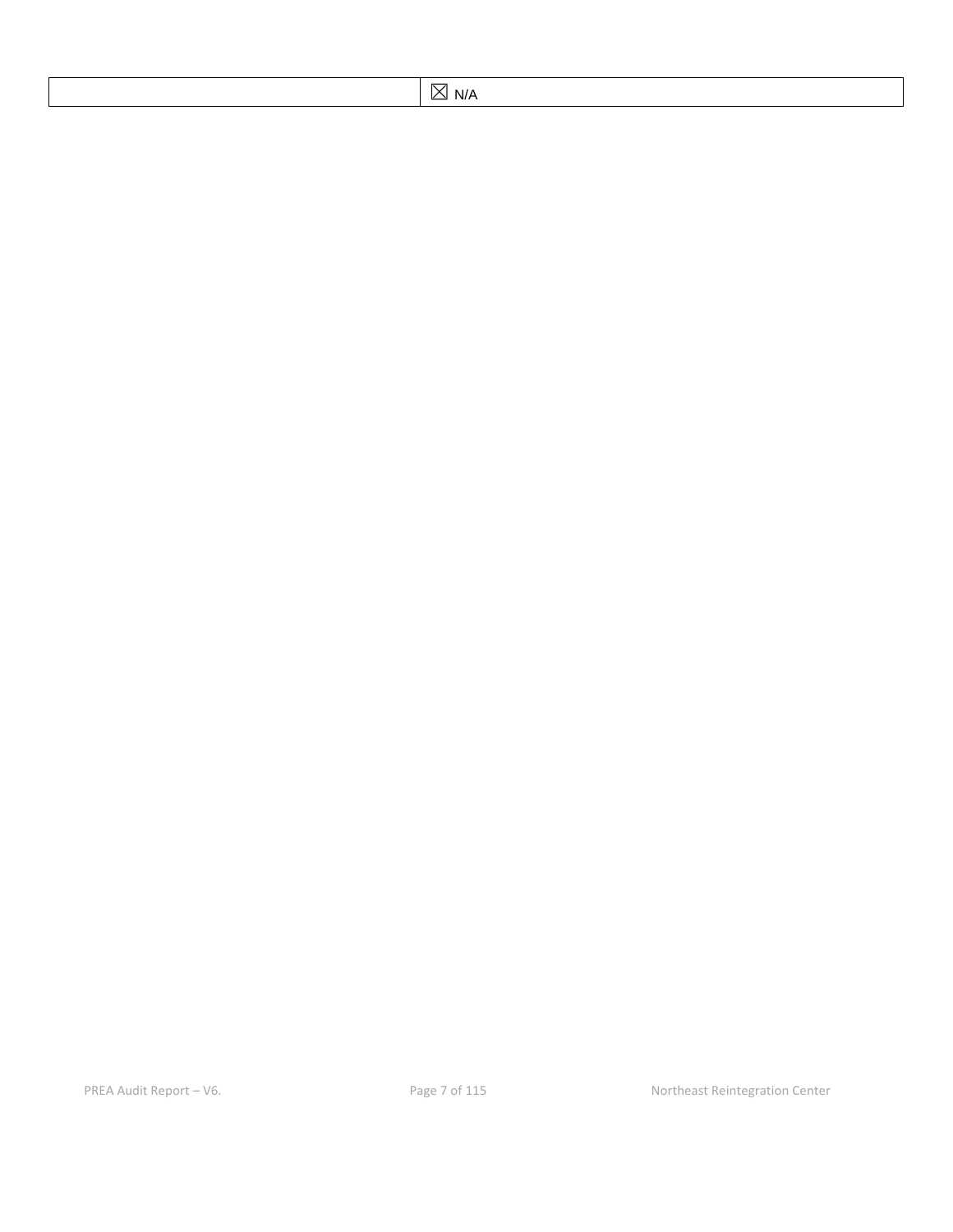# **Audit Findings**

## **Audit Narrative (including Audit Methodology)**

*The auditor's description of the audit methodology should include a detailed description of the following processes during the pre-onsite audit, onsite audit, and post-audit phases: documents and files reviewed, discussions and types of interviews conducted, number of days spent on-site, observations made during the site-review, and a detailed description of any follow-up work conducted during the post-audit phase. The narrative should describe the techniques the auditor used to sample documentation and select interviewees, and the auditor's process for the site review.*

A Prison Rape Elimination Act (PREA) audit was conducted at the Northeast Reintegration Center March 18, 2020 through March 20, 2020. Note that the on-site audit did have to be shortened by one day due to travel issues created by the coronavirus/Covid-19 pandemic. Several staff interviews had to be scheduled and conducted upon the auditor's return home as did the interviews with volunteers. The center is an Ohio Department of Rehabilitation and Correction state prison located at 2675 E. 30<sup>th</sup> Street, Cleveland, Ohio. The audit was conducted by a United States Department of Justice certified PREA auditor Trish Bernhards. The auditor was contracted through the American Correctional Association (ACA). This was the facility's third PREA audit. The most recent PREA audit was conducted May 15-17, 2017.

#### **Pre-Onsite Audit Phase**

Approximately 6 weeks prior to the on-site visit, The PREA Compliance Administrator for the Ohio Department of Rehabilitation and Correction (ODRC) mailed the lead auditor a password-protected flash drive containing the facility's PRE-Audit Questionnaire (PAQ) along with relevant policies and secondary documents supporting each standard. The secondary documents included, but were not limited to, PREA incident reports, training documentation, inmate risk assessment materials, inmate notifications of PREA investigation results and written verifications from the Northeast Reintegration Center's Operational Compliance Manager (OCM) about various PREA-related issues. All of these files and documents were well-organized and comprehensive. The flash drive also included files for each standard with multiple documents for each standard. The contents of the flash drive encompassed all aspects of the Northeast Reintegration Center's operation, allowing for proper preparation before the on-site portion of the audit. The auditor also reviewed the prior PREA and ACA reports. Photos were also sent of the audit notices that were posted throughout the facility. The photos showed audit notices in both English and Spanish. There were no correspondences received from inmates or staff related to PREA prior to or after the PREA Audit.

The auditor emailed the Operations Compliance Manager requesting information/documentation that would be needed prior to the first day of the audit. The information requested was to include the following:

- 1. Interview Preparation Sheet
	- Hours of each security shift
	- Employees assigned to the facility (name, title, working hours/shift)
	- Physical location of records
		- o Employee training
			- o Employee/human resources
			- o Criminal background checks (employee and contractor)
			- Volunteer and contractor PREA training<br>○ Offender medical
			- Offender medical
			- o Offender mental health
			- o Offender grievances
			- o Offender PREA Intake screenings/reassessments
			- o Offender PREA Education (intake/comprehensive within 30 days)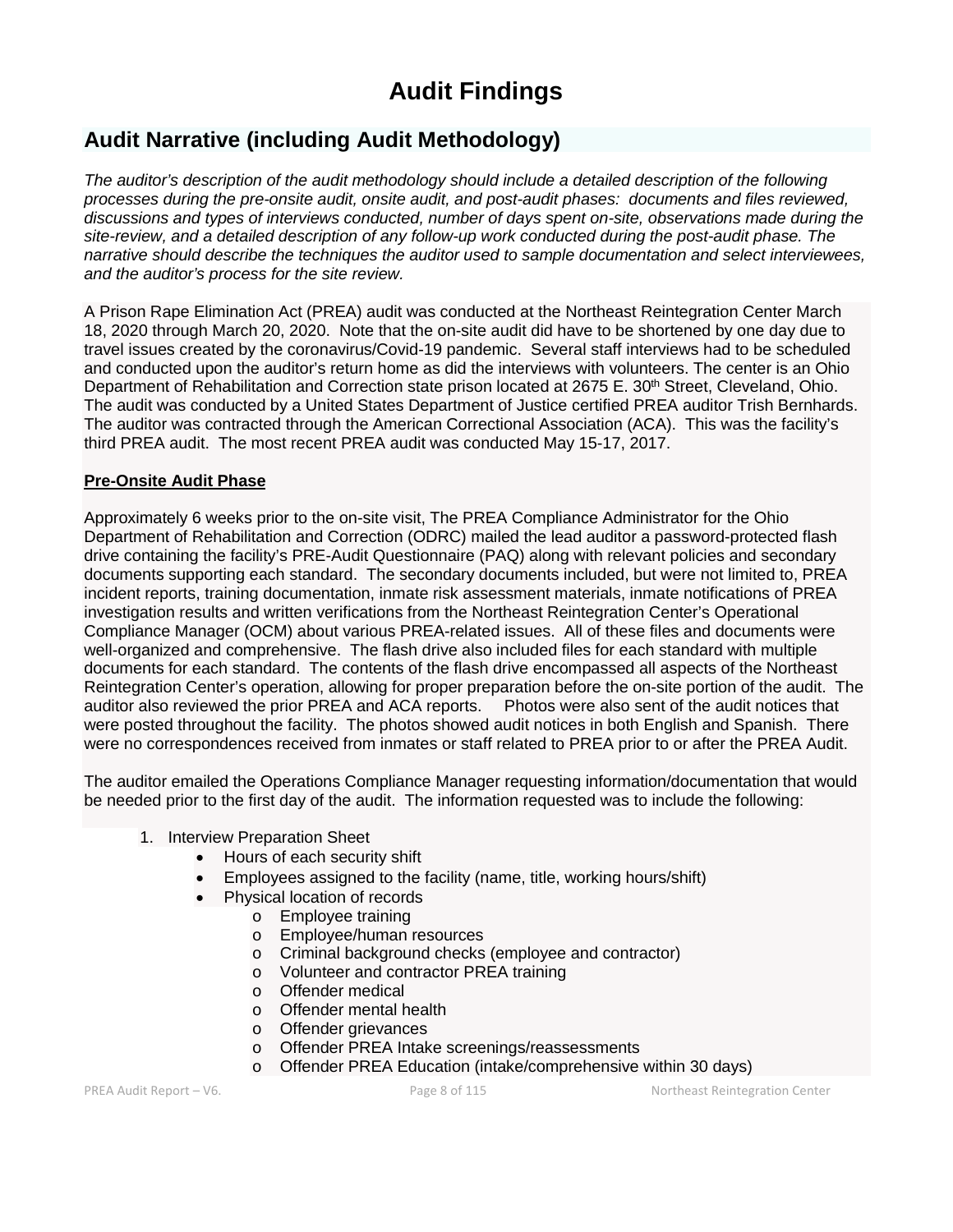- o Sexual abuse, sexual harassment and retaliation investigations-administrative (staff-on-offender and offender-on-offender)
- o Sexual abuse, sexual harassment and retaliation investigations-criminal (staff-onoffender and offender-on-offender)
- Specialized staff
- List of staff with shift/days off needed to appropriately conduct PREA Interviews
	- o Security and non-security staff who have acted as first responders
	- o Medical staff
	- o Mental health staff
	- o Staff who performs screening for risk of victimization and abusiveness
	- o Staff who supervise offenders in segregated housing
	- o Intermediate/higher-level facility staff
	- o Intake staff
	- o Non-medical staff involved in cross gender strip or visual searches
	- o Volunteers who have contact with offenders
	- o Contractors who have contact with offenders
	- o Administrative investigators
	- o Criminal Investigators
	- o Offender Roster
	- o Physically disabled, cognitively disabled, blind, deaf or hard of hearing, and limited English proficient offenders
	- o Transgender and Intersex offenders, Gay, Lesbian, and Bisexual offenders
	- o Offenders in segregated housing (for risk of sexual victimization)
	- o Offenders who reported sexual abuse
	- o Offenders who disclosed sexual victimization during risk screening

#### 2. PREA Investigations Request (from prior 12-months)

- Staff-on-offender allegations of sexual abuse and sexual harassment
- Offender-on-offender allegations of sexual abuse and sexual harassment
- Overview of administrative and criminal cases and dispositions
	- o Pending cases
	- o Closed cases
	- o Substantiated cases
	- o Unsubstantiated cases
	- o Unfounded cases
	- o Criminal cases referred to prosecutor
	- o Prosecutor refused
	- o Indictment
	- o Conviction
	- o Acquittal
- 3. Total Number of Hotline Calls
- 4. Offender Grievances-Allegations of sexual abuse and sexual harassment

This information was received.

#### **Research**

During the pre-onsite audit phase, the auditor conducted internet searches on the faility and agency and reviewed their website. The prior PREA and ACA reports were also reviewed. Justice Detention International was contacted to determine if the agency had received any complaints from the unit in the past 12 months.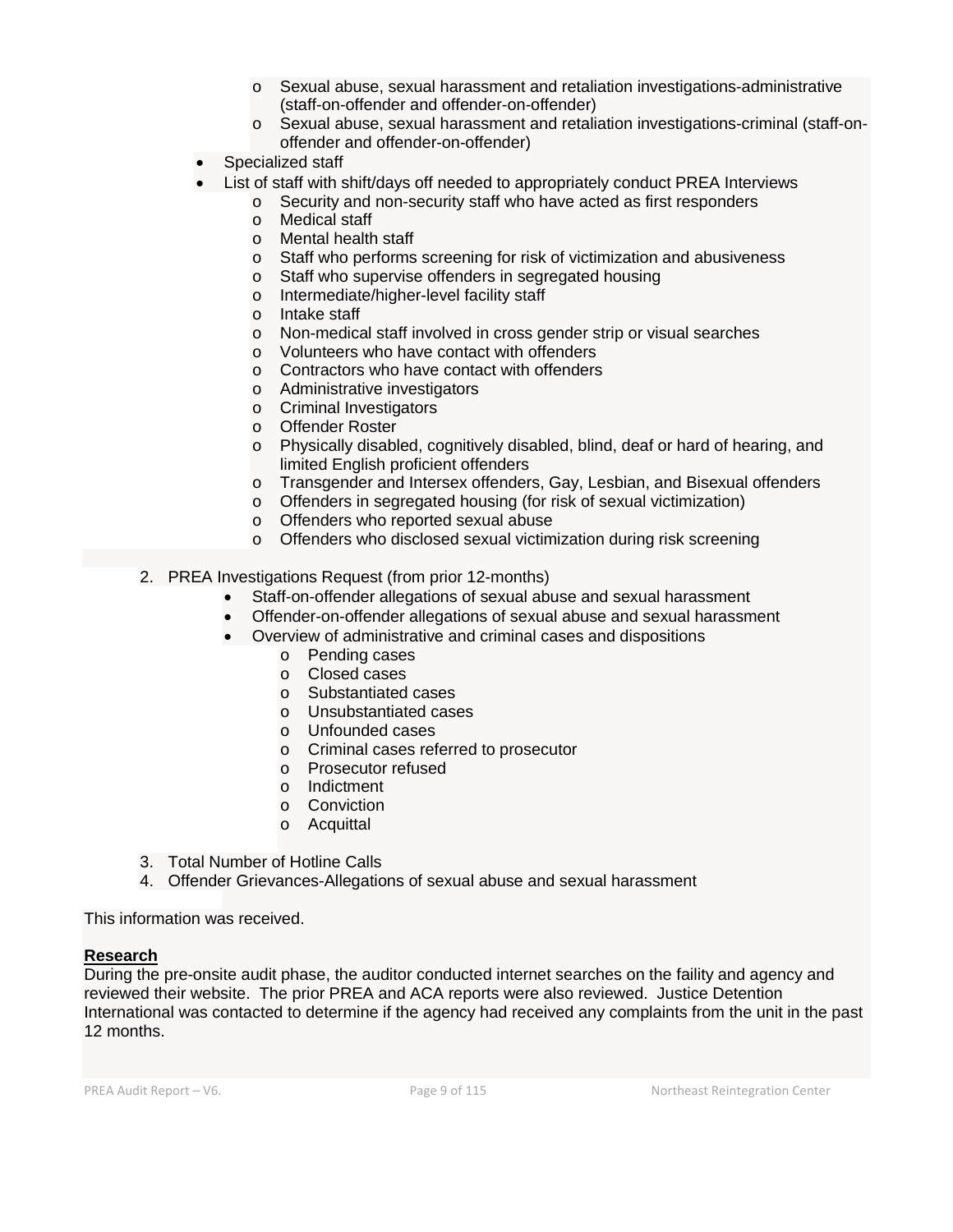#### **Onsite Review**

The Northeast Reintegration Center is located in Cuyahoga County in Cleveland, Ohio. The address is 2675 E. 30<sup>th</sup> St, Cleveland, Ohio 44115. The facility encompasses approximately 14 acres, 8 acres inside the fence and 6 outside the fence. The facility's initial design capability was 350. Their current capacity is 646. The inmate count on the first day of the audit was 614.

There are thirteen buildings inside the fence. Eight of those buildings are Housing Units (E, F, G, H, J, K, L and M). All of the Housing Units have two wings. Each of the two wings has two levels. Each unit has a combination of 2, 4 and 6 person cells. Other buildings include a Medical building, Administration building, Education building, Central Food Service building and the Maintenance building. There are two recreational yard/outside courtyard areas and one covered shelter area.

The PREA auditor was assigned to the American Correctional Association (ACA) audit that was conducted at the facility from March 16-18, 2020. As a result, she was able to conduct the onsite review during the ACA onsite review tour of the facility. The PREA Compliance Instrument-Instructions for PREA Audit Tour document was utilized during the onsite review. Examples of areas visited included all housing units, education, library/law library, food service, maintenance, religious services, commissary, medical, mental health, human resources, central control center and visiting area.

The auditor noticed postings throughout the entire facility indicating the dates of the PREA audit and the auditor contact information on bulletin boards. Large, colorful posters were also posted in all areas on bulletin boards addressing the agency's zero-tolerance policy and information on how to and who to report allegations of sexual abuse and sexual harassment. The auditor also observed supervision of the inmate population, cameras, blind spots, privacy and lines of sight for showers and bathrooms, security of files, inmate reporting information, emotional support information, opposite gender announcements and the grievance process. Staff and offenders were asked questions throughout the onsite review in efforts to determine their views and knowledge levels on sexual safety, staff unannounced rounds, the knowledge of offender reporting and staff training. A total of 38 (5 non-security staff, 17 security staff and16 offenders) unofficial interviews were conducted during the week at the unit.

On March 17, 2020 the auditor met with the OCM to discuss the interview process for the inmates and the staff. The logistics of how the interviews were going to be conducted was discussed as well as potential documentation that may need to be viewed that was not already provided. A welcome book was provided that included a listing of all staff, the departments they are assigned to and their assigned shifts. A listing of all of the inmates and their living assignments was also provided. In addition to the inmate listing, the facility provided lists of inmates categorized into the targeted inmate interview categories. Investigation packets from the past twelve months were also requested.

The ACA audit closing was held in the late morning of 03/18/2020. The PREA audit opening followed thereafter with the auditor discussing the PREA process and the proposed agenda for the remainder of the week. The auditor began the formal interview process immediately after. The auditor briefed the Warden and other executive staff prior to departing the facility each day to discuss any concerns they had.

The facility reported having 164 cameras installed at the unit. Of those 164 cameras, 12 are 360-degree cameras, 5 are pan-tilt-zoom, and 147 fixed cameras. The facility reported the camera footage was retained for approximately 30 days.

#### **Staff Interviews**

The PREA Auditor Handbook requires auditors to interview at least 12 random sample of staff. The auditor conducted 13 random sample of staff interviews. The auditor interviewed at least one employee per shift,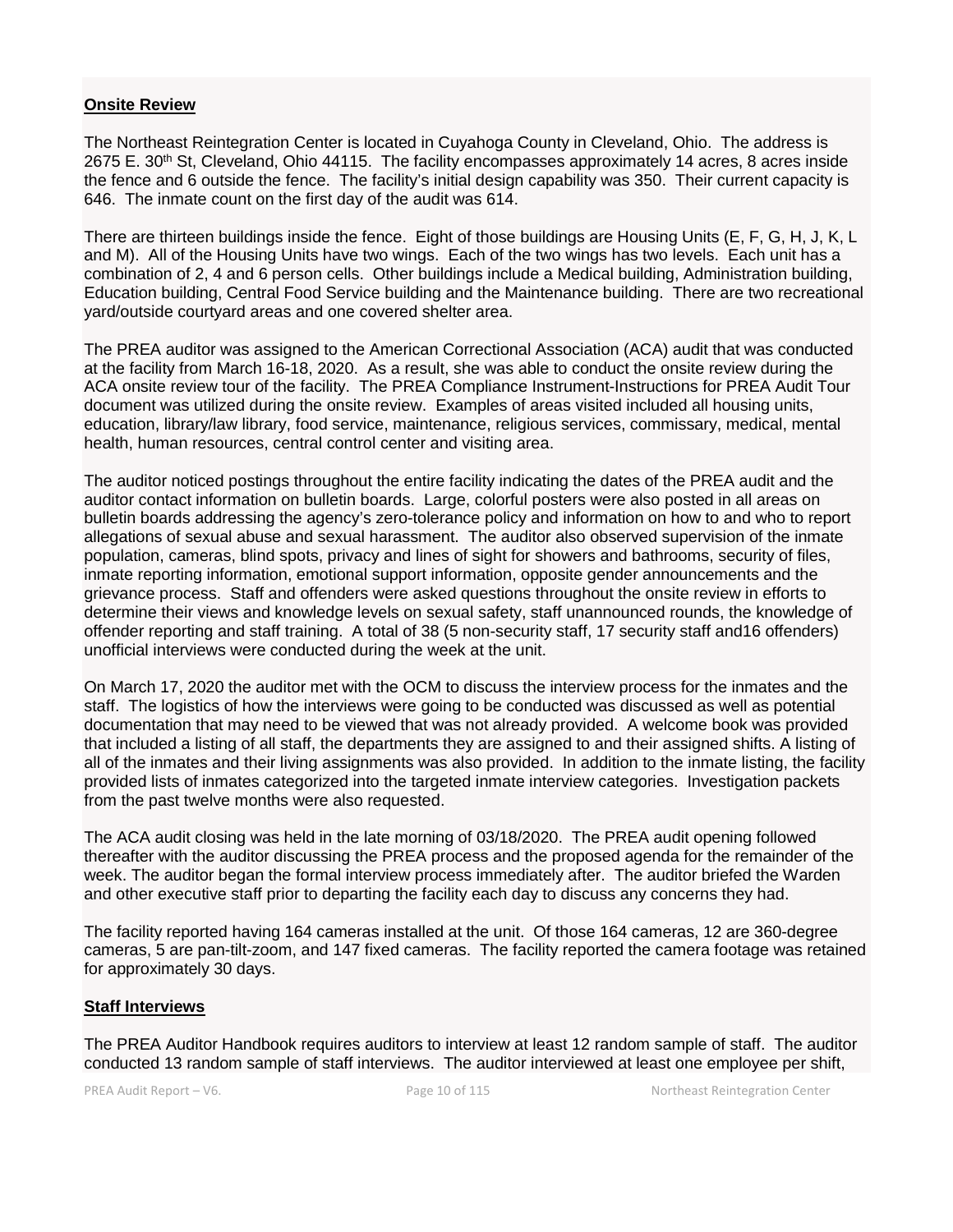staff from a diverse cross-section of work assignments, supervisors and line staff, males and females and staff of various races. There were three security shifts. The hours for each shift were 0600-1400 hours, 1400-2200 hours and 2200-0600 hours. Core hours for specialized security and non-security staff was 0730 hours to 1530 hours. The facility reported 161 staff were employed at the unit. Private interviews with staff were conducted in the administration and education buildings. Due to the audit being shortened by an entire day due to travel issues related to the coronavirus, additional interviews were conducted over the telephone. Seventeen targeted employee interviews were conducted. Targeted staff were selected based upon their subject matter expertise in the various areas. The unit does not house youthful offenders; therefore, interviews for line staff who supervise youthful offenders and education and program staff who work with youthful offenders were not conducted.

The PAQ indicated there were 25 contractors and 519 facility volunteers who may have contact with offenders. Due to restrictions in place at the facility because of the coronavirus, outside volunteers not employed by the facility were not allowed to enter the facility. Interviews with volunteers were conducted over the telephone. They were selected from various areas and programs they volunteer in. One contractor was interviewed and three volunteers were interviewed.

All staff interviews were conducted with the guidance of the National PREA Resource Center, PREA Compliance Audit Instruments - Interview Guide. The Interview Preparation Sheet and employee rosters received when arriving onsite assisted the auditor with the selection process for the random and targeted staff. A detailed list and quantity of staff interviewed are noted below.

| <b>Staff Categories</b>                                    | <b>Number of Interviews Conducted</b> |
|------------------------------------------------------------|---------------------------------------|
| Random sample of staff                                     | 13                                    |
| Agency and PREA staff:                                     |                                       |
| Agency Head or designee<br>$\bullet$                       | 1                                     |
| Warden<br>$\bullet$                                        | 1                                     |
| <b>PREA Coordinator</b><br>$\bullet$                       | 1                                     |
| <b>PREA Compliance Manager</b><br>$\bullet$                | 1                                     |
|                                                            |                                       |
| Specialized staff:                                         |                                       |
| Agency contract administrator<br>$\bullet$                 | 1                                     |
| Intermediate- or higher- level facility staff<br>$\bullet$ | 1                                     |
| Medical staff<br>$\bullet$                                 | 1                                     |
| Mental health staff                                        | 1                                     |
| Non-medical staff involved in Cross-                       |                                       |
| gender strip or visual searches-NA                         | 0                                     |
| Administrative (human resources) staff<br>$\bullet$        |                                       |
| <b>SAFE/SANE Nurse-Metro Health Medical</b>                | 1                                     |
| Center                                                     |                                       |
| Volunteers<br>$\bullet$                                    | 3                                     |
| Contractors<br>$\bullet$                                   | 1                                     |
| Investigative staff                                        |                                       |
|                                                            | 1                                     |
| Staff who perform screening for risk of                    |                                       |
| victimization and abusiveness                              | 1                                     |
| Staff who supervise offenders in                           |                                       |
| segregation unit                                           | 1                                     |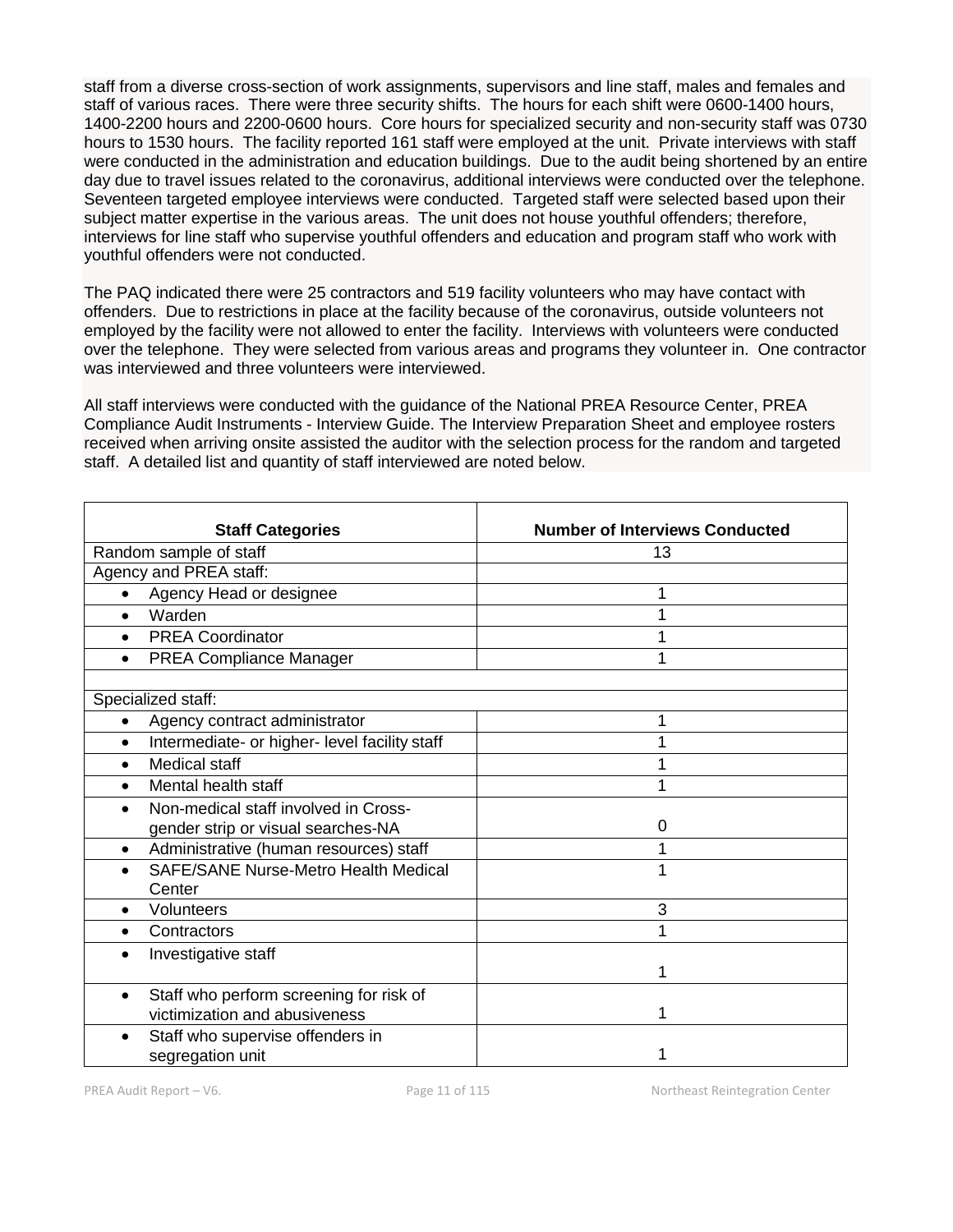| Staff of the sexual incident review team      | 2  |
|-----------------------------------------------|----|
| Designated staff member charged with          |    |
| monitoring retaliation                        |    |
| First responders (security)                   |    |
| First responders (non-security)               |    |
| Intake staff                                  |    |
| Staff trained as Advocates                    |    |
| Advocacy center staff-Cleveland Rape Crisis   |    |
| Center-Victim Assistance Program              |    |
| <b>TIPS Hotline-Investigator</b><br>$\bullet$ |    |
|                                               |    |
| Total random staff interviewed                | 12 |
| Total agency and unit PREA staff              | 4  |
| Total specialized interviewed                 | 22 |
| <b>Total staff Interviewed</b>                | 38 |

## **Offender Interviews**

The offender count on the first day of the audit was 614. The PREA Auditor Handbook requires auditors to interview at least 15 random sample of offenders. The auditors conducted 24 random sample of offender interviews. The system the lead auditor used for the selection of these offenders was to select inmates with last names at the beginning, middle and end of the alphabet from each housing unit. Offenders were interviewed from each housing unit and included offenders of various races.

The PREA Auditor Handbook requires auditors to interview at least 15 targeted offenders. The unit staff reported they did not have the following targeted offender categories housed at their facility during the onsite review. As a result, additional random inmate interviews were conducted. As a result, these categories of offenders were not interviewed.

- Youthful inmates
- Inmates with a cognitive disability
- Inmates in segregated housing for high risk of sexual victimization<br>• No blind, deaf or hard of hearing inmates or LEP
- No blind, deaf or hard of hearing inmates or LEP
- No transgender or intersex inmates

All offender interviews were conducted with the guidance of the National PREA Resource Center, PREA Compliance Audit Instruments - Interview Guide. The Interview Preparation Sheet and offender rosters received when arriving onsite assisted the lead auditor with the selection process for the random and targeted offenders. Private interviews with offenders were conducted in the Operational Compliance Manager's office in F-Unit. A detailed list and quantity of offenders interviewed are noted below.

| <b>Offender Categories</b>                           | <b>Number of Interviews</b><br><b>Conducted</b> |
|------------------------------------------------------|-------------------------------------------------|
| Random sample of offenders:                          | 24                                              |
| Targeted offenders:                                  |                                                 |
| Youthful offenders                                   |                                                 |
| Offenders with a physical disability<br>$\bullet$    |                                                 |
| Offenders who are blind, deaf, or hard of<br>hearing | 0                                               |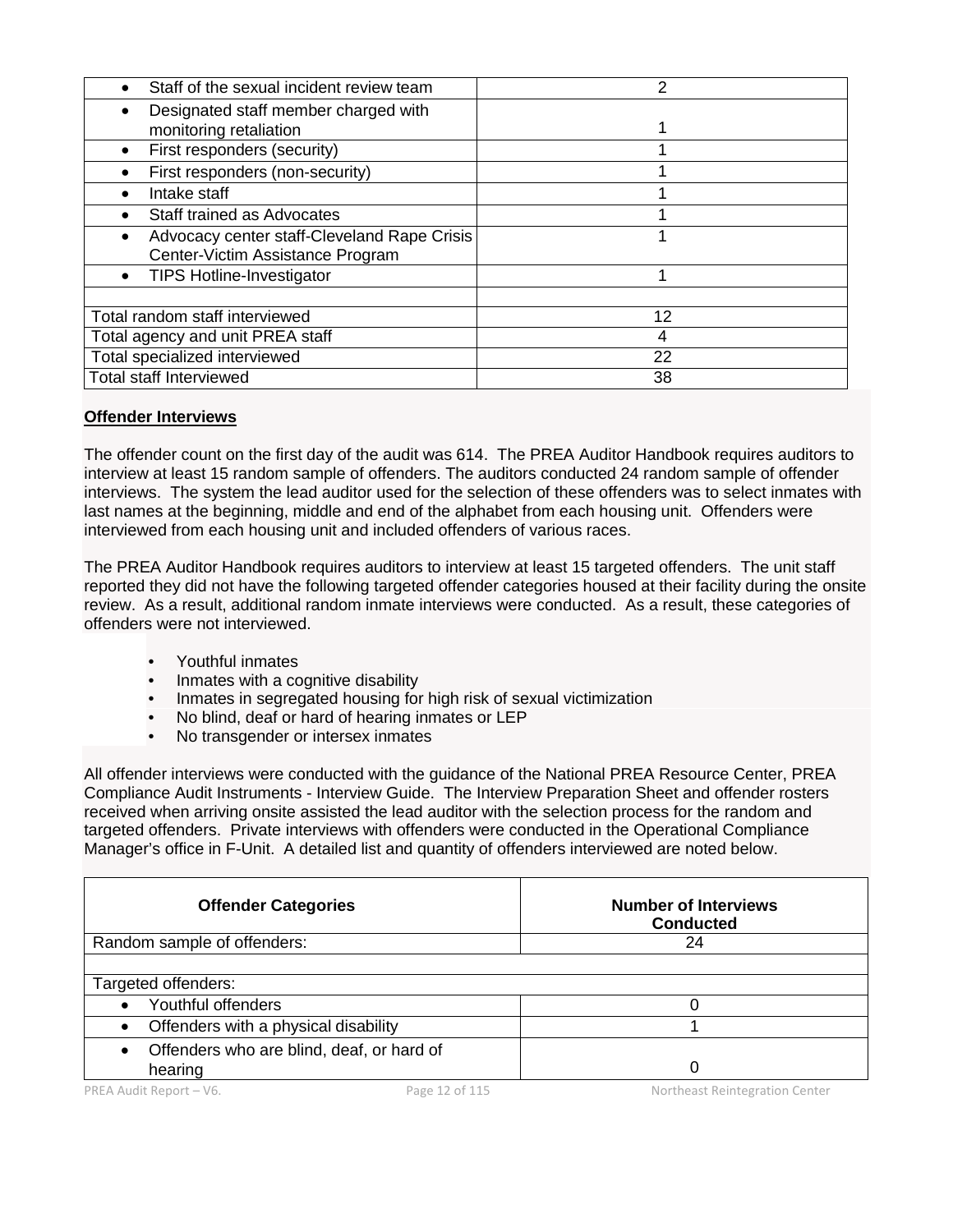| Offenders who are limited English                |    |
|--------------------------------------------------|----|
| proficient                                       | 0  |
| Offenders with a cognitive disability            | 0  |
| Offenders who identify as lesbian, gay, or       |    |
| bisexual                                         | 3  |
| Offenders who identify as transgender or         |    |
| intersex                                         | O  |
| Offenders in segregated housing for high risk of |    |
| sexual victimization                             | O  |
| Offenders in segregation housing (not for high   |    |
| risk of sexual victimization)                    | Ω  |
| Offenders who reported sexual abuse              | 4  |
| Offenders who reported prior sexual              |    |
| victimization during risk screening              | 2  |
|                                                  |    |
| Total random offenders interviewed               | 24 |
| Total targeted offenders interviewed             | 10 |
| Total offenders interviewed                      | 34 |

## **File Review**

Based upon the information provided on the PREA Audit Request for Information form completed by the Northeast Reintegration Center staff, the auditor was able to determine the facility had 5 administrative sexual abuse allegations and 5 sexual harassment allegations for the period of 02/01/2019 to 01/31/20. Of the 5 sexual abuse allegations, 3 were allegations against inmates and 2 were allegations against staff. Of the 5 sexual harassment allegations, 2 were allegations against staff and 3 were allegations against inmates. Two of the 5 sexual abuse allegations were found to be unsubstantiated. Three were found to be substantiated. The substantiated investigations involved inmate on inmate incidents. All five sexual harassment allegations, four were found to be unfounded. No criminal charges were filed in any of the cases.

The auditor was able to review and receive copies of the administrative sexual abuse and sexual harassment investigations. Five administrative sexual abuse and sexual harassment cases were reviewed. They were selected based upon the outcome and the auditors need to review all of the required steps and processes to verify compliance with numerous PREA Standards.

The Ohio Department of Rehabilitation and Correction does not utilize the Inmate Grievance process as its administrative procedure or handling allegations of sexual abuse or sexual harassment. All cases of sexual abuse or sexual harassment are referred to the Institution Investigator who then follows the department's policy on Prison Misconduct Reporting, Response, Investigation and Prevention of Retaliation. This policy adheres to the time constraints referenced in the standard. The inmates are not prohibited from utilizing any grievance related forms to communicate PREA allegations in writing. However, ODRC does educate inmates (inmate handbooks and DRC Policy) that any PREA allegations received on a grievance form will be immediately channeled to the Institutional Investigator for proper handling.

Employee personnel files were maintained in the human resources department. The criminal background records check documentation was maintained in the employee personnel files. The auditor reviewed documentation from five employee personnel files. When selecting the files, the auditors considered reviewing employee files of newer employees who were recently hire as well as staff who had been employed with the unit for numerous years. Training files were reviewed on these same staff.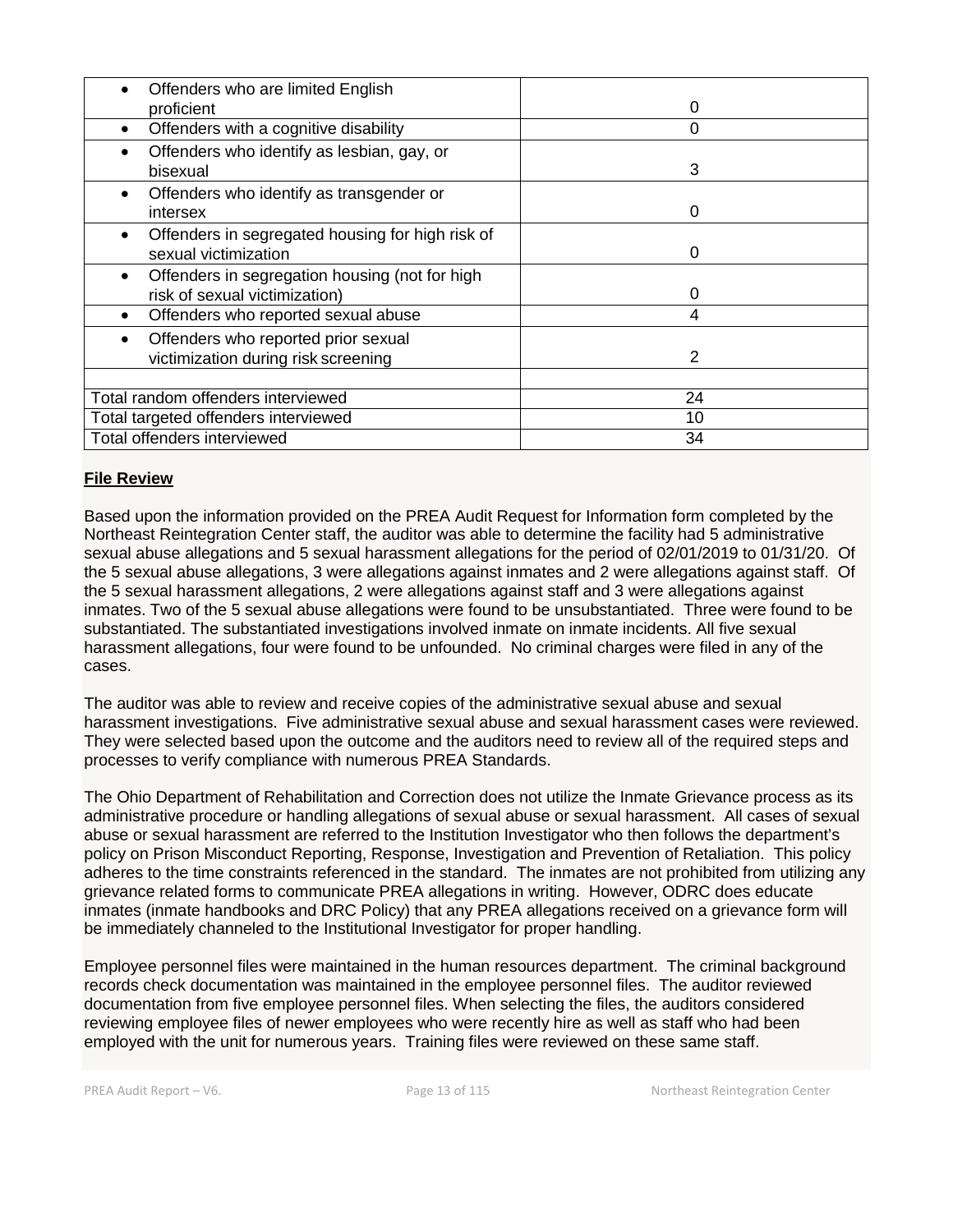The auditor reviewed documentation from three inmate files. Some documentation in the files were intake screenings, offender education, PREA investigations and monitoring of retaliation. These files were selected based upon offender sexual abuse investigations and arrival at the facility.

The auditors reviewed documentation from 2 medical files and 2 mental health files. Medical and mental health files were maintained in their designated areas. The medical and mental health file review was based upon sexual abuse investigations and sexual predator classifications.

**Type of File Number of Files Reviewed** Administrative/criminal investigative files 5 Grievance files 0 Employee personnel 5 Employee training 5 Offender/intake screening files 3 Medical files **2** and 2 Mental health files 2 Total number of files reviewed 22

The list below details the documentation reviewed from the various files.

#### **Close-Out**

On Thursday evening, 03/20/20, at the end of the on-site portion of the audit, the auditor met with the staff of NERC for an exit briefing. Present at the briefing were the Warden, Deputy Warden, PREA Compliance Manager, ODRC PREA Administrator, Chief of Security and Unit Management Chief. The auditor did not provide a final tally from the audit at that time, but she did give a preliminary assessment that all standards were at least at the "Meets Standard" level. She expressed her gratitude to the group for the materials supplied to in advance, for their cooperation and hospitality during the audit, and for their commitment to PREA.

## **Facility Characteristics**

*The auditor's description of the audited facility should include details about the facility type, demographics and size of the inmate, resident or detainee population, numbers and type of staff positions, configuration and layout of the facility, numbers of housing units, description of housing units including any special housing units, a description of programs and services, including food service and recreation. The auditor should describe how these details are relevant to PREA implementation and compliance.*

The Northeast Reintegration Center is located in Cuyahoga County in Cleveland, Ohio. The address is 2675 East 30<sup>th</sup> Street, Cleveland, Ohio 44115. The facility encompasses approximately 14 total acres of which 8 acres is inside the fence.

The unit opened in April 1988. The facility was initially a furlough center for male inmates but was converted to a female facility in April 1990. The original design capacity was 350 beds at that time. Additional beds were added bringing capacity to 646. The offender count on the first day of the audit was 614.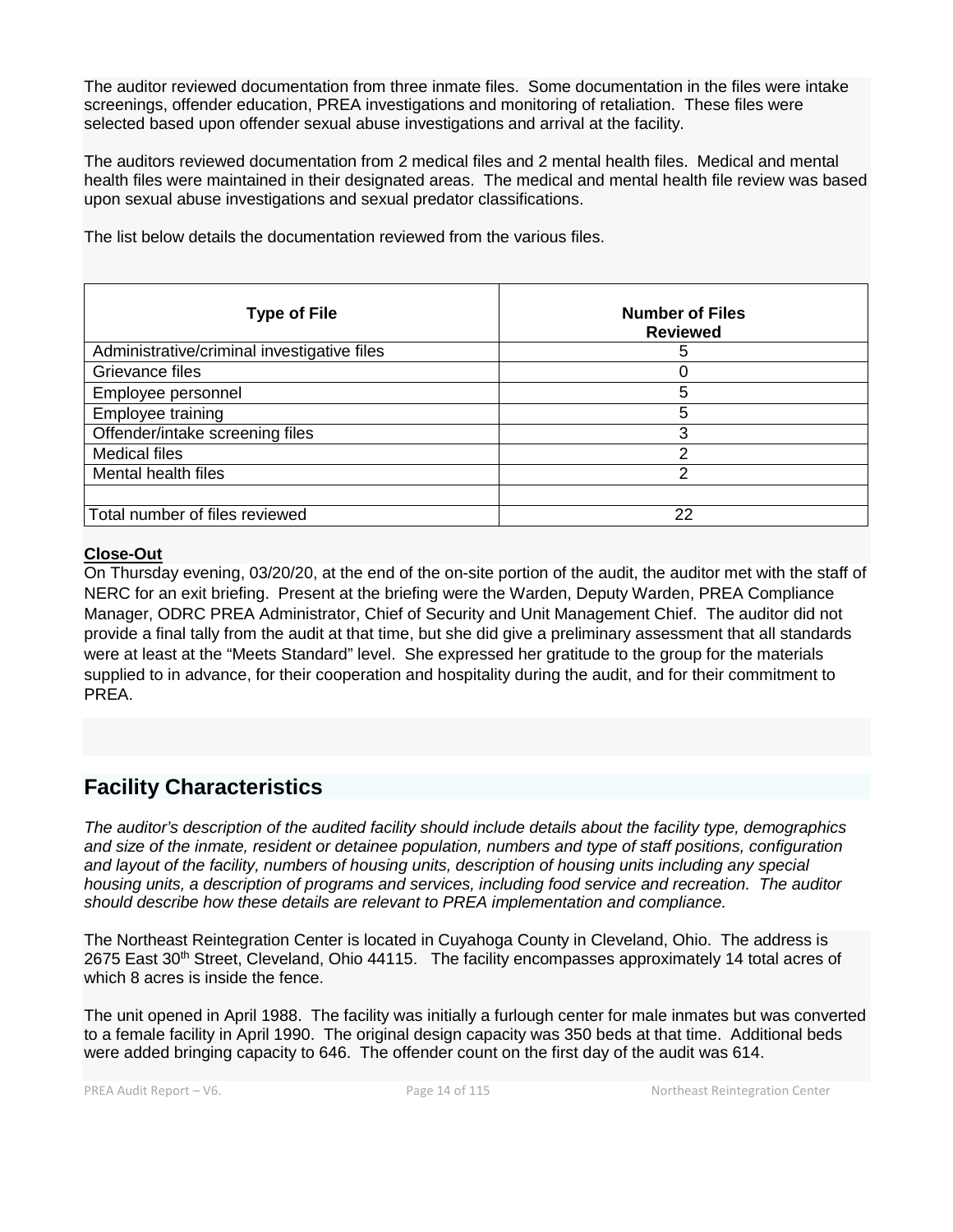There are thirteen buildings inside the main compound. There are eight housing units ((E, F, G, H, J, K, L and M). Each unit has a partially enclosed staff work space. The housing units are designed for direct offender supervision. All of the Housing Units have two wings. Each of the two wings has two levels. Each unit has a combination of 2, 4 and 6 person cells. Other buildings include a Medical building, Administration building, Education building, Central Food Service building and the Maintenance building. There are two recreational yard/outside courtyard areas and one covered shelter area.

The facility reported having 164 cameras installed at the unit. Of those 164 cameras, 12 are 360-degree cameras, 5 are pan-tilt-zoom, and 147 fixed cameras. The facility reported the camera footage was retained for approximately 30 days.

The facility houses adult female offenders. The age range of the offender population is 19-71 years old. The facility does not house youthful offenders. The average offender housed at the unit is 36.8 years of age. The average length of stay for an offender is two years and two months. The facility is a minimumsecurity level facility with most inmates planning for their release in the near future.

The facility staffing consists of security and non-security employees. The PAQ indicated there were 161 employees. Eighty-seven are security staff while seventy-four are non-security staff. The warden, deputy warden, chief of security, and unit management chief oversees the facility. The daily operations are managed by Captains and Lieutenants who oversee correctional officers. There are three security shifts at the facility. The shift times are  $0600 - 1400$  hours,  $1400 - 2200$  hours and  $2200 - 0600$  hours.

Medical and mental health staff are ODRC employees as well as contract staff. They are available onsite along with the PREA Compliance Manager and facility investigator. Criminal investigations are conducted by investigators from the Ohio State Highway Patrol.

The PAQ indicated there were 25 contractors and 519 facility volunteers. Examples of volunteer services at the unit include Education tutors, Recovery services volunteers to include Alcoholics Anonymous, Narcotics Anonymous, Religious activities and programs to include the Lutheran Metropolitan Ministry that provides a culinary training program called Chopping for a Change. There are also volunteers that assist inmates taking part in the Workforce Training Experience.

Offenders were assigned to jobs in the housing units, laundry, food services department, medical department, maintenance department, horticulture, one of three animal programs, education, commissary, administration building, grounds keeping, and other areas.

## **Summary of Audit Findings**

*The summary should include the number and list of standards exceeded, number of standards met, and number and list of standards not met.*

*Auditor Note: No standard should be found to be "Not Applicable" or "NA". A compliance determination must be made for each standard.*

#### **Standards Exceeded**

**Number of Standards Exceeded: 8 List of Standards Exceeded: 115.11, 115.21, 115.31, 115.33, 115.41, 115.42, 115.64, and 115.71**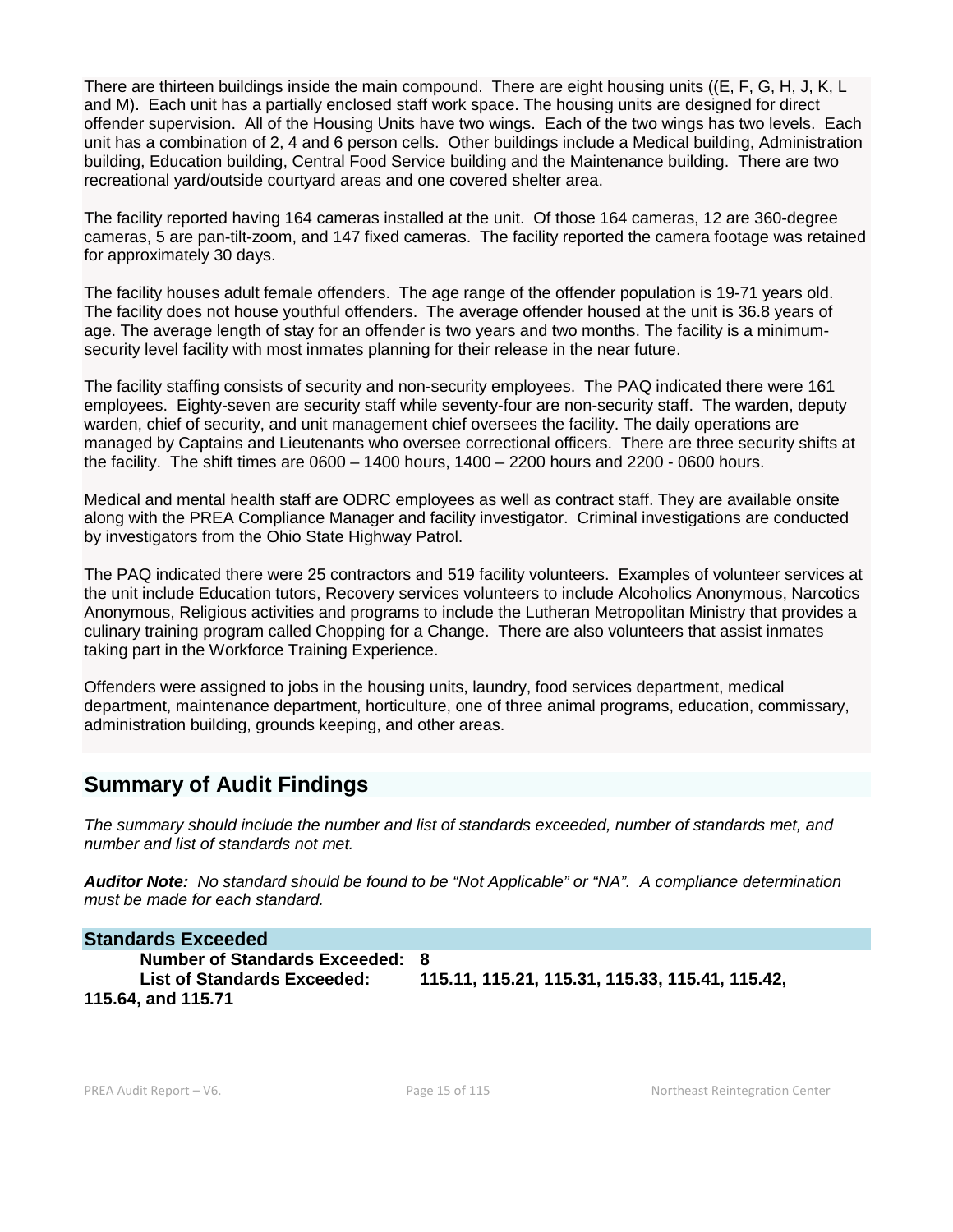### **Standards Met**

#### **Number of Standards Met: 37**

**List of Standards Met: 115.12, 115.13, 115.14, 115.15, 115.16, 115.17, 115.18, 115.22, 115.32, 115.34, 115.35, 115.43, 115.51, 115.52, 115.53, 115.54, 115.61, 115.62, 115.63, 115.65, 115.66, 115.67, 115.68, 115.72, 115.73, 115.76, 115.77, 115.78, 115.81, 115.82, 115.83, 115.86, 115.87, 115.88, 115.89,115.401, 115.403**

#### **Standards Not Met**

**Number of Standards Not Met: 0<br>List of Standards Not Met: 6 NA List of Standards Not Met:** 

**PREVENTION PLANNING**

## **Standard 115.11: Zero tolerance of sexual abuse and sexual harassment; PREA coordinator**

**All Yes/No Questions Must Be Answered by The Auditor to Complete the Report**

**115.11 (a)**

- Does the agency have a written policy mandating zero tolerance toward all forms of sexual abuse and sexual harassment?  $\boxtimes$  Yes  $\Box$  No
- **Does the written policy outline the agency's approach to preventing, detecting, and responding** to sexual abuse and sexual harassment?  $\boxtimes$  Yes  $\Box$  No

#### **115.11 (b)**

- Has the agency employed or designated an agency-wide PREA Coordinator?  $\boxtimes$  Yes  $\Box$  No
- Is the PREA Coordinator position in the upper-level of the agency hierarchy?  $\boxtimes$  Yes  $\Box$  No
- Does the PREA Coordinator have sufficient time and authority to develop, implement, and oversee agency efforts to comply with the PREA standards in all of its facilities?  $\boxtimes$  Yes  $\Box$  No

#### **115.11 (c)**

- If this agency operates more than one facility, has each facility designated a PREA compliance manager? (N/A if agency operates only one facility.)  $\boxtimes$  Yes  $\Box$  No  $\Box$  NA
- Does the PREA compliance manager have sufficient time and authority to coordinate the facility's efforts to comply with the PREA standards? (N/A if agency operates only one facility.)  $⊠ Yes ⊡ No ⊡ NA$

## **Auditor Overall Compliance Determination**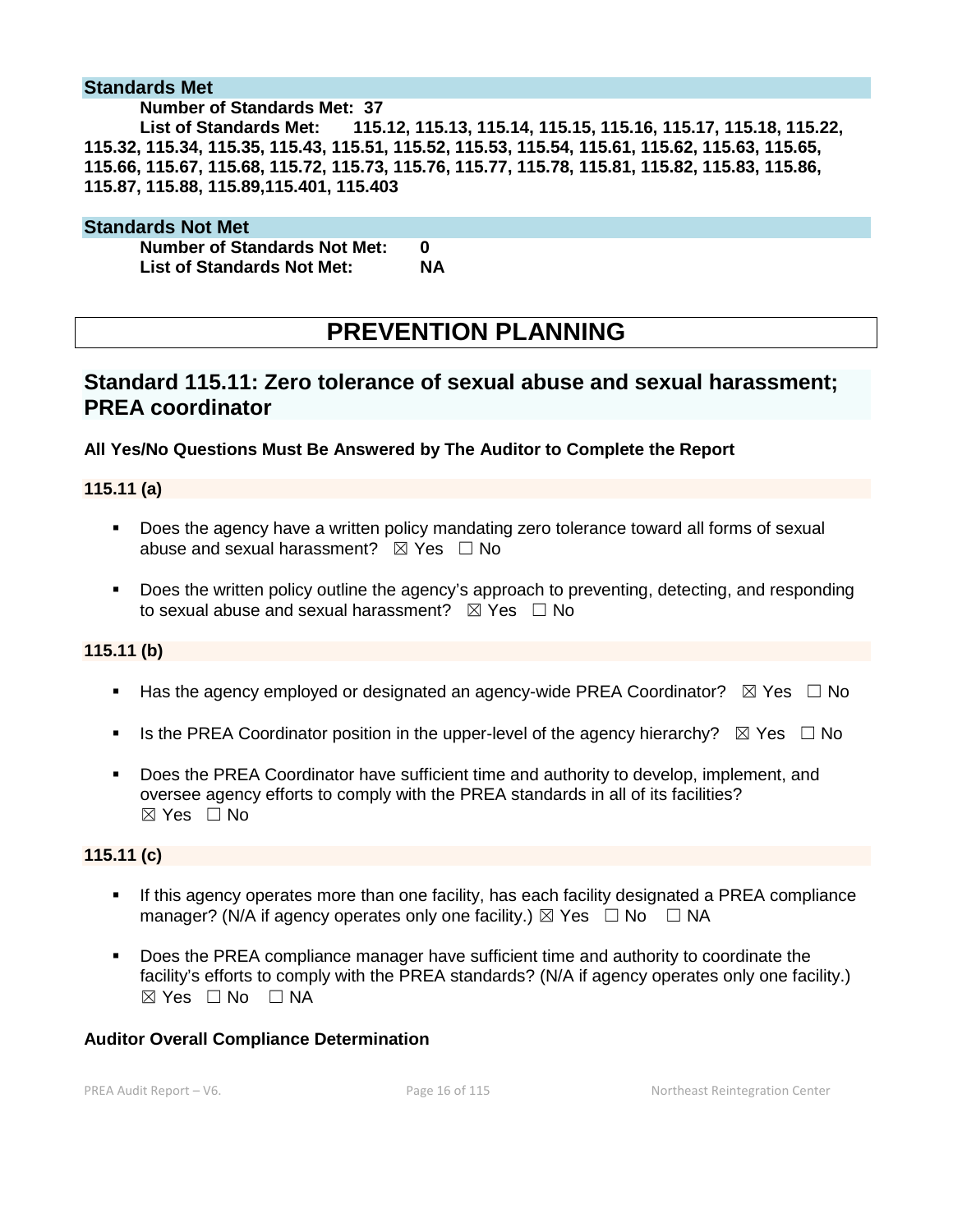☒ **Exceeds Standard** (*Substantially exceeds requirement of standards*)

☐ **Meets Standard** (*Substantial compliance; complies in all material ways with the standard for the relevant review period*)

☐ **Does Not Meet Standard** (*Requires Corrective Action*)

## **Instructions for Overall Compliance Determination Narrative**

*The narrative below must include a comprehensive discussion of all the evidence relied upon in making the compliance or non-compliance determination, the auditor's analysis and reasoning, and the auditor's conclusions. This discussion must also include corrective action recommendations where the facility does not meet the standard. These recommendations must be included in the Final Report, accompanied by information on specific corrective actions taken by the facility.*

## **The following evidence was analyzed in making the compliance determination:**

- 1. Information or Documents Reviewed:
	- a. ODRC Policy 79-ISA-01, Prison Rape Elimination
	- b. ODRC Policy 79-ISA-02, Prison Sexual Misconduct Reporting, Response, Investigation, and Prevention of Retaliation
	- c. NERC Policy 03-E-01, Institution Zero Tolerance Policy
	- d. NERC Organizational Chart
- 2. Interviews:
	- a. PREA Coordinator
	- b. PREA Compliance Manager/Operational Compliance Manager

## **Findings:**

The Ohio Department of Rehabilitation and Correction has multiple policies that address the ODRC's support of the Prison Rape Elimination Act. The Northeast Reintegration Center, as well as all other ODRC facilities, use the agency policy, 79-ISA-01 Prison Rape Elimination, mandating zero tolerance towards all forms of sexual abuse and sexual harassment and applies to staff, contractors and volunteers. Policy 79-ISA-02 clearly outlines the agency's approach to preventing, detecting, and responding to sexual abuse and sexual harassment in all facilities in the ODRC.

ODRC's commitment of ensuring zero tolerance for sexual misconduct in all of its institutions and any facilities with which it contracts for the confinement of inmates was observed during the onsite visit. This commitment was clearly observed by the posters, flyers, reporting systems in place, training of staff, inmates and the numerous volunteers.

The ODRC agency-wide PREA Coordinator reports directly to the Chief of the Bureau of Operational Compliance, who in turn reports directly to the Director. A written summary of an interview conducted by certified PREA Auditor Jim Currington earlier in the audit cycle was reviewed. The summary review allowed the auditor to verify that he has enough time to ensure PREA standards are met and that all related concerns are addressed. Each ODRC facility has its own Operational Compliance Manager (OCM) that reports directly to the Warden. The OCM at the NERC is the PREA Compliance Manager of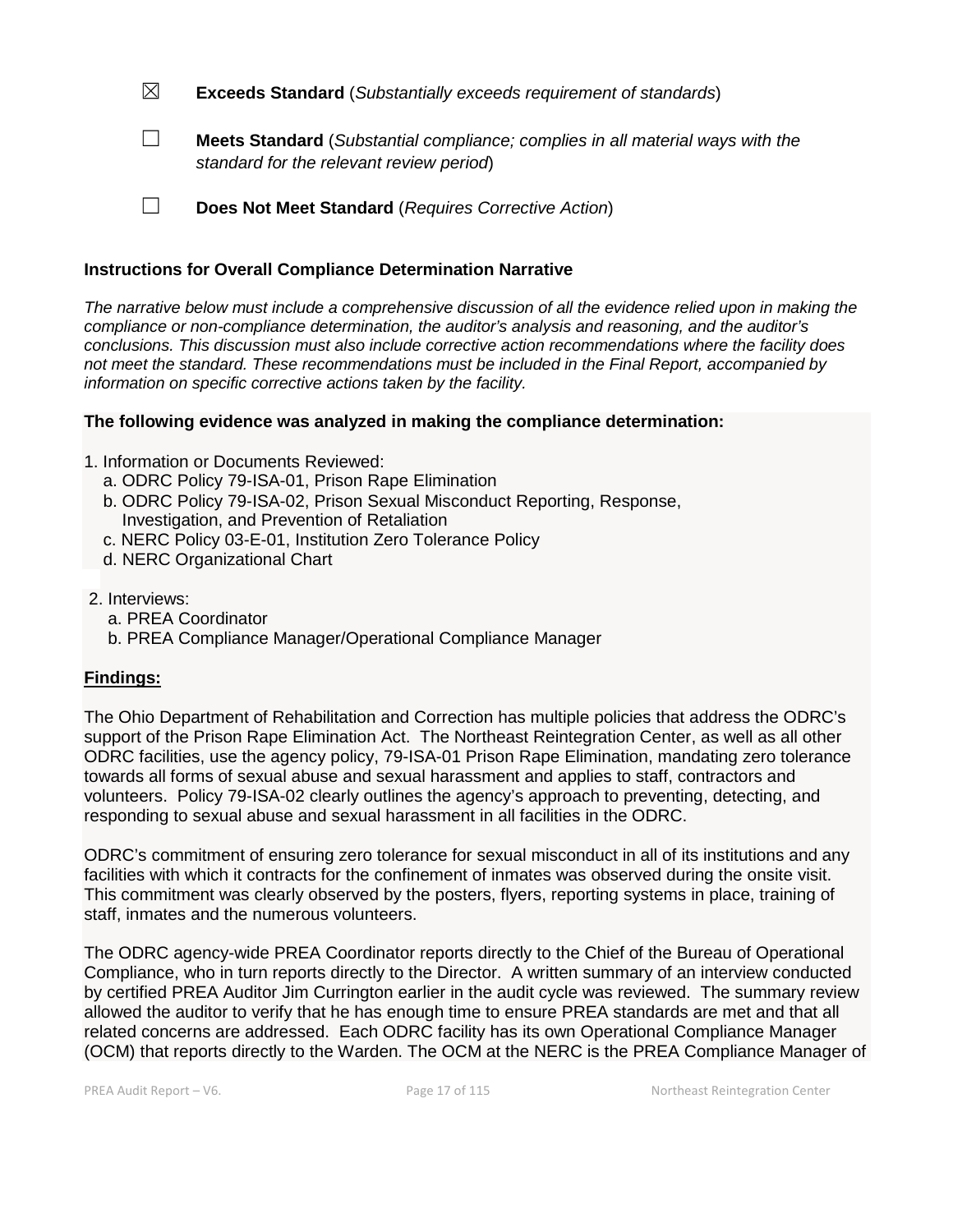the facility and addresses all PREA concerns that occur throughout the facility. She also reported that she has sufficient time to comply with PREA standards.

There is a definite commitment to the sexual safety and security of the staff and inmates at the facility. Based on interviews, documentation provided and observation of operations at NERC, this auditor believes the facility "exceeds" this standard.

## **Corrective Action:**

1. None

## **Standard 115.12: Contracting with other entities for the confinement of inmates**

## **All Yes/No Questions Must Be Answered by the Auditor to Complete the Report**

## **115.12 (a)**

 If this agency is public and it contracts for the confinement of its inmates with private agencies or other entities including other government agencies, has the agency included the entity's obligation to comply with the PREA standards in any new contract or contract renewal signed on or after August 20, 2012? (N/A if the agency does not contract with private agencies or other entities for the confinement of inmates.)  $\boxtimes$  Yes  $\Box$  No  $\Box$  NA

## **115.12 (b)**

 Does any new contract or contract renewal signed on or after August 20, 2012 provide for agency contract monitoring to ensure that the contractor is complying with the PREA standards? (N/A if the agency does not contract with private agencies or other entities for the confinement of inmates.)  $\boxtimes$  Yes □ No □ NA

## **Auditor Overall Compliance Determination**

- ☐ **Exceeds Standard** (*Substantially exceeds requirement of standards*)
- ☒ **Meets Standard** (*Substantial compliance; complies in all material ways with the standard for the relevant review period*)
- ☐ **Does Not Meet Standard** (*Requires Corrective Action*)

## **Instructions for Overall Compliance Determination Narrative**

*The narrative below must include a comprehensive discussion of all the evidence relied upon in making the compliance or non-compliance determination, the auditor's analysis and reasoning, and the auditor's conclusions. This discussion must also include corrective action recommendations where the facility does not meet the standard. These recommendations must be included in the Final Report, accompanied by information on specific corrective actions taken by the facility.*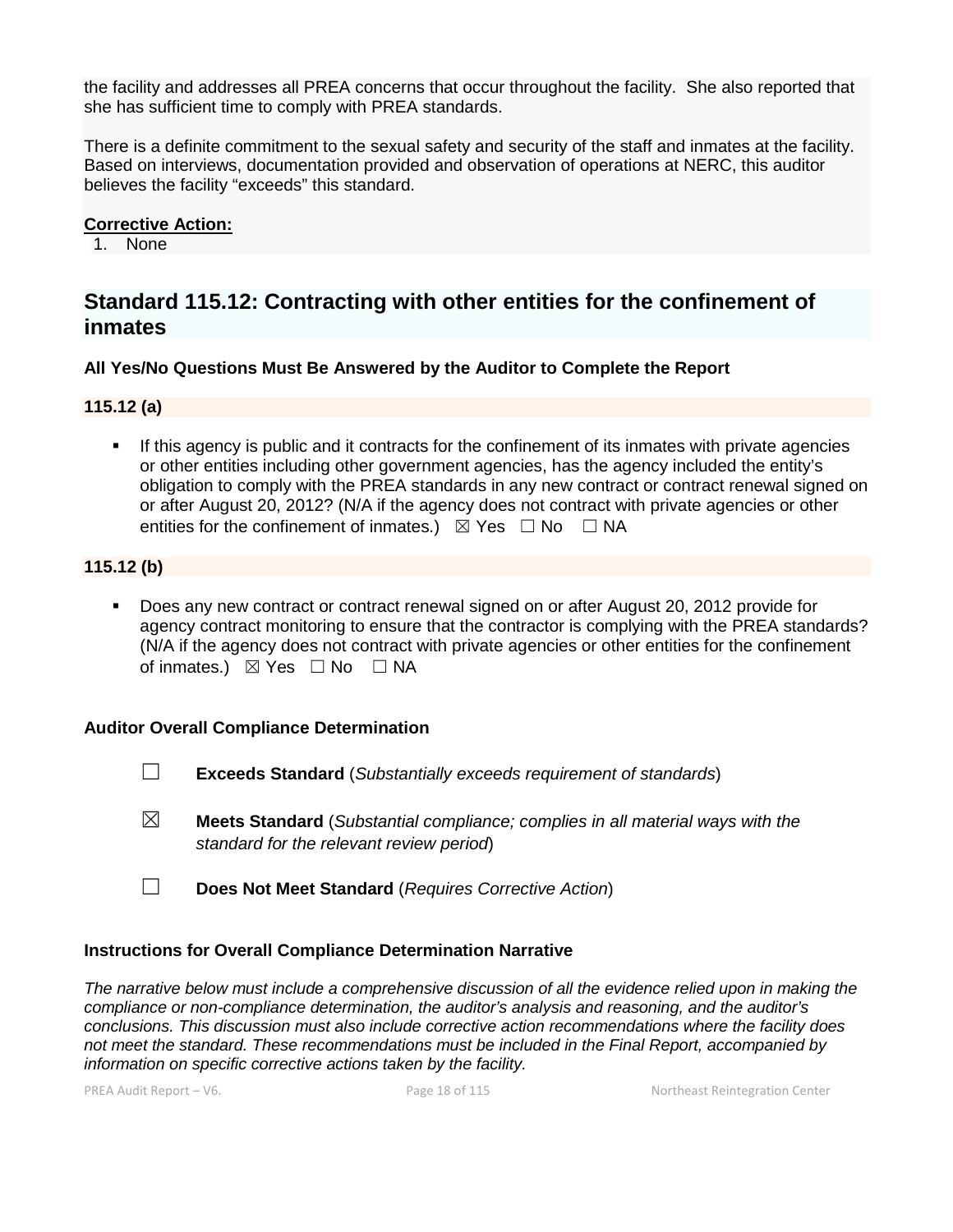## **The following evidence was analyzed in making the compliance determination:**

1. Information or Documents Reviewed:

- a. ODRC Policy 79-ISA-01, Prison Rape Elimination
- b. Statement of status signed by the agency PREA Coordinator
- c. Department of Administrative Services Private Prisons Contract
- 2. Interviews:
	- a. Agency Contract Administrator

## **Findings:**

ODRC currently has three contracts for the operation of the agency's three private prisons: Lake Erie Correctional Institution, North Central Correctional Complex and North East Ohio Correctional Center. ODRC Policy 79-ISA-01 requires that all new or renewed contracts for the confinement of ODRC inmates must include a provision that the contracting agency will adopt and comply with all PREA standards. In addition, any new contract or contract renewal must provide for the contract monitoring to ensure the contractor is complying with PREA standards such as zero tolerance of sexual misconduct. Each facility has a contract monitor and these facilities have to undergo compliance site visits and is audited for PREA compliance in the same manner as the facilities directly run by the State of Ohio. The PREA provisions were included in the contract. Current contracts are with CoreCivic and Management Training Corporation.

Although this auditor did not personally interview the Contract Administrator, she accepts the information provided from a recent interview with DOJ certified PREA auditor, Jim Currington. The interview with the agency's Contract Administrator detailed the agency's contract, policy and support of the PREA standards with full compliance.

The auditor finds the facility in compliance with this standard.

## **Corrective Action:**

1. None

## **Standard 115.13: Supervision and monitoring**

## **All Yes/No Questions Must Be Answered by the Auditor to Complete the Report**

#### **115.13 (a)**

- Does the facility have a documented staffing plan that provides for adequate levels of staffing and, where applicable, video monitoring, to protect inmates against sexual abuse?  $\boxtimes$  Yes  $\Box$ No
- In calculating adequate staffing levels and determining the need for video monitoring, does the staffing plan take into consideration: Generally accepted detention and correctional practices?  $\boxtimes$  Yes  $\Box$  No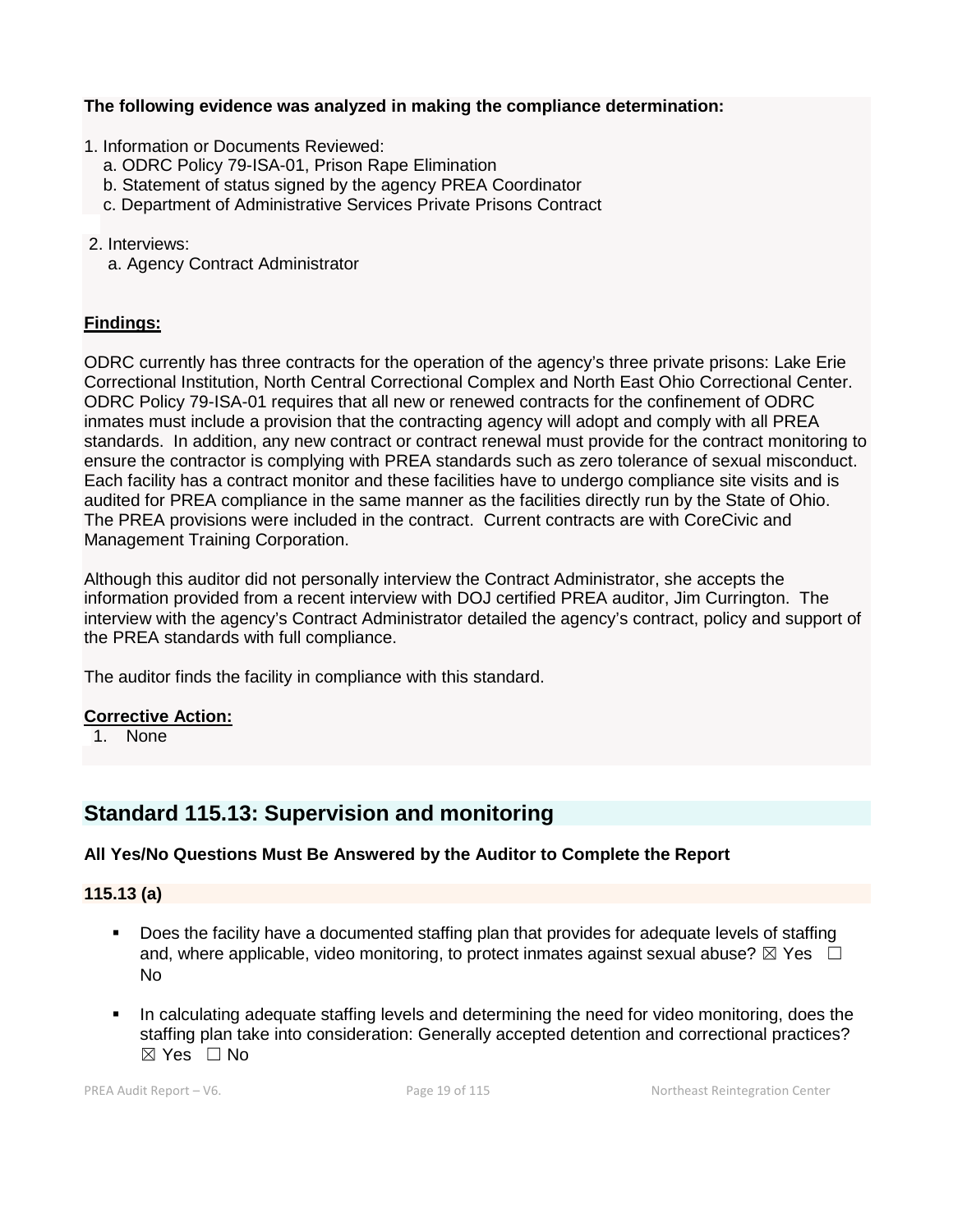- In calculating adequate staffing levels and determining the need for video monitoring, does the staffing plan take into consideration: Any judicial findings of inadequacy?  $\boxtimes$  Yes  $\Box$  No
- In calculating adequate staffing levels and determining the need for video monitoring, does the staffing plan take into consideration: Any findings of inadequacy from Federal investigative agencies? ⊠ Yes □ No
- In calculating adequate staffing levels and determining the need for video monitoring, does the staffing plan take into consideration: Any findings of inadequacy from internal or external oversight bodies?  $\boxtimes$  Yes  $\Box$  No
- In calculating adequate staffing levels and determining the need for video monitoring, does the staffing plan take into consideration: All components of the facility's physical plant (including "blind-spots" or areas where staff or inmates may be isolated)?  $\boxtimes$  Yes  $\Box$  No
- In calculating adequate staffing levels and determining the need for video monitoring, does the staffing plan take into consideration: The composition of the inmate population?  $\boxtimes$  Yes  $\Box$  No
- In calculating adequate staffing levels and determining the need for video monitoring, does the staffing plan take into consideration: The number and placement of supervisory staff?  $\boxtimes$  Yes  $\Box$  No
- In calculating adequate staffing levels and determining the need for video monitoring, does the staffing plan take into consideration: The institution programs occurring on a particular shift?  $\boxtimes$ Yes □ No □ NA
- In calculating adequate staffing levels and determining the need for video monitoring, does the staffing plan take into consideration: Any applicable State or local laws, regulations, or standards? ⊠ Yes □ No
- In calculating adequate staffing levels and determining the need for video monitoring, does the staffing plan take into consideration: The prevalence of substantiated and unsubstantiated incidents of sexual abuse?  $\boxtimes$  Yes  $\Box$  No
- In calculating adequate staffing levels and determining the need for video monitoring, does the staffing plan take into consideration: Any other relevant factors?  $\boxtimes$  Yes  $\Box$  No

## **115.13 (b)**

 In circumstances where the staffing plan is not complied with, does the facility document and justify all deviations from the plan? (N/A if no deviations from staffing plan.)  $\Box$  Yes  $\Box$  No  $\boxtimes$  NA

## **115.13 (c)**

In the past 12 months, has the facility, in consultation with the agency PREA Coordinator, assessed, determined, and documented whether adjustments are needed to: The staffing plan established pursuant to paragraph (a) of this section?  $\boxtimes$  Yes  $\Box$  No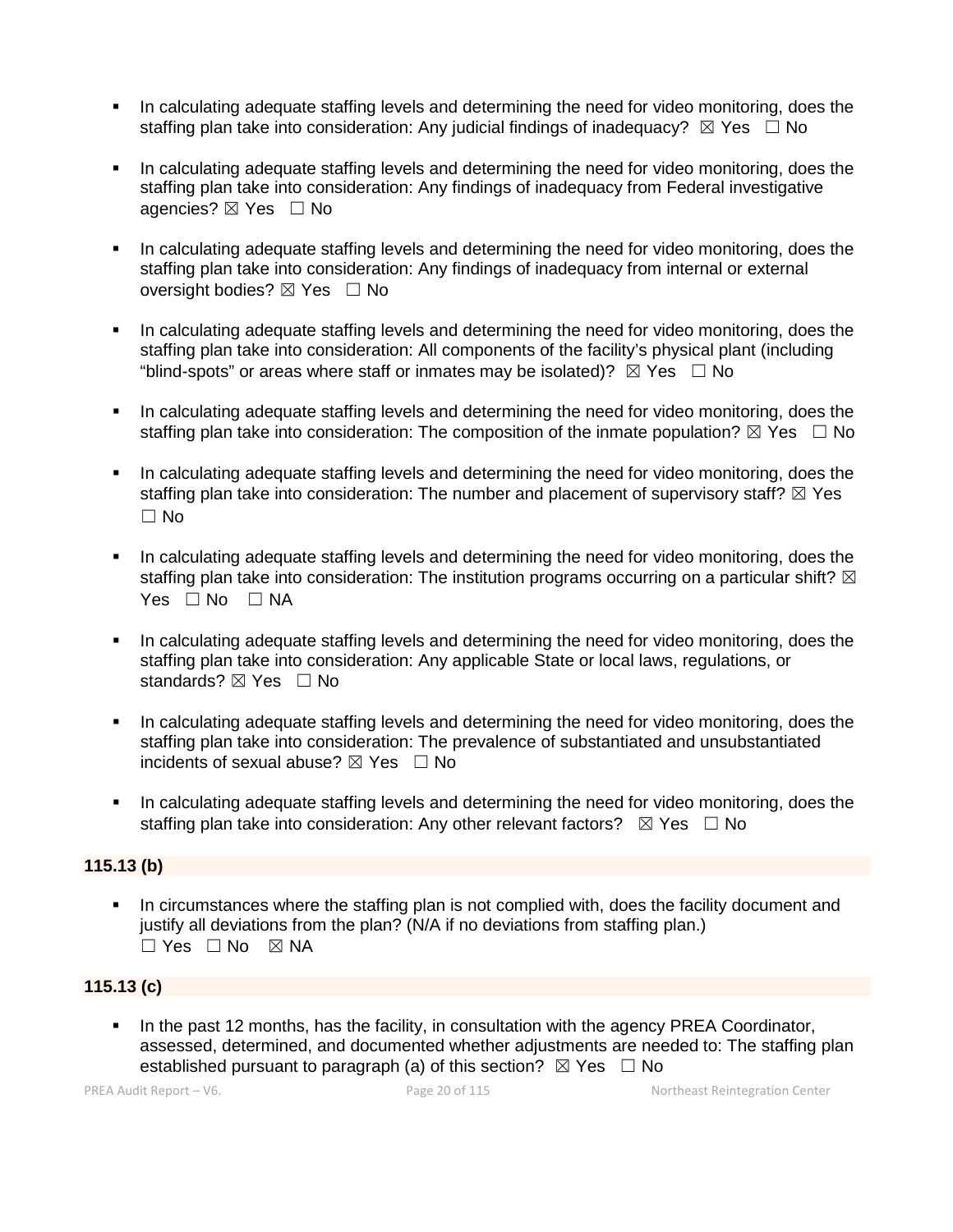- In the past 12 months, has the facility, in consultation with the agency PREA Coordinator, assessed, determined, and documented whether adjustments are needed to: The facility's deployment of video monitoring systems and other monitoring technologies?  $\boxtimes$  Yes  $\Box$  No
- In the past 12 months, has the facility, in consultation with the agency PREA Coordinator, assessed, determined, and documented whether adjustments are needed to: The resources the facility has available to commit to ensure adherence to the staffing plan?  $\boxtimes$  Yes  $\Box$  No

## **115.13 (d)**

- Has the facility/agency implemented a policy and practice of having intermediate-level or higherlevel supervisors conduct and document unannounced rounds to identify and deter staff sexual abuse and sexual harassment?  $\boxtimes$  Yes  $\Box$  No
- Is this policy and practice implemented for night shifts as well as day shifts?  $\boxtimes$  Yes  $\Box$  No
- Does the facility/agency have a policy prohibiting staff from alerting other staff members that these supervisory rounds are occurring, unless such announcement is related to the legitimate operational functions of the facility?  $\boxtimes$  Yes  $\Box$  No

## **Auditor Overall Compliance Determination**

- ☐ **Exceeds Standard** (*Substantially exceeds requirement of standards*)
- ☒ **Meets Standard** (*Substantial compliance; complies in all material ways with the standard for the relevant review period*)
- ☐ **Does Not Meet Standard** (*Requires Corrective Action*)

## **Instructions for Overall Compliance Determination Narrative**

*The narrative below must include a comprehensive discussion of all the evidence relied upon in making the compliance or non-compliance determination, the auditor's analysis and reasoning, and the auditor's conclusions. This discussion must also include corrective action recommendations where the facility does not meet the standard. These recommendations must be included in the Final Report, accompanied by information on specific corrective actions taken by the facility.*

#### **The following evidence was analyzed in making the compliance determination:**

- 1. Information or Documents Reviewed:
	- a. ODRC Policy 79-ISA-01, Prison Rape Elimination
	- b. ODRC Policy 50-PAM-02, Inmate Communication/Weekly Rounds
	- c. NERC Shift Rosters
	- d. Employee Visit Record
- 2. Interviews:
	- a. Warden
	- b. PREA Compliance Manager/Operational Compliance Manager

PREA Audit Report – V6. Page 21 of 115 Northeast Reintegration Center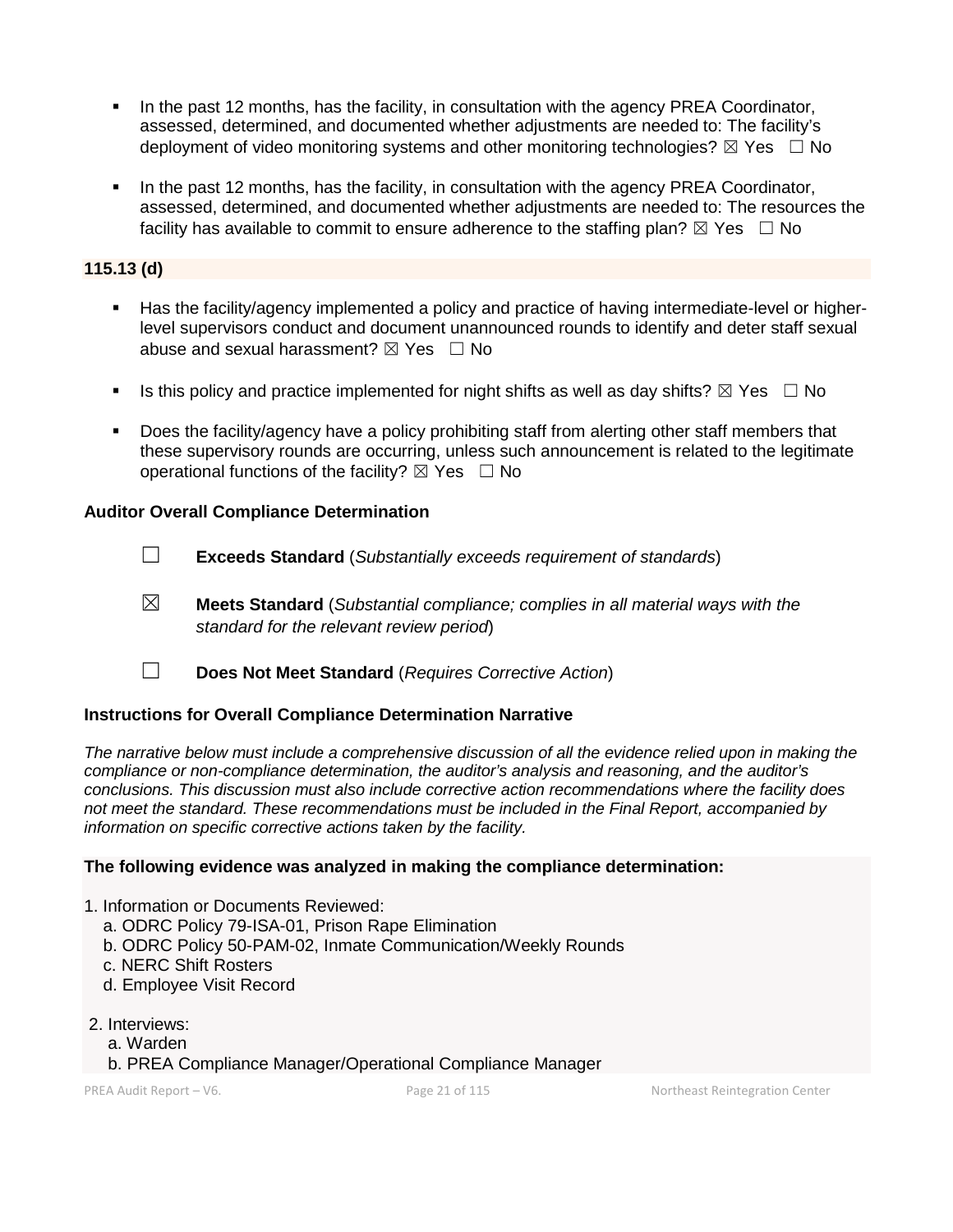## c. PREA Coordinator

d. Intermediate/Higher Level Facility Staff

## **Findings:**

The Ohio Department of Rehabilitation and Correction policy 79-ISA-01, Prison Rape Elimination, requires each facility develop, document and make its best efforts to comply on a regular basis with a staffing plan that provides for adequate levels of staffing, and where applicable, video monitoring, to protect inmates against abuse. NERC's current plan reflects appropriate knowledge of how to assign staff in order to maintain direct supervision.

The staffing plan is reviewed on an annual basis as required by the standard by the facility in conjunction with the agency PREA Coordinator. During this review, the facility's use of staff deployment and assignment and video monitoring is evaluated to determine whether adjustments are needed. The current staffing plan was reviewed in October 2019.

The staffing plan was discussed during interviews with the Warden and the PCM/OCM. The Warden shared that if there were to be any, she would monitor all deviations from the staffing plan. She said that the facility did not have any deviations from the staffing plan during the last 12 months of the audit period. The PCM/OCM reported during her interview that if a circumstance existed that the facility had to deviate from the staffing plan, supervisors are required to document the deviation on the PREA Staffing Plan Deviation form.

Staff indicated there are cameras strategically installed throughout the facility, 164 in total with 137 of the cameras inside the facility and 27 outside the facility. Cameras consist of fixed view, 360 view and the pan-tilt-zoom view. The custody, care and control of the inmate population if monitored through technology by the Chief of Security and security staff. The combination of direct supervision and camera/video monitoring provide sufficient coverage to maintain security.

Policy 50-PAM-02 requires that rounds be made by upper-level management and not delegated unless the staff member is acting in one of these positions. Supervisory rounds are to be conducted at least once per shift and should not be announced. Shift supervisors reported that they vary the way they make rounds each shift. Review of the Employee Visit Record and interviews with staff indicates the facility does conduct unannounced PREA rounds on a routine basis and shift supervisors vary their times of touring.

Based on the policies and documentation reviewed, onsite observation, interviews and camera technology, this auditor finds this standard in compliance.

## **Corrective Action:**

1. None

## **Standard 115.14: Youthful inmates**

## **All Yes/No Questions Must Be Answered by the Auditor to Complete the Report**

#### **115.14 (a)**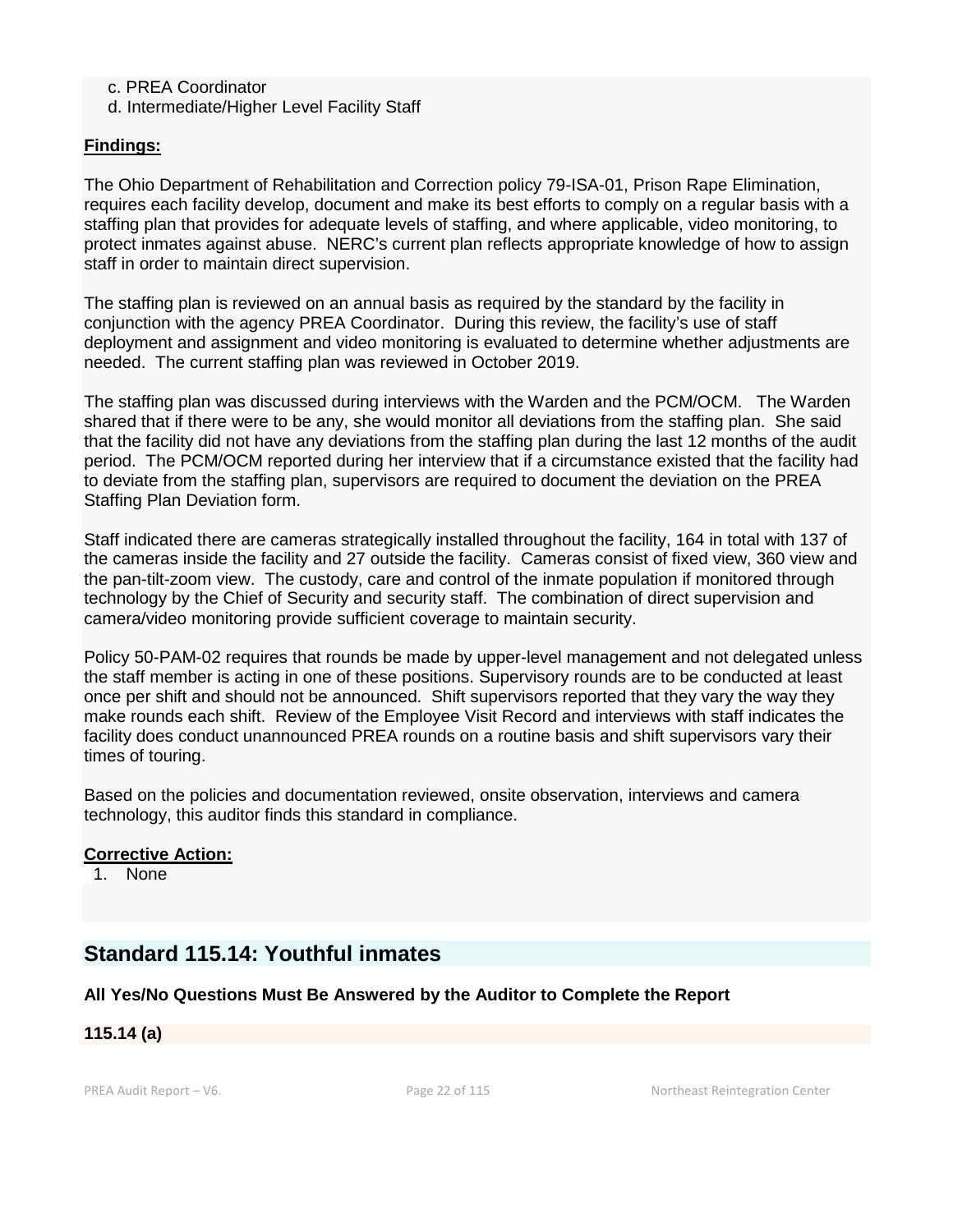Does the facility place all youthful inmates in housing units that separate them from sight, sound, and physical contact with any adult inmates through use of a shared dayroom or other common space, shower area, or sleeping quarters? (N/A if facility does not have youthful inmates [inmates <18 years old].)  $\Box$  Yes  $\Box$  No  $\boxtimes$  NA

## **115.14 (b)**

- In areas outside of housing units does the agency maintain sight and sound separation between youthful inmates and adult inmates? (N/A if facility does not have youthful inmates [inmates <18 years old].)  $\Box$  Yes  $\Box$  No  $\boxtimes$  NA
- In areas outside of housing units does the agency provide direct staff supervision when youthful inmates and adult inmates have sight, sound, or physical contact? (N/A if facility does not have youthful inmates [inmates <18 years old].)  $\Box$  Yes  $\Box$  No  $\boxtimes$  NA

## **115.14 (c)**

- Does the agency make its best efforts to avoid placing youthful inmates in isolation to comply with this provision? (N/A if facility does not have youthful inmates [inmates <18 years old].)  $\Box$  Yes  $\Box$  No  $\boxtimes$  NA
- Does the agency, while complying with this provision, allow youthful inmates daily large-muscle exercise and legally required special education services, except in exigent circumstances? (N/A if facility does not have youthful inmates [inmates <18 years old].)  $\Box$  Yes  $\Box$  No  $\Box$  NA
- Do youthful inmates have access to other programs and work opportunities to the extent possible? (N/A if facility does not have youthful inmates [inmates <18 years old].)  $\square$  Yes  $\square$  No  $\square$  NA

## **Auditor Overall Compliance Determination**

- ☐ **Exceeds Standard** (*Substantially exceeds requirement of standards*)
- ☒ **Meets Standard** (*Substantial compliance; complies in all material ways with the standard for the relevant review period*)
- ☐ **Does Not Meet Standard** (*Requires Corrective Action*)

## **Instructions for Overall Compliance Determination Narrative**

*The narrative below must include a comprehensive discussion of all the evidence relied upon in making the compliance or non-compliance determination, the auditor's analysis and reasoning, and the auditor's conclusions. This discussion must also include corrective action recommendations where the facility does not meet the standard. These recommendations must be included in the Final Report, accompanied by information on specific corrective actions taken by the facility.*

## **The following evidence was analyzed in making the compliance determination:**

1. Information or Documents Reviewed: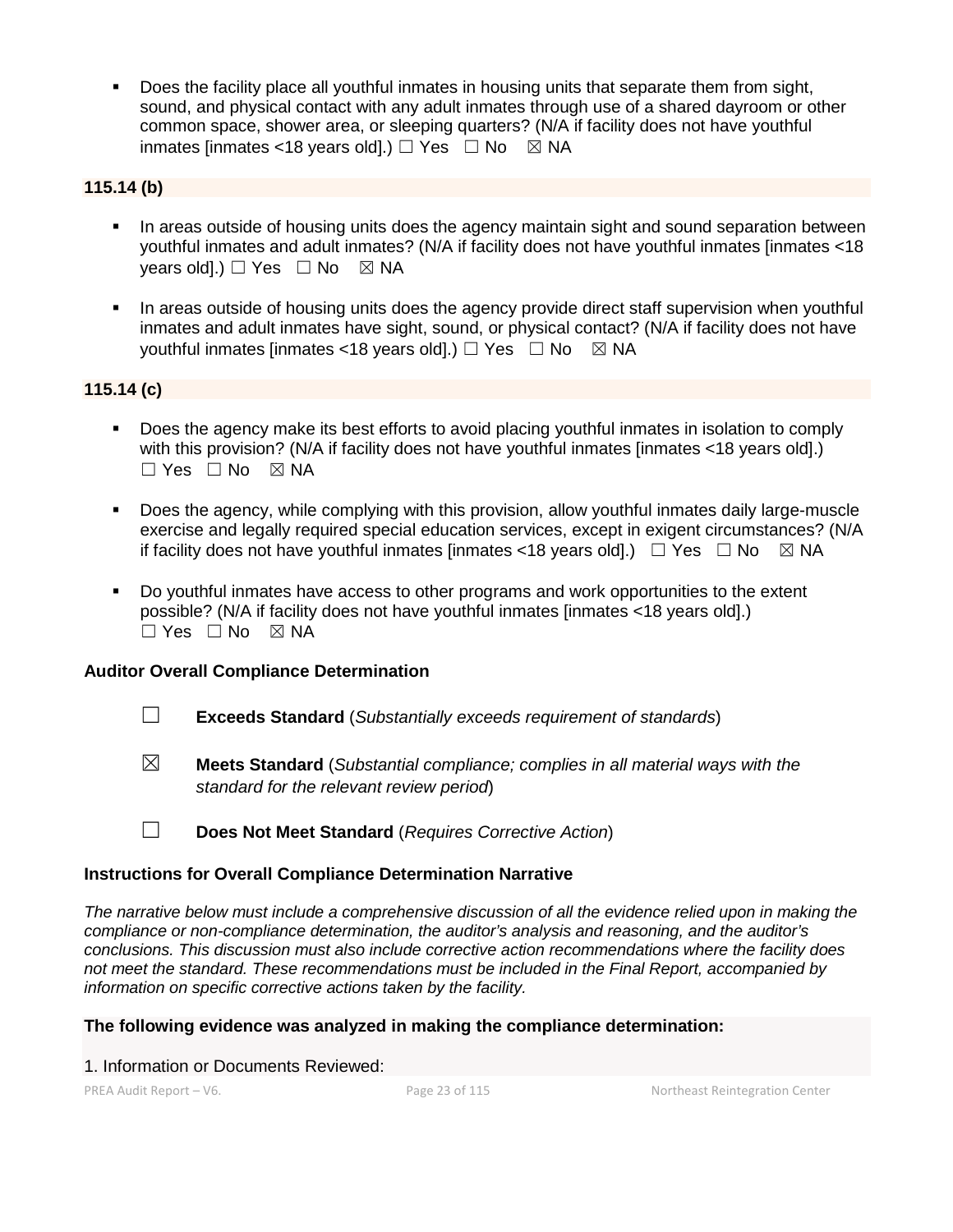a. ODRC Policy 52-RCP-01, Reception Admission Procedures

b. ODRC Policy 71-SOC-05, Youthful Inmate Program Management

## **Findings:**

NERC does not house youthful offenders (individuals under the age of 18), as such, this auditor finds this standard in compliance.

### **Corrective Action:**

1. None

## **Standard 115.15: Limits to cross-gender viewing and searches**

## **All Yes/No Questions Must Be Answered by the Auditor to Complete the Report**

#### **115.15 (a)**

 Does the facility always refrain from conducting any cross-gender strip or cross-gender visual body cavity searches, except in exigent circumstances or by medical practitioners? ☒ Yes ☐ No

#### **115.15 (b)**

- Does the facility always refrain from conducting cross-gender pat-down searches of female inmates, except in exigent circumstances? (N/A if the facility does not have female inmates.)  $\boxtimes$  Yes  $\Box$  No  $\Box$  NA
- Does the facility always refrain from restricting female inmates' access to regularly available programming or other out-of-cell opportunities in order to comply with this provision? (N/A if the facility does not have female inmates.)  $\Box$  Yes  $\boxtimes$  No  $\Box$  NA

## **115.15 (c)**

- Does the facility document all cross-gender strip searches and cross-gender visual body cavity searches? ⊠ Yes □ No
- Does the facility document all cross-gender pat-down searches of female inmates? (N/A if the facility does not have female inmates.)  $\boxtimes$  Yes  $\Box$  No  $\Box$  NA

## **115.15 (d)**

 Does the facility have policies that enables inmates to shower, perform bodily functions, and change clothing without nonmedical staff of the opposite gender viewing their breasts, buttocks, or genitalia, except in exigent circumstances or when such viewing is incidental to routine cell checks?  $\boxtimes$  Yes  $\Box$  No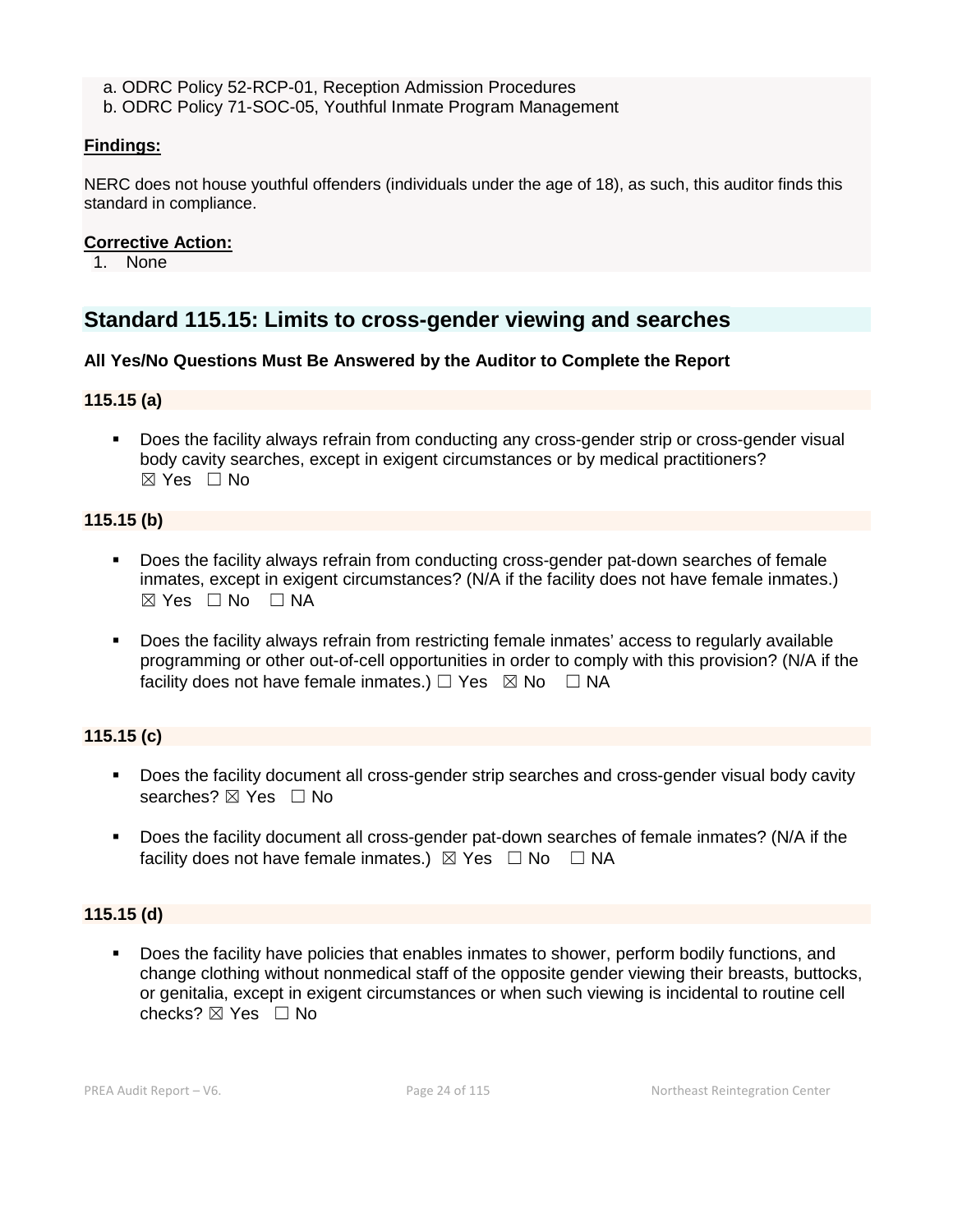- Does the facility have procedures that enables inmates to shower, perform bodily functions, and change clothing without nonmedical staff of the opposite gender viewing their breasts, buttocks, or genitalia, except in exigent circumstances or when such viewing is incidental to routine cell checks? ☒ Yes ☐ No
- Does the facility require staff of the opposite gender to announce their presence when entering an inmate housing unit?  $\boxtimes$  Yes  $\Box$  No

## **115.15 (e)**

- Does the facility always refrain from searching or physically examining transgender or intersex inmates for the sole purpose of determining the inmate's genital status?  $\boxtimes$  Yes  $\Box$  No
- If an inmate's genital status is unknown, does the facility determine genital status during conversations with the inmate, by reviewing medical records, or, if necessary, by learning that information as part of a broader medical examination conducted in private by a medical practitioner? ⊠ Yes □ No

## **115.15 (f)**

- Does the facility/agency train security staff in how to conduct cross-gender pat down searches in a professional and respectful manner, and in the least intrusive manner possible, consistent with security needs?  $\boxtimes$  Yes  $\Box$  No
- Does the facility/agency train security staff in how to conduct searches of transgender and intersex inmates in a professional and respectful manner, and in the least intrusive manner possible, consistent with security needs?  $\boxtimes$  Yes  $\Box$  No

#### **Auditor Overall Compliance Determination**

- ☐ **Exceeds Standard** (*Substantially exceeds requirement of standards*)
- ☒ **Meets Standard** (*Substantial compliance; complies in all material ways with the standard for the relevant review period*)

#### **Instructions for Overall Compliance Determination Narrative**

*The narrative below must include a comprehensive discussion of all the evidence relied upon in making the compliance or non-compliance determination, the auditor's analysis and reasoning, and the auditor's conclusions. This discussion must also include corrective action recommendations where the facility does not meet the standard. These recommendations must be included in the Final Report, accompanied by information on specific corrective actions taken by the facility.*

#### **The following evidence was analyzed in making the compliance determination:**

<sup>☐</sup> **Does Not Meet Standard** (*Requires Corrective Action*)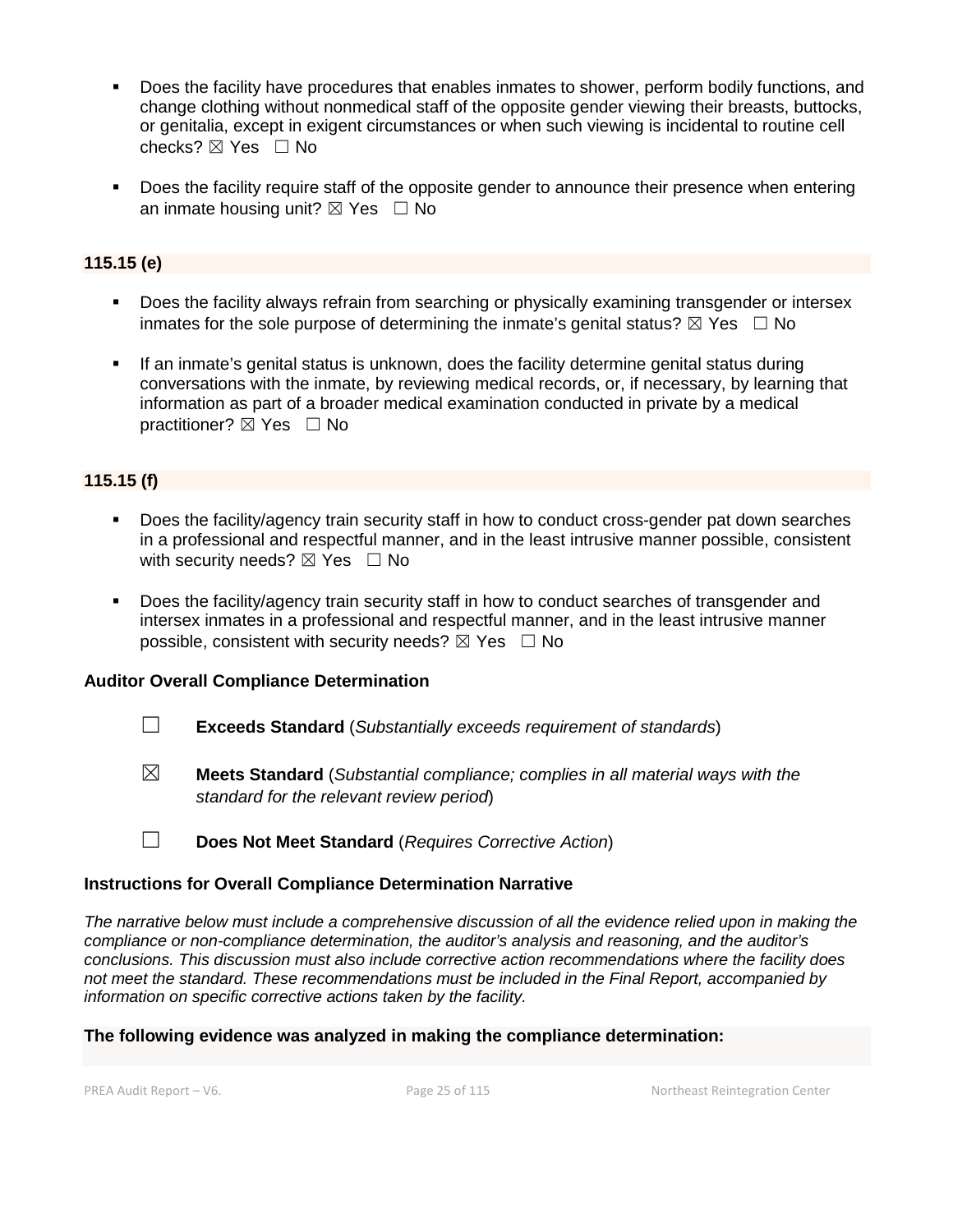- 1. Information or Documents Reviewed:
	- a. ODRC Policy 79-ISA-01, Prison Rape Elimination
	- b. ODRC Policy 79-ISA-05, Lesbian, Gay, Bisexual, Transgender, Intersex (LGBTI) Policy
	- c. ODRC Policy 310-SEC-01, Inmate and Physical Plant Searches
	- d. Statement of Status-no body cavity or cross gender searches
	- e. NERC Activity Schedule
	- f. NERC Training Records with PREA pat search video script/training and transgender video script/training
- 2. Interviews:
	- a. Random sample of staff

## **Findings:**

The Northeast Reintegration Center only houses female inmates. There are male staff who work in security at the facility. All staff interviewed were very clear in their answers that strip and pat searches were only conducted by male staff members in the facility. In the past 12 months there was no crossgender strip searches and cross gender visual body cavity searches of inmates based on information provided from the PAQ.

The Ohio Department of Rehabilitation and Correction policy 79-ISA-01, Prison Rape Elimination and Policy 310-SEC-01, Inmates and Physical Plant Searches addresses and stipulates that the agency and its institutions will not conduct cross gender strip or cross gender visual body cavity searches, except in exigent circumstances. Note, there have been no exigent circumstances at NERC. By policy, if any searches are conducted involving exigent circumstances, policy requires that the searches be documented.

100% of all security staff have received training on conducting cross-gender searches, pat down searches and searches of transgender and intersex inmates in a professional and respectful manner consistent with security needs. Additional training is also required from staff that transfer from a male facility.

The auditor visited all housing units and noted that the design of the cells allows female inmates to use the restroom, change clothing and shower in private. Individual showers and bathrooms are located just outside the sleeping areas of each cell. The shower has a full-length shower curtain and a 4-foot swinging door allowing full privacy for anyone in the shower. The restrooms are also private with a fullsized door that can be closed. Inmates are required to change their clothing in the bathroom area and are not allowed to change in the living area of their cells. None of the inmates expressed any concerns over privacy issues.

Staff members of the opposite gender utilize an annunciator alarm system that sounds a very loud audible alarm as well as a flashing light. While on site, this auditor observed every male staff member utilize the annunciator alarm on all three shifts. Male staff also made verbal announcements as they approached individual cell areas.

Agency policy 79-ISA-05 LGBTI prohibits staff from searching or physically examining a transgender or intersex inmate for determining that inmate's genital status.

After reviewing agency policy and training, visually observing the shower and bathroom areas of the cells, interviewing staff and inmates, this auditor finds this standard in compliance.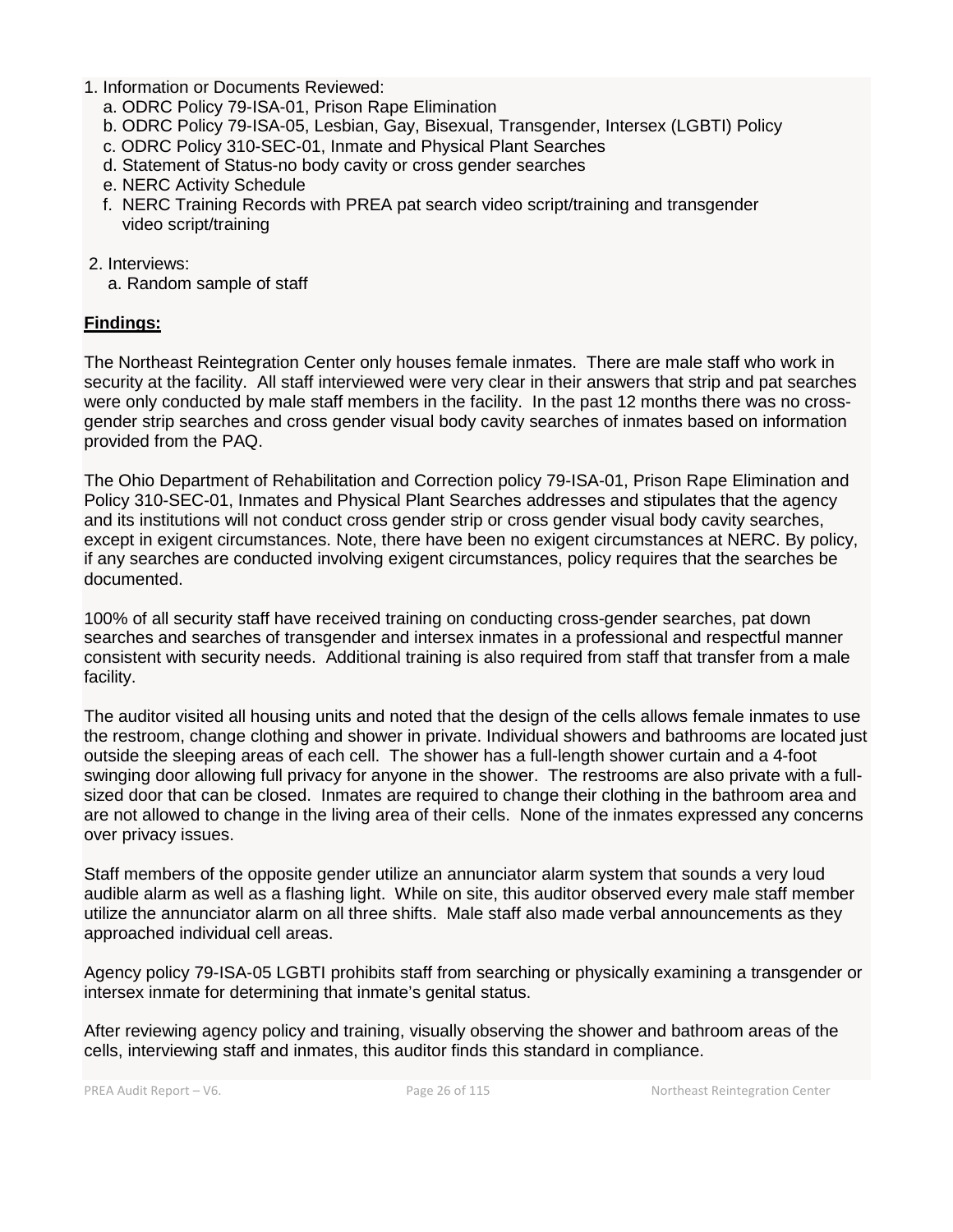## **Standard 115.16: Inmates with disabilities and inmates who are limited English proficient**

## **All Yes/No Questions Must Be Answered by the Auditor to Complete the Report**

#### **115.16 (a)**

- Does the agency take appropriate steps to ensure that inmates with disabilities have an equal opportunity to participate in or benefit from all aspects of the agency's efforts to prevent, detect, and respond to sexual abuse and sexual harassment, including: inmates who are deaf or hard of hearing?  $\boxtimes$  Yes  $\Box$  No
- Does the agency take appropriate steps to ensure that inmates with disabilities have an equal opportunity to participate in or benefit from all aspects of the agency's efforts to prevent, detect, and respond to sexual abuse and sexual harassment, including: inmates who are blind or have low vision?  $\boxtimes$  Yes  $\Box$  No
- Does the agency take appropriate steps to ensure that inmates with disabilities have an equal opportunity to participate in or benefit from all aspects of the agency's efforts to prevent, detect, and respond to sexual abuse and sexual harassment, including: inmates who have intellectual disabilities?  $\boxtimes$  Yes  $\Box$  No
- Does the agency take appropriate steps to ensure that inmates with disabilities have an equal opportunity to participate in or benefit from all aspects of the agency's efforts to prevent, detect, and respond to sexual abuse and sexual harassment, including: inmates who have psychiatric disabilities?  $\boxtimes$  Yes  $\Box$  No
- Does the agency take appropriate steps to ensure that inmates with disabilities have an equal opportunity to participate in or benefit from all aspects of the agency's efforts to prevent, detect, and respond to sexual abuse and sexual harassment, including: inmates who have speech disabilities?  $\boxtimes$  Yes  $\Box$  No
- Does the agency take appropriate steps to ensure that inmates with disabilities have an equal opportunity to participate in or benefit from all aspects of the agency's efforts to prevent, detect, and respond to sexual abuse and sexual harassment, including: Other (if "other," please explain in overall determination notes)?  $\boxtimes$  Yes  $\Box$  No
- Do such steps include, when necessary, ensuring effective communication with inmates who are deaf or hard of hearing?  $\boxtimes$  Yes  $\Box$  No
- Do such steps include, when necessary, providing access to interpreters who can interpret effectively, accurately, and impartially, both receptively and expressively, using any necessary specialized vocabulary?  $\boxtimes$  Yes  $\Box$  No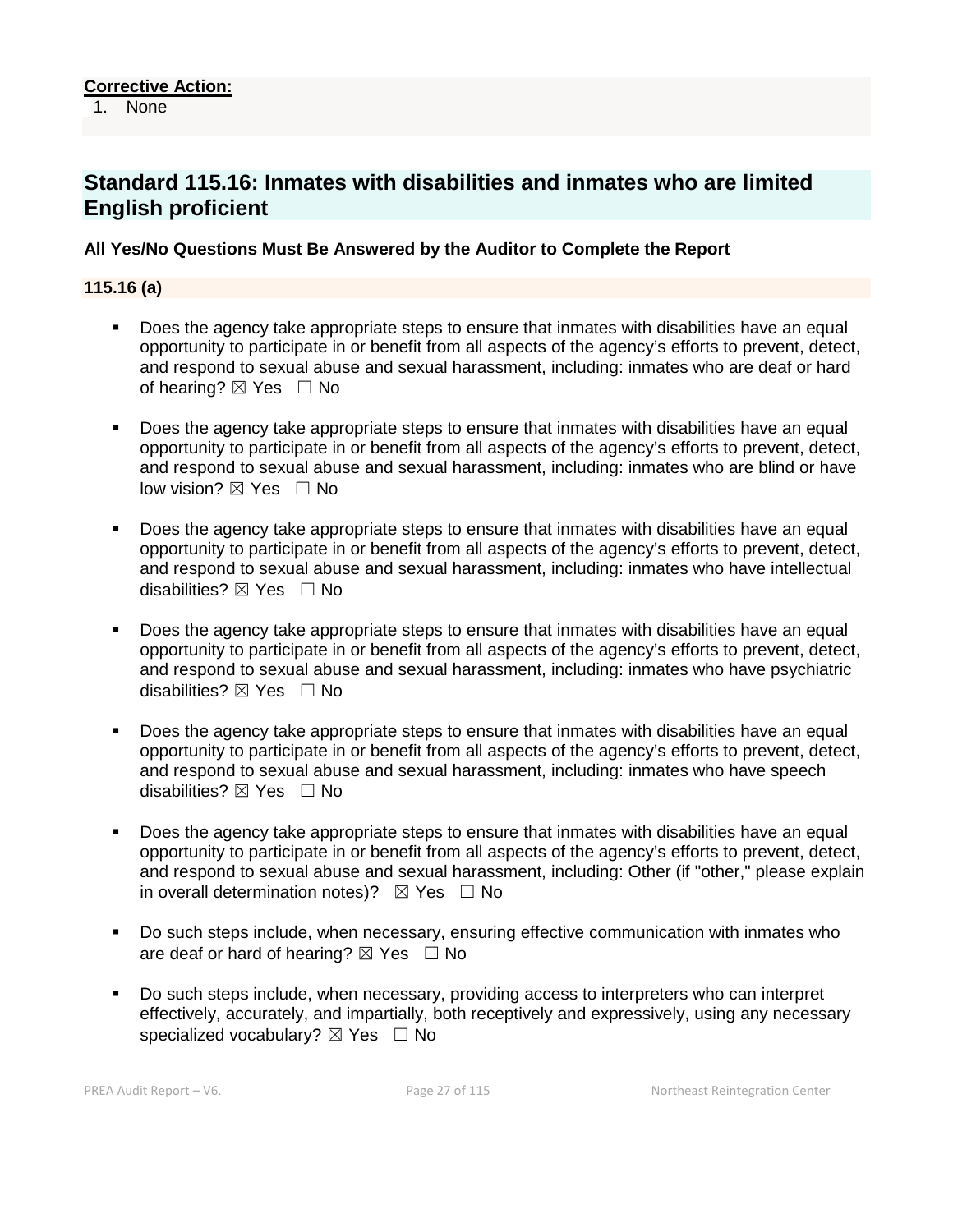- Does the agency ensure that written materials are provided in formats or through methods that ensure effective communication with inmates with disabilities including inmates who: Have intellectual disabilities?  $\boxtimes$  Yes  $\Box$  No
- Does the agency ensure that written materials are provided in formats or through methods that ensure effective communication with inmates with disabilities including inmates who: Have limited reading skills?  $\boxtimes$  Yes  $\Box$  No
- Does the agency ensure that written materials are provided in formats or through methods that ensure effective communication with inmates with disabilities including inmates who: Are blind or have low vision?  $\boxtimes$  Yes  $\Box$  No

## **115.16 (b)**

- Does the agency take reasonable steps to ensure meaningful access to all aspects of the agency's efforts to prevent, detect, and respond to sexual abuse and sexual harassment to inmates who are limited English proficient?  $\boxtimes$  Yes  $\Box$  No
- Do these steps include providing interpreters who can interpret effectively, accurately, and impartially, both receptively and expressively, using any necessary specialized vocabulary? ☒ Yes ☐ No

## **115.16 (c)**

 Does the agency always refrain from relying on inmate interpreters, inmate readers, or other types of inmate assistance except in limited circumstances where an extended delay in obtaining an effective interpreter could compromise the inmate's safety, the performance of firstresponse duties under §115.64, or the investigation of the inmate's allegations?  $\boxtimes$  Yes  $\Box$  No

## **Auditor Overall Compliance Determination**

- ☐ **Exceeds Standard** (*Substantially exceeds requirement of standards*)
- ☒ **Meets Standard** (*Substantial compliance; complies in all material ways with the standard for the relevant review period*)
- ☐ **Does Not Meet Standard** (*Requires Corrective Action*)

## **Instructions for Overall Compliance Determination Narrative**

*The narrative below must include a comprehensive discussion of all the evidence relied upon in making the compliance or non-compliance determination, the auditor's analysis and reasoning, and the auditor's conclusions. This discussion must also include corrective action recommendations where the facility does not meet the standard. These recommendations must be included in the Final Report, accompanied by information on specific corrective actions taken by the facility.*

## **The following evidence was analyzed in making the compliance determination:**

1. Information or Documents Reviewed: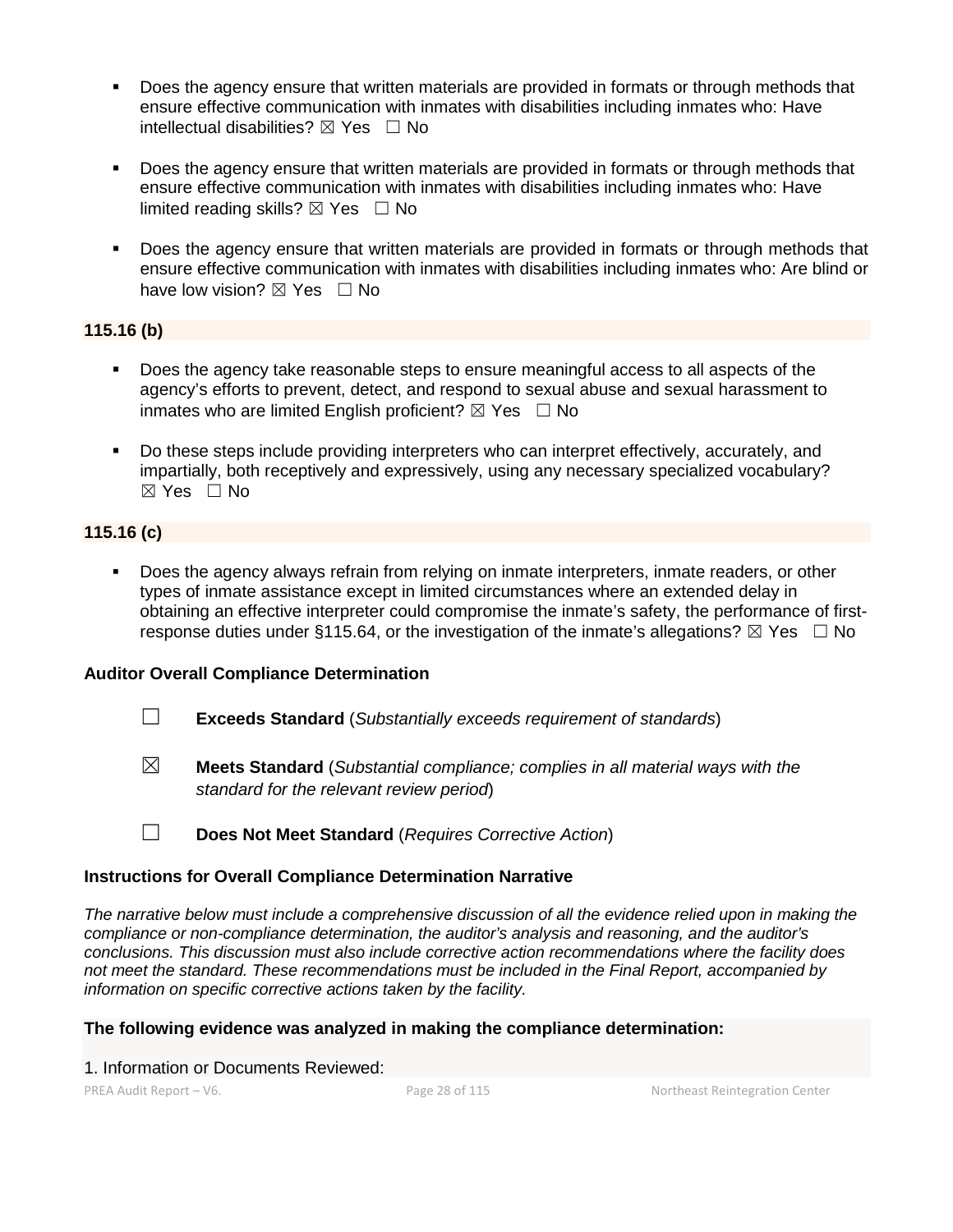- a. ODRC Policy 79-ISA-01, Prison Rape Elimination
- b. ODRC Policy 64-DCM-02 Inmates with Disabilities
- c. Ohio Department of Administrative Services Contract for Translation and Interpretation Services
- d. Statement of Status-no interpreter, readers or inmate assistants' services needed
- e. Inmate education Video
- f. PREA All Staff Training presentation
- g. PREA Inmate Handbook in English and Spanish

### 2. Interviews:

- a. Agency head
- b. Inmates (with disabilities or who are limited English proficient)
- c. Random sample of staff

## **Findings:**

The Northeast Reintegration Center takes appropriate steps to ensure that inmates with disabilities, such as those who are deaf or hard of hearing, those who are blind or have low vision or those who have intellectual, psychiatric or speech disabilities have an equal opportunity to participate in and benefit from all of the protections of PREA. Upon arrival at the ODRC reception center, all inmates receive a handbook that contains the agency's PREA policy and zero tolerance toward sexual misconduct. The Inmate Handbook is available in Spanish and English. Inmates sign a form indicating they have received this initial information. This form also allows staff to document if the inmate needs any extra assistance for comprehending the information.

Within 7 calendar days of arriving at their assigned institution, all inmates are provided comprehensive education through the viewing of the PREA Education video. The video is closed captioned and signed via picture within a picture technology. At the conclusion of the video, inmates are allowed to ask questions of staff regarding PREA and on the information they received. For inmates who aren't fluent in English, the facility has a contract with Vocalink to provide translation/interpreter services. American Sign language Interpreters are also available for deaf inmates.

The auditor observed numerous PREA posters in both Spanish and English throughout the facility.

The facility reported there were no inmates in the current population that were Limited English Proficient, deaf or hard of hearing inmates and blind or have low vision. This was confirmed with medical staff. One physically disabled inmate was interviewed and reported that she remembered being asked question regarding PREA when she came to the facility. The inmate reported that she did not have any impairment that affected her learning and understanding of PREA and how to make a report.

Random staff interviews indicated their awareness about not utilizing inmate interpreters, inmate readers or other types of inmate assistants except in limited circumstances. Intake staff also shared that if they did encounter an inmate that might have a limited ability to comprehend the PREA information, a staff member would individually read the PREA information in the handbook and the PREA posters to the inmate to make sure they understood the information and understood how to make a report.

After reviewing agency policy, inmate PREA Education video, employee training modules, interviewing staff and inmates, this auditor finds this standard in compliance.

## **Corrective Action:**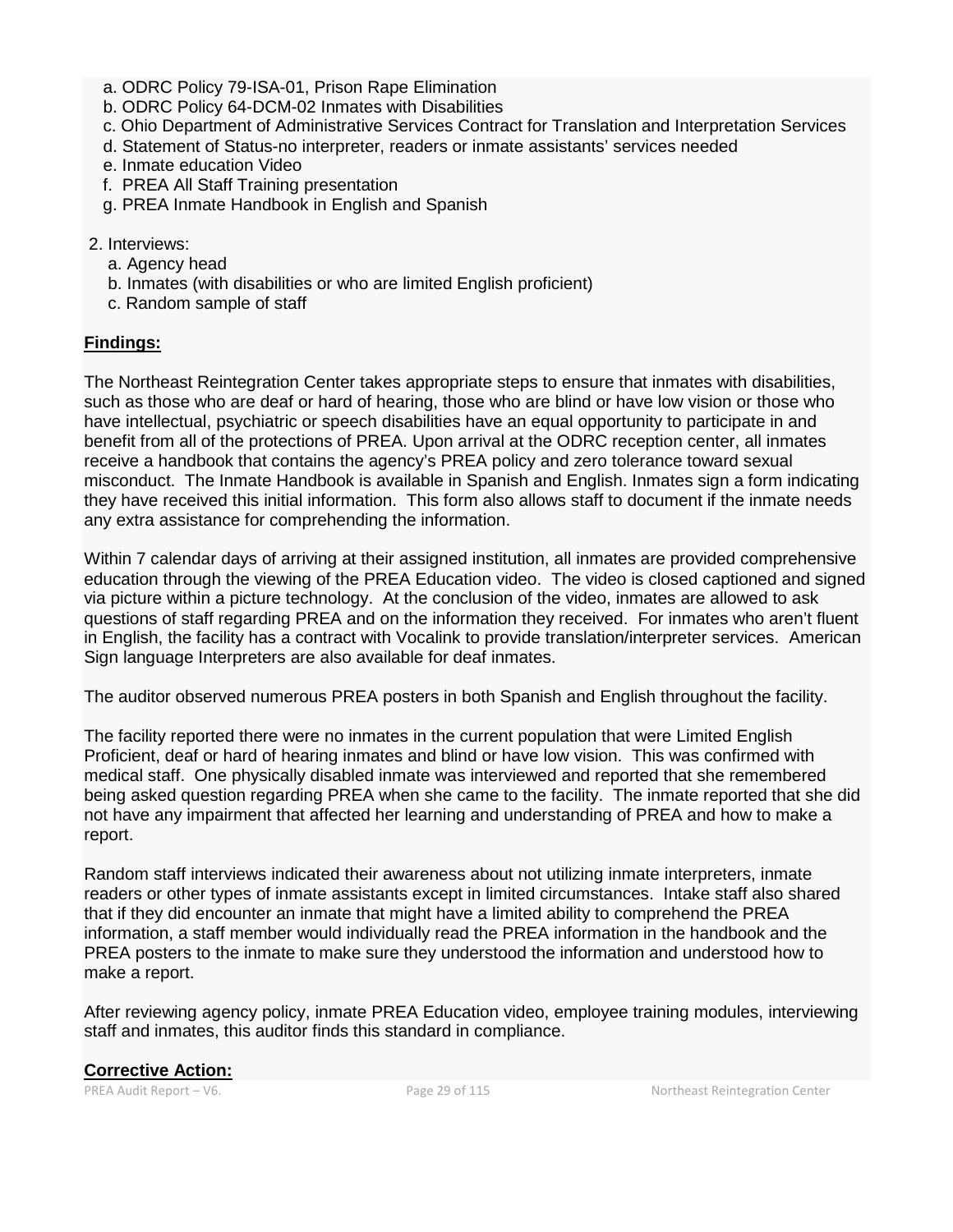#### 1. None

## **Standard 115.17: Hiring and promotion decisions**

## **All Yes/No Questions Must Be Answered by the Auditor to Complete the Report**

## **115.17 (a)**

- Does the agency prohibit the hiring or promotion of anyone who may have contact with inmates who has engaged in sexual abuse in a prison, jail, lockup, community confinement facility, juvenile facility, or other institution (as defined in 42 U.S.C. 1997)?  $\boxtimes$  Yes  $\Box$  No
- Does the agency prohibit the hiring or promotion of anyone who may have contact with inmates who has been convicted of engaging or attempting to engage in sexual activity in the community facilitated by force, overt or implied threats of force, or coercion, or if the victim did not consent or was unable to consent or refuse?  $\boxtimes$  Yes  $\Box$  No
- Does the agency prohibit the hiring or promotion of anyone who may have contact with inmates who has been civilly or administratively adjudicated to have engaged in the activity described in the question immediately above?  $\boxtimes$  Yes  $\Box$  No
- Does the agency prohibit the enlistment of services of any contractor who may have contact with inmates who has engaged in sexual abuse in a prison, jail, lockup, community confinement facility, juvenile facility, or other institution (as defined in 42 U.S.C. 1997)?  $\boxtimes$  Yes  $\Box$  No
- Does the agency prohibit the enlistment of services of any contractor who may have contact with inmates who has been convicted of engaging or attempting to engage in sexual activity in the community facilitated by force, overt or implied threats of force, or coercion, or if the victim did not consent or was unable to consent or refuse?  $\boxtimes$  Yes  $\Box$  No
- Does the agency prohibit the enlistment of services of any contractor who may have contact with inmates who has been civilly or administratively adjudicated to have engaged in the activity described in the question immediately above?  $\boxtimes$  Yes  $\Box$  No

## **115.17 (b)**

- Does the agency consider any incidents of sexual harassment in determining whether to hire or promote anyone who may have contact with inmates?  $\boxtimes$  Yes  $\Box$  No
- Does the agency consider any incidents of sexual harassment in determining whether to enlist the services of any contractor who may have contact with inmates?  $\boxtimes$  Yes  $\Box$  No

## **115.17 (c)**

 Before hiring new employees, who may have contact with inmates, does the agency perform a criminal background records check?  $\boxtimes$  Yes  $\Box$  No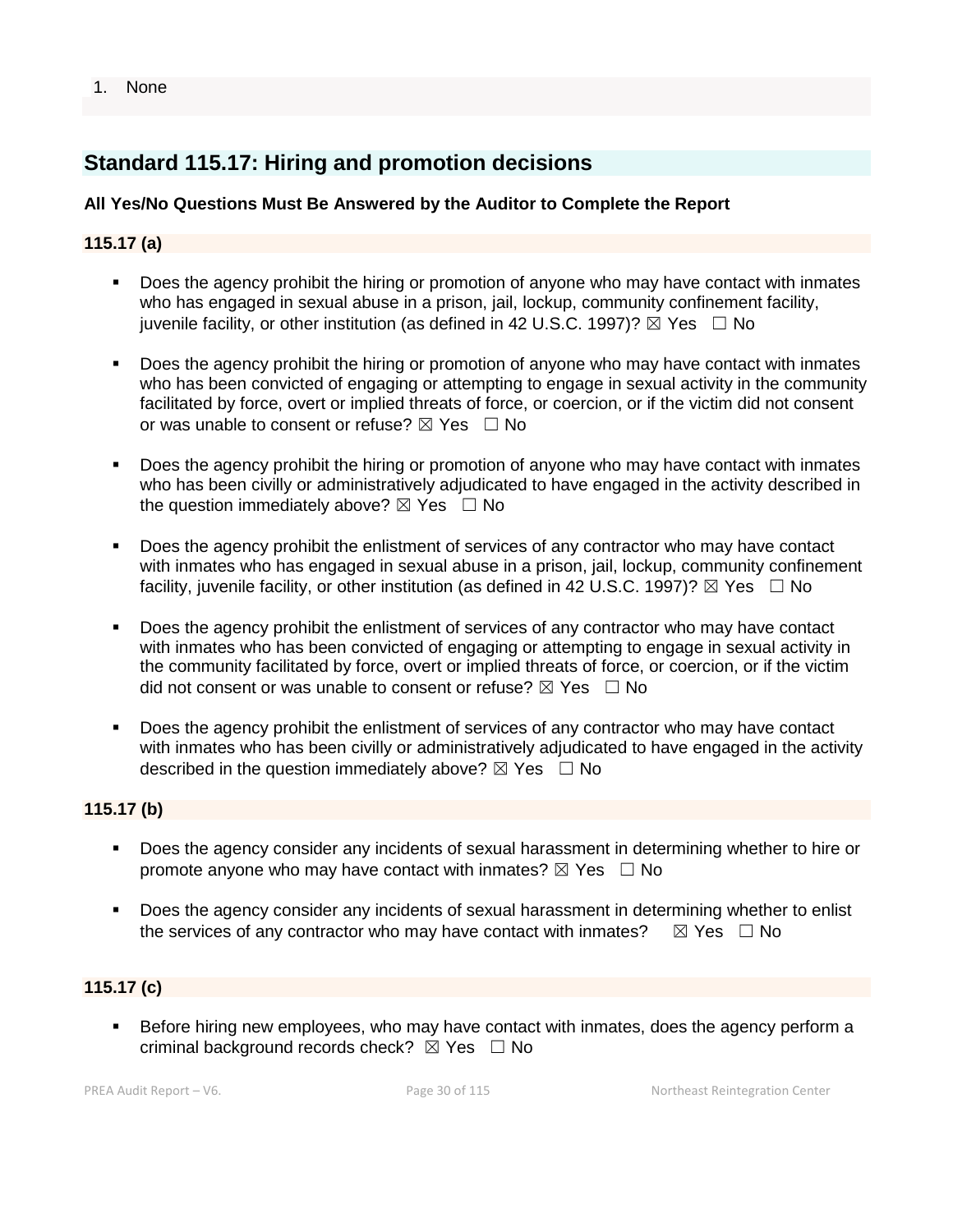Before hiring new employees who may have contact with inmates, does the agency, consistent with Federal, State, and local law, make its best efforts to contact all prior institutional employers for information on substantiated allegations of sexual abuse or any resignation during a pending investigation of an allegation of sexual abuse?  $\boxtimes$  Yes  $\Box$  No

## **115.17 (d)**

Does the agency perform a criminal background records check before enlisting the services of any contractor who may have contact with inmates?  $\boxtimes$  Yes  $\Box$  No

## **115.17 (e)**

 Does the agency either conduct criminal background records checks at least every five years of current employees and contractors who may have contact with inmates or have in place a system for otherwise capturing such information for current employees?  $\boxtimes$  Yes  $\Box$  No

## **115.17 (f)**

- Does the agency ask all applicants and employees who may have contact with inmates directly about previous misconduct described in paragraph (a) of this section in written applications or interviews for hiring or promotions?  $\boxtimes$  Yes  $\Box$  No
- Does the agency ask all applicants and employees who may have contact with inmates directly about previous misconduct described in paragraph (a) of this section in any interviews or written self-evaluations conducted as part of reviews of current employees?  $\boxtimes$  Yes  $\Box$  No
- Does the agency impose upon employees a continuing affirmative duty to disclose any such misconduct?  $\boxtimes$  Yes  $\Box$  No

## **115.17 (g)**

 Does the agency consider material omissions regarding such misconduct, or the provision of materially false information, grounds for termination?  $\boxtimes$  Yes  $\Box$  No

## **115.17 (h)**

 Does the agency provide information on substantiated allegations of sexual abuse or sexual harassment involving a former employee upon receiving a request from an institutional employer for whom such employee has applied to work? (N/A if providing information on substantiated allegations of sexual abuse or sexual harassment involving a former employee is prohibited by law.)  $\boxtimes$  Yes  $\Box$  No  $\Box$  NA

#### **Auditor Overall Compliance Determination**



☐ **Exceeds Standard** (*Substantially exceeds requirement of standards*)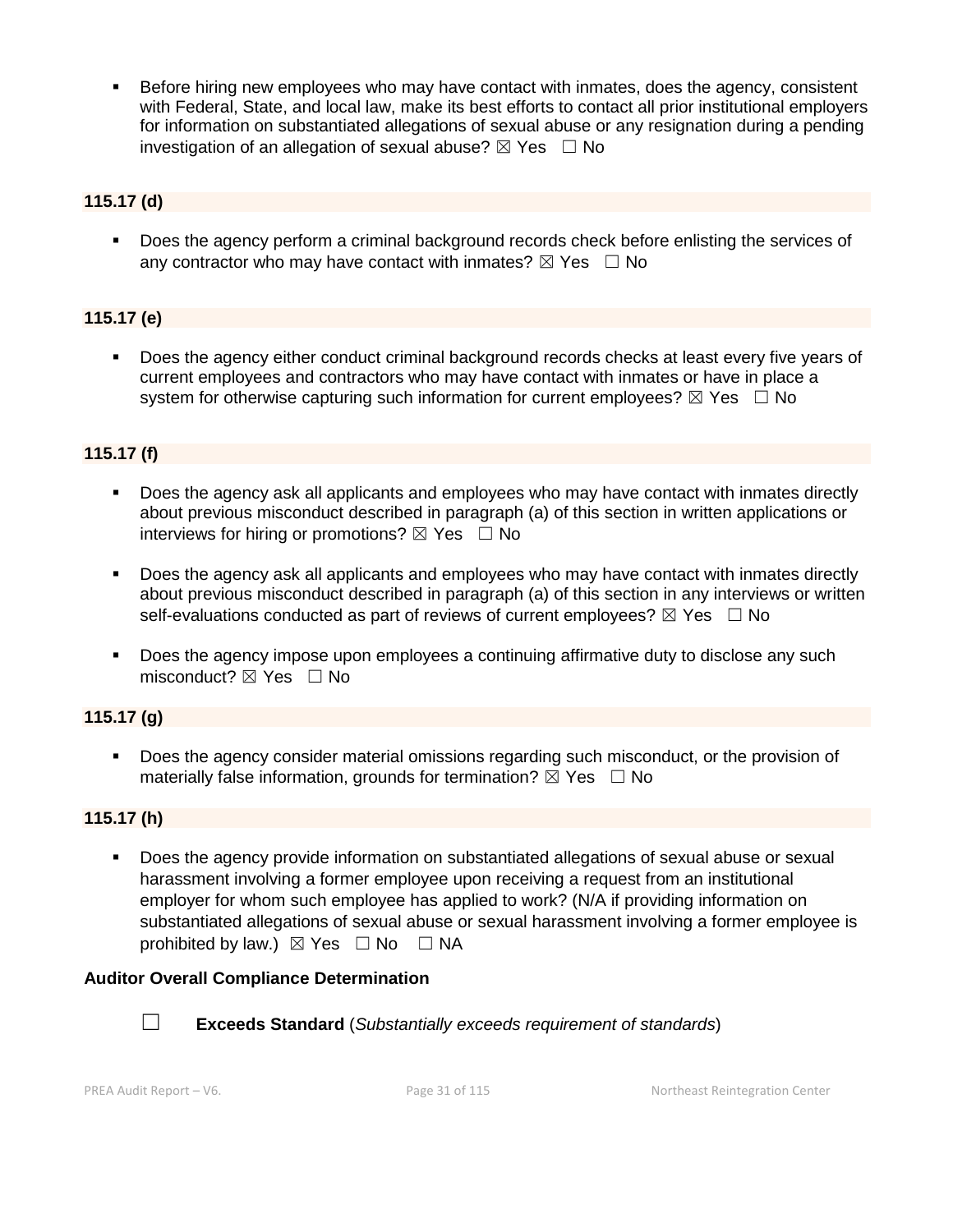- ☒ **Meets Standard** (*Substantial compliance; complies in all material ways with the standard for the relevant review period*)
- ☐ **Does Not Meet Standard** (*Requires Corrective Action*)

## **Instructions for Overall Compliance Determination Narrative**

*The narrative below must include a comprehensive discussion of all the evidence relied upon in making the compliance or non-compliance determination, the auditor's analysis and reasoning, and the auditor's conclusions. This discussion must also include corrective action recommendations where the facility does not meet the standard. These recommendations must be included in the Final Report, accompanied by information on specific corrective actions taken by the facility.*

## **The following evidence was analyzed in making the compliance determination:**

- 1. Information or Documents Reviewed:
	- a. ODRC Policy 79-ISA-01, Prison Rape Elimination
	- b. ODRC Policy 79-ISA-05, Lesbian, Gay, Bisexual, Transgender, Intersex (LGBTI) Policy
	- c. ODRC Policy 310-SEC-01, Inmate and Physical Plant Searches
	- d. Statement of Status-no body cavity or cross gender searches
	- e. NERC Activity Schedule
	- f. NERC Training Records with PREA pat search video script/training and transgender video script/training
- 2. Interviews:
	- a. Random sample of staff

## **Findings:**

The Northeast Reintegration Center only houses female inmates. There are male staff who work in security at the facility. All staff interviewed were very clear in their answers that strip and pat searches were only conducted by male staff members in the facility. In the past 12 months there was no crossgender strip searches and cross gender visual body cavity searches of inmates based on information provided from the PAQ.

The Ohio Department of Rehabilitation and Correction policy 79-ISA-01, Prison Rape Elimination and Policy 310-SEC-01, Inmates and Physical Plant Searches addresses and stipulates that the agency and its institutions will not conduct cross gender strip or cross gender visual body cavity searches, except in exigent circumstances. Note, there have been no exigent circumstances at NERC. By policy, if any searches are conducted involving exigent circumstances, policy requires that the searches be documented.

100% of all security staff have received training on conducting cross-gender searches, pat down searches and searches of transgender and intersex inmates in a professional and respectful manner consistent with security needs. Additional training is also required from staff that transfer from a male facility.

The auditor visited all housing units and noted that the design of the cells allows female inmates to use the restroom, change clothing and shower in private. Individual showers and bathrooms are located just outside the sleeping areas of each cell. The shower has a full-length shower curtain and a 4-foot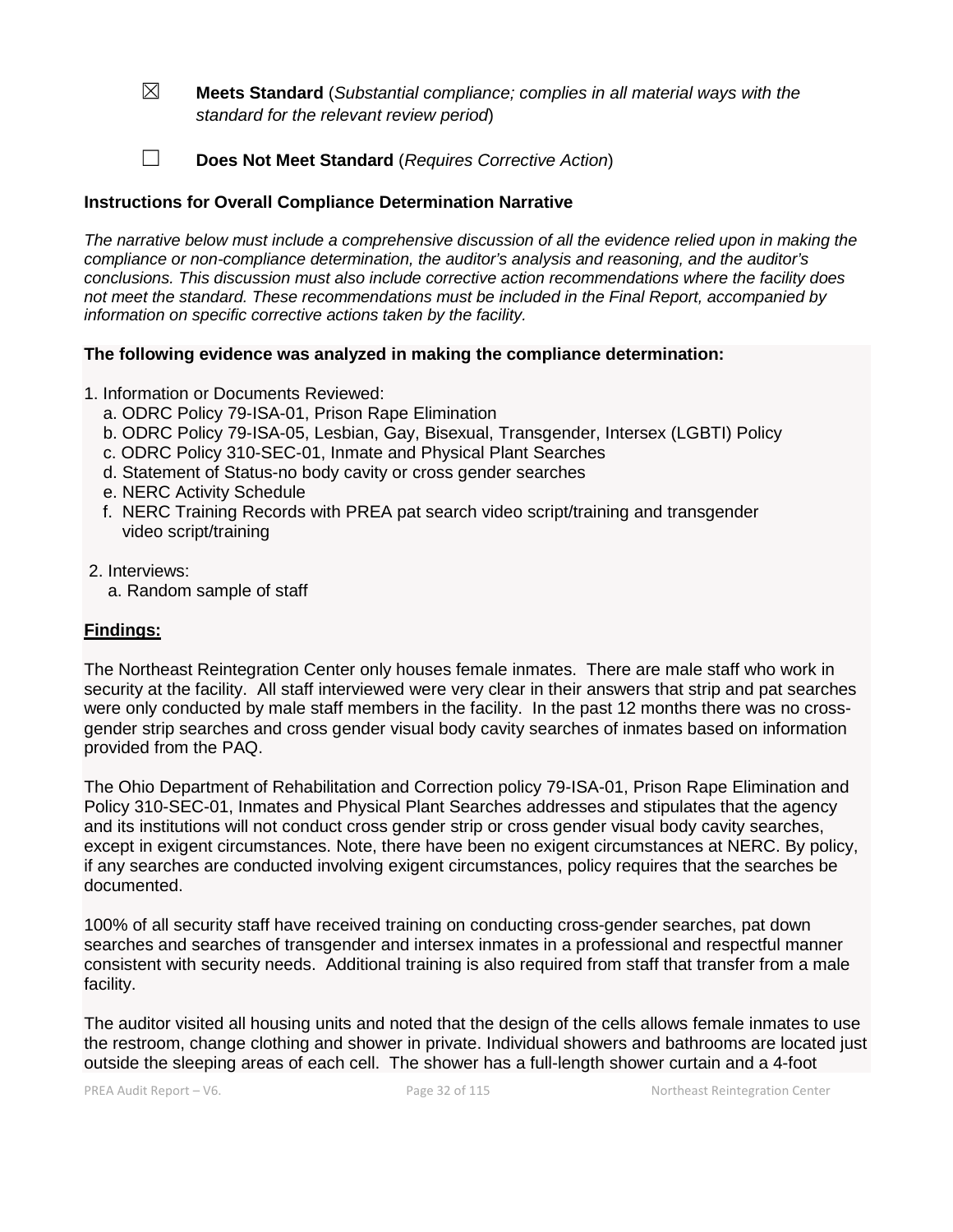swinging door allowing full privacy for anyone in the shower. The restrooms are also private with a fullsized door that can be closed. Inmates are required to change their clothing in the bathroom area and are not allowed to change in the living area of their cells. The Inmate Handbook also has a stringent dress code so the women should never be inappropriately dressed. None of the inmates expressed any concerns over privacy issues.

Staff members of the opposite gender utilize an annunciator alarm system that sounds a very loud audible alarm as well as a flashing light. While on site, this auditor observed every male staff member utilize the annunciator alarm on all three shifts. Male staff also made verbal announcements as they approached individual cell areas.

Agency policy 79-ISA-05 LGBTI prohibits staff from searching or physically examining a transgender or intersex inmate for determining that inmate's genital status.

After reviewing agency policy and training, visually observing the shower and bathroom areas of the cells, interviewing staff and inmates, this auditor finds this standard in compliance.

#### **Corrective Action:**

1. None

## **Standard 115.18: Upgrades to facilities and technologies**

## **All Yes/No Questions Must Be Answered by the Auditor to Complete the Report**

#### **115.18 (a)**

 If the agency designed or acquired any new facility or planned any substantial expansion or modification of existing facilities, did the agency consider the effect of the design, acquisition, expansion, or modification upon the agency's ability to protect inmates from sexual abuse? (N/A if agency/facility has not acquired a new facility or made a substantial expansion to existing facilities since August 20, 2012, or since the last PREA audit, whichever is later.)  $\square$  Yes  $\square$  No  $\square$  NA

## **115.18 (b)**

 If the agency installed or updated a video monitoring system, electronic surveillance system, or other monitoring technology, did the agency consider how such technology may enhance the agency's ability to protect inmates from sexual abuse? (N/A if agency/facility has not installed or updated a video monitoring system, electronic surveillance system, or other monitoring technology since August 20, 2012, or since the last PREA audit, whichever is later.)  $\boxtimes$  Yes  $\Box$  No  $\Box$  NA

#### **Auditor Overall Compliance Determination**



☐ **Exceeds Standard** (*Substantially exceeds requirement of standards*)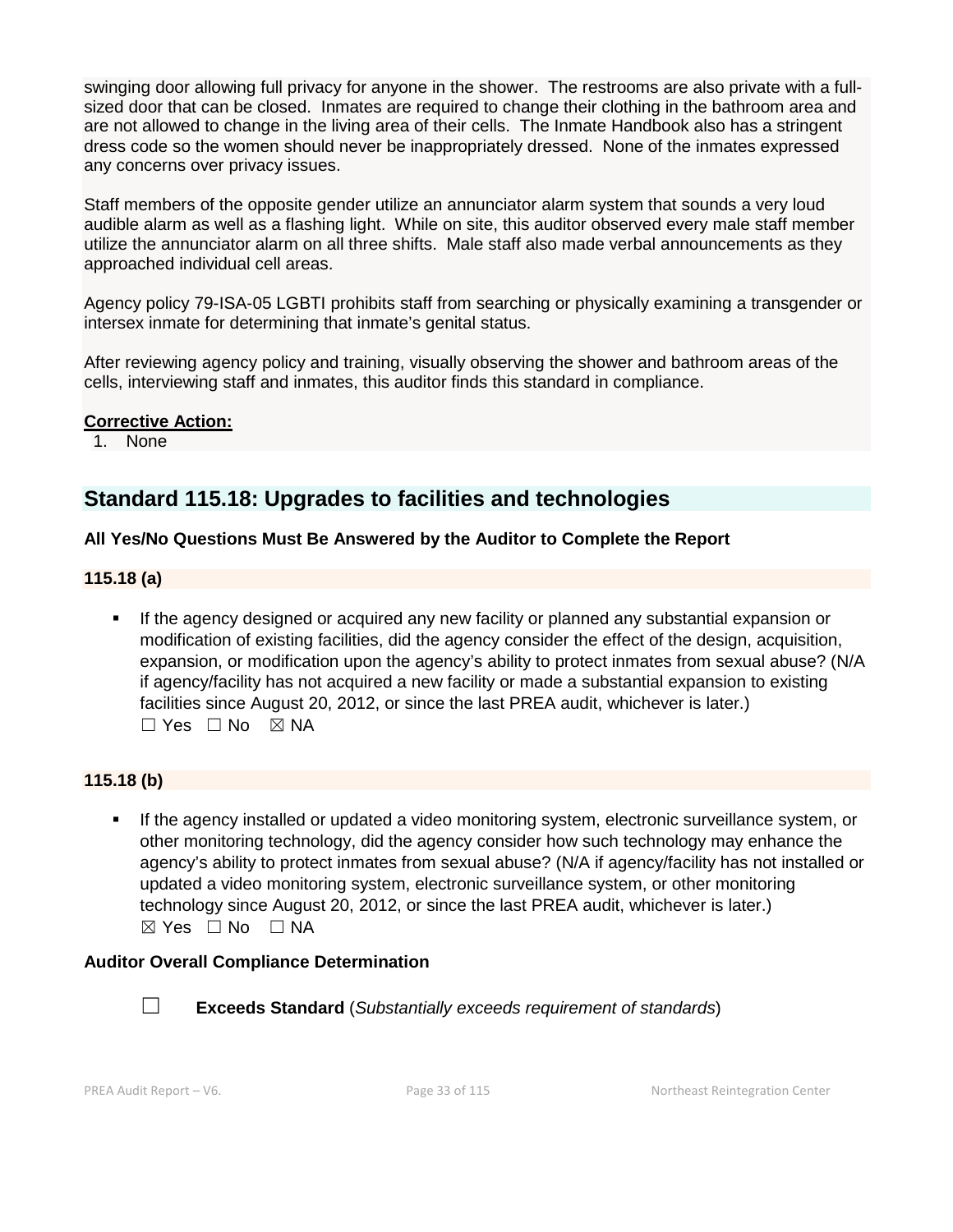- ☒ **Meets Standard** (*Substantial compliance; complies in all material ways with the standard for the relevant review period*)
- ☐ **Does Not Meet Standard** (*Requires Corrective Action*)

## **Instructions for Overall Compliance Determination Narrative**

*The narrative below must include a comprehensive discussion of all the evidence relied upon in making the compliance or non-compliance determination, the auditor's analysis and reasoning, and the auditor's conclusions. This discussion must also include corrective action recommendations where the facility does not meet the standard. These recommendations must be included in the Final Report, accompanied by information on specific corrective actions taken by the facility.*

## **The following evidence was analyzed in making the compliance determination:**

- 1. Information or Documents Reviewed:
	- a. Statement of Status-No new design, no newly acquired facility nor substantial expansion
	- b. Email from Deputy Warden about updating camera server/training on saving video
	- c. Staffing Plan
	- d. Visual Observation
- 2. Interviews:
	- a. Warden

## **Findings:**

NERC has not added any new facilities or made any substantial expansions or modification of existing facilities since the last PREA audit. There has also been no installation or updating of the video monitoring system, electronic surveillance system or other monitoring technology other than updating the server.

After visually observing camera placement throughout the facility and the camera and monitoring equipment, this auditor finds this standard in compliance.

#### **Corrective Action:**

1. None

# **RESPONSIVE PLANNING**

## **Standard 115.21: Evidence protocol and forensic medical examinations**

## **All Yes/No Questions Must Be Answered by the Auditor to Complete the Report**

#### **115.21 (a)**

 If the agency is responsible for investigating allegations of sexual abuse, does the agency follow a uniform evidence protocol that maximizes the potential for obtaining usable physical evidence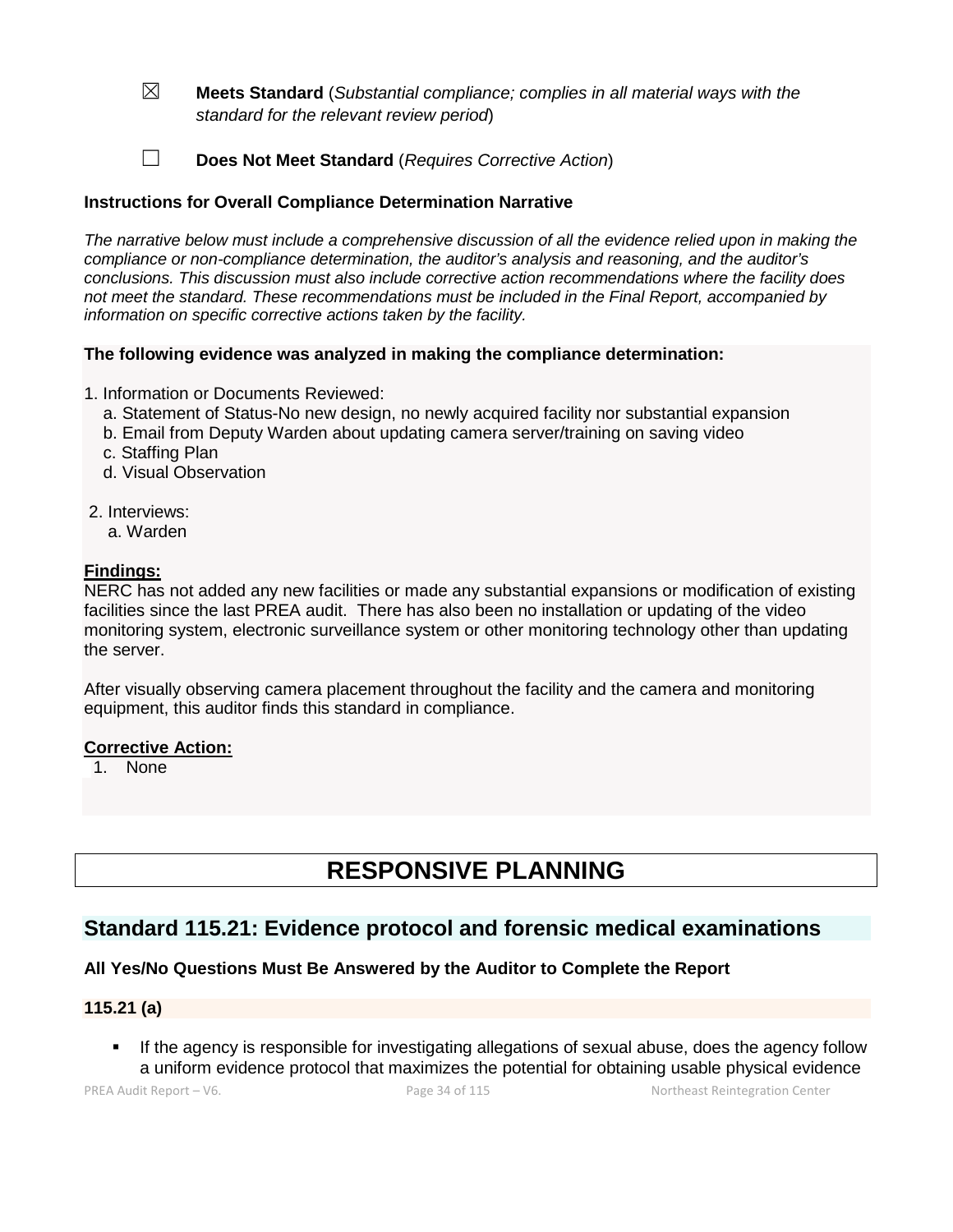for administrative proceedings and criminal prosecutions? (N/A if the agency/facility is not responsible for conducting any form of criminal OR administrative sexual abuse investigations.)  $\boxtimes$  Yes  $\Box$  No  $\Box$  NA

## **115.21 (b)**

- Is this protocol developmentally appropriate for youth where applicable? (N/A if the agency/facility is not responsible for conducting any form of criminal OR administrative sexual abuse investigations.)  $\boxtimes$  Yes  $\Box$  No  $\Box$  NA
- Is this protocol, as appropriate, adapted from or otherwise based on the most recent edition of the U.S. Department of Justice's Office on Violence Against Women publication, "A National Protocol for Sexual Assault Medical Forensic Examinations, Adults/Adolescents," or similarly comprehensive and authoritative protocols developed after 2011? (N/A if the agency/facility is not responsible for conducting any form of criminal OR administrative sexual abuse investigations.)  $\boxtimes$  Yes □ No □ NA

#### **115.21 (c)**

- Does the agency offer all victims of sexual abuse access to forensic medical examinations, whether on-site or at an outside facility, without financial cost, where evidentiarily or medically appropriate?  $\boxtimes$  Yes  $\Box$  No
- Are such examinations performed by Sexual Assault Forensic Examiners (SAFEs) or Sexual Assault Nurse Examiners (SANEs) where possible? □ Yes □ No
- If SAFEs or SANEs cannot be made available, is the examination performed by other qualified medical practitioners (they must have been specifically trained to conduct sexual assault forensic exams)?  $\boxtimes$  Yes  $\Box$  No
- Has the agency documented its efforts to provide SAFEs or SANEs?  $\boxtimes$  Yes  $\Box$  No

#### **115.21 (d)**

- Does the agency attempt to make available to the victim a victim advocate from a rape crisis center? ⊠ Yes □ No
- If a rape crisis center is not available to provide victim advocate services, does the agency make available to provide these services a qualified staff member from a community-based organization, or a qualified agency staff member? (N/A if the agency *always* makes a victim advocate from a rape crisis center available to victims.)  $\boxtimes$  Yes  $\Box$  No  $\Box$  NA
- Has the agency documented its efforts to secure services from rape crisis centers? ☒ Yes ☐ No

**115.21 (e)**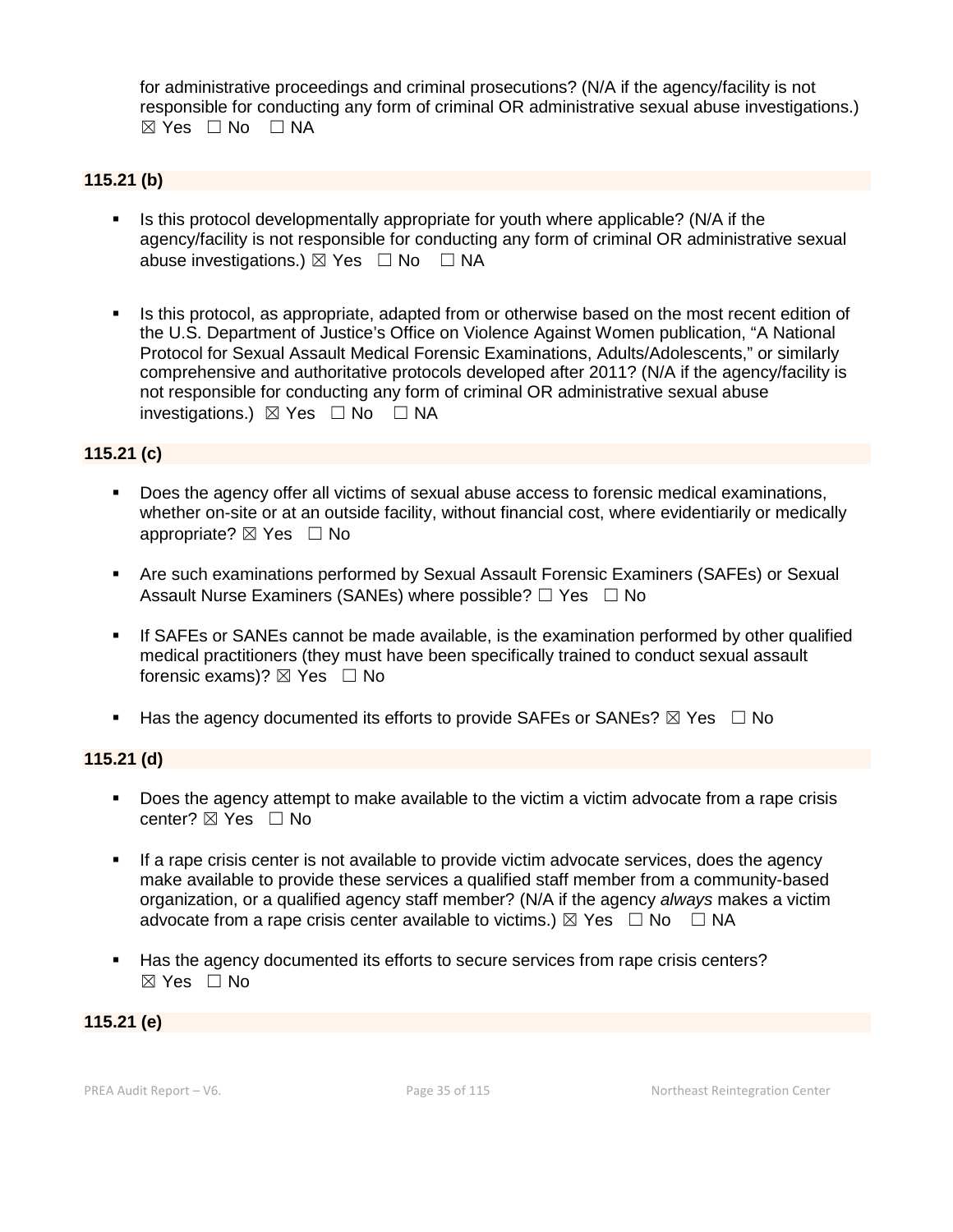- As requested by the victim, does the victim advocate, qualified agency staff member, or qualified community-based organization staff member accompany and support the victim through the forensic medical examination process and investigatory interviews?  $\boxtimes$  Yes  $\Box$  No
- As requested by the victim, does this person provide emotional support, crisis intervention, information, and referrals?  $\boxtimes$  Yes  $\Box$  No

## **115.21 (f)**

 If the agency itself is not responsible for investigating allegations of sexual abuse, has the agency requested that the investigating agency follow the requirements of paragraphs (a) through (e) of this section? (N/A if the agency/facility is responsible for conducting criminal AND administrative sexual abuse investigations.)  $\boxtimes$  Yes  $\Box$  No  $\Box$  NA

## **115.21 (g)**

Auditor is not required to audit this provision.

## **115.21 (h)**

 If the agency uses a qualified agency staff member or a qualified community-based staff member for the purposes of this section, has the individual been screened for appropriateness to serve in this role and received education concerning sexual assault and forensic examination issues in general? (N/A if agency *always* makes a victim advocate from a rape crisis center available to victims.)  $\boxtimes$  Yes  $\Box$  No  $\Box$  NA

## **Auditor Overall Compliance Determination**

- ☒ **Exceeds Standard** (*Substantially exceeds requirement of standards*)
- ☐ **Meets Standard** (*Substantial compliance; complies in all material ways with the standard for the relevant review period*)
- ☐ **Does Not Meet Standard** (*Requires Corrective Action*)

## **Instructions for Overall Compliance Determination Narrative**

*The narrative below must include a comprehensive discussion of all the evidence relied upon in making the compliance or non-compliance determination, the auditor's analysis and reasoning, and the auditor's conclusions. This discussion must also include corrective action recommendations where the facility does not meet the standard. These recommendations must be included in the Final Report, accompanied by information on specific corrective actions taken by the facility.*

## **The following evidence was analyzed in making the compliance determination:**

#### 1. Information or Documents Reviewed:

- a. ODRC Policy 79-ISA-02, Prison Sexual Misconduct Reporting, response, Investigation and Prevention of Retaliation
- b. ODRC Policy 68-MED-15, Bureau of Medical Services Co-Payment Procedures

PREA Audit Report – V6. Page 36 of 115 Northeast Reintegration Center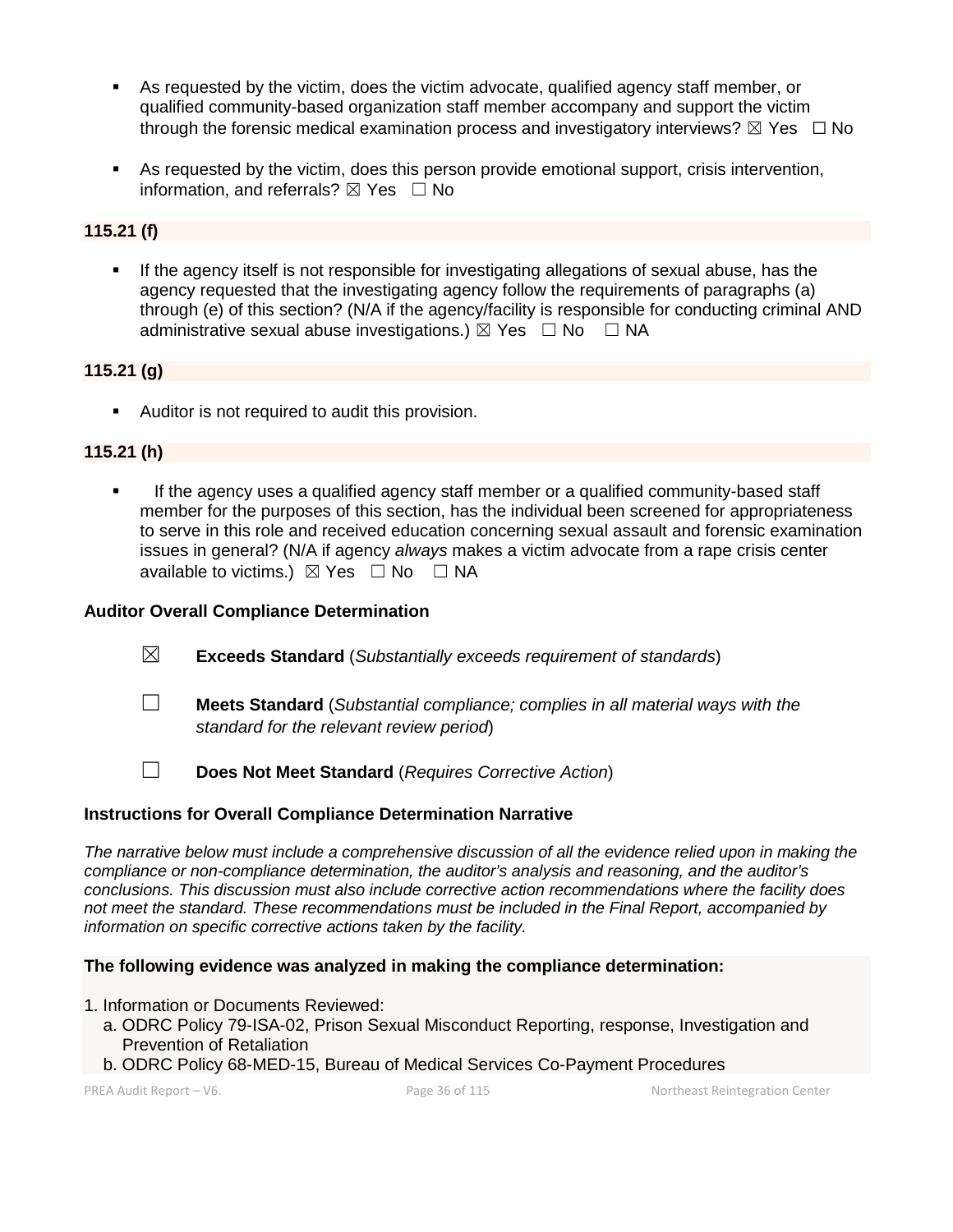- c. ODRC Policy 310-SEC-01, Inmate and Physical Plant Searches
- d. Memo from ORDC PREA Coordinator-ODRC not holding contract with local hospitals
- e. ODRC Medical Protocol B-11, Medical Care Guidelines for Sexual Conduct or Recent Sexual Abuse
- f. ODRC Contract with OSU 2017-2021
- g. ODRC Memorandum of Understanding with the Ohio State Highway Patrol
- h. PREA Victim Support Lesson Plan
- i. ODRC Policy 79-ISA-01, Prison Rape Elimination
- j. OSHP Evidence Protocol
- k. OSHP Investigation Policy
- l. Statement of Status-no victims of Sexual Abuse that required access to a forensic medical examination
- m. Statement of Status-NERC Victim Support personnel
- n. PREA Victim Support Training Certificates
- o. Administrative Investigation
- p. ODRC/NERCC Memorandum of Understanding with Cleveland Rape Crisis Center-VAP
- 2. Interviews:
	- a. Random sample of staff
	- b. SAFE/SANE staff
	- c. PREA Compliance Manager/OCM
	- d. Inmates who Reported a Sexual Abuse

#### **Findings:**

The Northeast Reintegration Center has one investigator on staff as well as one Ohio State Highway Patrol investigator assigned to the facility. Specific duties for the OSHP Investigator are noted in the MOU the department has with OSHP. When the Investigator receives any report of PREA allegations, he reportedly shares them with the OSHP investigator in case information would be discovered throughout an investigation that required the OSHP begin a criminal investigation. By policy, potential criminal cases are turned over to an OSHP investigator. If the OSHP investigator determines that a crime has been committed, referrals will be made for prosecution. OSHP has not referred any case for prosecution during the 12-month audit period.

The evidence protocols and forensic medical examinations are thoroughly addressed by the ODRC's MOUs with the OSHP Evidence Protocols and OSU for forensic examinations. The OSU forensic exam is adapted from the DOJ Office on Violence Against Women publication, "A National Protocol for Sexual Assault Medical Forensic Examination Adult/Adolescents." The agency's Office of Victim Services provides training dedicated to the SANE/SAFE process. A certified SANE/SAFE staff person provides training to all staff who attend and become certified Victim Support Person. This exemplifies the ODRC commitment to PREA and sexual safety within its institutions.

The facility investigator and the OSHP investigator have both participated in specialized investigatory training. Training certificates were provided for both investigators indicating completion of specialized training for investigators.

NERC has a MOU with the Cleveland Rape Crisis Center-Victim Assistance Program. The Rape Crisis Center provides support during the forensic exam, investigatory interviews as well as emotional support, crisis intervention, additional resource referrals and follow up services. The NERC also has 14 trained, staff victim support advocates who could provide support if a SAFE/SANE were not available. NERC also works closely with Cleveland Mercy Hospital for forensic exams.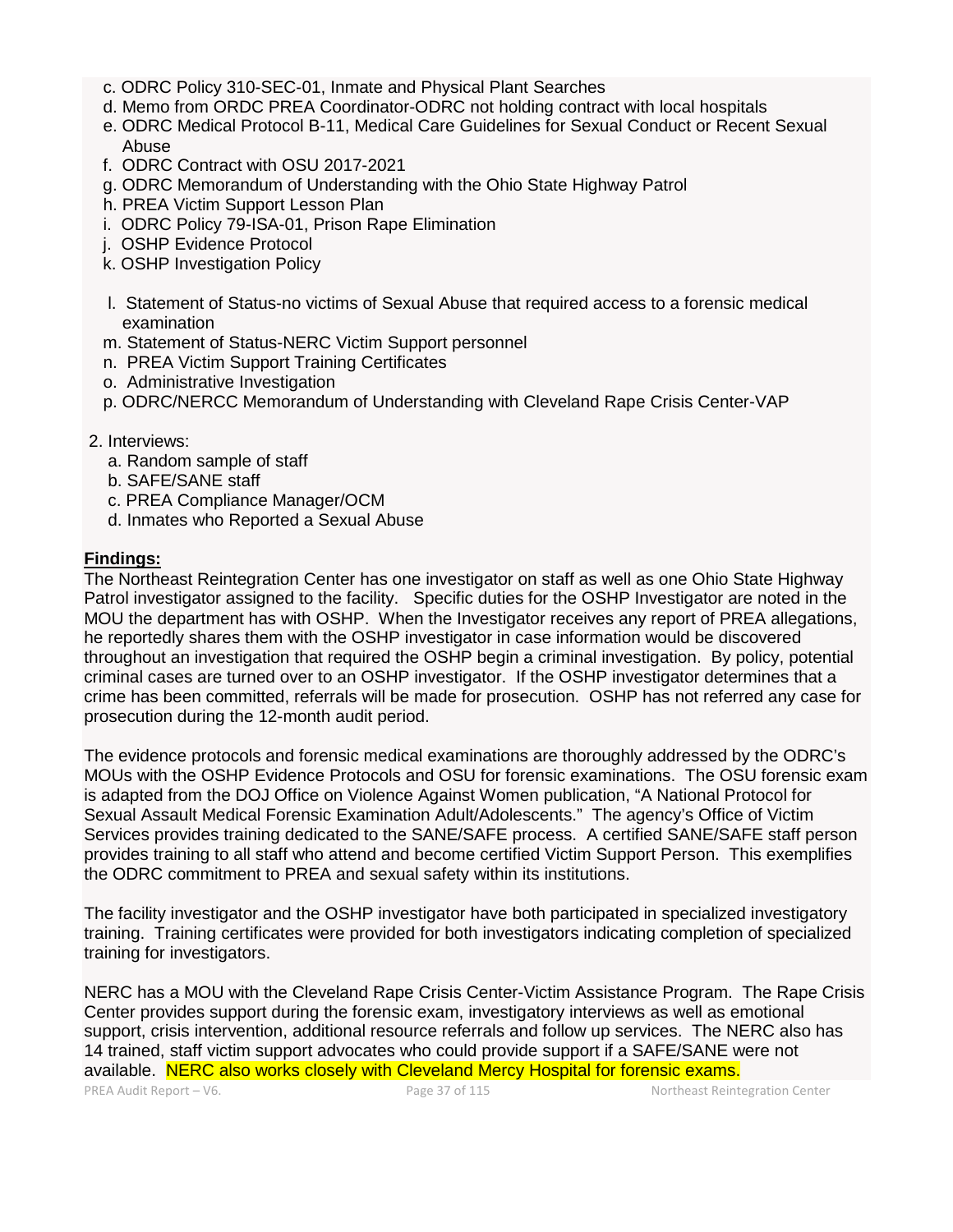The auditor reviewed agency policy, multiple MOUs and Victim Support Advocate training curriculum, interviews with investigators, the PREA Compliance Manger/OCM, SAFE/SANE staff and staff Victim Support Advocates, this auditor finds this standard exceeds the standard.

#### **Corrective Action:**

1. None

# **Standard 115.22: Policies to ensure referrals of allegations for investigations**

#### **All Yes/No Questions Must Be Answered by the Auditor to Complete the Report**

# **115.22 (a)**

- **Does the agency ensure an administrative or criminal investigation is completed for all** allegations of sexual abuse?  $\boxtimes$  Yes  $\Box$  No
- Does the agency ensure an administrative or criminal investigation is completed for all allegations of sexual harassment?  $\boxtimes$  Yes  $\Box$  No

#### **115.22 (b)**

- Does the agency have a policy and practice in place to ensure that allegations of sexual abuse or sexual harassment are referred for investigation to an agency with the legal authority to conduct criminal investigations, unless the allegation does not involve potentially criminal behavior? **⊠** Yes □ No
- Has the agency published such policy on its website or, if it does not have one, made the policy available through other means?  $\boxtimes$  Yes  $\Box$  No
- Does the agency document all such referrals?  $\boxtimes$  Yes  $\Box$  No

#### **115.22 (c)**

 If a separate entity is responsible for conducting criminal investigations, does the policy describe the responsibilities of both the agency and the investigating entity? (N/A if the agency/facility is responsible for criminal investigations. See 115.21(a).)  $\boxtimes$  Yes  $\Box$  No  $\Box$  NA

# **115.22 (d)**

Auditor is not required to audit this provision.

#### **115.22 (e)**

**Auditor is not required to audit this provision.** 

#### **Auditor Overall Compliance Determination**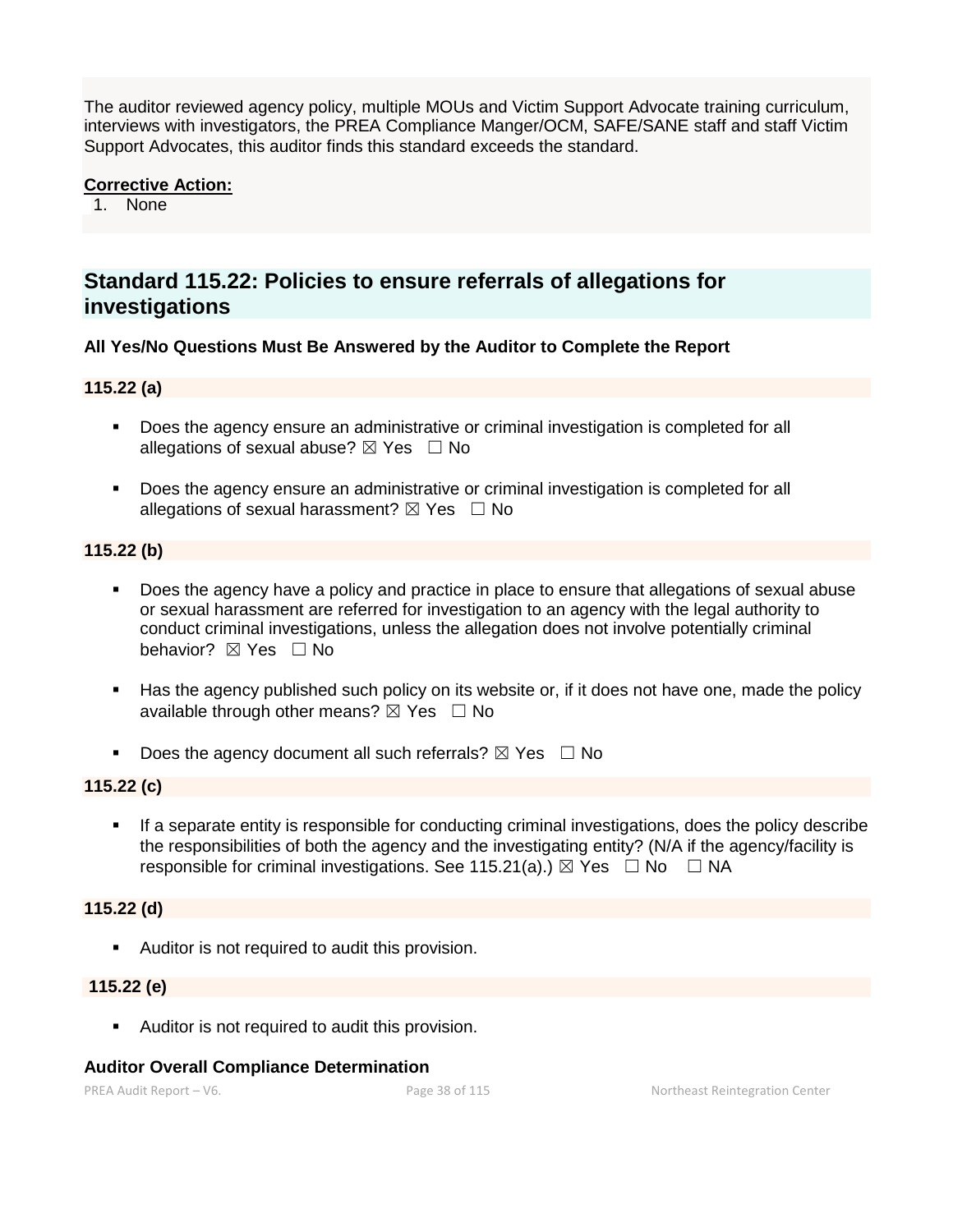☐ **Exceeds Standard** (*Substantially exceeds requirement of standards*)

☒ **Meets Standard** (*Substantial compliance; complies in all material ways with the standard for the relevant review period*)

☐ **Does Not Meet Standard** (*Requires Corrective Action*)

# **Instructions for Overall Compliance Determination Narrative**

*The narrative below must include a comprehensive discussion of all the evidence relied upon in making the compliance or non-compliance determination, the auditor's analysis and reasoning, and the auditor's conclusions. This discussion must also include corrective action recommendations where the facility does not meet the standard. These recommendations must be included in the Final Report, accompanied by information on specific corrective actions taken by the facility.*

# **The following evidence was analyzed in making the compliance determination:**

- 1. Information or Documents Reviewed:
	- a. ODRC Policy 79-ISA-02, Prison Sexual Misconduct Reporting, response, Investigation and Prevention of Retaliation
	- b. ODRC Policy 79-ISA-02, Appendix A
	- c. OSHP-103.07 Sexual Assault Evidence Collection and Analysis (Appendix P)
	- d. ODRC Facility website
	- e. OAC 5120-9-24 (Incident Reporting and Investigation)
- 2. Interviews:
	- a. Investigator

# **Findings:**

ODRC Policy 79-ISA-02, Prison Sexual Misconduct Reporting, response, Investigation and Prevention of Retaliation requires all facilities conduct an investigation (criminal and administrative) into every allegation of sexual abuse or sexual harassment. Investigations would also be conducted in cases of retaliation. Criminal investigations are completed by the OSHP investigator assigned to the facility. OSP 103.07 Sexual Assault Evidence Collection and Analysis (Appendix P) defines the protocol the OSHP investigator should follow. Administrative investigations are completed by the facility investigator. The facility investigator explained that every allegation is investigated regardless of how it was received. The investigator has received allegations through written correspondence, verbally, anonymously and through third parties. The facility investigator was detailed in describing the steps taken when an allegation is made and described that steps are taken to ensure that evidence protocols are followed. The OSHP Investigator was not on-site during the audit.

ODRC Policy 79-ISA-02, Prison Sexual Misconduct Reporting, Appendix A, lists specific tasks related to evidence collection along with an investigation/evidence checklist describing specific tasks taken depending on whether the allegation is made sooner than 96 hours after the assault or later. Appendix A sets out that "evidence is collected in accordance with the Ohio State Highway Patrol Sexual Evidence and Collection and Analysis Protocol and the Ohio Department of Health Sexual Assault Evidence Collection kit Protocol (revised, February 2011) and a National Protocol for Sexual Assault Medical Forensic Examinations Adult/Adolescents (Second Addition – April 2013)."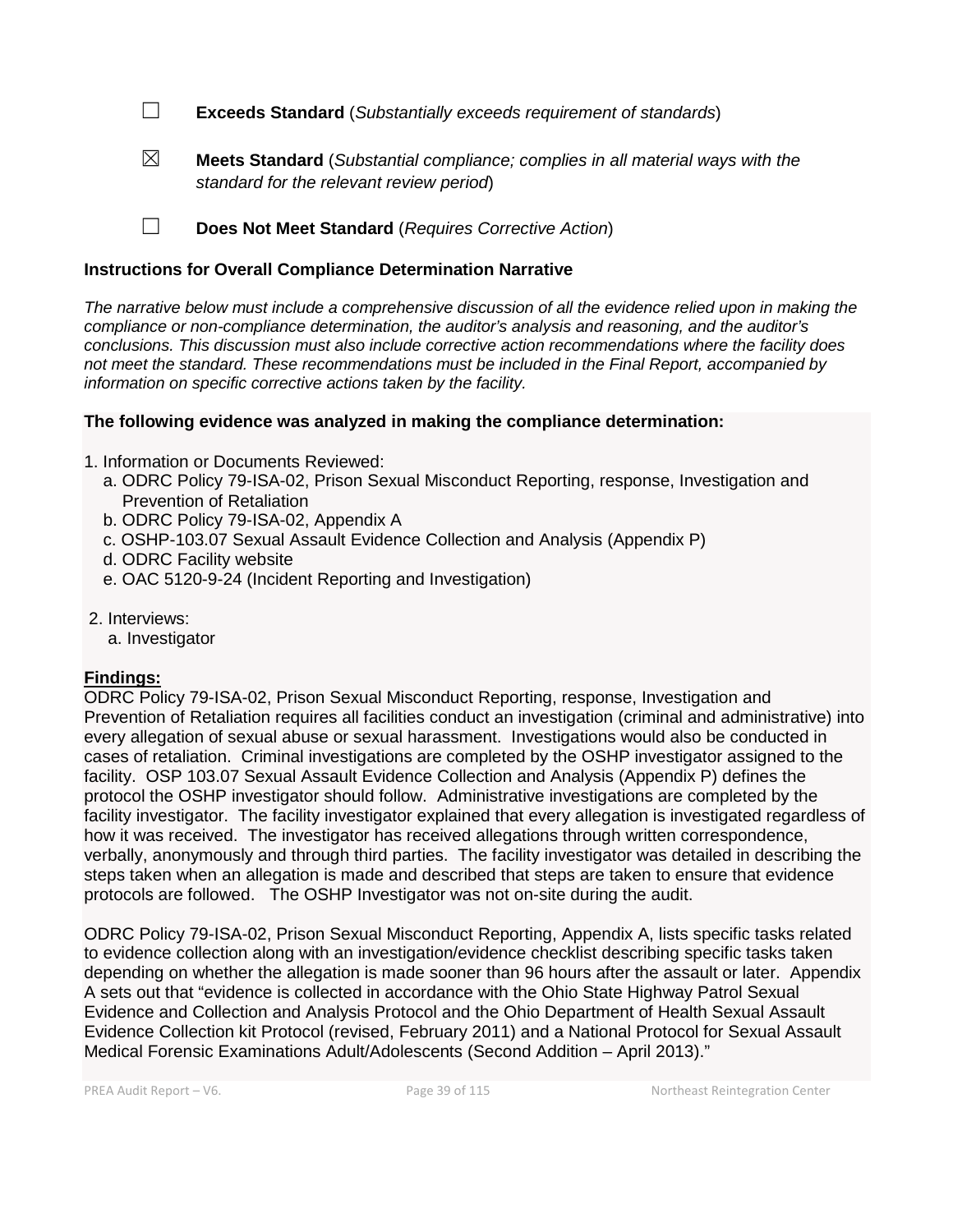During the audit period, there were five PREA allegations for abuse and five PREA allegations for sexual harassment at NERC. No cases were referred for prosecution. The majority of the investigative files were reviewed by the auditor. The files contained extensive information appropriate to the allegations. ODRC publishes its investigative policy (70-ISA-02/Prison Sexual Misconduct Reporting, Response, Investigation, and Prevention of Retaliation) on its website

(http://drc.ohio.gov/policies/sexual-assaults), along with several other PREA-related policies. This site gives detailed coverage of the different operational components involved in carrying out the agency's commitment to PREA.

The auditor finds the facility meets this standard.

# **Corrective Action:**

1. None

# **TRAINING AND EDUCATION**

# **Standard 115.31: Employee training**

# **All Yes/No Questions Must Be Answered by the Auditor to Complete the Report**

# **115.31 (a)**

- **Does the agency train all employees who may have contact with inmates on its zero-tolerance** policy for sexual abuse and sexual harassment?  $\boxtimes$  Yes  $\Box$  No
- Does the agency train all employees who may have contact with inmates on how to fulfill their responsibilities under agency sexual abuse and sexual harassment prevention, detection, reporting, and response policies and procedures?  $\boxtimes$  Yes  $\Box$  No
- Does the agency train all employees who may have contact with inmates on inmates' right to be free from sexual abuse and sexual harassment  $\boxtimes$  Yes  $\Box$  No
- Does the agency train all employees who may have contact with inmates on the right of inmates and employees to be free from retaliation for reporting sexual abuse and sexual harassment? ☒ Yes ☐ No
- Does the agency train all employees who may have contact with inmates on the dynamics of sexual abuse and sexual harassment in confinement?  $\boxtimes$  Yes  $\Box$  No
- Does the agency train all employees who may have contact with inmates on the common reactions of sexual abuse and sexual harassment victims?  $\boxtimes$  Yes  $\Box$  No
- Does the agency train all employees who may have contact with inmates on how to detect and respond to signs of threatened and actual sexual abuse?  $\boxtimes$  Yes  $\Box$  No
- Does the agency train all employees who may have contact with inmates on how to avoid inappropriate relationships with inmates?  $\boxtimes$  Yes  $\Box$  No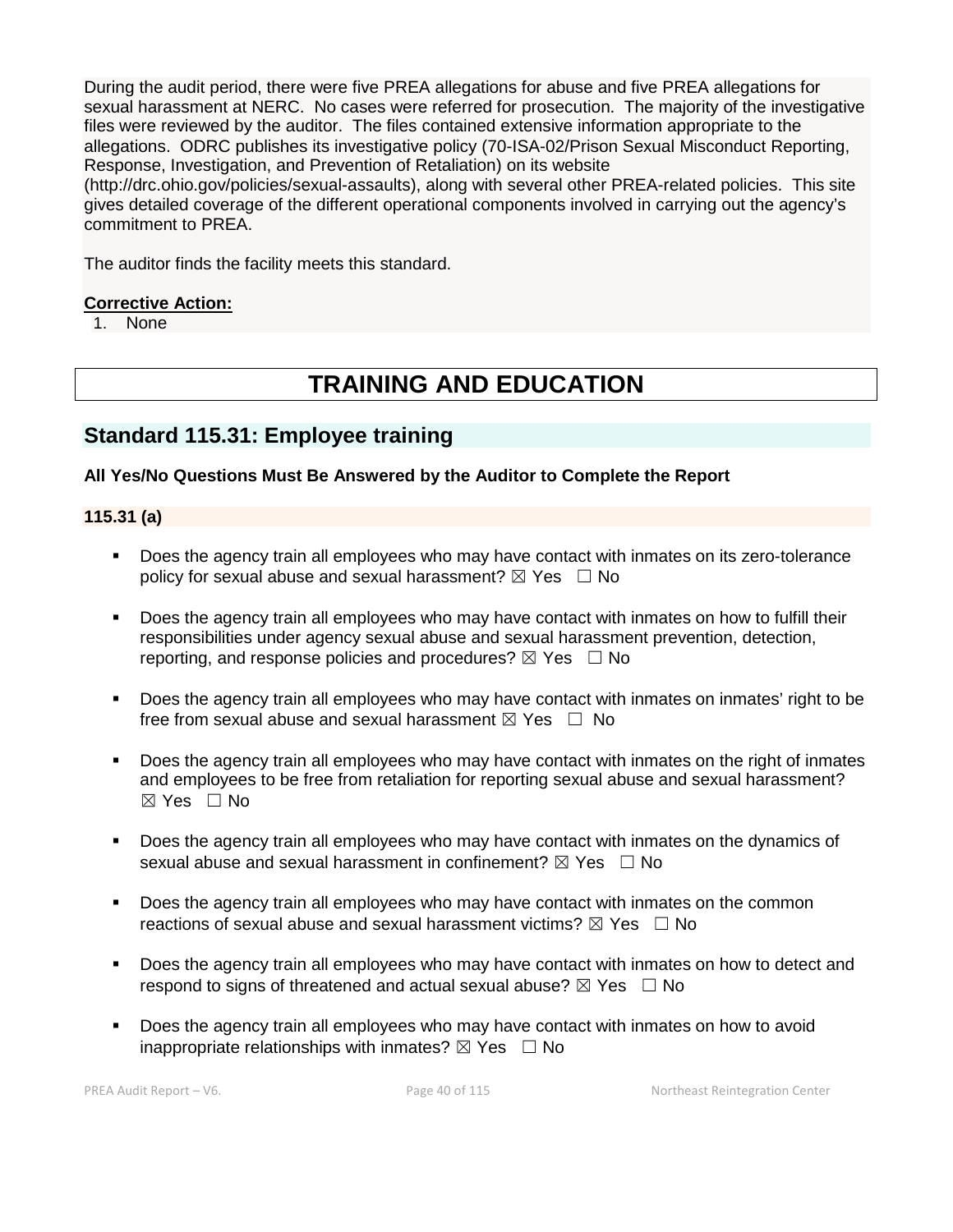- Does the agency train all employees who may have contact with inmates on how to communicate effectively and professionally with inmates, including lesbian, gay, bisexual, transgender, intersex, or gender nonconforming inmates?  $\boxtimes$  Yes  $\Box$  No
- Does the agency train all employees who may have contact with inmates on how to comply with relevant laws related to mandatory reporting of sexual abuse to outside authorities?  $\boxtimes$  Yes  $\Box$  No

# **115.31 (b)**

- Is such training tailored to the gender of the inmates at the employee's facility?  $\boxtimes$  Yes  $\Box$  No
- Have employees received additional training if reassigned from a facility that houses only male inmates to a facility that houses only female inmates, or vice versa?  $\boxtimes$  Yes  $\Box$  No

#### **115.31 (c)**

- Have all current employees who may have contact with inmates received such training?  $\boxtimes$  Yes  $\Box$  No
- Does the agency provide each employee with refresher training every two years to ensure that all employees know the agency's current sexual abuse and sexual harassment policies and procedures?  $\boxtimes$  Yes  $\Box$  No
- In years in which an employee does not receive refresher training, does the agency provide refresher information on current sexual abuse and sexual harassment policies?  $\boxtimes$  Yes  $\Box$  No

# **115.31 (d)**

 Does the agency document, through employee signature or electronic verification, that employees understand the training they have received?  $\boxtimes$  Yes  $\Box$  No

#### **Auditor Overall Compliance Determination**

- ☒ **Exceeds Standard** (*Substantially exceeds requirement of standards*)
- ☐ **Meets Standard** (*Substantial compliance; complies in all material ways with the standard for the relevant review period*)
- ☐ **Does Not Meet Standard** (*Requires Corrective Action*)

# **Instructions for Overall Compliance Determination Narrative**

*The narrative below must include a comprehensive discussion of all the evidence relied upon in making the compliance or non-compliance determination, the auditor's analysis and reasoning, and the auditor's conclusions. This discussion must also include corrective action recommendations where the facility does not meet the standard. These recommendations must be included in the Final Report, accompanied by information on specific corrective actions taken by the facility.*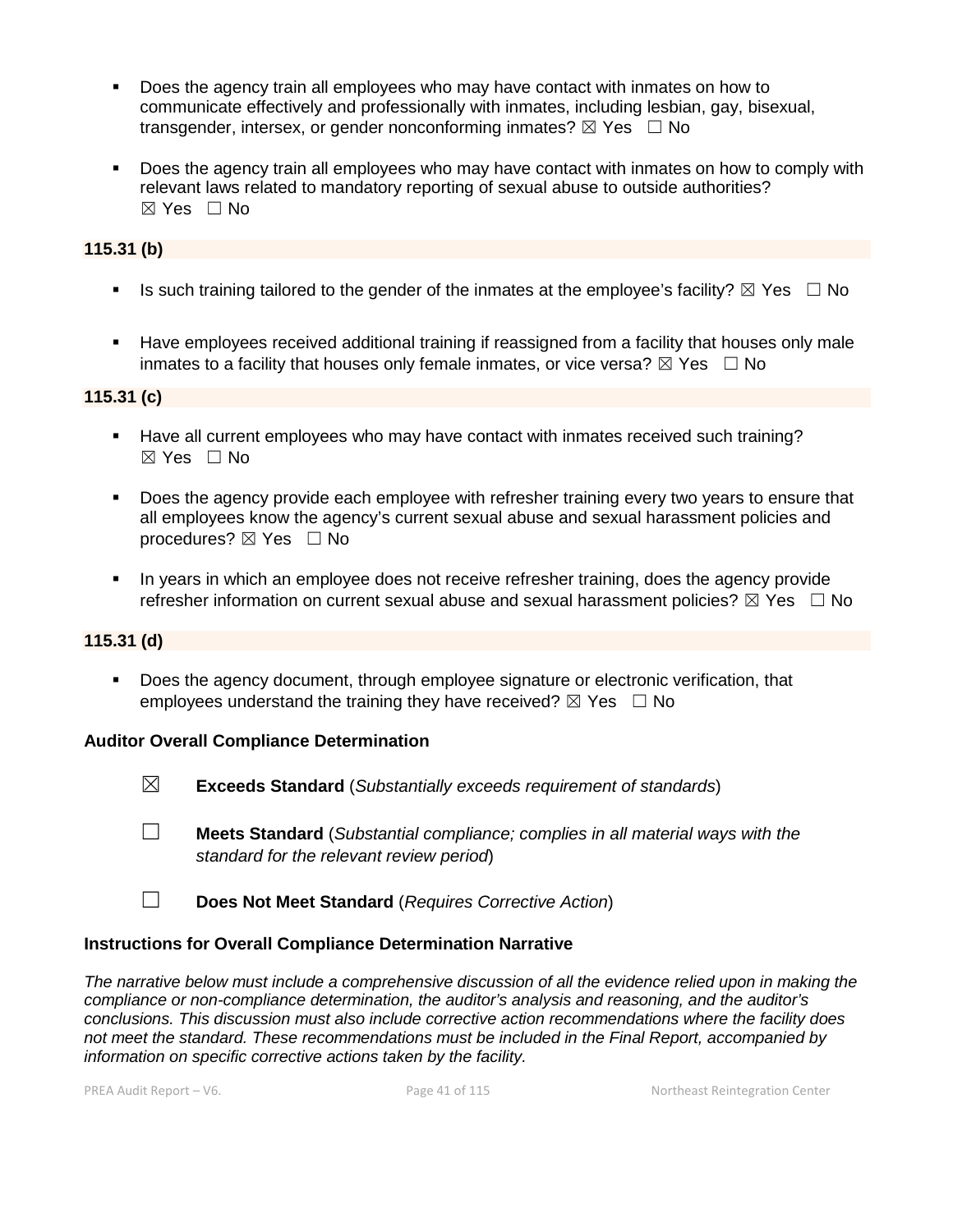#### **The following evidence was analyzed in making the compliance determination:**

- 1. Information or Documents Reviewed:
	- a. ODRC Policy 79-ISA-01, Prison Rape Elimination
	- b. ODRC Policy 39-TRN-10, Employee Orientation Training
	- c. NERC PREA Training Record for Institutional Transfers
	- d. ODRC Orientation/OJT Program Checklist
	- e. ODRC PREA Training Curriculum
	- f. ODRC Appropriate Communication with LGBTI Offenders Curriculum
	- g. ODRC PREA Appropriate Supervision of the LGBTI and Sex offender Population Curriculum
- 2. Interviews:
	- a. Random staff

# **Findings:**

Policy 79-ISA-01 and Policy 39-TRN-10 clearly define the scope of the training program at NERC. Training covered the ODRC zero tolerance, staff PREA responsibilities concerning PREA, inmate rights concerning PREA and other PREA principles that prepare employees to work with the inmate population. Review of the curriculum confirms that all components of the standard are covered in the training.

All new employees are required to complete at a minimum a formalized 40-our new employee orientation, including various PREA topics prior to undertaking their duty assignment and having unsupervised contact with the inmate population. Each new employee also received supervised on the job training specific to their job duties. Custody staff have additional training they are required to complete that includes additional PREA topics, proper search techniques for transgender or opposite gender detainees, supervision techniques for LGBTI detainees. Annual refresher PREA training is required for all employees.

Employees that transfer from other facilities within the ODRC must have at least 8 hours of NERC facility orientation training. This training also includes a PREA component. If an employee transfers from a male institution, part of that employee's training will focus on how to work with female inmates. The training record was reviewed of an employee that transferred to NERC from a male facility. This transfer employee received an additional 32 hours of training that included Gender specific PREA training. E-learning curriculum is also provided as well as classroom instruction. All training is documented. A review of a sample of training records indicated that staff had received their initial training as well as annual training and refresher training. NERC employees are also given laminated PREA information cards to carry on their person while working. New Employee Orientation training curriculum is reviewed annually.

The staff that were interviewed were a mix of security and non-security staff. All staff were very knowledgeable of their duties and responsibilities concerning PREA incidents. Staff possessed knowledge of their responsibilities if an inmate reported an incident of sexual abuse to them. They explained the ODRC's zero tolerance policy. All of the interviewed employees reported they had attended training each year they had been employed with ODRC and some reported they participated in training that was not mandated but made available to staff.

Employees at NERC attend annual PREA refresher training which exceeds the standard requirement of attending training every two years. Paired with the variety of delivery methods of the PREA training, staff are well prepared to address PREA incidents.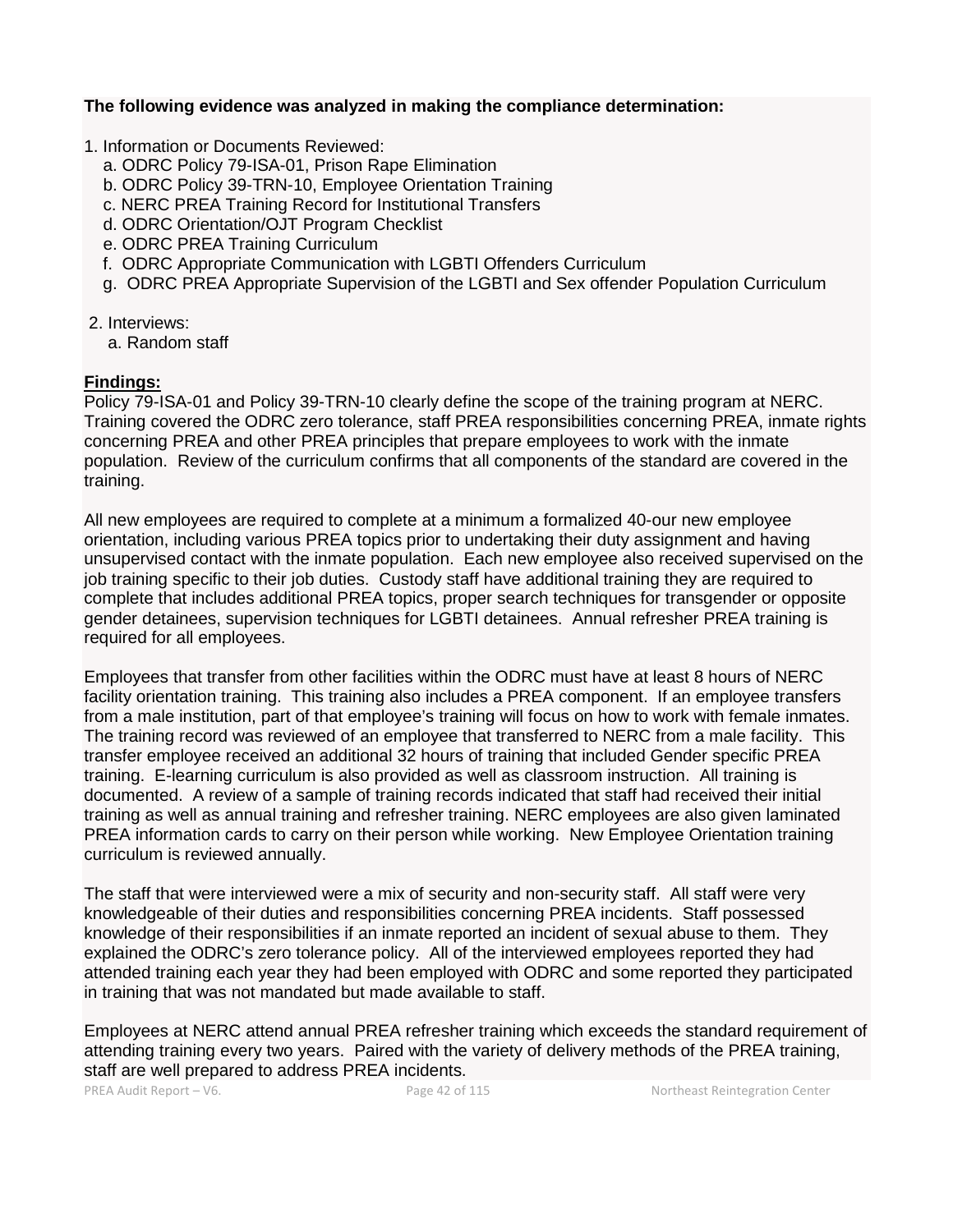This auditor finds the facility exceeds this standard.

#### **Corrective Action:**

1. None

# **Standard 115.32: Volunteer and contractor training**

# **All Yes/No Questions Must Be Answered by the Auditor to Complete the Report**

#### **115.32 (a)**

 Has the agency ensured that all volunteers and contractors who have contact with inmates have been trained on their responsibilities under the agency's sexual abuse and sexual harassment prevention, detection, and response policies and procedures?  $\boxtimes$  Yes  $\Box$  No

# **115.32 (b)**

 Have all volunteers and contractors who have contact with inmates been notified of the agency's zero-tolerance policy regarding sexual abuse and sexual harassment and informed how to report such incidents (the level and type of training provided to volunteers and contractors shall be based on the services they provide and level of contact they have with inmates)?  $\boxtimes$  Yes  $\Box$  No

#### **115.32 (c)**

**Does the agency maintain documentation confirming that volunteers and contractors** understand the training they have received?  $\boxtimes$  Yes  $\Box$  No

#### **Auditor Overall Compliance Determination**

- ☐ **Exceeds Standard** (*Substantially exceeds requirement of standards*)
- ☒ **Meets Standard** (*Substantial compliance; complies in all material ways with the standard for the relevant review period*)
- ☐ **Does Not Meet Standard** (*Requires Corrective Action*)

#### **Instructions for Overall Compliance Determination Narrative**

*The narrative below must include a comprehensive discussion of all the evidence relied upon in making the compliance or non-compliance determination, the auditor's analysis and reasoning, and the auditor's conclusions. This discussion must also include corrective action recommendations where the facility does not meet the standard. These recommendations must be included in the Final Report, accompanied by information on specific corrective actions taken by the facility.*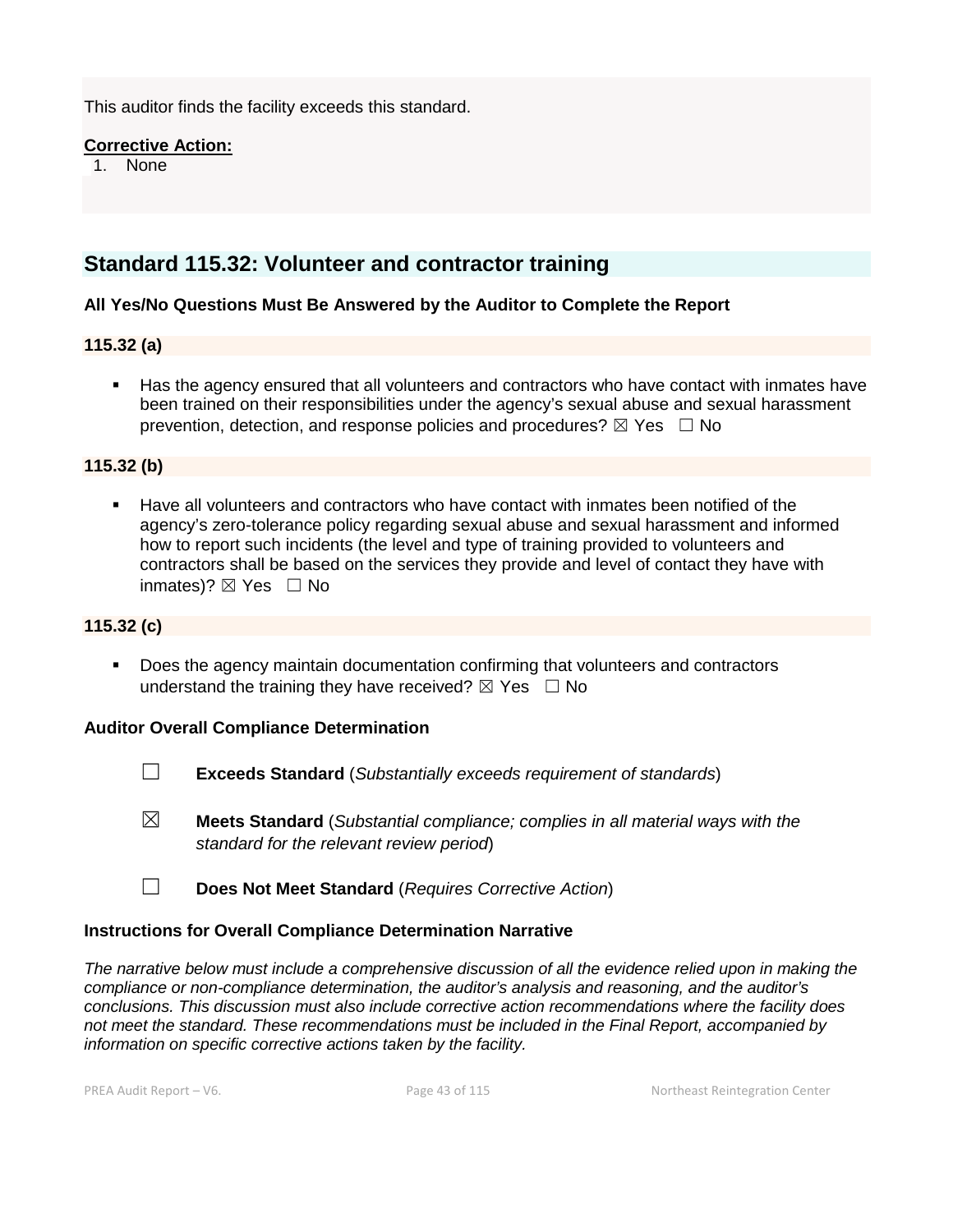## **The following evidence was analyzed in making the compliance determination:**

#### 1. Information or Documents Reviewed:

- a. ODRC Policy 79-ISA-01, Prison Rape Elimination
- b. ODRC PREA Contractor/Volunteer Training Script
- c. ODRC PREA Contractor/Volunteer/Intern Training Acknowledgement Form
- d. PREA Training Session Report
- 2. Interviews:
	- a. Contract staff
	- b. Volunteers

# **Findings:**

Policy 79-ISA-01, Prison Rape Elimination requires all contractors and volunteers to receive PREA training prior to assuming their duties as a contract staff/volunteer. This training provides information on the contract staff/volunteer's responsibilities regarding sexual misconduct prevention, detection and response. The level and type of training is based on the services they provide and the level of contact they have with the inmate population.

Training records of current volunteers and contract staff were reviewed as well as the training script. Training Acknowledgement Forms validated through signatures that individuals acknowledged they received and understood their responsibilities concerning PREA. This acknowledgement was also noted on the PREA Session Training Session Report that shows the individual attended training being conducted by the facility PCM/OCM. The auditor reviewed the Training Script and verified that the PREA topics were included in the curriculum. Interviews were conducted with volunteers and one contract staff member who were all aware of the zero-tolerance policy regarding sexual assault and sexual harassment. They were also aware of how and who to report such incidents to.

This auditor finds the facility meets this standard.

# **Corrective Action:**

1. None

# **Standard 115.33: Inmate education**

# **All Yes/No Questions Must Be Answered by the Auditor to Complete the Report**

**115.33 (a)**

- During intake, do inmates receive information explaining the agency's zero-tolerance policy regarding sexual abuse and sexual harassment?  $\boxtimes$  Yes  $\Box$  No
- During intake, do inmates receive information explaining how to report incidents or suspicions of sexual abuse or sexual harassment?  $\boxtimes$  Yes  $\Box$  No

#### **115.33 (b)**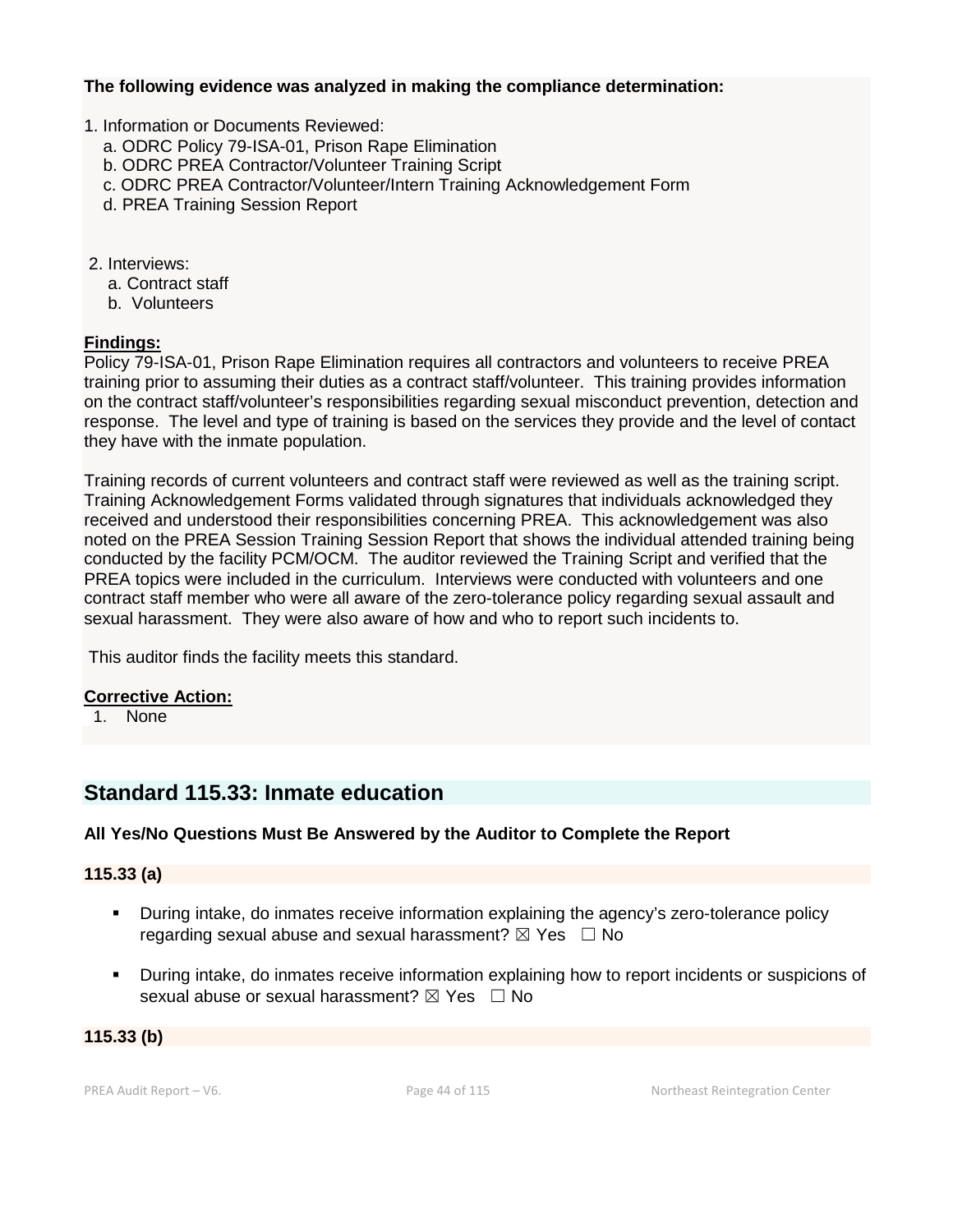- Within 30 days of intake, does the agency provide comprehensive education to inmates either in person or through video regarding: Their rights to be free from sexual abuse and sexual harassment? **⊠** Yes □ No
- Within 30 days of intake, does the agency provide comprehensive education to inmates either in person or through video regarding: Their rights to be free from retaliation for reporting such incidents? ☒ Yes ☐ No
- Within 30 days of intake, does the agency provide comprehensive education to inmates either in person or through video regarding: Agency policies and procedures for responding to such incidents? ⊠ Yes □ No

# **115.33 (c)**

- Have all inmates received the comprehensive education referenced in 115.33(b)?  $\boxtimes$  Yes  $\Box$ No
- Do inmates receive education upon transfer to a different facility to the extent that the policies and procedures of the inmate's new facility differ from those of the previous facility? ☒ Yes ☐ No

# **115.33 (d)**

- **Does the agency provide inmate education in formats accessible to all inmates including those** who are limited English proficient?  $\boxtimes$  Yes  $\Box$  No
- Does the agency provide inmate education in formats accessible to all inmates including those who are deaf?  $\boxtimes$  Yes  $\Box$  No
- Does the agency provide inmate education in formats accessible to all inmates including those who are visually impaired?  $\boxtimes$  Yes  $\Box$  No
- Does the agency provide inmate education in formats accessible to all inmates including those who are otherwise disabled?  $\boxtimes$  Yes  $\Box$  No
- **Does the agency provide inmate education in formats accessible to all inmates including those** who have limited reading skills?  $\boxtimes$  Yes  $\Box$  No

# **115.33 (e)**

 Does the agency maintain documentation of inmate participation in these education sessions? ☒ Yes ☐ No

# **115.33 (f)**

In addition to providing such education, does the agency ensure that key information is continuously and readily available or visible to inmates through posters, inmate handbooks, or other written formats?  $\boxtimes$  Yes  $\Box$  No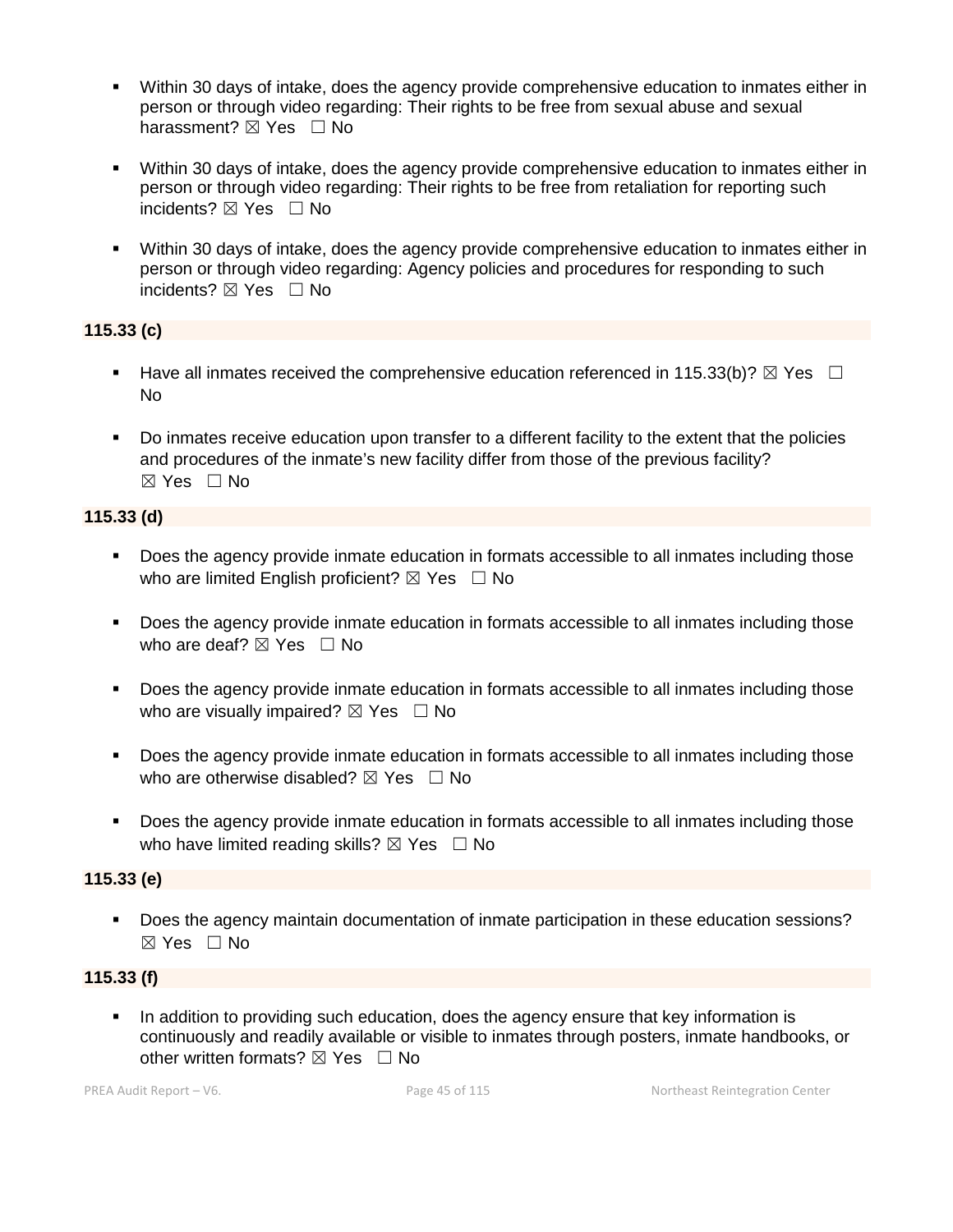#### **Auditor Overall Compliance Determination**

- ☒ **Exceeds Standard** (*Substantially exceeds requirement of standards*)
- ☐ **Meets Standard** (*Substantial compliance; complies in all material ways with the standard for the relevant review period*)
- ☐ **Does Not Meet Standard** (*Requires Corrective Action*)

#### **Instructions for Overall Compliance Determination Narrative**

*The narrative below must include a comprehensive discussion of all the evidence relied upon in making the compliance or non-compliance determination, the auditor's analysis and reasoning, and the auditor's conclusions. This discussion must also include corrective action recommendations where the facility does not meet the standard. These recommendations must be included in the Final Report, accompanied by information on specific corrective actions taken by the facility.*

#### **The following evidence was analyzed in making the compliance determination:**

- 1. Information or Documents Reviewed:
	- a. ODRC Policy, 64-DCM-02, Inmates with Disabilities
	- b. ODRC Policy, 79-ISA-01, Prison Rape Elimination
	- c. ODRC Inmate Transfer List
	- d. Inmate Orientation Checklist
	- e. Inmate PREA Education Video
	- f. PREA section of Inmate Handbook (English and Spanish versions)
- 2. Interviews:
	- a. Intake staff
	- b. Random sample of inmates

#### **Findings:**

Policy 79-ISA-01, Prison Rape Elimination requires that oral and written information be provided to all inmates upon their arrival at both a reception center and their parent institution. NERC is a parent institution. Upon arrival at the NERC, inmates receive oral and written information that explains the ODRC zero tolerance policy concerning sexual misconduct and includes information on prevention, self-protection, reporting and how to contact support services for victims of sexual assault or harassment. Toll free, pre-programmed numbers are available from inmate phones to an Operation Support Center and an outside agency hotline and are listed in the Handbook as well as an address that an inmate can send written correspondence to the Division of Quality-Chief Inspector's office at the Ohio Department of Youth Services. This correspondence can be anonymous if wanted. The Inmate Handbook is available in both English and Spanish versions.

Within 7 days of an inmate's arrival at the NERC, all inmates are provided comprehensive education thru viewing the PREA education video that is closed caption as well as including a picture within a picture of an interpreter. The PREA education video informs the inmates of their right to be free from sexual abuse, sexual harassment, and retaliation. If an inmate is in need of any assistance in understanding and comprehending the information provided, staff from the NERC will arrange for the necessary accommodations. A sample of Inmate Orientation Checklists was reviewed by the auditor.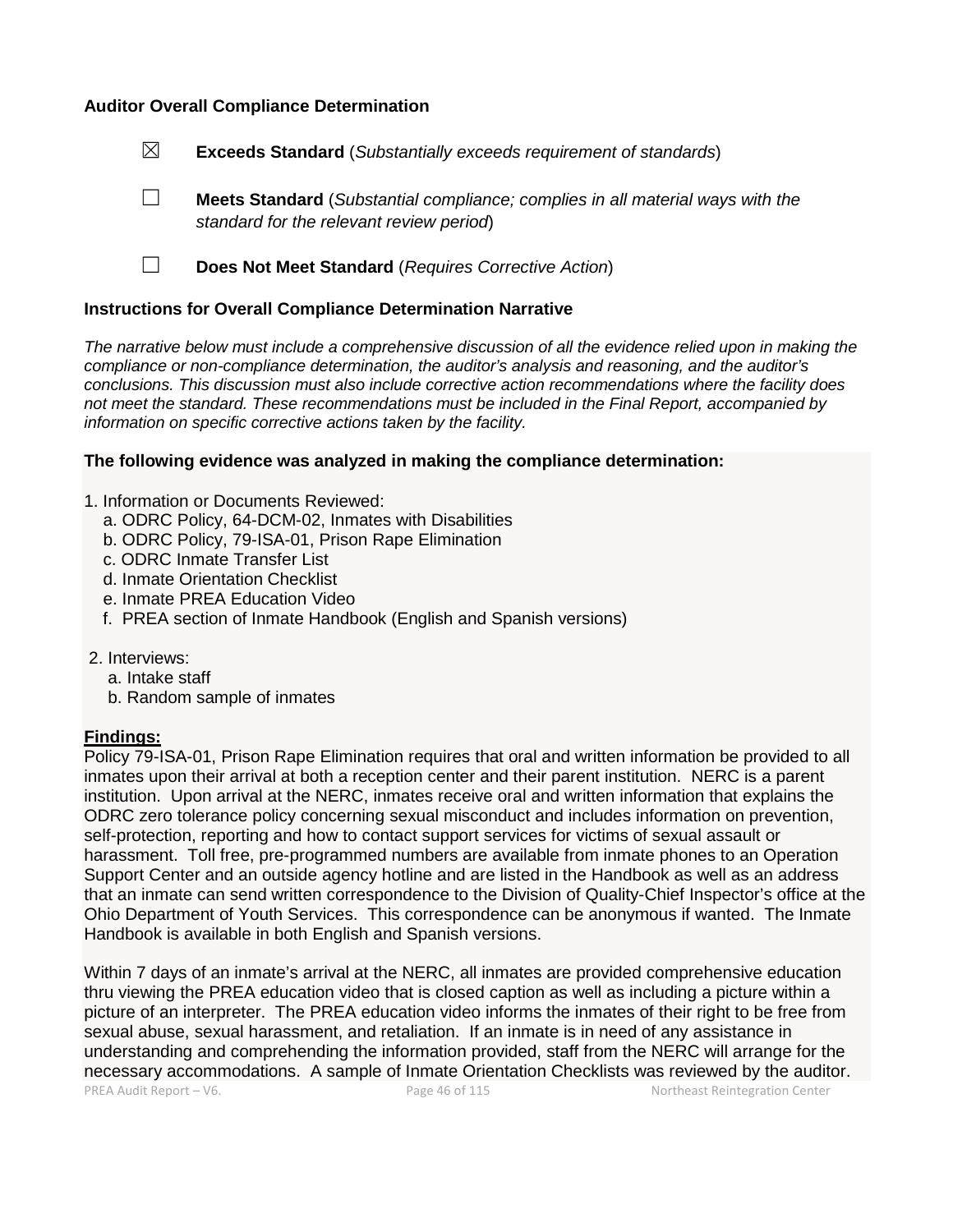A section of the checklist inquires if the inmate requires any staff assistance in language, literacy, ADA accommodations (what type) and mental health assistance. This section is completed upon an inmate's arrival at the facility. The auditor sat in on the PREA section of Orientation held for new arrivals, including watching the video. Inmates are offered the opportunity to ask questions of the PREA Compliance Manager or other staff during the Orientation process. Attendance at Orientation is mandatory for everyone, regardless if previously attended. A sample of inmate files were reviewed and confirmed that Orientation was conducted within 7 days of the inmate's arrival at the facility and the PREA education and training were held during this Orientation.

Interviews with the Intake staff and inmates confirmed that PREA information is provided both verbally and in writing. Inmates interviews verified that the inmates were aware that they can report sexual abuse or sexual harassment to any staff, contractors and volunteers. Inmates were well aware that anyone could report an allegation on their behalf. All of the inmates interviewed referenced the posters throughout the facility that contained information regarding support services and the phone number to all if they needed or wanted to report a sexual abuse or sexual harassment allegation anonymously. The auditor observed multiple posters with reporting information in English and Spanish in each living unit and various other buildings throughout the facility. The facility had a very small population of inmates identified with disabilities. One inmate with a physical disability was interviewed and she was knowledgeable of the NERC's zero tolerance policy and were knowledgeable of how to report sexual abuse and sexual harassment and who they can report to. There were no inmates assigned to the facility that were identified in the other categories of designated disabilities.

The auditor finds the facility exceeds this standard.

#### **Corrective Action:**

1. None

# **Standard 115.34: Specialized training: Investigations**

# **All Yes/No Questions Must Be Answered by the Auditor to Complete the Report**

# **115.34 (a)**

 In addition to the general training provided to all employees pursuant to §115.31, does the agency ensure that, to the extent the agency itself conducts sexual abuse investigations, its investigators receive training in conducting such investigations in confinement settings? (N/A if the agency does not conduct any form of administrative or criminal sexual abuse investigations. See 115.21(a).)  $\boxtimes$  Yes  $\Box$  No  $\Box$  NA

# **115.34 (b)**

- Does this specialized training include techniques for interviewing sexual abuse victims? (N/A if the agency does not conduct any form of administrative or criminal sexual abuse investigations. See 115.21(a).)  $\boxtimes$  Yes  $\Box$  No  $\Box$  NA
- Does this specialized training include proper use of Miranda and Garrity warnings? (N/A if the agency does not conduct any form of administrative or criminal sexual abuse investigations. See 115.21(a).)  $\boxtimes$  Yes  $\Box$  No  $\Box$  NA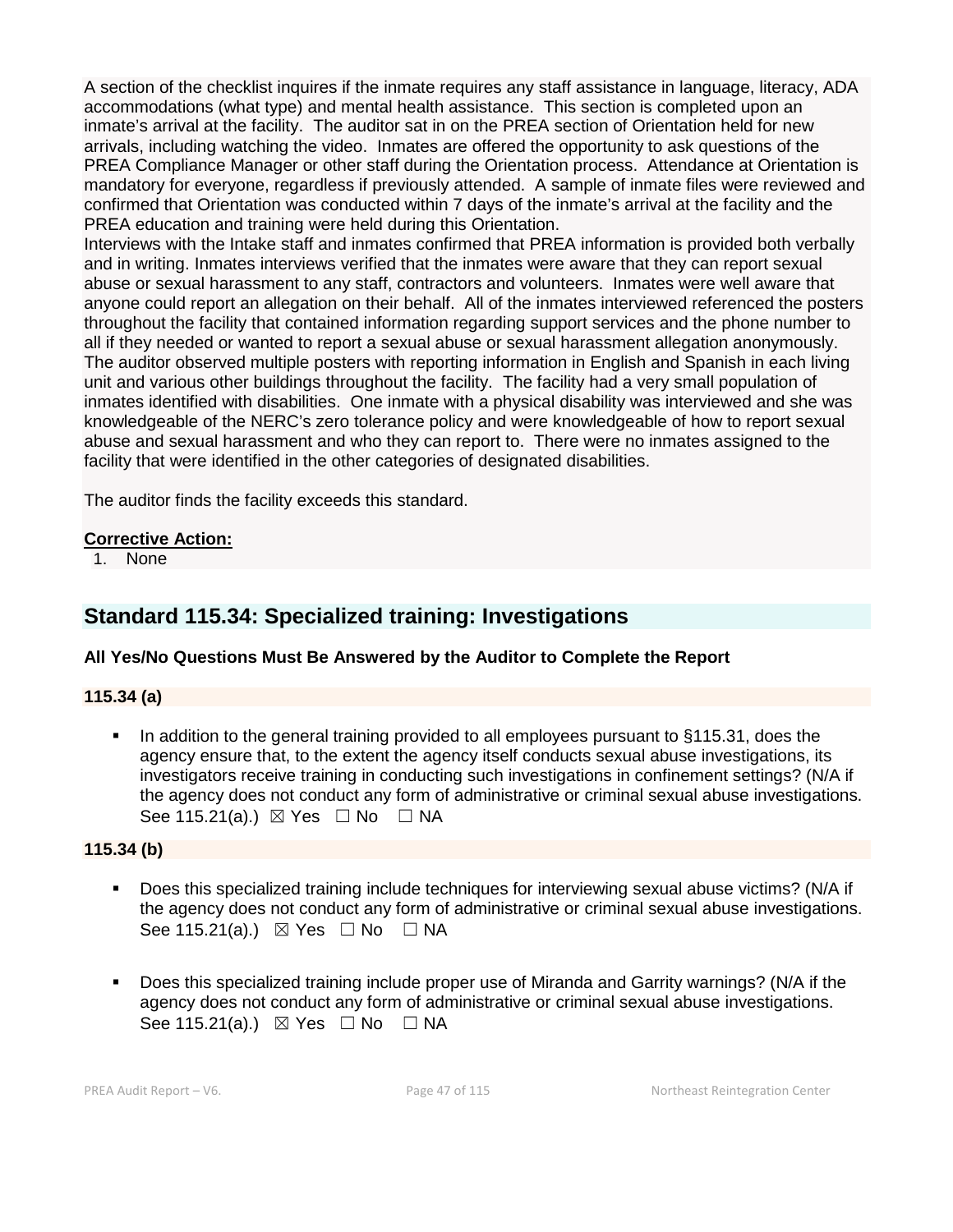- Does this specialized training include sexual abuse evidence collection in confinement settings? (N/A if the agency does not conduct any form of administrative or criminal sexual abuse investigations. See 115.21(a).)  $\boxtimes$  Yes  $\Box$  No  $\Box$  NA
- Does this specialized training include the criteria and evidence required to substantiate a case for administrative action or prosecution referral? (N/A if the agency does not conduct any form of administrative or criminal sexual abuse investigations. See 115.21(a).) ☒ Yes ☐ No ☐ NA

# **115.34 (c)**

 Does the agency maintain documentation that agency investigators have completed the required specialized training in conducting sexual abuse investigations? (N/A if the agency does not conduct any form of administrative or criminal sexual abuse investigations. See 115.21(a).)  $\boxtimes$  Yes  $\Box$  No  $\Box$  NA

#### **115.34 (d)**

**Auditor is not required to audit this provision.** 

#### **Auditor Overall Compliance Determination**

- ☐ **Exceeds Standard** (*Substantially exceeds requirement of standards*)
- ☒ **Meets Standard** (*Substantial compliance; complies in all material ways with the standard for the relevant review period*)
- ☐ **Does Not Meet Standard** (*Requires Corrective Action*)

#### **Instructions for Overall Compliance Determination Narrative**

*The narrative below must include a comprehensive discussion of all the evidence relied upon in making the compliance or non-compliance determination, the auditor's analysis and reasoning, and the auditor's conclusions. This discussion must also include corrective action recommendations where the facility does not meet the standard. These recommendations must be included in the Final Report, accompanied by information on specific corrective actions taken by the facility.*

#### **The following evidence was analyzed in making the compliance determination:**

- 1. Information or Documents Reviewed:
	- a. ODRC Policy 79-ISA-01, Prison Rape Elimination
	- b. Investigators Training Transcript
	- c. Chief Inspector Office Annual Investigator Training Agenda
	- d. Training Certificates for Investigator
	- e. Specialized PREA Training for Correctional Investigators
- 2. Interviews:
	- a. Investigative staff

PREA Audit Report – V6. Page 48 of 115 Northeast Reintegration Center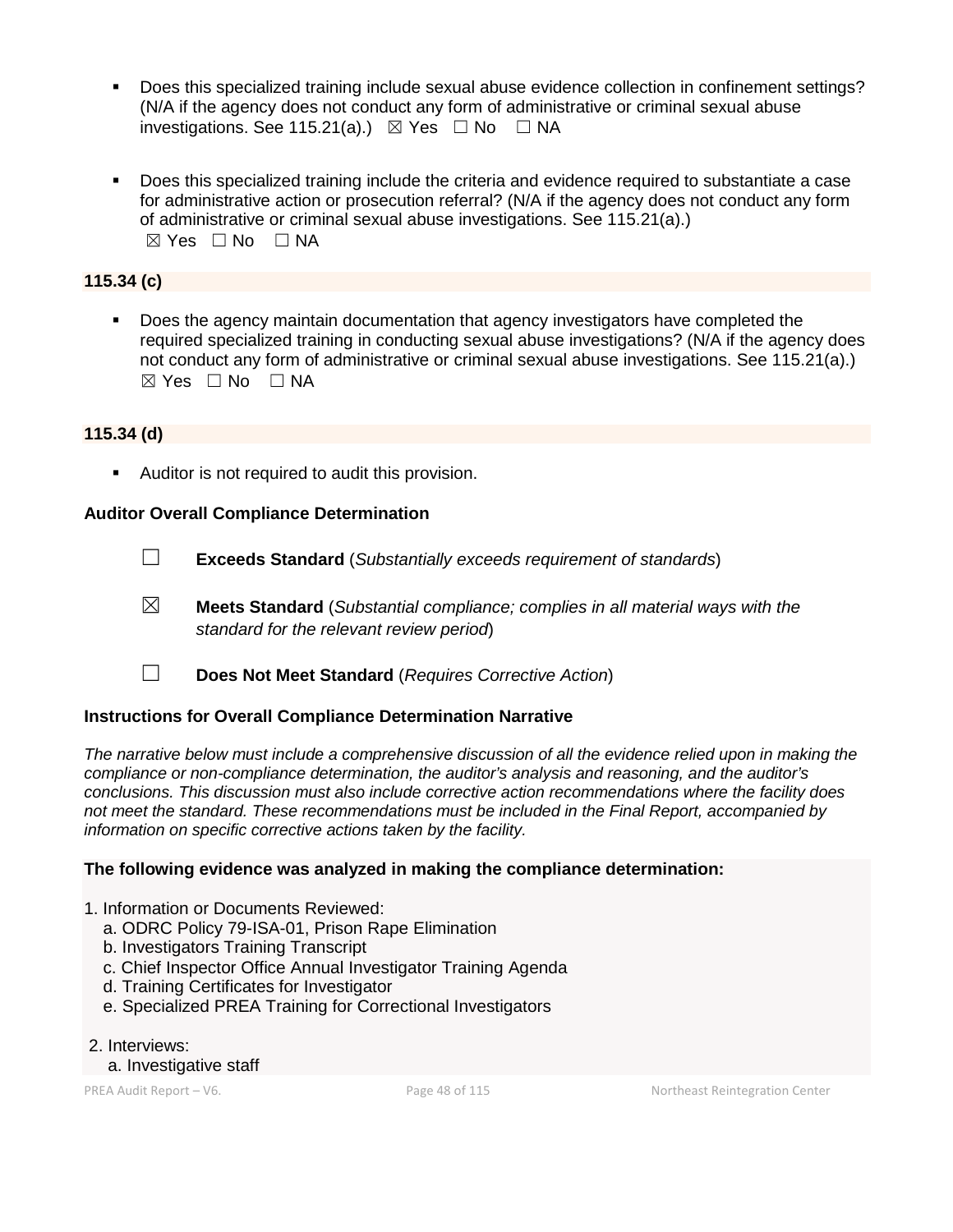# **Findings:**

The NERC has two investigators assigned to conduct investigations. One facility investigator employed by ODRC conducts administrative investigations while an assigned investigator employed by the Ohio State Highway Patrol (OHSP) conducts criminal investigations. A portion of Policy 79-ISA-01 covers the training required for conducting a PREA investigation. In addition to the PREA training required of all staff, investigators must also have specialized training which includes, but is not limited to, conducting investigations in confinement settings, interviewing techniques for sexual abuse victims, sexual abuse evidence collection, proper use of Miranda and Garrity warnings, and the criteria and evidence required to substantiate a case for administrative or criminal action. The auditor also viewed the NIC certificates attesting to the two investigators having completed the specialized training for investigators.

This auditor finds the facility meets this standard.

# **Corrective Action:**

1. None

# **Standard 115.35: Specialized training: Medical and mental health care**

# **All Yes/No Questions Must Be Answered by the Auditor to Complete the Report**

# **115.35 (a)**

- Does the agency ensure that all full- and part-time medical and mental health care practitioners who work regularly in its facilities have been trained in how to detect and assess signs of sexual abuse and sexual harassment? (N/A if the agency does not have any full- or part-time medical or mental health care practitioners who work regularly in its facilities.)  $\boxtimes$  Yes  $\Box$  No  $\Box$  NA
- Does the agency ensure that all full- and part-time medical and mental health care practitioners who work regularly in its facilities have been trained in how to preserve physical evidence of sexual abuse? (N/A if the agency does not have any full- or part-time medical or mental health care practitioners who work regularly in its facilities.)  $\boxtimes$  Yes  $\Box$  No  $\Box$  NA
- Does the agency ensure that all full- and part-time medical and mental health care practitioners who work regularly in its facilities have been trained in how to respond effectively and professionally to victims of sexual abuse and sexual harassment? (N/A if the agency does not have any full- or part-time medical or mental health care practitioners who work regularly in its facilities.) ⊠ Yes □ No □ NA
- Does the agency ensure that all full- and part-time medical and mental health care practitioners who work regularly in its facilities have been trained in how and to whom to report allegations or suspicions of sexual abuse and sexual harassment? (N/A if the agency does not have any fullor part-time medical or mental health care practitioners who work regularly in its facilities.)  $\boxtimes$  Yes  $\Box$  No  $\Box$  NA

#### **115.35 (b)**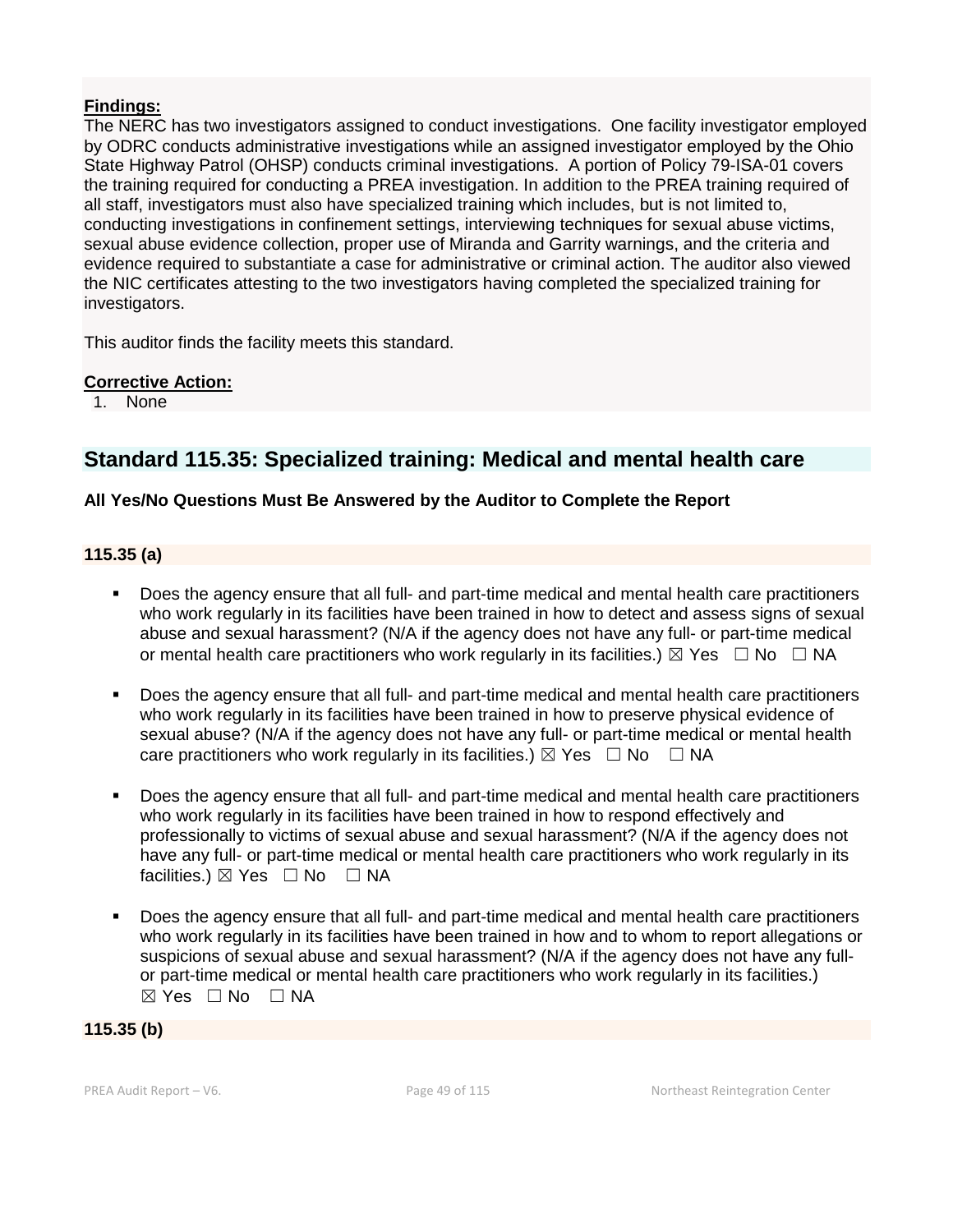If medical staff employed by the agency conduct forensic examinations, do such medical staff receive appropriate training to conduct such examinations? (N/A if agency medical staff at the facility do not conduct forensic exams *or* the agency does not employ medical staff.) ☐ Yes ☐ No ☒ NA

# **115.35 (c)**

 Does the agency maintain documentation that medical and mental health practitioners have received the training referenced in this standard either from the agency or elsewhere? (N/A if the agency does not have any full- or part-time medical or mental health care practitioners who work regularly in its facilities.)  $\boxtimes$  Yes  $\Box$  No  $\Box$  NA

#### **115.35 (d)**

- Do medical and mental health care practitioners employed by the agency also receive training mandated for employees by §115.31? (N/A if the agency does not have any full- or part-time medical or mental health care practitioners employed by the agency.)  $\boxtimes$  Yes  $\Box$  No  $\Box$  NA
- Do medical and mental health care practitioners contracted by or volunteering for the agency also receive training mandated for contractors and volunteers by §115.32? (N/A if the agency does not have any full- or part-time medical or mental health care practitioners contracted by or volunteering for the agency.)  $\boxtimes$  Yes  $\Box$  No  $\Box$  NA

#### **Auditor Overall Compliance Determination**

- ☐ **Exceeds Standard** (*Substantially exceeds requirement of standards*)
- ☒ **Meets Standard** (*Substantial compliance; complies in all material ways with the standard for the relevant review period*)
- ☐ **Does Not Meet Standard** (*Requires Corrective Action*)

#### **Instructions for Overall Compliance Determination Narrative**

*The narrative below must include a comprehensive discussion of all the evidence relied upon in making the compliance or non-compliance determination, the auditor's analysis and reasoning, and the auditor's conclusions. This discussion must also include corrective action recommendations where the facility does not meet the standard. These recommendations must be included in the Final Report, accompanied by information on specific corrective actions taken by the facility.*

#### **The following evidence was analyzed in making the compliance determination:**

- 1. Information or Documents Reviewed:
	- a. ODRC Policy, 79-ISA-01, Prison Rape Elimination
	- b. ODRC PREA Medical and Mental Health Specialized Training (E-Learning course)
	- c. ODRC Training Report-ODRC PREA Medical and Mental Health test
	- d. ODRC PREA Contractor/Volunteer Training Acknowledgement Form

PREA Audit Report – V6. Page 50 of 115 Northeast Reintegration Center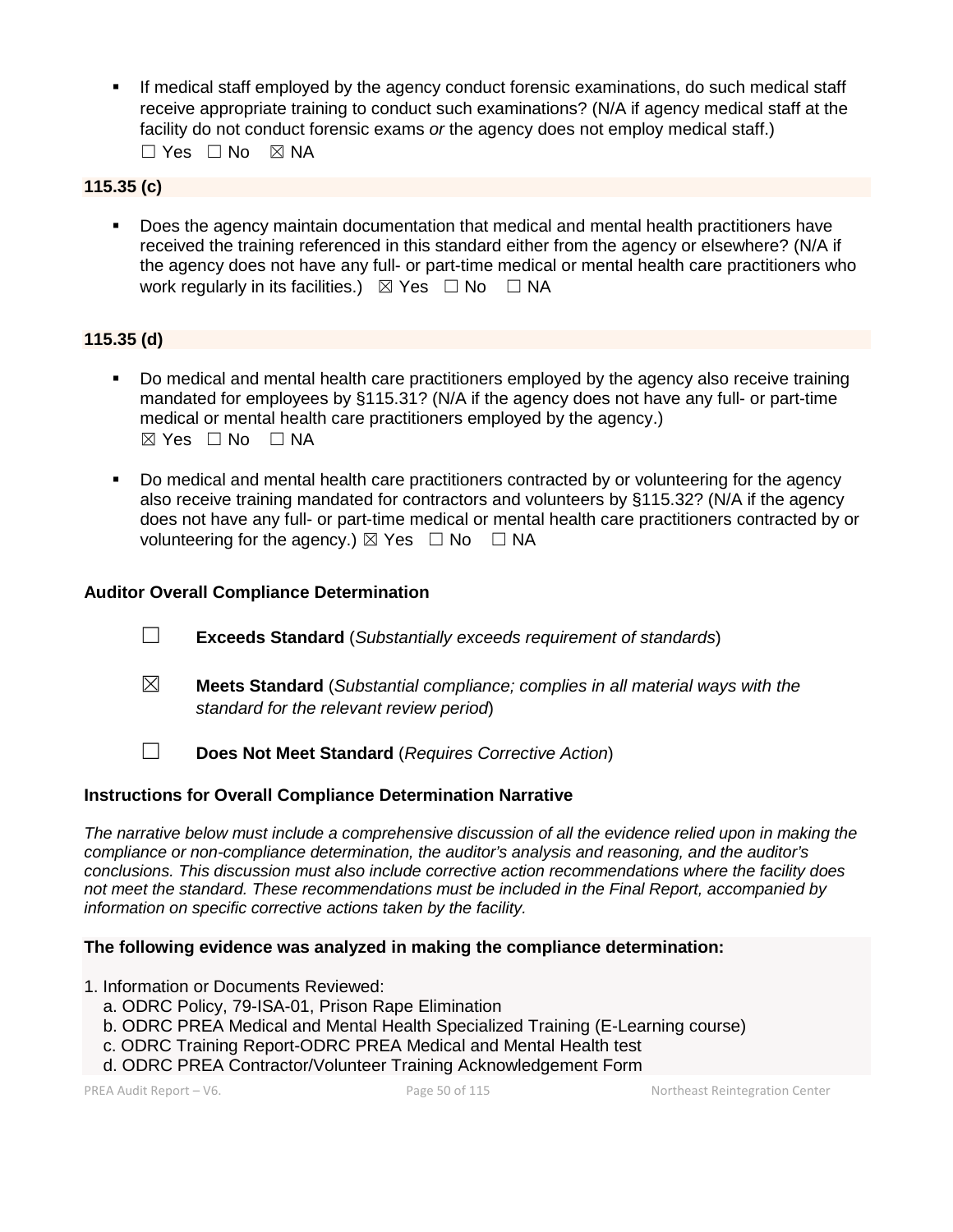- e. Electronic Training Reports of completed training by Medical and Mental Health Staff
- f. Memo from HCA explaining Forensic Medical Examinations (SAFE/SANE)
- 2. Interviews:
	- a. Intake staff
	- b. Random sample of inmates

# **Findings:**

According to ODRC Policy, 79-ISA-01, Prison Rape Elimination, full and part-time medical and mental health staff and contractors shall receive specialized training in addition to their mandated initial/refresher PREA training. Although the Medical staff at the NERC do not perform forensic medical exams, they must still be knowledgeable about mental and physical indicators of sexual abuse.

The auditor reviewed the E-learning curriculum and found that it covered the objectives of detecting and assessing signs of sexual abuse and sexual harassment, knowing how to preserve physical evidence of sexual abuse, how to respond effectively/professionally to victims of sexual abuse and sexual harassment and how and to whom to report allegations or suspicions of sexual abuse and sexual harassment.

The facility reported that 100% of the medical and mental health staff completed the required trainings. This auditor interviewed the Health Care Administrator and the Mental Health Administrator who also reported that their staff completed the required training. Additional training records were requested and provided. The training year is held from July 1-June 30 so staff are still involved in completing their required annual training. There were also contract staff who had not completed the required training but training was conducted and documentation was received indicating its completion.

The auditor finds the facility meets this standard.

# **Corrective Action:**

1. None

# **SCREENING FOR RISK OF SEXUAL VICTIMIZATION AND ABUSIVENESS**

# **Standard 115.41: Screening for risk of victimization and abusiveness**

# **All Yes/No Questions Must Be Answered by the Auditor to Complete the Report**

**115.41 (a)**

- Are all inmates assessed during an intake screening for their risk of being sexually abused by other inmates or sexually abusive toward other inmates?  $\boxtimes$  Yes  $\Box$  No
- Are all inmates assessed upon transfer to another facility for their risk of being sexually abused by other inmates or sexually abusive toward other inmates?  $\boxtimes$  Yes  $\Box$  No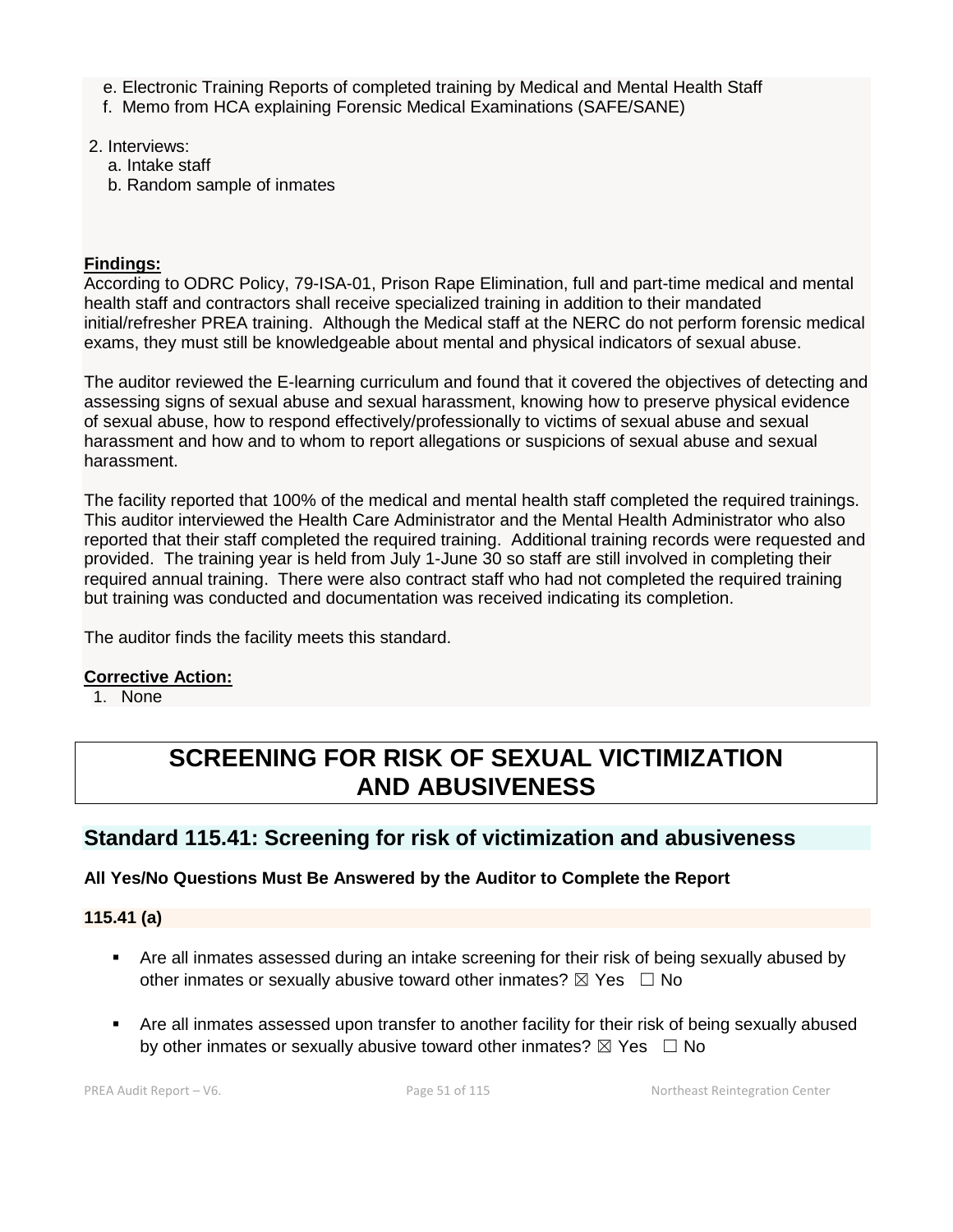# **115.41 (b)**

 Do intake screenings ordinarily take place within 72 hours of arrival at the facility? ☒ Yes ☐ No

#### **115.41 (c)**

 Are all PREA screening assessments conducted using an objective screening instrument? ☒ Yes ☐ No

#### **115.41 (d)**

- Does the intake screening consider, at a minimum, the following criteria to assess inmates for risk of sexual victimization: (1) Whether the inmate has a mental, physical, or developmental disability? **⊠** Yes □ No
- Does the intake screening consider, at a minimum, the following criteria to assess inmates for risk of sexual victimization: (2) The age of the inmate?  $\boxtimes$  Yes  $\Box$  No
- Does the intake screening consider, at a minimum, the following criteria to assess inmates for risk of sexual victimization: (3) The physical build of the inmate?  $\boxtimes$  Yes  $\Box$  No
- **Does the intake screening consider, at a minimum, the following criteria to assess inmates for** risk of sexual victimization: (4) Whether the inmate has previously been incarcerated? ☒ Yes ☐ No
- Does the intake screening consider, at a minimum, the following criteria to assess inmates for risk of sexual victimization: (5) Whether the inmate's criminal history is exclusively nonviolent? ☒ Yes ☐ No
- Does the intake screening consider, at a minimum, the following criteria to assess inmates for risk of sexual victimization: (6) Whether the inmate has prior convictions for sex offenses against an adult or child?  $\boxtimes$  Yes  $\Box$  No
- Does the intake screening consider, at a minimum, the following criteria to assess inmates for risk of sexual victimization: (7) Whether the inmate is or is perceived to be gay, lesbian, bisexual, transgender, intersex, or gender nonconforming (the facility affirmatively asks the inmate about his/her sexual orientation and gender identity AND makes a subjective determination based on the screener's perception whether the inmate is gender non-conforming or otherwise may be perceived to be LGBTI)?  $\boxtimes$  Yes  $\Box$  No
- Does the intake screening consider, at a minimum, the following criteria to assess inmates for risk of sexual victimization: (8) Whether the inmate has previously experienced sexual victimization? **⊠** Yes □ No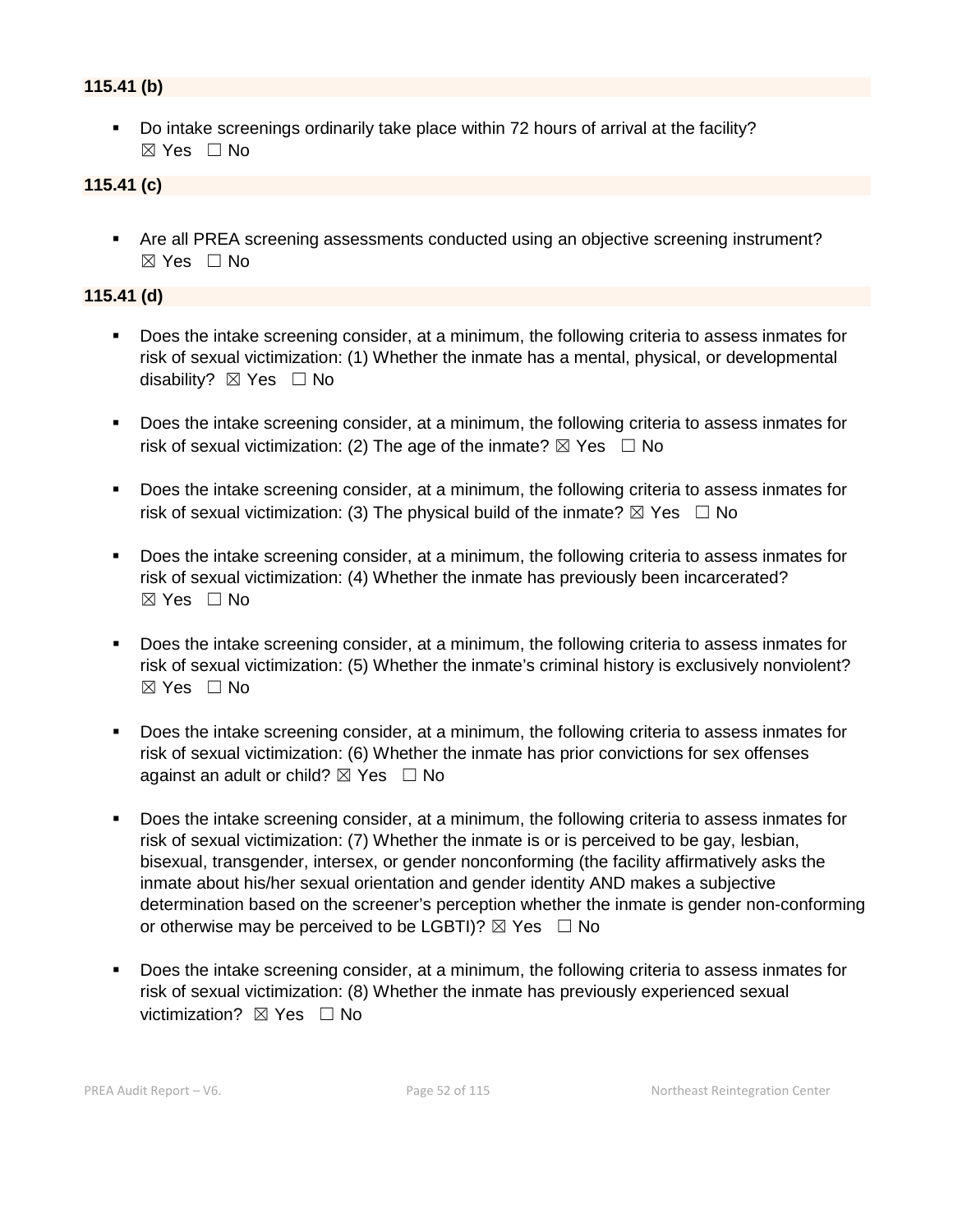- Does the intake screening consider, at a minimum, the following criteria to assess inmates for risk of sexual victimization: (9) The inmate's own perception of vulnerability?  $\boxtimes$  Yes  $\Box$  No
- Does the intake screening consider, at a minimum, the following criteria to assess inmates for risk of sexual victimization: (10) Whether the inmate is detained solely for civil immigration purposes? ⊠ Yes □ No

#### **115.41 (e)**

- In assessing inmates for risk of being sexually abusive, does the initial PREA risk screening consider, as known to the agency, prior acts of sexual abuse?  $\boxtimes$  Yes  $\Box$  No
- In assessing inmates for risk of being sexually abusive, does the initial PREA risk screening consider, as known to the agency, prior convictions for violent offenses?  $\boxtimes$  Yes  $\Box$  No
- In assessing inmates for risk of being sexually abusive, does the initial PREA risk screening consider, as known to the agency, history of prior institutional violence or sexual abuse? ☒ Yes ☐ No

# **115.41 (f)**

 Within a set time period not more than 30 days from the inmate's arrival at the facility, does the facility reassess the inmate's risk of victimization or abusiveness based upon any additional, relevant information received by the facility since the intake screening?  $\boxtimes$  Yes  $\Box$  No

# **115.41 (g)**

- Does the facility reassess an inmate's risk level when warranted due to a referral?  $\boxtimes$ Yes □ No
- Does the facility reassess an inmate's risk level when warranted due to a request?  $\boxtimes$ Yes □ No
- Does the facility reassess an inmate's risk level when warranted due to an incident of sexual abuse? ⊠ Yes □ No
- Does the facility reassess an inmate's risk level when warranted due to receipt of additional information that bears on the inmate's risk of sexual victimization or abusiveness? ☒ Yes ☐ No

#### **115.41 (h)**

 Is it the case that inmates are not ever disciplined for refusing to answer, or for not disclosing complete information in response to, questions asked pursuant to paragraphs (d)(1), (d)(7), (d)(8), or (d)(9) of this section?  $\boxtimes$  Yes  $\Box$  No

# **115.41 (i)**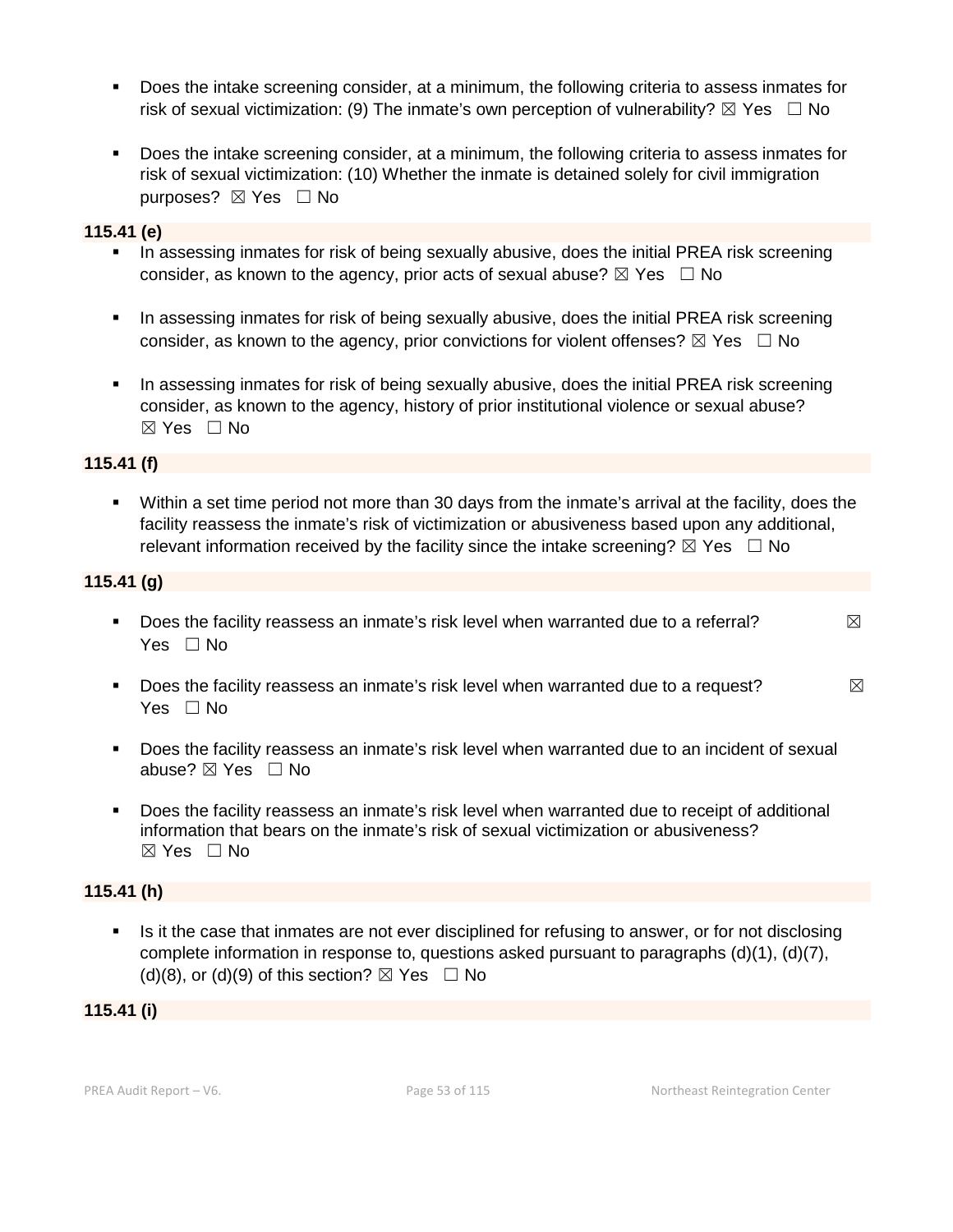Has the agency implemented appropriate controls on the dissemination within the facility of responses to questions asked pursuant to this standard in order to ensure that sensitive information is not exploited to the inmate's detriment by staff or other inmates?  $\boxtimes$  Yes  $\Box$  No

# **Auditor Overall Compliance Determination**

- ☒ **Exceeds Standard** (*Substantially exceeds requirement of standards*)
- ☐ **Meets Standard** (*Substantial compliance; complies in all material ways with the standard for the relevant review period*)
- ☐ **Does Not Meet Standard** (*Requires Corrective Action*)

# **Instructions for Overall Compliance Determination Narrative**

*The narrative below must include a comprehensive discussion of all the evidence relied upon in making the compliance or non-compliance determination, the auditor's analysis and reasoning, and the auditor's conclusions. This discussion must also include corrective action recommendations where the facility does not meet the standard. These recommendations must be included in the Final Report, accompanied by information on specific corrective actions taken by the facility.*

#### **The following evidence was analyzed in making the compliance determination:**

- 1. Information or Documents Reviewed:
	- a. ODRC Policy, 79-ISA-04, PREA Risk Assessments and Accommodation Strategies
	- b. PREA Assessment Process Notice from ODRC PREA Coordinator to Auditors
	- c. Sample of an Intake Assessment (electronic)
	- d. Inmate Transfer List
- 2. Interviews:
	- a. Intake staff
	- b. Random sample of inmates

# **Findings:**

ODRC Policy, 79-ISA-04, requires that all inmates be assessed for risk of sexual victimization or abusiveness toward other inmates upon arrival of intake and upon transfer to another institution. ODRC utilizes an electronic risk assessment system that is initiated at the reception/intake facility. Assessments completed at previous facilities are available to be reviewed by the NERC staff. Upon transfer to NERC, the inmate is screened by medical staff. Unit management then completes the rest of the screening within 72 hours of the inmate's arrival at the facility.

PREA Audit Report – V6. Page 54 of 115 Northeast Reintegration Center Policy 79-ISA-04 also requires that the facility Unit Management reassess the inmate no sooner than 15 calendar days but no later than 30 calendar days from arrival at any institution. This reassessment/30-day review reassesses the inmate's risk of victimization or abusiveness potentially based upon additional, relevant information received since that institution's intake screening of the inmate. The inmate is present at this 30-day reassessment. In accordance with policy, inmates shall not be disciplined for refusing to answer or for not disclosing complete information in response to questions concerning: mental, physical or developmental disabilities; whether the inmate is perceived to be gay, lesbian, bisexual, transgender, intersex or gender non-conforming; whether the inmate has previously experienced sexual victimization; or, the inmate's perception of his/her own vulnerability.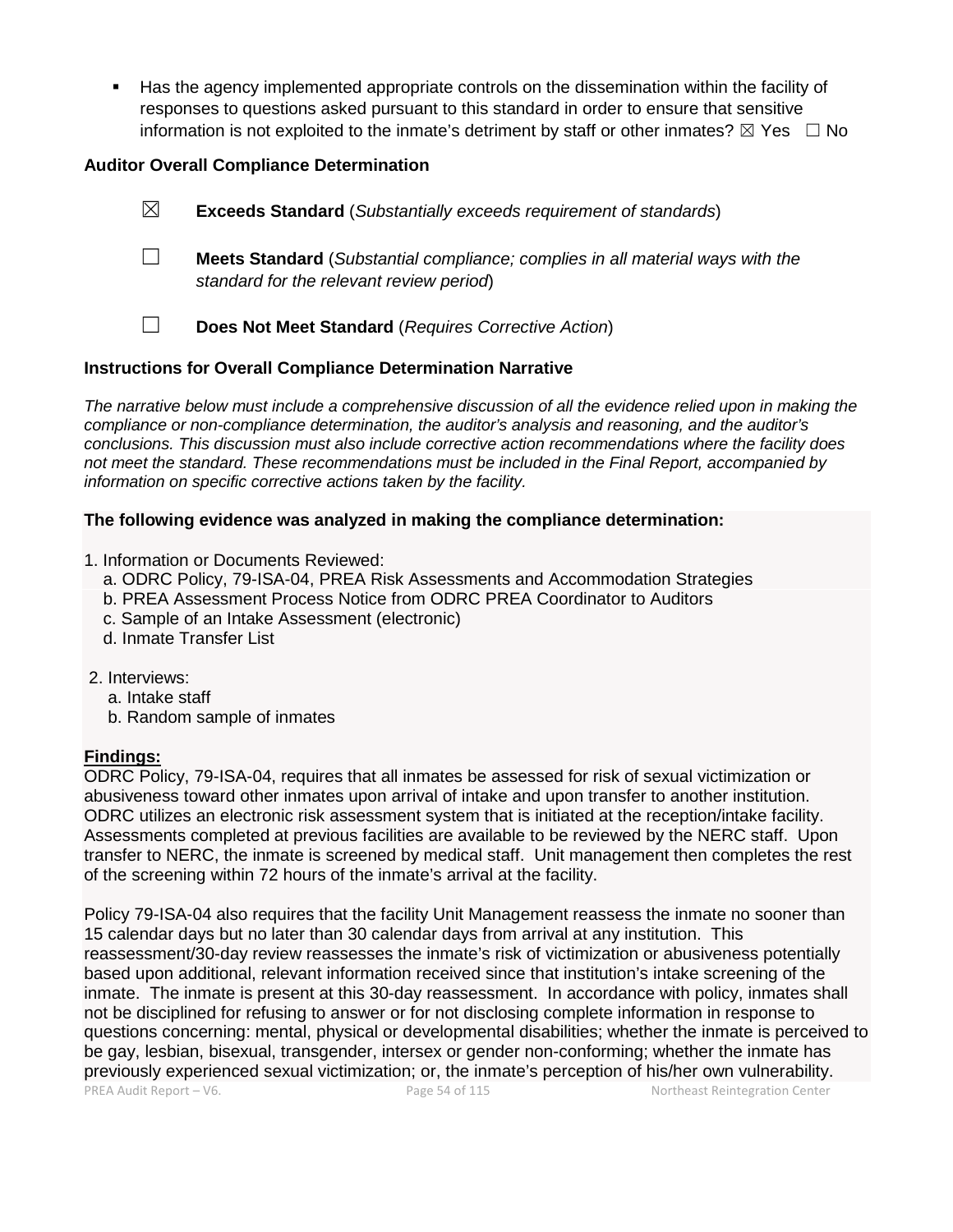The assessment is very comprehensive and provides the facility with a myriad of valuable information regarding an inmate entering the ODRC system. The assessment contains key points that reflect the detailed criteria required by the standard.

The following is a summary of the ODRC Assessment Process:

Upon admission to any facility, all inmates are immediately assessed by the Medical Department. Assigned medical staff initiates the assessment and completes the first screen of the assessment. The digital assessment is placed in a queue for case management staff.

Case Management staff review all of the "in progress assessments" daily and complete their portion of the digital assessment. It is then transferred to additional unit management staff where the determination is made if the inmate should be classified in one of the four PREA classifications: Victim (High Risk)- an automatic classification for any previous victim of sexual abuse in an institution setting; Abuser (High Risk)--an automatic classification for anyone who previously abused another in an institutional setting; Potential Victim--at risk of victimization; or Potential Abuser--at risk of abusing another.

If a PREA Classification is recommended, The Unit Management Chief determines the final classification of the inmate and develops the PREA Accommodation Strategy with the Unit Management Team. The strategy addresses housing, programs, work and education with the goal of keeping the inmate safe. All transgender and intersex inmates are referred to the PREA Accommodation Strategy Team. This team is chaired by the PREA Compliance Manager/OCM and includes the Unit Team, Medical and Mental Health staff. The team meets with the inmate to discuss his/her views and develop a PREA Accommodation Strategy.

If there is any allegation of abuse after an inmate's initial housing and program assignment, the potential inmate victim is moved to a safe housing assignment while a review of the situation is conducted. Within 7 calendar days, unit management staff shall complete a special assessment of both the alleged victim and abuser utilizing the PREA Risk Assessment tool. This reassessment may lead to a change in both inmates' PREA classification, including a change in their PREA Accommodation Strategy. A referral may also be made by any employee to Mental Health based on their observation of the inmate's behavior or at the inmate's request. This auditor reviewed the record of an inmate that was involved in a PREA investigation. A re-assessment was completed on both inmates involved in the investigation which led to a change in PREA Classification for both inmates.

As with any information involving inmates, a high level of discretion is necessary when handling the highly sensitive PREA assessment information. The inmate's classification is the only information shared with staff, the assessments themselves are kept confidential.

This auditor finds this facility exceeds this standard. The assessment process, from the inmate's initial assessment at an Intake/Reception facility, thru their assignment at their assigned facility is comprehensive. The assessment captures information that staff are able to utilize and consider to make informed classification decisions.

# **Corrective Action:**

1. None

# **Standard 115.42: Use of screening information**

PREA Audit Report – V6. Page 55 of 115 Northeast Reintegration Center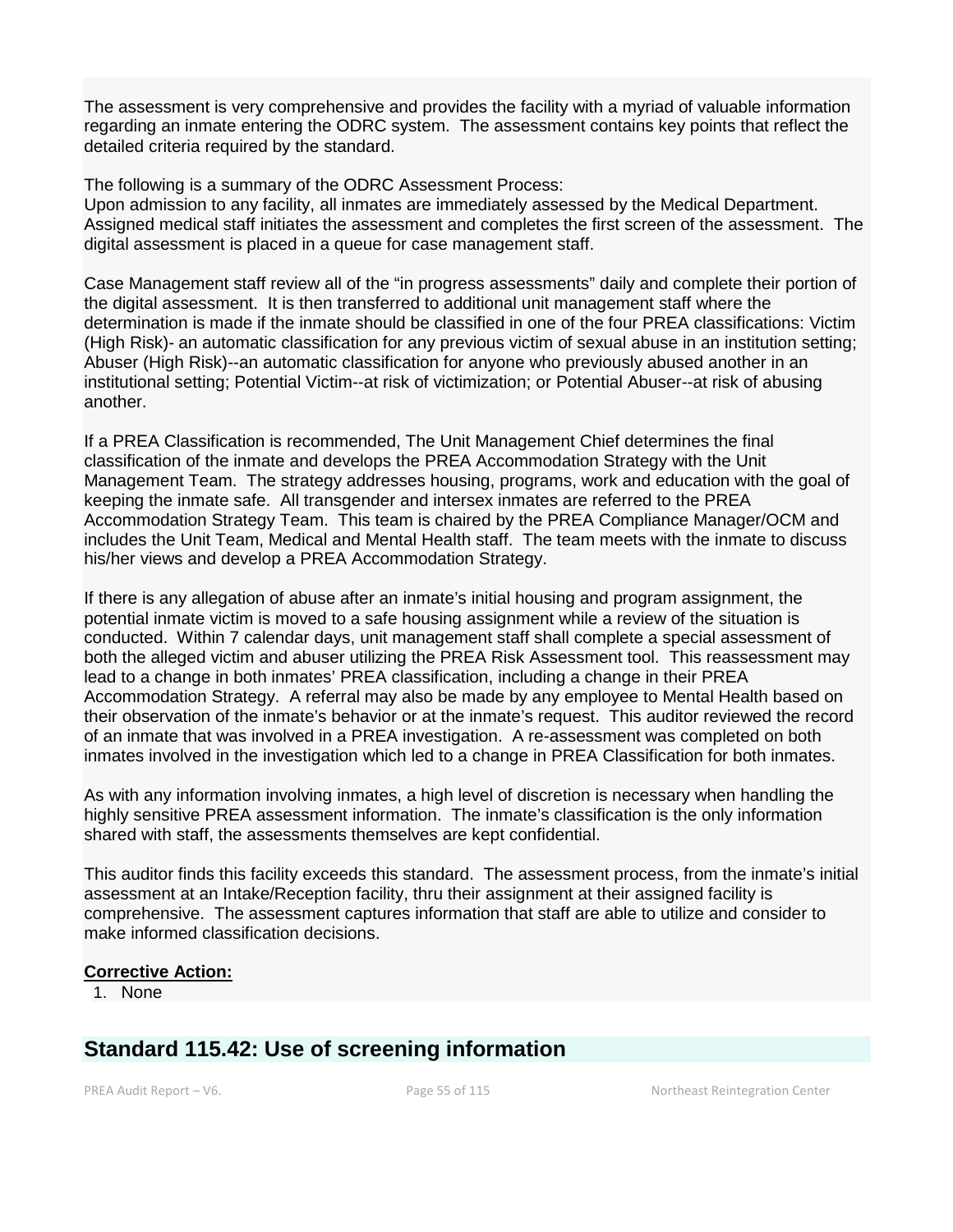# **All Yes/No Questions Must Be Answered by the Auditor to Complete the Report**

# **115.42 (a)**

- Does the agency use information from the risk screening required by § 115.41, with the goal of keeping separate those inmates at high risk of being sexually victimized from those at high risk of being sexually abusive, to inform: Housing Assignments?  $\boxtimes$  Yes  $\Box$  No
- Does the agency use information from the risk screening required by § 115.41, with the goal of keeping separate those inmates at high risk of being sexually victimized from those at high risk of being sexually abusive, to inform: Bed assignments?  $\boxtimes$  Yes  $\Box$  No
- Does the agency use information from the risk screening required by § 115.41, with the goal of keeping separate those inmates at high risk of being sexually victimized from those at high risk of being sexually abusive, to inform: Work Assignments?  $\boxtimes$  Yes  $\Box$  No
- Does the agency use information from the risk screening required by § 115.41, with the goal of keeping separate those inmates at high risk of being sexually victimized from those at high risk of being sexually abusive, to inform: Education Assignments?  $\boxtimes$  Yes  $\Box$  No
- Does the agency use information from the risk screening required by  $\S$  115.41, with the goal of keeping separate those inmates at high risk of being sexually victimized from those at high risk of being sexually abusive, to inform: Program Assignments?  $\boxtimes$  Yes  $\Box$  No

#### **115.42 (b)**

 Does the agency make individualized determinations about how to ensure the safety of each inmate? ☒ Yes ☐ No

# **115.42 (c)**

- When deciding whether to assign a transgender or intersex inmate to a facility for male or female inmates, does the **agency** consider, on a case-by-case basis whether a placement would ensure the inmate's health and safety, and whether a placement would present management or security problems (NOTE: if an agency by policy or practice assigns inmates to a male or female facility on the basis of anatomy alone, that agency is not in compliance with this standard)?  $\boxtimes$  Yes  $\Box$  No
- When making housing or other program assignments for transgender or intersex inmates, does the agency consider on a case-by-case basis whether a placement would ensure the inmate's health and safety, and whether a placement would present management or security problems? ☒ Yes ☐ No

# **115.42 (d)**

 Are placement and programming assignments for each transgender or intersex inmate reassessed at least twice each year to review any threats to safety experienced by the inmate?  $\boxtimes$  Yes  $\Box$  No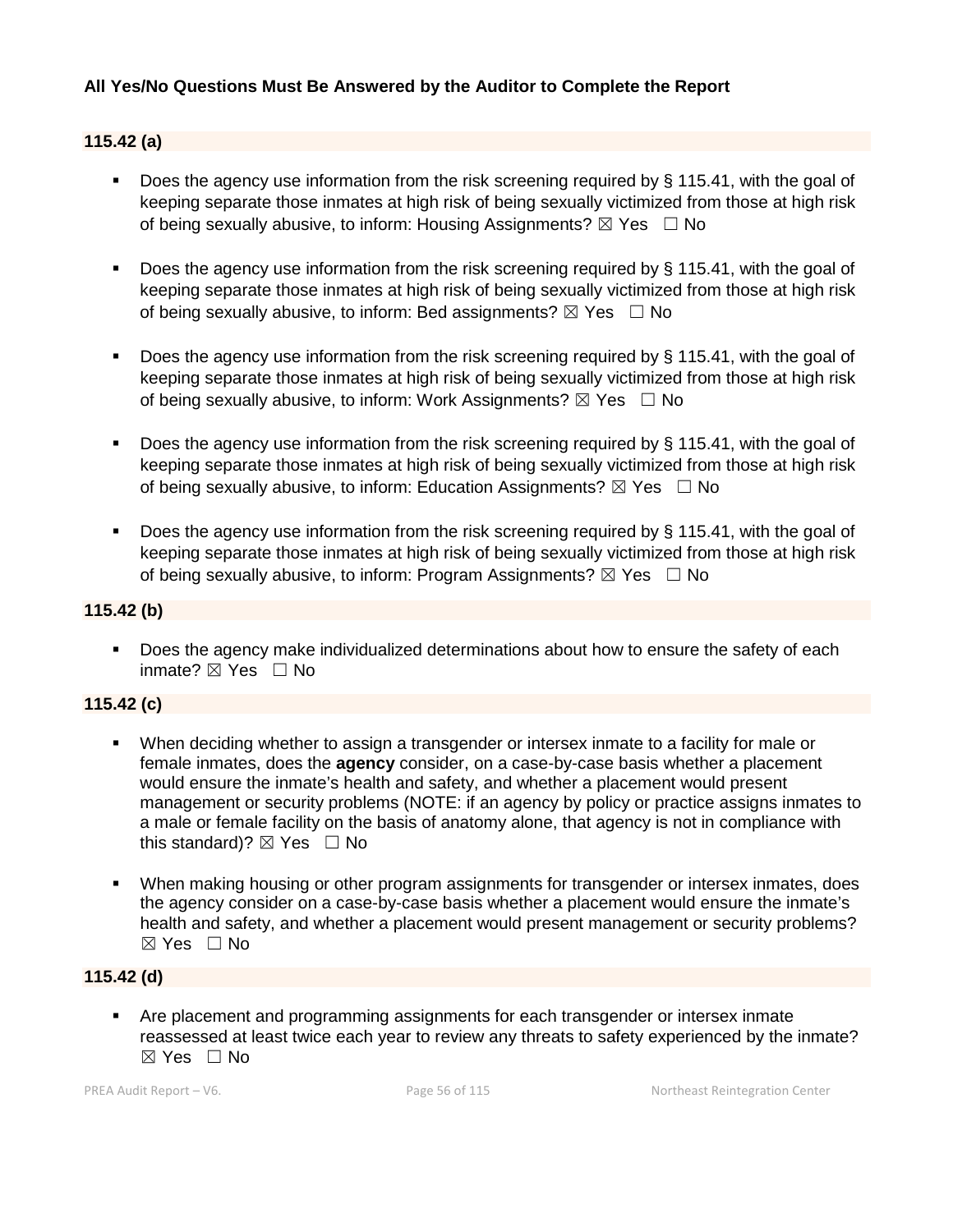# **115.42 (e)**

 Are each transgender or intersex inmate's own views with respect to his or her own safety given serious consideration when making facility and housing placement decisions and programming assignments?  $\boxtimes$  Yes  $\Box$  No

#### **115.42 (f)**

 Are transgender and intersex inmates given the opportunity to shower separately from other inmates? ⊠ Yes □ No

#### **115.42 (g)**

- Unless placement is in a dedicated facility, unit, or wing established in connection with a consent decree, legal settlement, or legal judgment for the purpose of protecting lesbian, gay, bisexual, transgender, or intersex inmates, does the agency always refrain from placing: lesbian, gay, and bisexual inmates in dedicated facilities, units, or wings solely on the basis of such identification or status? (N/A if the agency has a dedicated facility, unit, or wing solely for the placement of LGBT or I inmates pursuant to a consent decree, legal settlement, or legal judgement.)  $\boxtimes$  Yes  $\Box$  No  $\Box$  NA
- Unless placement is in a dedicated facility, unit, or wing established in connection with a consent decree, legal settlement, or legal judgment for the purpose of protecting lesbian, gay, bisexual, transgender, or intersex inmates, does the agency always refrain from placing: transgender inmates in dedicated facilities, units, or wings solely on the basis of such identification or status? (N/A if the agency has a dedicated facility, unit, or wing solely for the placement of LGBT or I inmates pursuant to a consent decree, legal settlement, or legal  $judoement.) \boxtimes Yes \square No \square NA$
- Unless placement is in a dedicated facility, unit, or wing established in connection with a consent decree, legal settlement, or legal judgment for the purpose of protecting lesbian, gay, bisexual, transgender, or intersex inmates, does the agency always refrain from placing: intersex inmates in dedicated facilities, units, or wings solely on the basis of such identification or status? (N/A if the agency has a dedicated facility, unit, or wing solely for the placement of LGBT or I inmates pursuant to a consent decree, legal settlement, or legal judgement.)  $\boxtimes$  Yes  $\Box$  No  $\Box$  NA

#### **Auditor Overall Compliance Determination**

| $\boxtimes$ | <b>Exceeds Standard</b> (Substantially exceeds requirement of standards) |
|-------------|--------------------------------------------------------------------------|
|             |                                                                          |

- ☐ **Meets Standard** (*Substantial compliance; complies in all material ways with the standard for the relevant review period*)
- ☐ **Does Not Meet Standard** (*Requires Corrective Action*)

#### **Instructions for Overall Compliance Determination Narrative**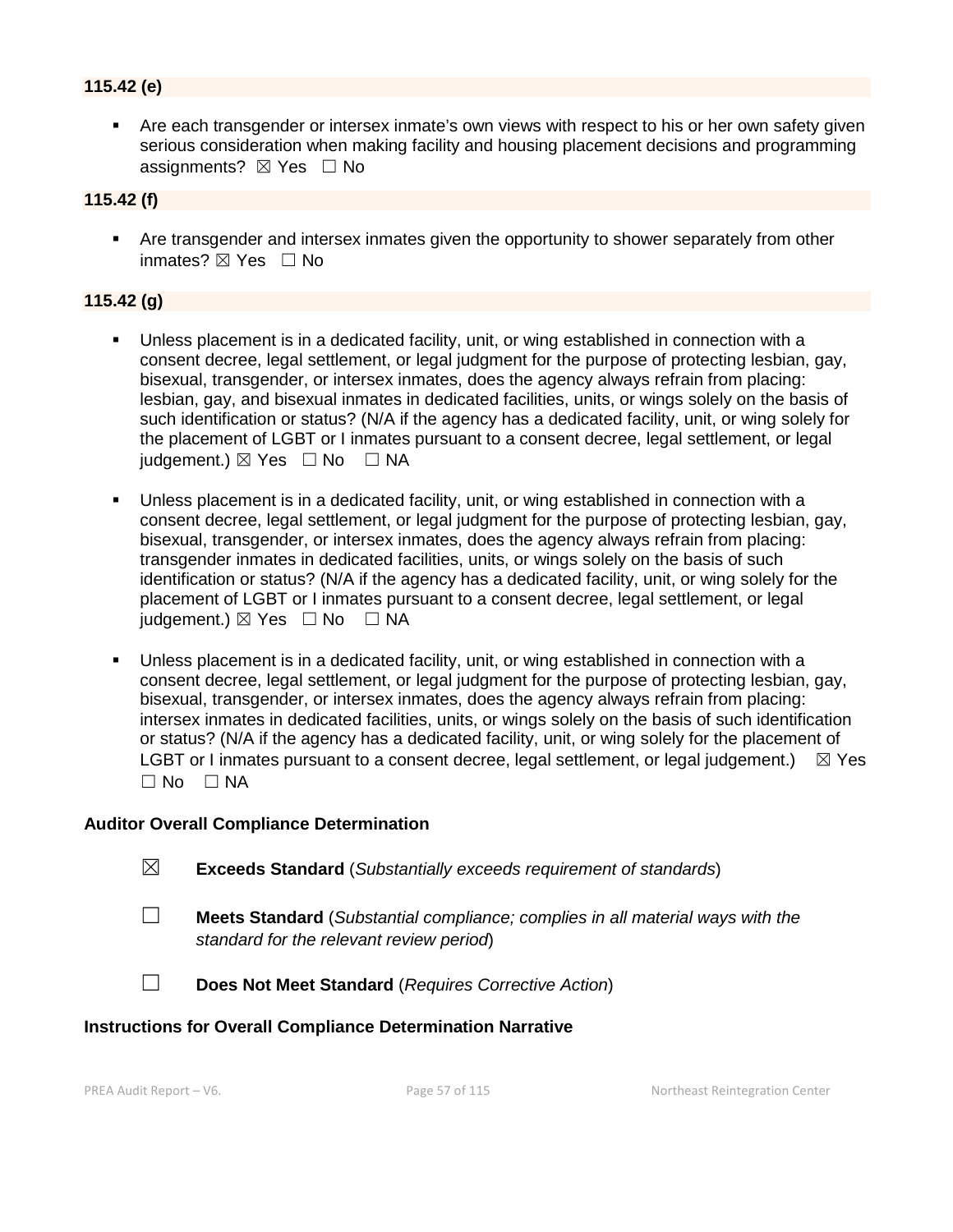*The narrative below must include a comprehensive discussion of all the evidence relied upon in making the compliance or non-compliance determination, the auditor's analysis and reasoning, and the auditor's conclusions. This discussion must also include corrective action recommendations where the facility does not meet the standard. These recommendations must be included in the Final Report, accompanied by information on specific corrective actions taken by the facility.*

#### **The following evidence was analyzed in making the compliance determination:**

- 1. Information or Documents Reviewed:
	- a. ODRC Policy, 79-ISA-04, PREA Rik Assessments and Accommodation Strategies
	- b. ODRC Policy, 79-ISA-05, Lesbian, Gay, Bisexual, Transgender, Intersex (LGBTI)
	- c. ODRC Sample Assessments (Special-Recommended Victim; 72 hr-identify as transgender)
	- d. ODRC List of LGBTI Inmates
- 2. Interviews:
	- a. PREA Compliance Manager/OCM
	- b. Staff Responsible for Risk Screening
	- c. LGBTI inmate(s)

# **Findings:**

ODRC Policy 79-ISA-04 establishes how the information gained from the PREA Assessment process is utilized when making decisions about the inmate's housing, bed, work, program and education assignments while housed at NERC. Staff pay special attention to those inmates identified as high risk of being victimized and those identified as high risk of being sexually abusive.

Upon an inmate being identified as a victim/potential victim or an abuser/potential abuser, the Unit Management Chief ensures a PREA Accommodation Strategy is completed. Based on information obtained in the PREA Risk Assessment System, assigned PREA classification and good correctional judgement, the PREA Accommodation Strategy team consisting of medical staff, menta health staff, unit management staff and the PCM/OCM complete a PREA accommodation strategy to make individualized determinations about how to ensure the safety for each inmate while assigned to the NERC. Initial PREA accommodation strategies are completed within 5 business days, however, housing assignments are determined immediately upon an inmate's arrival. LGBTI housing assignments are determined on a case by case basis to ensure the inmate's health and safety and whether the placement would present management or security problems. An inmate's PREA accommodation strategy is reviewed at every standard and special screening and shall be adjusted as necessary.

The facility provided assessments/ documentation that the auditor was able to review. This documentation demonstrated how the PREA Accommodation Strategy team determined suitable housing, bed, work, program and education assignments. Notations were made in the accommodation strategy about notifying housing staff, work supervisors, education staff and program facilitators of the inmate's classification as supervisors in these areas have limited access to the information on the risk assessment. Supervisors would be informed of the PREA classification only (victim/potential victim or abuser/potential abuser) but would not know the reasons of the classification assignment. Interviews were conducted with lesbian and bisexual inmates, none of which reported encountering any issues with their housing, work assignment or program assignment as it related to their sexual identity. The inmates voiced no concerns or complaints about their safety and felt as though the facility offered exceptional privacy because of the cell designs. There were no identified transgender or intersex inmates assigned to the facility during the onsite portion of the audit.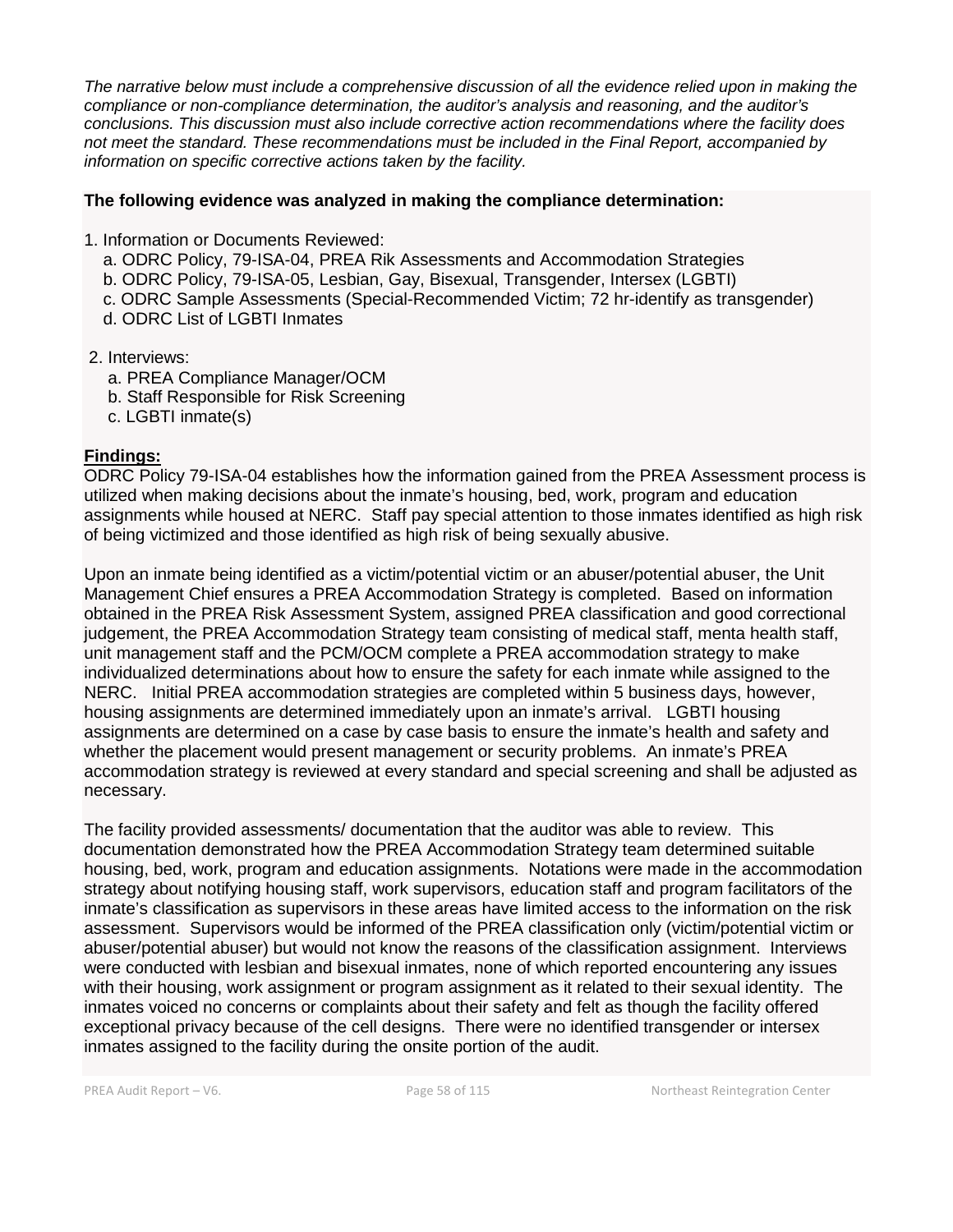When determining assignments for transgender or intersex inmates, they should be completed on an individual basis and the inmate's own views shall be considered during the classification process. ODRC Policy 79-ISA-04 requires that any accommodation other than showering alone should be forwarded to the agency PREA Coordinator for approval. Assessments should not be completed until a response is received from the PREA Coordinator. The PCM/OCM shared that she meets with any inmate identified as LGBTI frequently and ensures that placement and programming assignments are reviewed every six months in order to reassess any threats to safety of the inmate. She also shared how information obtained during the assessment process is utilized.

The ODRC does not place LGBTI inmates in a dedicated facility, housing unit or wing solely on the basis of such identification or status. There ODRC is not under any consent decrees, legal settlement or legal judgement for the purpose of protecting such inmates.

This auditor finds the facility exceeds the standard based on the level of privacy they offer for the LGBTI population and also in the extensive use of the assessment tool in making determinations in an inmate's housing, work, education and programming assignments to ensure safety.

# **Corrective Action:**

1. None

# **Standard 115.43: Protective Custody**

# **All Yes/No Questions Must Be Answered by the Auditor to Complete the Report**

# **115.43 (a)**

- Does the facility always refrain from placing inmates at high risk for sexual victimization in involuntary segregated housing unless an assessment of all available alternatives has been made, and a determination has been made that there is no available alternative means of separation from likely abusers?  $\boxtimes$  Yes  $\Box$  No
- If a facility cannot conduct such an assessment immediately, does the facility hold the inmate in involuntary segregated housing for less than 24 hours while completing the assessment? ☒ Yes ☐ No

# **115.43 (b)**

- Do inmates who are placed in segregated housing because they are at high risk of sexual victimization have access to: Programs to the extent possible?  $\boxtimes$  Yes  $\Box$  No
- Do inmates who are placed in segregated housing because they are at high risk of sexual victimization have access to: Privileges to the extent possible?  $\boxtimes$  Yes  $\Box$  No
- Do inmates who are placed in segregated housing because they are at high risk of sexual victimization have access to: Education to the extent possible?  $\boxtimes$  Yes  $\Box$  No
- Do inmates who are placed in segregated housing because they are at high risk of sexual victimization have access to: Work opportunities to the extent possible?  $\boxtimes$  Yes  $\Box$  No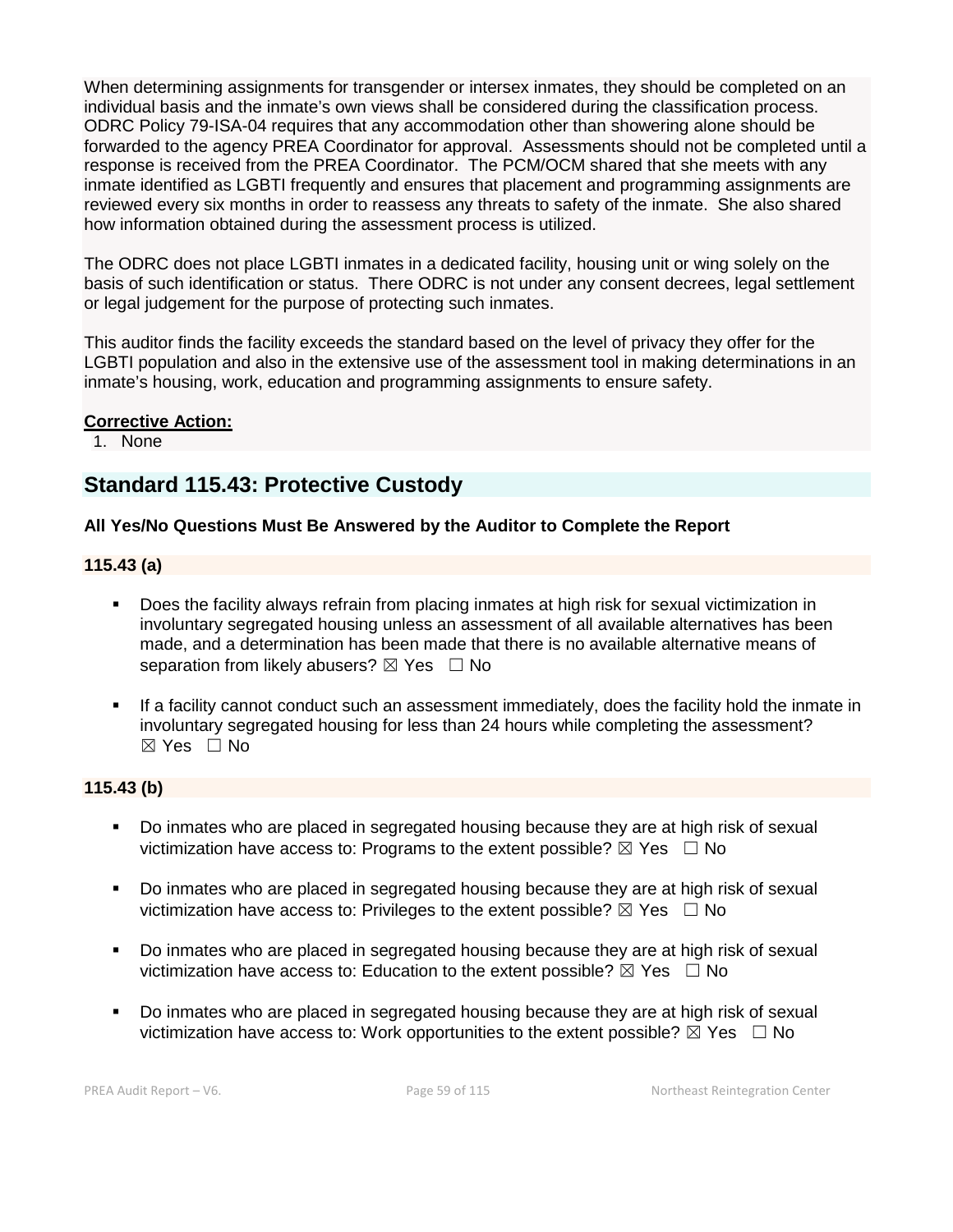- If the facility restricts any access to programs, privileges, education, or work opportunities, does the facility document the opportunities that have been limited? (N/A if the facility *never* restricts access to programs, privileges, education, or work opportunities.)  $\boxtimes$  Yes  $\Box$  No  $\Box$  NA
- If the facility restricts any access to programs, privileges, education, or work opportunities, does the facility document the duration of the limitation? (N/A if the facility *never* restricts access to programs, privileges, education, or work opportunities.)  $\boxtimes$  Yes  $\Box$  No  $\Box$  NA
- If the facility restricts any access to programs, privileges, education, or work opportunities, does the facility document the reasons for such limitations? (N/A if the facility *never* restricts access to programs, privileges, education, or work opportunities.)  $\boxtimes$  Yes  $\Box$  No  $\Box$  NA

# **115.43 (c)**

- Does the facility assign inmates at high risk of sexual victimization to involuntary segregated housing only until an alternative means of separation from likely abusers can be arranged? ☒ Yes ☐ No
- Does such an assignment not ordinarily exceed a period of 30 days?  $\boxtimes$  Yes  $\Box$  No

# **115.43 (d)**

- If an involuntary segregated housing assignment is made pursuant to paragraph (a) of this section, does the facility clearly document the basis for the facility's concern for the inmate's safety? ⊠ Yes □ No
- If an involuntary segregated housing assignment is made pursuant to paragraph (a) of this section, does the facility clearly document the reason why no alternative means of separation can be arranged?  $\boxtimes$  Yes  $\Box$  No

# **115.43 (e)**

 In the case of each inmate who is placed in involuntary segregation because he/she is at high risk of sexual victimization, does the facility afford a review to determine whether there is a continuing need for separation from the general population EVERY 30 DAYS?  $\boxtimes$  Yes  $\Box$  No

# **Auditor Overall Compliance Determination**

- ☐ **Exceeds Standard** (*Substantially exceeds requirement of standards*)
- ☒ **Meets Standard** (*Substantial compliance; complies in all material ways with the standard for the relevant review period*)
- ☐ **Does Not Meet Standard** (*Requires Corrective Action*)

# **Instructions for Overall Compliance Determination Narrative**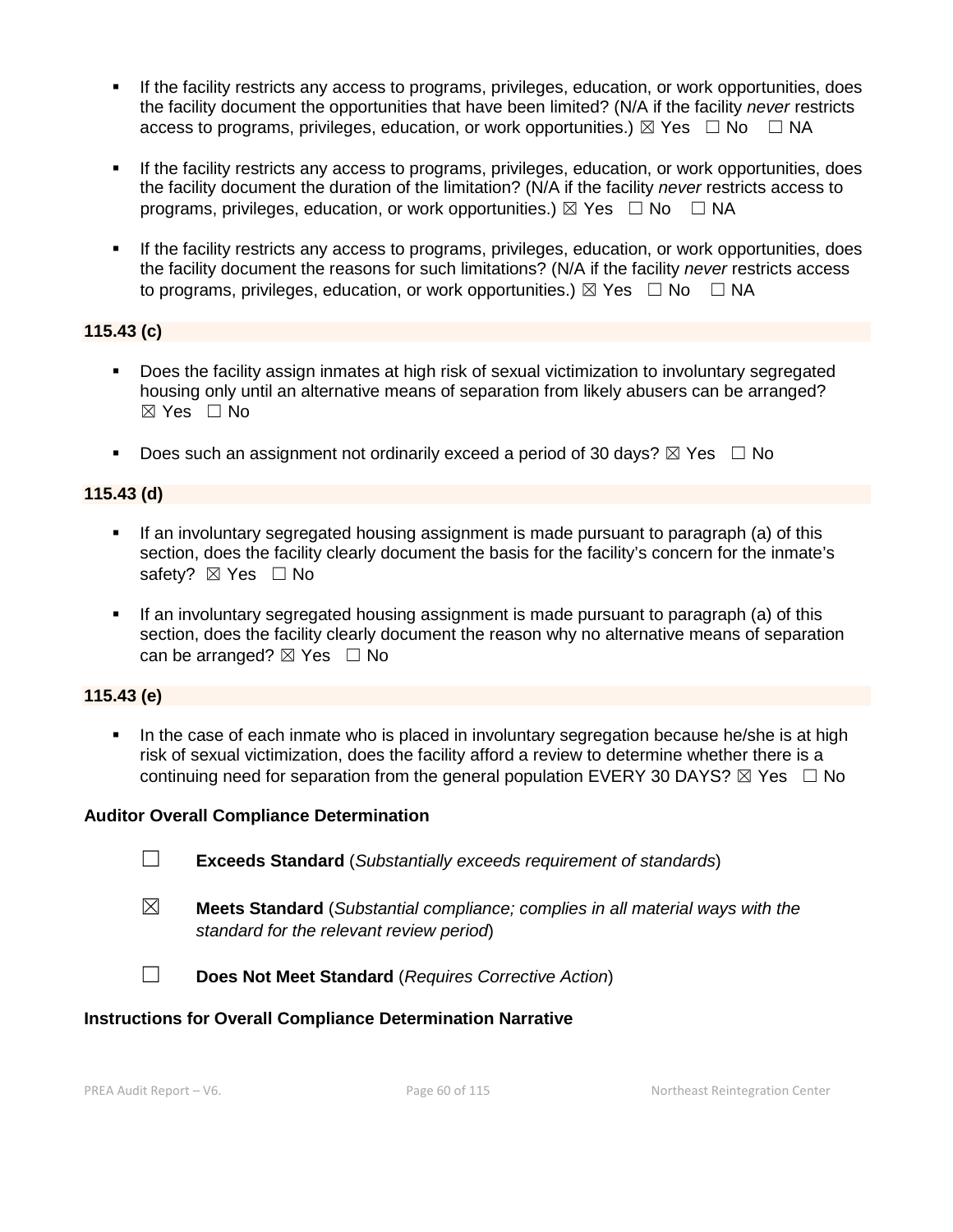*The narrative below must include a comprehensive discussion of all the evidence relied upon in making the compliance or non-compliance determination, the auditor's analysis and reasoning, and the auditor's conclusions. This discussion must also include corrective action recommendations where the facility does not meet the standard. These recommendations must be included in the Final Report, accompanied by information on specific corrective actions taken by the facility.*

# **The following evidence was analyzed in making the compliance determination:**

- 1. Information or Documents Reviewed:
	- a. ODRC Policy, 79-ISA-02, Prison Sexual Misconduct Reporting. Response, Investigation and Prevention of Retaliation
	- b. ODRC Statement of Status explaining that there were no placements into Involuntary Segregation during the audit period
- 2. Interviews:
	- a. Warden
	- b. Staff who Supervise Inmates in Segregated Housing

#### **Findings:**

Policy 79-ISA-02, Prison Sexual Misconduct Reporting, Response, Investigation & Prevention of Retaliation requires that inmates at high risk for victimization shall not be placed in involuntary Restrictive Housing (RH) or Limited Privilege Housing (LPH) unless an assessment of all available alternatives has been made and a determination has been made that there is no available alternative means of separation from likely abusers. If an Imminent Risk of Sexual Abuse (DRC1187 (assessment cannot be completed immediately, the inmate may be held in involuntary RH or LPH for less than twenty-four (24) hours while completing the assessment.

During the interview with the Warden, she expressed that inmates who are identified as high risk for victimization are never placed in restrictive housing or limited privileges housing. The Warden also explained that NERC no longer has a restrictive housing unit, but they do have a limited privileges unit that will allow the necessary separation until the alleged abuser can be transferred. The PCM/OCM, Investigator and Security Chief also confirmed that there have been no inmates placed in restrictive housing or limited privileges housing at NERC.

This auditor finds the facility meets this standard.

# **Corrective Action:**

1. None

# **REPORTING**

# **Standard 115.51: Inmate reporting**

# **All Yes/No Questions Must Be Answered by the Auditor to Complete the Report**

#### **115.51 (a)**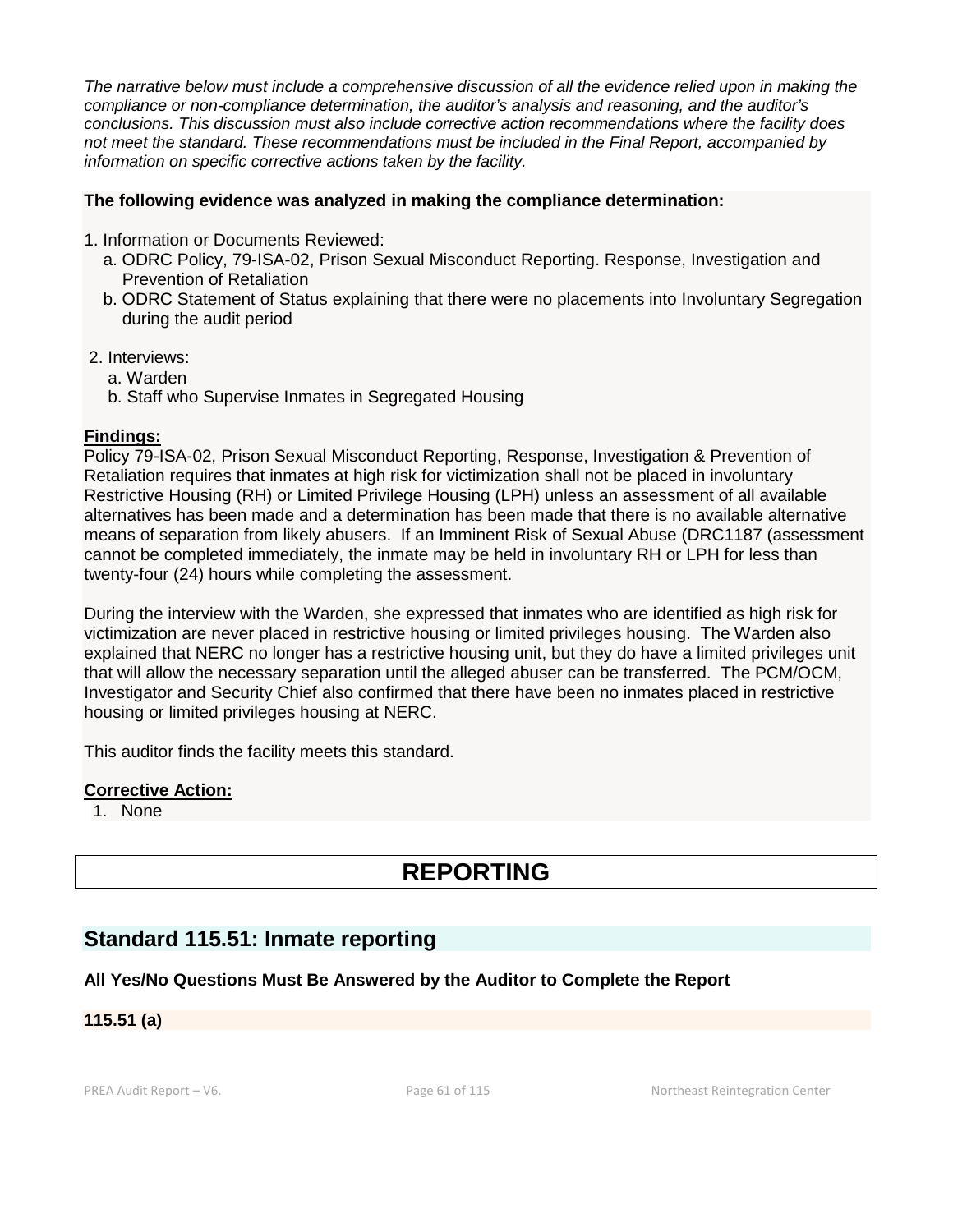- **Does the agency provide multiple internal ways for inmates to privately report sexual abuse and** sexual harassment?  $\boxtimes$  Yes  $\Box$  No
- Does the agency provide multiple internal ways for inmates to privately report retaliation by other inmates or staff for reporting sexual abuse and sexual harassment?  $\boxtimes$  Yes  $\Box$  No
- Does the agency provide multiple internal ways for inmates to privately report staff neglect or violation of responsibilities that may have contributed to such incidents?  $\boxtimes$  Yes  $\Box$  No

#### **115.51 (b)**

- Does the agency also provide at least one way for inmates to report sexual abuse or sexual harassment to a public or private entity or office that is not part of the agency?  $\boxtimes$  Yes  $\Box$  No
- Is that private entity or office able to receive and immediately forward inmate reports of sexual abuse and sexual harassment to agency officials?  $\boxtimes$  Yes  $\Box$  No
- Does that private entity or office allow the inmate to remain anonymous upon request? ☒ Yes ☐ No
- Are inmates detained solely for civil immigration purposes provided information on how to contact relevant consular officials and relevant officials at the Department of Homeland Security? (N/A if the facility *never* houses inmates detained solely for civil immigration purposes)  $\Box$  Yes  $\Box$  No  $\boxtimes$  NA

#### **115.51 (c)**

- Does staff accept reports of sexual abuse and sexual harassment made verbally, in writing, anonymously, and from third parties?  $\boxtimes$  Yes  $\Box$  No
- Does staff promptly document any verbal reports of sexual abuse and sexual harassment? ☒ Yes ☐ No

#### **115.51 (d)**

 Does the agency provide a method for staff to privately report sexual abuse and sexual harassment of inmates?  $\boxtimes$  Yes  $\Box$  No

#### **Auditor Overall Compliance Determination**

- ☐ **Exceeds Standard** (*Substantially exceeds requirement of standards*)
- ☒ **Meets Standard** (*Substantial compliance; complies in all material ways with the standard for the relevant review period*)



☐ **Does Not Meet Standard** (*Requires Corrective Action*)

#### **Instructions for Overall Compliance Determination Narrative**

PREA Audit Report – V6. Page 62 of 115 Northeast Reintegration Center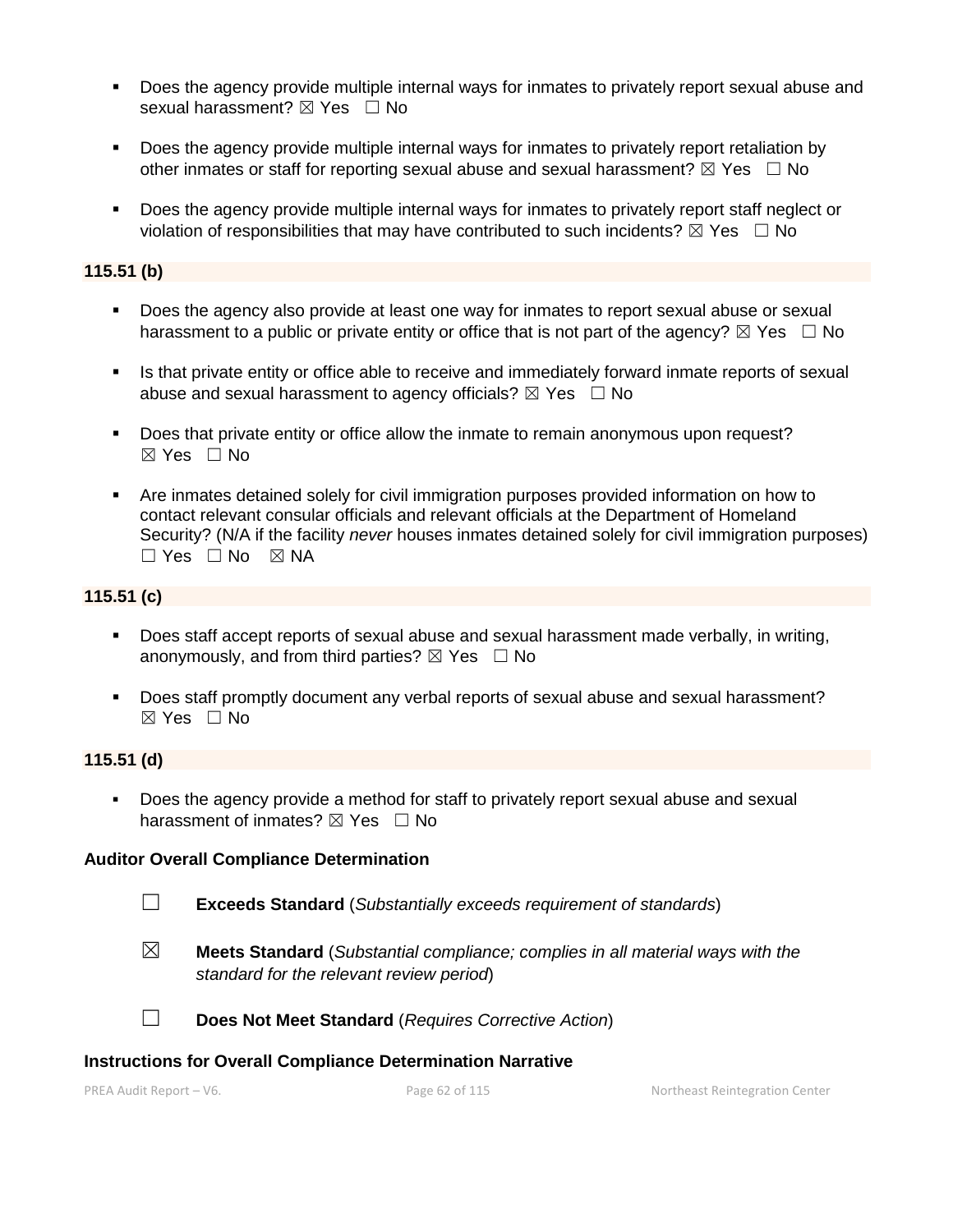*The narrative below must include a comprehensive discussion of all the evidence relied upon in making the compliance or non-compliance determination, the auditor's analysis and reasoning, and the auditor's conclusions. This discussion must also include corrective action recommendations where the facility does not meet the standard. These recommendations must be included in the Final Report, accompanied by information on specific corrective actions taken by the facility.*

# **The following evidence was analyzed in making the compliance determination:**

- 1. Information or Documents Reviewed:
	- a. ODRC Inmate Handbook, Appendix A (52-RCP-10)
	- b. ODRC 79-ISA-02, Prison Sexual Misconduct, Reporting, Response, Investigation, and Prevention of Retaliation
	- c. ODRC MOU with Ohio Department of Youth Services for services for inmates in Restrictive **Housing**
	- d. Sample of Incident Report for possible PREA
	- e. ODRC Employee Handbook
	- f. ODRC PREA Training Curriculum (e-learning)
	- g. Inmate PREA Education Video
	- h. PREA Posters
	- i. ODRC MOU with Franklin County Juvenile Detention Facility
- 2. Interviews:
	- a. Random Sample of Staff
	- b. Random sample of Inmates
	- c. PCM/OCM

# **Findings:**

ODRC 79-ISA-02 details the reporting of sexual misconduct and retaliation within the facility. Inmates may report allegations of sexual misconduct or retaliation by other inmates or staff verbally or in writing. In addition, inmates may report staff neglect or violations of responsibilities that may have contributed to incidents of sexual misconduct. Allegations may be reported to any staff member, volunteer or independent contractor. Inmates may also report allegations to an outside entity that is not a part of the ODRC by using the phone number and/or address provided. This outside entity shall then report the allegations to the Agency PREA Coordinator/designee. Inmates shall be given the opportunity to remain anonymous upon request to the outside entity.

When inmates are transferred to NERC, they have already had an exposure to PREA information and educational materials, specifically in reporting methods. When they arrive at NERC, they attend Orientation within 7 days where they are again provided the opportunity to be educated about PREA and specific reporting methods at the facility. The inmate handbook details that incidents or suspicions of sexual abuse, sexual harassment and retaliation may be reported to any staff member verbally or in writing. Inmates can also place calls to the Operation Support Center at no cost, as well being able to place a call to an outside agency hotline at no cost. ODRC has an MOU with the Franklin County Juvenile Detention Facility (FCJDF) in Columbus, Ohio. Calls to the FCJDF are monitored 24/7 and are no cost to the inmate. The handbook also explains that inmates in Restrictive Housing an anonymously report sexual misconduct or retaliation by writing to the Bureau Chief of the Office of Quality Assurance and Improvement in the Ohio Department of Youth Services (ODYS). The FCJDF and ODYS are two outside, public/private entity or office that is not part of the agency that inmates can report situations of sexual assault and sexual harassment. ODRC has an MOU with both. When these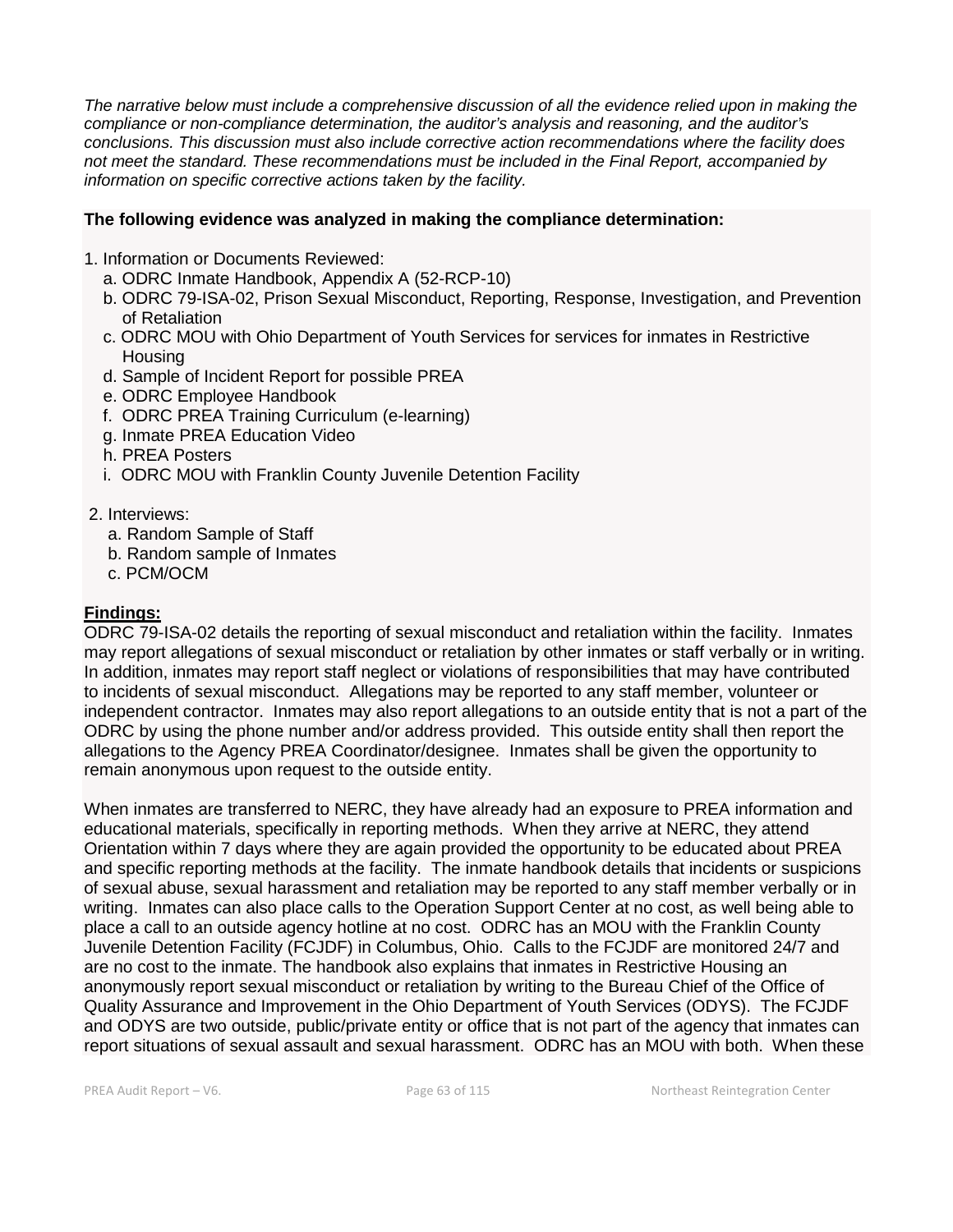outside entities receive an allegation, they immediately notify the ODRC Chief Inspector's Office of ODRC.

Posters are posted throughout the facility, in each housing unit, dining hall, education areas, medical area, library and visiting room. These posters detail how reports can be made. The signs in visiting also detail how reports can be made by third parties, such as friends and family. During the on-site visit, the auditor verified the \*89 telephone number was functioning properly.

ODRC Policy 79-ISA-02 requires staff immediately notify the shift supervisor when they receive reports of sexual misconduct or retaliation verbally, in writing, anonymously, and from third parties. Staff are also required to complete an Incident Report, mark it confidential and ensure copies of the report are made for the PCM/OCM and investigator. Examples of Incident Reports were provided that indicated that staff accept allegations from an alleged victim and another from a third party. Both reports were marked as confidential. Staff interviewed were very knowledgeable of the various ways that inmates could repot incidents of sexual misconduct and were equally knowledgeable of how staff could report incidents of sexual misconduct privately to the OCM or Agency PREA Coordinator.

NERC does not detain inmates solely for immigration purposes, thus contact information is not required for consular officials.

This auditor finds the facility meets the standard.

# **Corrective Action:**

1. None

# **Standard 115.52: Exhaustion of administrative remedies**

# **All Yes/No Questions Must Be Answered by the Auditor to Complete the Report**

# **115.52 (a)**

 Is the agency exempt from this standard? NOTE: The agency is exempt ONLY if it does not have administrative procedures to address inmate grievances regarding sexual abuse. This does not mean the agency is exempt simply because an inmate does not have to or is not ordinarily expected to submit a grievance to report sexual abuse. This means that as a matter of explicit policy, the agency does not have an administrative remedies process to address sexual abuse. ⊠ Yes □ No

# **115.52 (b)**

- Does the agency permit inmates to submit a grievance regarding an allegation of sexual abuse without any type of time limits? (The agency may apply otherwise-applicable time limits to any portion of a grievance that does not allege an incident of sexual abuse.) (N/A if agency is exempt from this standard.)  $\Box$  Yes  $\Box$  No  $\boxtimes$  NA
- Does the agency always refrain from requiring an inmate to use any informal grievance process, or to otherwise attempt to resolve with staff, an alleged incident of sexual abuse? (N/A if agency is exempt from this standard.)  $\Box$  Yes  $\Box$  No  $\boxtimes$  NA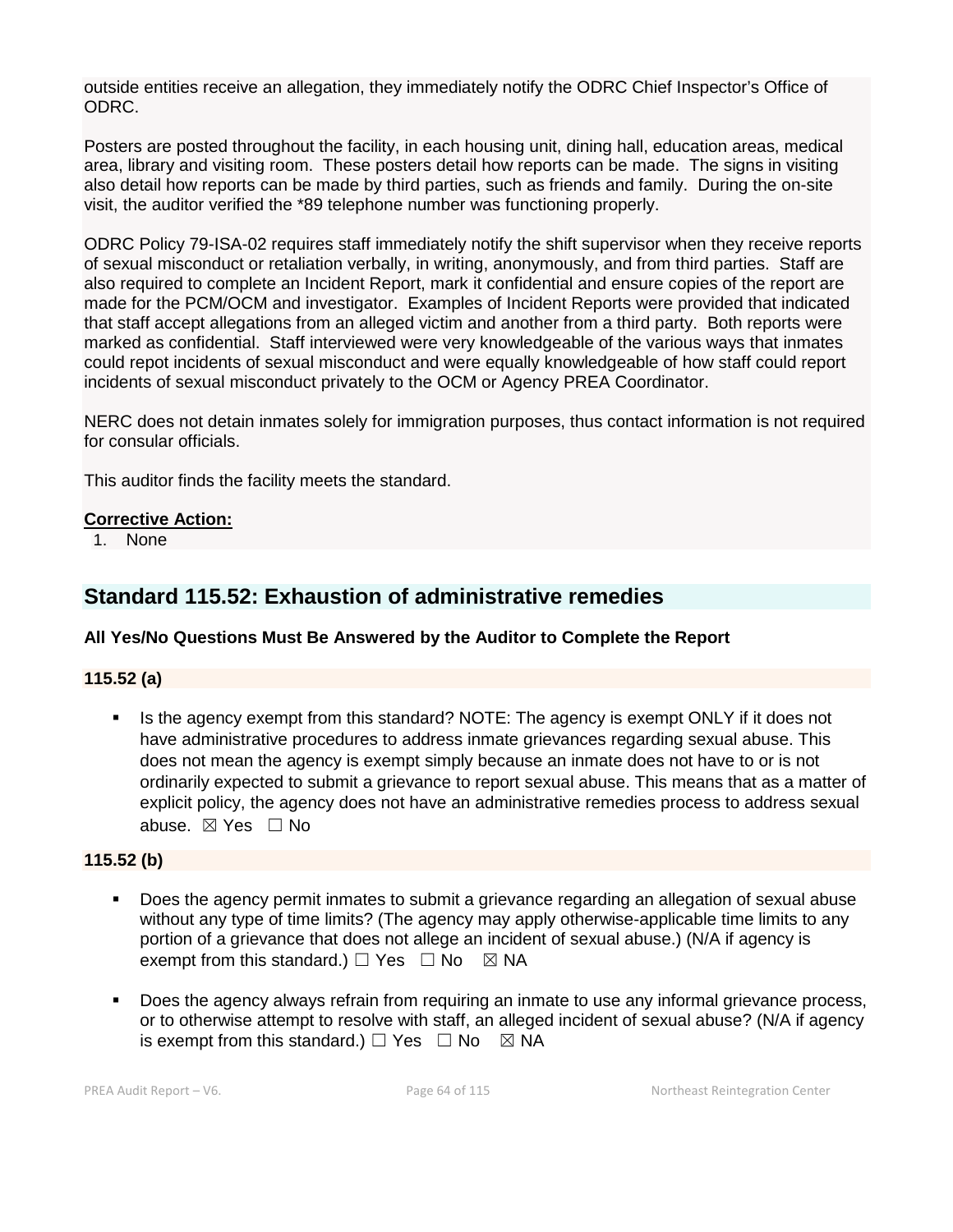# **115.52 (c)**

- Does the agency ensure that: An inmate who alleges sexual abuse may submit a grievance without submitting it to a staff member who is the subject of the complaint? (N/A if agency is exempt from this standard.)  $\Box$  Yes  $\Box$  No  $\boxtimes$  NA
- Does the agency ensure that: Such grievance is not referred to a staff member who is the subject of the complaint? (N/A if agency is exempt from this standard.)  $\Box$  Yes  $\Box$  No  $\boxtimes$  NA

# **115.52 (d)**

- Does the agency issue a final agency decision on the merits of any portion of a grievance alleging sexual abuse within 90 days of the initial filing of the grievance? (Computation of the 90-day time period does not include time consumed by inmates in preparing any administrative appeal.) (N/A if agency is exempt from this standard.)  $\Box$  Yes  $\Box$  No  $\boxtimes$  NA
- If the agency claims the maximum allowable extension of time to respond of up to 70 days per 115.52(d)(3) when the normal time period for response is insufficient to make an appropriate decision, does the agency notify the inmate in writing of any such extension and provide a date by which a decision will be made? (N/A if agency is exempt from this standard.)  $\Box$  Yes  $\Box$  No  $\boxtimes$  NA
- At any level of the administrative process, including the final level, if the inmate does not receive a response within the time allotted for reply, including any properly noticed extension, may an inmate consider the absence of a response to be a denial at that level? (N/A if agency is exempt from this standard.)  $\Box$  Yes  $\Box$  No  $\boxtimes$  NA

#### **115.52 (e)**

- Are third parties, including fellow inmates, staff members, family members, attorneys, and outside advocates, permitted to assist inmates in filing requests for administrative remedies relating to allegations of sexual abuse? (N/A if agency is exempt from this standard.)  $\Box$  Yes  $\Box$  No  $\boxtimes$  NA
- Are those third parties also permitted to file such requests on behalf of inmates? (If a third-party files such a request on behalf of an inmate, the facility may require as a condition of processing the request that the alleged victim agree to have the request filed on his or her behalf, and may also require the alleged victim to personally pursue any subsequent steps in the administrative remedy process.) (N/A if agency is exempt from this standard.)  $\Box$  Yes  $\Box$  No  $\boxtimes$  NA
- If the inmate declines to have the request processed on his or her behalf, does the agency document the inmate's decision? (N/A if agency is exempt from this standard.)  $\Box$  Yes  $\Box$  No  $\boxtimes$  NA

#### **115.52 (f)**

 Has the agency established procedures for the filing of an emergency grievance alleging that an inmate is subject to a substantial risk of imminent sexual abuse? (N/A if agency is exempt from this standard.)  $\Box$  Yes  $\Box$  No  $\boxtimes$  NA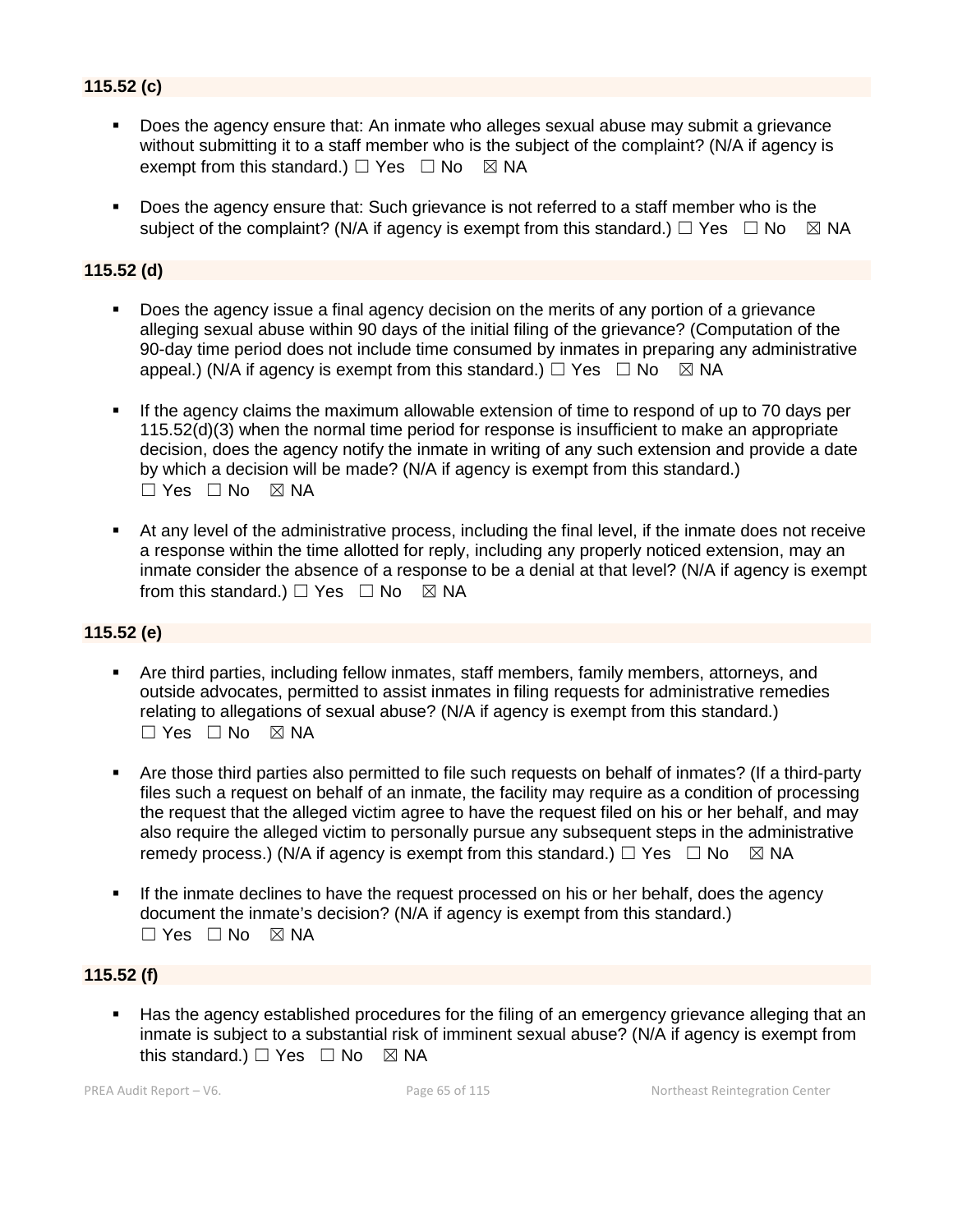- After receiving an emergency grievance alleging an inmate is subject to a substantial risk of imminent sexual abuse, does the agency immediately forward the grievance (or any portion thereof that alleges the substantial risk of imminent sexual abuse) to a level of review at which immediate corrective action may be taken? (N/A if agency is exempt from this standard.).  $\Box$  Yes  $\Box$  No  $\boxtimes$  NA
- After receiving an emergency grievance described above, does the agency provide an initial response within 48 hours? (N/A if agency is exempt from this standard.)  $\Box$  Yes  $\Box$  No  $\boxtimes$  NA
- After receiving an emergency grievance described above, does the agency issue a final agency decision within 5 calendar days? (N/A if agency is exempt from this standard.)  $\Box$  Yes  $\Box$  No  $\boxtimes$  NA
- Does the initial response and final agency decision document the agency's determination whether the inmate is in substantial risk of imminent sexual abuse? (N/A if agency is exempt from this standard.)  $\Box$  Yes  $\Box$  No  $\boxtimes$  NA
- Does the initial response document the agency's action(s) taken in response to the emergency grievance? (N/A if agency is exempt from this standard.)  $\Box$  Yes  $\Box$  No  $\boxtimes$  NA
- Does the agency's final decision document the agency's action(s) taken in response to the emergency grievance? (N/A if agency is exempt from this standard.)  $\Box$  Yes  $\Box$  No  $\boxtimes$  NA

# **115.52 (g)**

 If the agency disciplines an inmate for filing a grievance related to alleged sexual abuse, does it do so ONLY where the agency demonstrates that the inmate filed the grievance in bad faith? (N/A if agency is exempt from this standard.)  $\Box$  Yes  $\Box$  No  $\boxtimes$  NA

# **Auditor Overall Compliance Determination**

- ☐ **Exceeds Standard** (*Substantially exceeds requirement of standards*)
- ☒ **Meets Standard** (*Substantial compliance; complies in all material ways with the standard for the relevant review period*)
- ☐ **Does Not Meet Standard** (*Requires Corrective Action*)

# **Instructions for Overall Compliance Determination Narrative**

*The narrative below must include a comprehensive discussion of all the evidence relied upon in making the compliance or non-compliance determination, the auditor's analysis and reasoning, and the auditor's conclusions. This discussion must also include corrective action recommendations where the facility does not meet the standard. These recommendations must be included in the Final Report, accompanied by information on specific corrective actions taken by the facility.*

#### **The following evidence was analyzed in making the compliance determination:**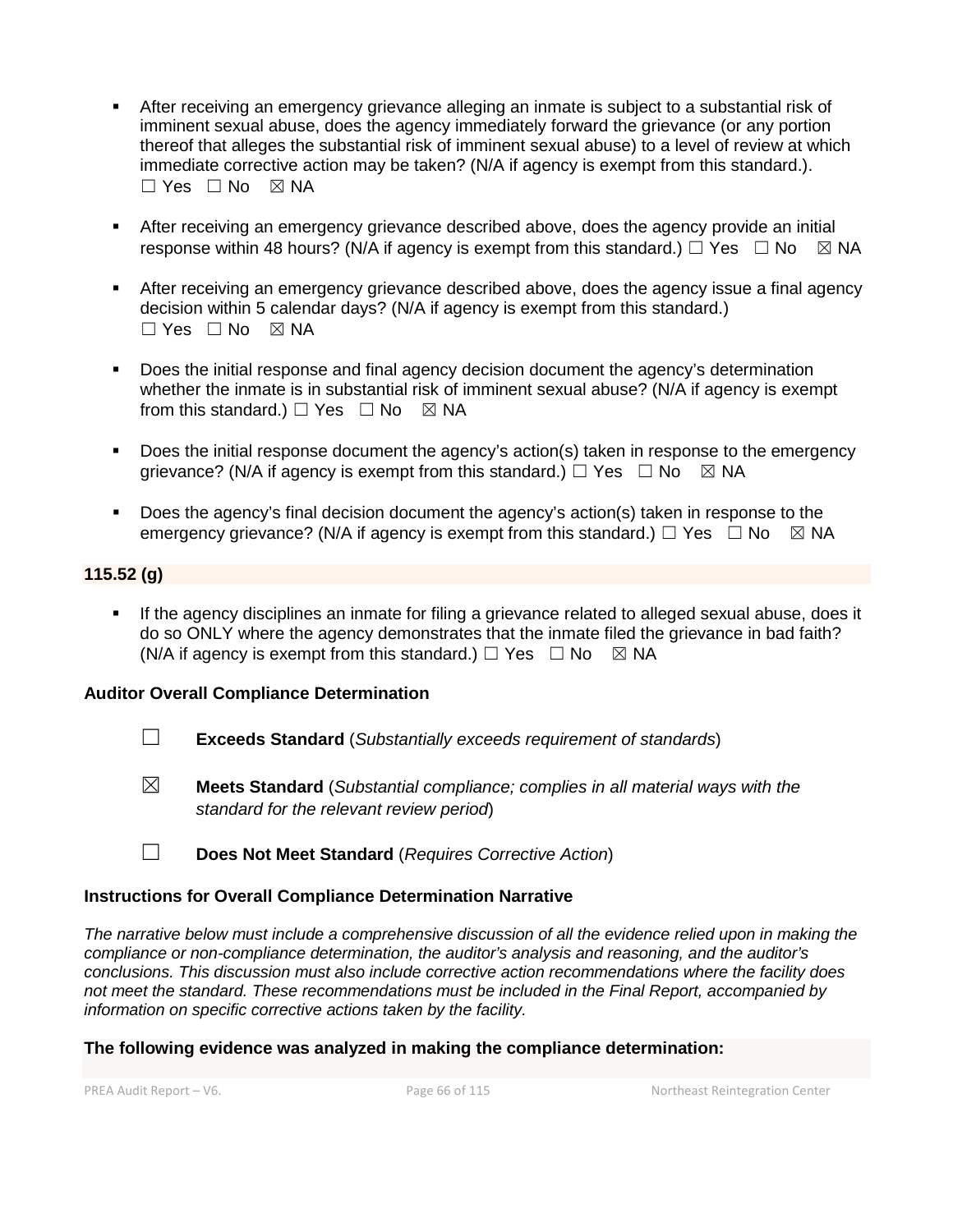- 1. Information or Documents Reviewed:
	- a. ODRC Policy, 79-ISA-02, Prison Sexual misconduct Reporting, Response, Investigation, and Prevention of Retaliation
	- b. Memo from the agency PREA Coordinator detailing agency exemption

# **Findings:**

ODRC considers that the standard is applicable but the agency is exempt. PREA Guidance says, "An agency shall be exempt from this standard if it does not have administrative procedures to address inmate grievances regarding sexual abuse." ODRC does not utilize the inmate Grievance process as its administrative procedure for handling allegations of sexual abuse or sexual harassment. NERC inmates are educated via the Inmate handbook and ODRC Policy 79-ISA-02 that PREA allegations received on a grievance form will be immediately channeled to the NERC Institutional Investigator for proper handling in accordance with Policy 79-ISA-02. No response or resolution will be provided through the grievance process.

Non-applicable is not an option for this standard. The auditor finds the facility in compliance with this standard.

#### **Corrective Action:**

1. None

# **Standard 115.53: Inmate access to outside confidential support services**

# **All Yes/No Questions Must Be Answered by the Auditor to Complete the Report**

# **115.53 (a)**

- Does the facility provide inmates with access to outside victim advocates for emotional support services related to sexual abuse by giving inmates mailing addresses and telephone numbers, including toll-free hotline numbers where available, of local, State, or national victim advocacy or rape crisis organizations?  $\boxtimes$  Yes  $\Box$  No
- Does the facility provide persons detained solely for civil immigration purposes mailing addresses and telephone numbers, including toll-free hotline numbers where available of local, State, or national immigrant services agencies? (N/A if the facility *never* has persons detained solely for civil immigration purposes.)  $\Box$  Yes  $\Box$  No  $\boxtimes$  NA
- **Does the facility enable reasonable communication between inmates and these organizations** and agencies, in as confidential a manner as possible?  $\boxtimes$  Yes  $\Box$  No

# **115.53 (b)**

 Does the facility inform inmates, prior to giving them access, of the extent to which such communications will be monitored and the extent to which reports of abuse will be forwarded to authorities in accordance with mandatory reporting laws?  $\boxtimes$  Yes  $\Box$  No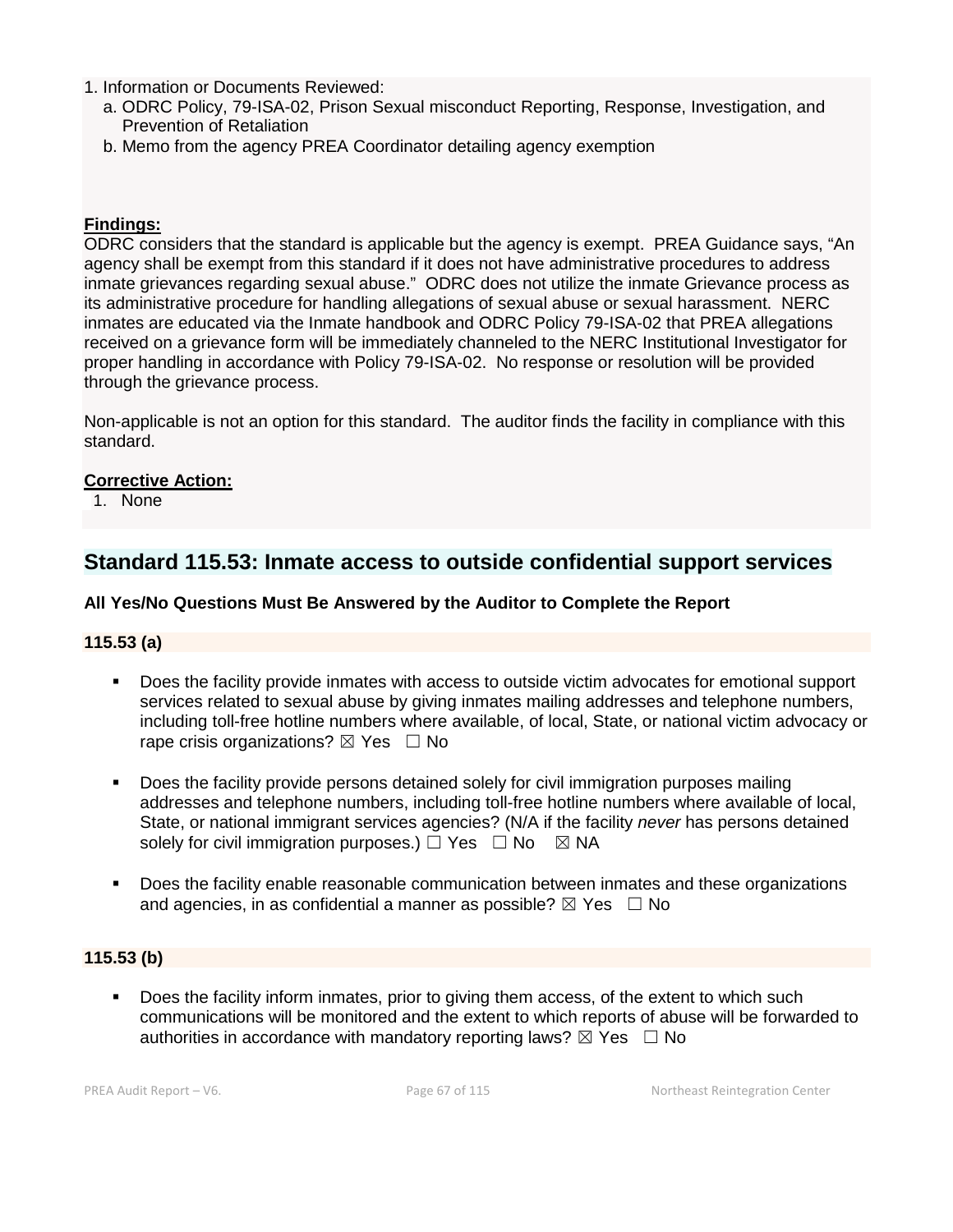# **115.53 (c)**

- Does the agency maintain or attempt to enter into memoranda of understanding or other agreements with community service providers that are able to provide inmates with confidential emotional support services related to sexual abuse?  $\boxtimes$  Yes  $\Box$  No
- Does the agency maintain copies of agreements or documentation showing attempts to enter into such agreements?  $\boxtimes$  Yes  $\Box$  No

#### **Auditor Overall Compliance Determination**

- ☐ **Exceeds Standard** (*Substantially exceeds requirement of standards*)
- ☒ **Meets Standard** (*Substantial compliance; complies in all material ways with the standard for the relevant review period*)
- ☐ **Does Not Meet Standard** (*Requires Corrective Action*)

#### **Instructions for Overall Compliance Determination Narrative**

*The narrative below must include a comprehensive discussion of all the evidence relied upon in making the compliance or non-compliance determination, the auditor's analysis and reasoning, and the auditor's conclusions. This discussion must also include corrective action recommendations where the facility does not meet the standard. These recommendations must be included in the Final Report, accompanied by information on specific corrective actions taken by the facility.*

#### **The following evidence was analyzed in making the compliance determination:**

- 1. Information or Documents Reviewed:
	- a. ODRC Policy, 79-ISA-01, Prison Rape Elimination
	- b. ODRC Inmate Handbook and (Appendix A)-English & Spanish Version
	- c. MOU with Cleveland Rape Crisis Center-Victim Assistance Program
	- d. Listing of National, State, Local Rape Crisis Centers with contact information
- 2. Interviews:
	- a. Targeted Inmates
	- b. Random sample of inmates

#### **Findings:**

According to ODRC Policy, 79-ISA-01, Prison Rape Elimination, The NERC PCM/OCM and the victim support person shall compile mailing addresses and telephone numbers, including toll-free hotline numbers of local, state or national victim advocacy or rape crisis organizations. The compiled information is then provided to unit staff who are expected to communicate this information to the inmate population. Inmates must be notified that the telephone calls or not confidential.

Information provided to the inmate population in the Inmate Handbook explains that inmates have access to local, outside support services through Sexual Assault Response network of Central Ohio (SARNCO). SARNCO offers access to victim advocates that will provide emotional support and other services related to sexual abuse/assault. Posters are prevalent throughout the facility that have contact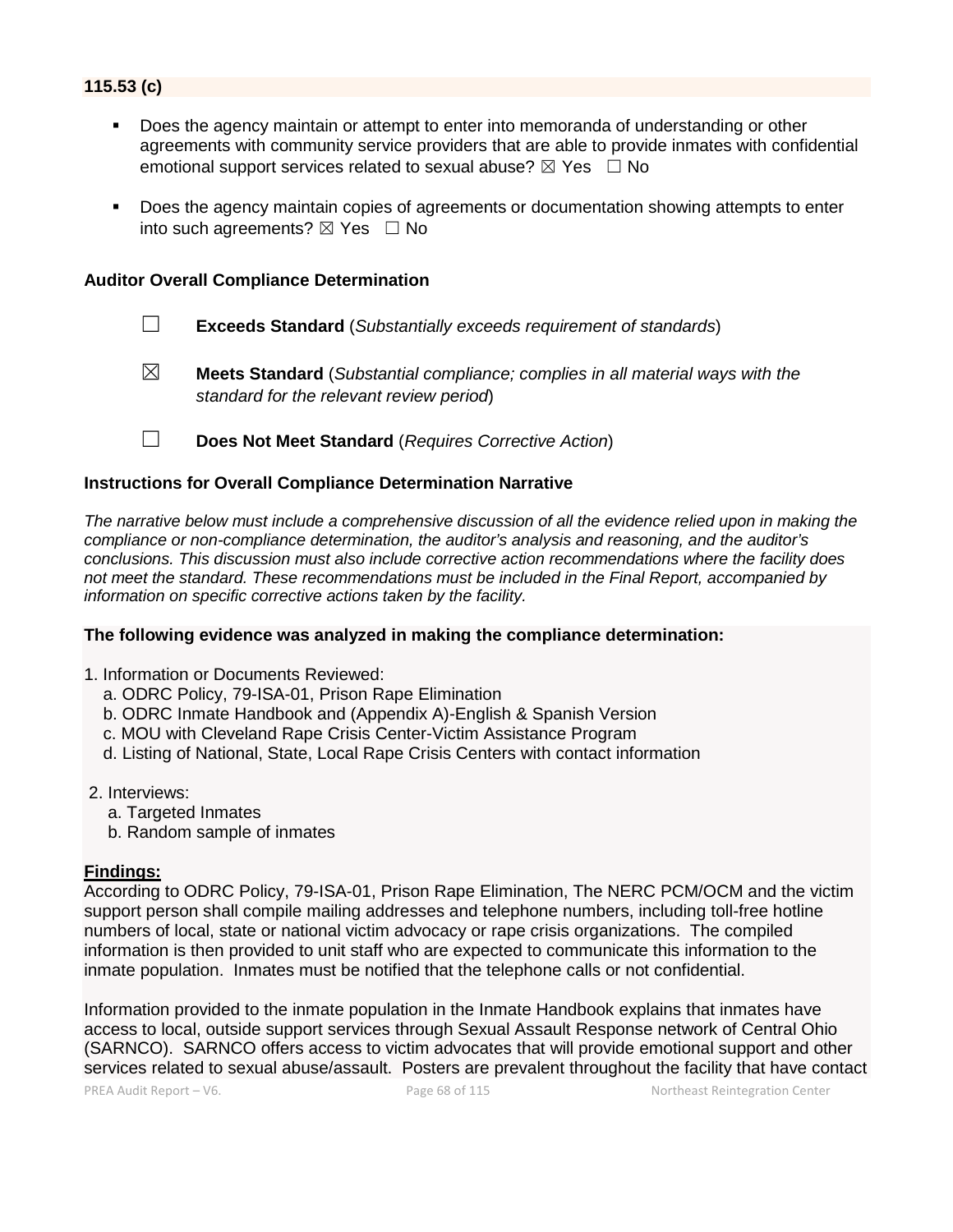information for SANCO services. Calls made by inmates to SARNCO may be subject to monitoring. Community providers shall follow applicable mandatory reporting rules governing privacy, confidentiality, and/or privilege that apply for disclosures of sexual advocates, including confidentiality laws.

The MOU between the Cleveland Rape Crisis Center-Victim Assistance Program and ODRC details the collaborative effort to provide response services to inmates who report being sexually assaulted/abused. Inmates will also be provided confidential emotional support services related to sexual assault/abuse.

Contact was made with the Cleveland Rape Crisis Center-Victim Assistance Program representative who confirmed the services offered to inmates who report being sexually assaulted/abused. A list of National, State and local rape crisis centers was also provided that inmates may also contact in confidence.

Interviews conducted with random, as well as targeted inmates, confirmed that the inmates were aware of confidential services available from an outside agency regarding victim support for inmates who have been sexually assaulted or abused.

This auditor finds the facility meets this standard.

# **Corrective Action:**

1. None

# **Standard 115.54: Third-party reporting**

# **All Yes/No Questions Must Be Answered by the Auditor to Complete the Report**

# **115.54 (a)**

- Has the agency established a method to receive third-party reports of sexual abuse and sexual harassment? **⊠** Yes □ No
- Has the agency distributed publicly information on how to report sexual abuse and sexual harassment on behalf of an inmate?  $\boxtimes$  Yes  $\Box$  No

# **Auditor Overall Compliance Determination**

- ☐ **Exceeds Standard** (*Substantially exceeds requirement of standards*)
- ☒ **Meets Standard** (*Substantial compliance; complies in all material ways with the standard for the relevant review period*)
- ☐ **Does Not Meet Standard** (*Requires Corrective Action*)

# **Instructions for Overall Compliance Determination Narrative**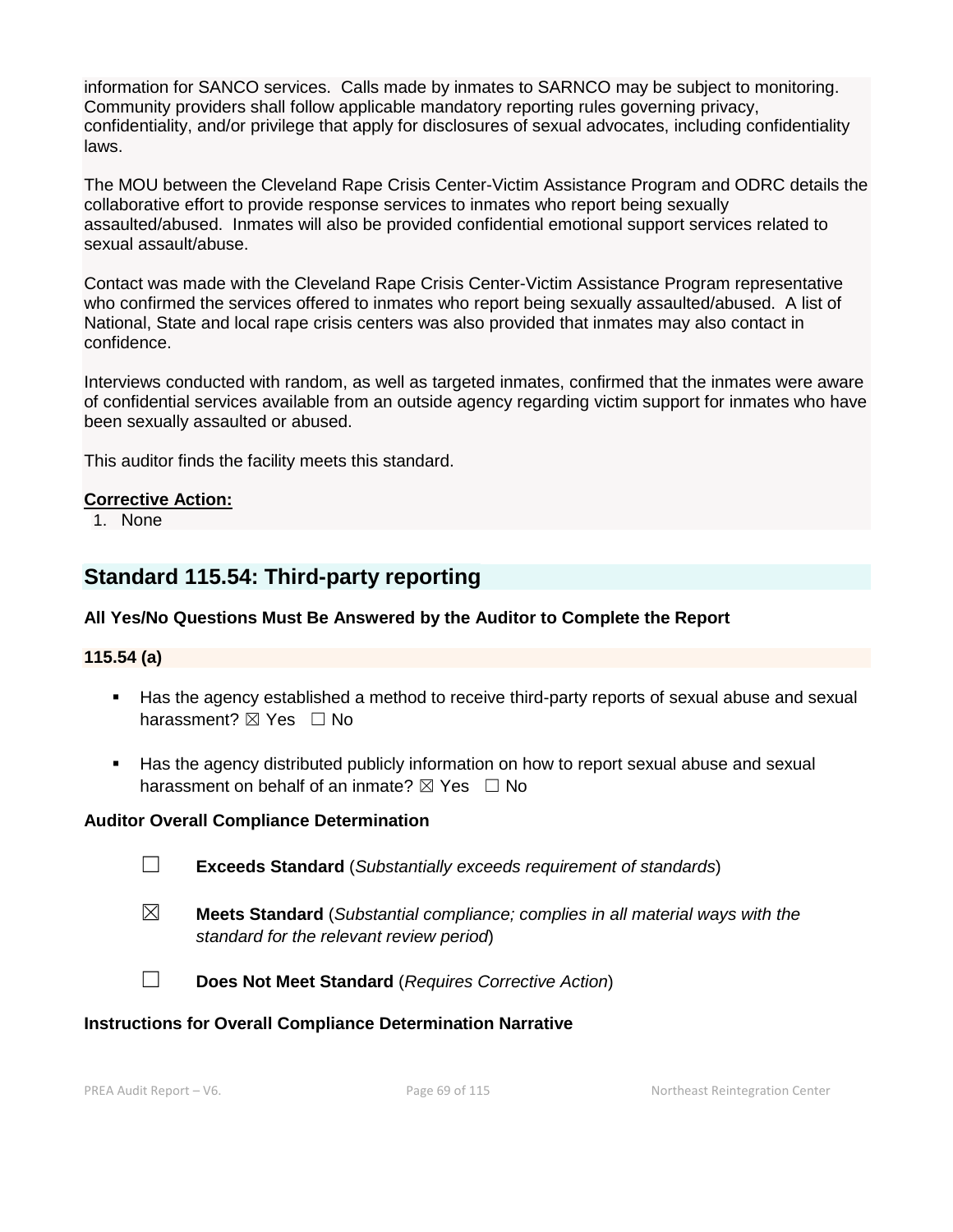*The narrative below must include a comprehensive discussion of all the evidence relied upon in making the compliance or non-compliance determination, the auditor's analysis and reasoning, and the auditor's conclusions. This discussion must also include corrective action recommendations where the facility does not meet the standard. These recommendations must be included in the Final Report, accompanied by information on specific corrective actions taken by the facility.*

#### **The following evidence was analyzed in making the compliance determination:**

- 1. Information or Documents Reviewed:
	- a. ODRC Policy, 79-ISA-02, Prison Sexual Misconduct Reporting, Response, Investigation and Prevention of Retaliation
	- b. ODRC PREA Friends and Family Posters
	- c. ODRC Website-Email Address for Third Parties
	- d. ODRC Inmate Handbook
- 2. Interviews:
	- a. Random sample of inmates
	- b. Targeted sample of inmates

#### **Findings:**

ODRC Policy, 79-ISA-02, Prison Sexual Misconduct Reporting, Response, Investigation and Prevention of Retaliation explains that the e-mail link on the official ODRC website allows for third party reports of sexual misconduct on behalf of an inmate. The Inmate Handbook also explains that friends and family may also report allegations of sexual abuse, sexual harassment and retaliation on an inmate's behalf. The handbook provides a telephone number and an email address that family or friends can utilize.

PREA Friends and Family Posters were observed in the living units and the visiting room. These posters contained a telephone number and an email address that family and friends can utilize to report allegations of sexual abuse, sexual harassment and retaliation. Emailing ODRC at [DRC.ReportSexualMisconduct@odrc.stat.oh.us](mailto:DRC.ReportSexualMisconduct@odrc.stat.oh.us) with information concerning allegations of sexual abuse, harassment or retaliation or placing a call to the listed number can be done anonymously. There is also a statement on the department's website, [http://drc.ohio.gov/family,](http://drc.ohio.gov/family) that if someone wanted to report sexual misconduct on behalf of an offender, "please email us", linking a person to the email address they can report sexual misconduct to. Employees, volunteers and contractors are also trained in how to respond to third party reports they may receive.

Interviews with targeted and randomly selected inmates indicated that they were all aware they could inform another person of sexual misconduct who could then report the incident on the inmate's behalf and the report could be made anonymously.

This auditor finds the facility in compliance with the standard.

#### **Corrective Action:**

1. None

# **OFFICIAL RESPONSE FOLLOWING AN INMATE REPORT**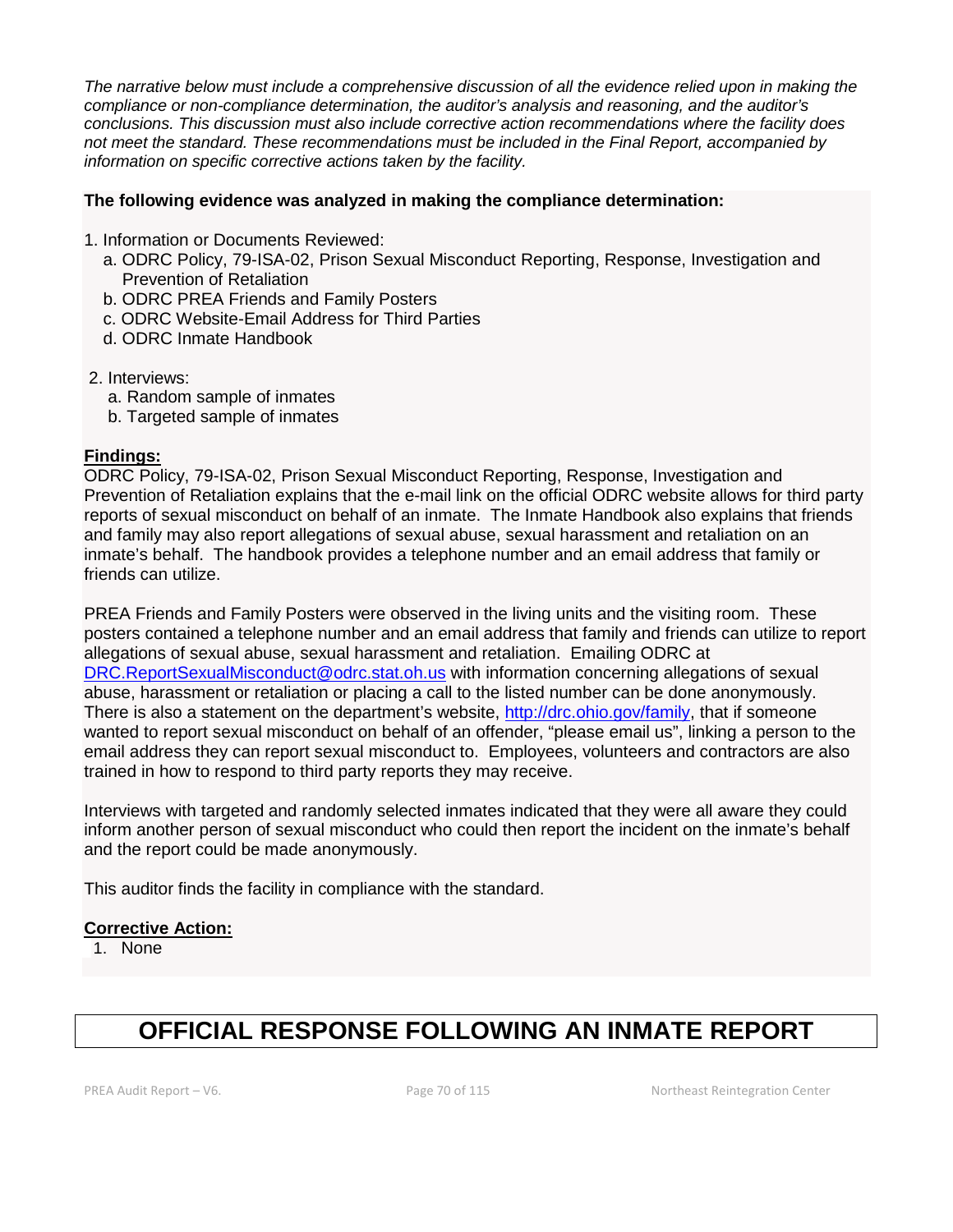# **Standard 115.61: Staff and agency reporting duties**

# **All Yes/No Questions Must Be Answered by the Auditor to Complete the Report**

# **115.61 (a)**

- Does the agency require all staff to report immediately and according to agency policy any knowledge, suspicion, or information regarding an incident of sexual abuse or sexual harassment that occurred in a facility, whether or not it is part of the agency?  $\boxtimes$  Yes  $\Box$  No
- Does the agency require all staff to report immediately and according to agency policy any knowledge, suspicion, or information regarding retaliation against inmates or staff who reported an incident of sexual abuse or sexual harassment?  $\boxtimes$  Yes  $\Box$  No
- Does the agency require all staff to report immediately and according to agency policy any knowledge, suspicion, or information regarding any staff neglect or violation of responsibilities that may have contributed to an incident of sexual abuse or sexual harassment or retaliation?  $\boxtimes$  Yes  $\Box$  No

# **115.61 (b)**

 Apart from reporting to designated supervisors or officials, does staff always refrain from revealing any information related to a sexual abuse report to anyone other than to the extent necessary, as specified in agency policy, to make treatment, investigation, and other security and management decisions?  $\boxtimes$  Yes  $\Box$  No

#### **115.61 (c)**

- Unless otherwise precluded by Federal, State, or local law, are medical and mental health practitioners required to report sexual abuse pursuant to paragraph (a) of this section?  $\boxtimes$  Yes  $\Box$  No
- Are medical and mental health practitioners required to inform inmates of the practitioner's duty to report, and the limitations of confidentiality, at the initiation of services?  $\boxtimes$  Yes  $\Box$  No

## **115.61 (d)**

 If the alleged victim is under the age of 18 or considered a vulnerable adult under a State or local vulnerable persons statute, does the agency report the allegation to the designated State or local services agency under applicable mandatory reporting laws?  $\boxtimes$  Yes  $\Box$  No

# **115.61 (e)**

 Does the facility report all allegations of sexual abuse and sexual harassment, including thirdparty and anonymous reports, to the facility's designated investigators?  $\boxtimes$  Yes  $\Box$  No

# **Auditor Overall Compliance Determination**



☐ **Exceeds Standard** (*Substantially exceeds requirement of standards*)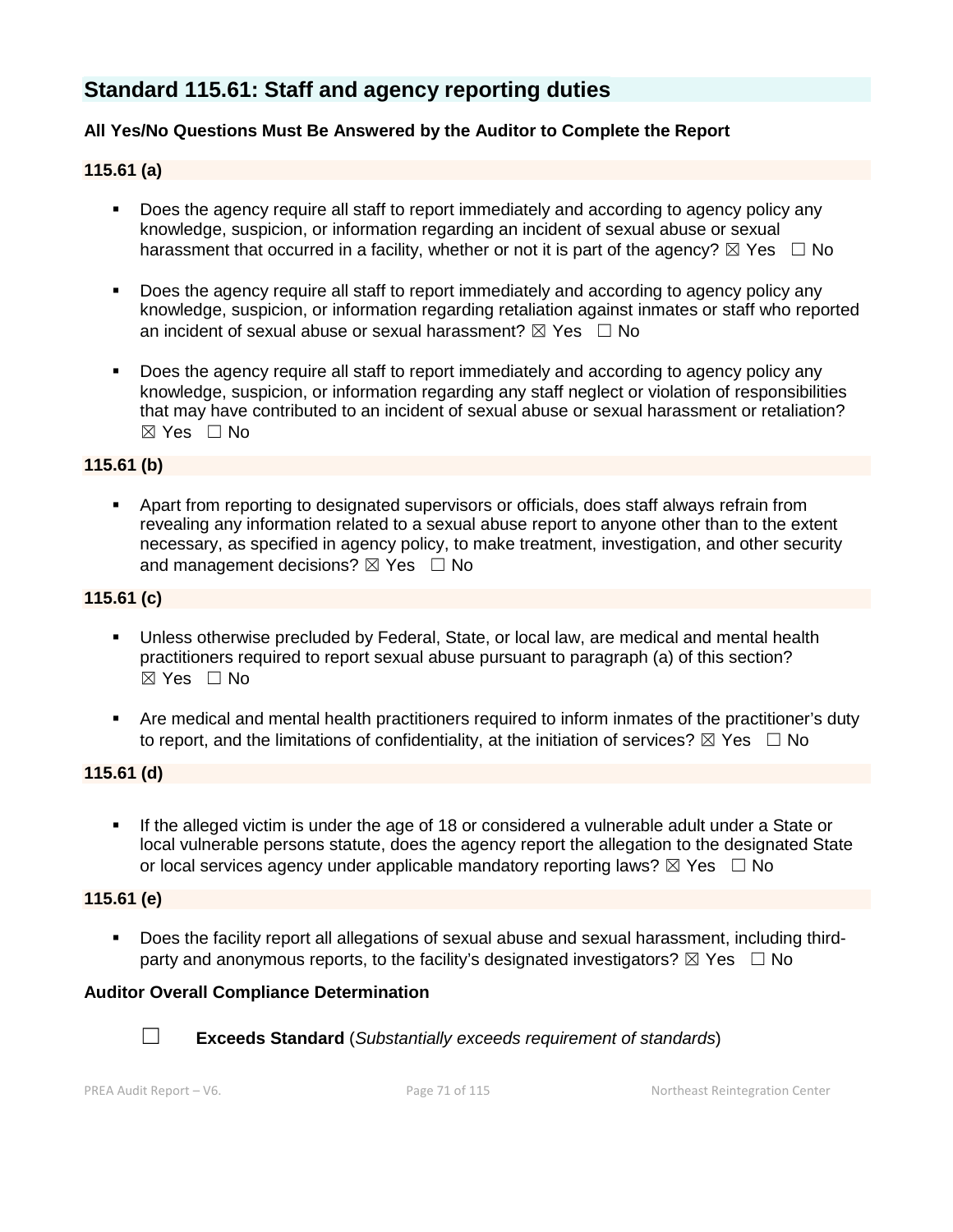- ☒ **Meets Standard** (*Substantial compliance; complies in all material ways with the standard for the relevant review period*)
- ☐ **Does Not Meet Standard** (*Requires Corrective Action*)

# **Instructions for Overall Compliance Determination Narrative**

*The narrative below must include a comprehensive discussion of all the evidence relied upon in making the compliance or non-compliance determination, the auditor's analysis and reasoning, and the auditor's conclusions. This discussion must also include corrective action recommendations where the facility does not meet the standard. These recommendations must be included in the Final Report, accompanied by information on specific corrective actions taken by the facility.*

# **The following evidence was analyzed in making the compliance determination:**

- 1. Information or Documents Reviewed:
	- a. ODRC Policy, 79-ISA-02, Prison Sexual Misconduct Reporting, Response, Investigation and Prevention of Retaliation
	- b. ODRC Policy, 79-ISA-04, PREA Assessments and Accommodation Strategies
	- c. ODRC Statement of Status memo of no reports of sexual abuse in the community referred to law enforcement
	- d. ODRC Statement of Status memo that NERC had no IDD (intellectual and/or developmental disability) inmates who reported sexual abuse
	- e. Investigation Summary Report-Administrative Investigation packet of PREA Incident
- 2. Interviews:
	- a. Warden
	- b. Random sample of staff
	- c. PCM/OCM

# **Findings:**

ODRC Policy, 79-ISA-02, Prison Sexual Misconduct Reporting, Response, Investigation and Prevention of Retaliation, in agreement with Policy 01-COM-08, Incident Reporting and Notification, require that staff immediately report any knowledge, suspicion or information regarding an incident of sexual abuse, sexual harassment that occurred in an institution, whether or not it is part of the ODRC. Staff are also required to report retaliation against inmates or staff who report incidents and any staff neglect or violations of responsibilities that may have contributed to an incident or retaliation. Unless otherwise precluded by federal, state, or local law, medical and mental health practitioners are required to report sexual abuse while also informing inmates of the required duty to report and the limitations of confidentiality at the initiation of services. Policy 79-ISA-04, PREA Assessments and Accommodation Strategies addresses informed consent if sexual abuse is reported as having occurred in the community. Exceptions exist for community abuse allegations if the victim is a vulnerable adult or someone under 18. NERC has had no intellectual and/or developmental inmates who reported sexual abuse nor did they have any vulnerable adults are anyone under the age of 18 reporting any allegations during the reporting period.

Staff are required to document any allegations of sexual misconduct and retaliation, including thirdparty and anonymous reports on an Incident Report and mark it confidential. Copies of the report are immediately forwarded to the institutional investigator and the PCM/OCM. Review of an Investigation Summary Report of a third-party report of sexual misconduct, included the initial Incident Report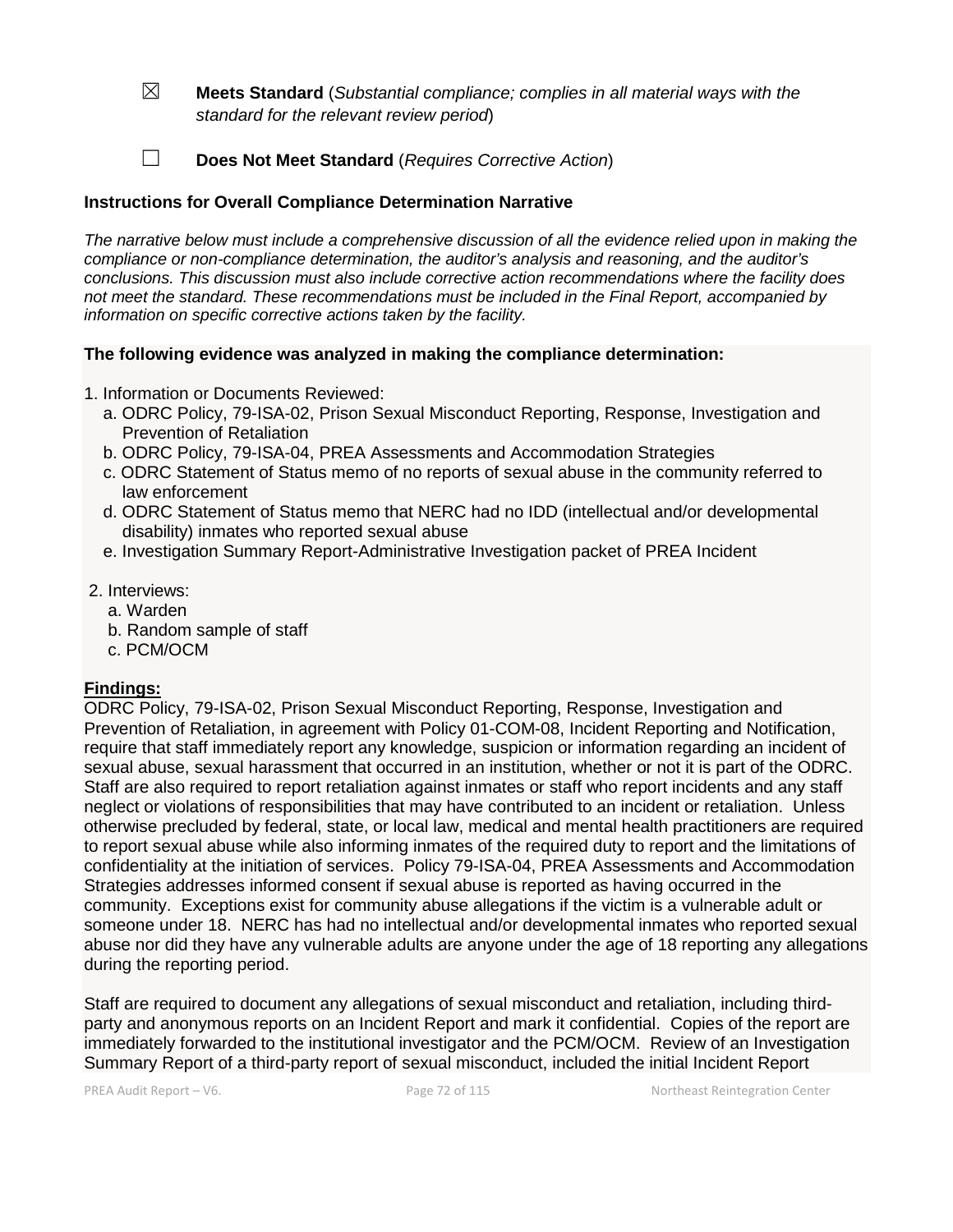indicating the report was considered confidential and the information was shared with the institutional investigator. Interviews with staff confirmed that staff were very knowledgeable about proper reporting procedures. Although most staff reported they have never had a NERC inmate report any allegations or received a third-party report, a few staff reported they have had inmates reports incidents to them when assigned to another facility.

The auditor finds the facility in compliance with this standard.

## **Corrective Action:**

1. None

## **Standard 115.62: Agency protection duties**

## **All Yes/No Questions Must Be Answered by the Auditor to Complete the Report**

## **115.62 (a)**

 When the agency learns that an inmate is subject to a substantial risk of imminent sexual abuse, does it take immediate action to protect the inmate?  $\boxtimes$  Yes  $\Box$  No

## **Auditor Overall Compliance Determination**

- ☐ **Exceeds Standard** (*Substantially exceeds requirement of standards*)
- ☒ **Meets Standard** (*Substantial compliance; complies in all material ways with the standard for the relevant review period*)
- ☐ **Does Not Meet Standard** (*Requires Corrective Action*)

## **Instructions for Overall Compliance Determination Narrative**

*The narrative below must include a comprehensive discussion of all the evidence relied upon in making the compliance or non-compliance determination, the auditor's analysis and reasoning, and the auditor's conclusions. This discussion must also include corrective action recommendations where the facility does not meet the standard. These recommendations must be included in the Final Report, accompanied by information on specific corrective actions taken by the facility.*

## **The following evidence was analyzed in making the compliance determination:**

- 1. Information or Documents Reviewed:
	- a. ODRC Policy, 79-ISA-02, Prison Sexual Misconduct Reporting, Response, Investigation and Prevention of Retaliation
	- b. Statement of Status indicating no case of imminent risk of sexual abuse occurred at NERC during this audit reporting period.
- 2. Interviews:
	- a. Warden
	- b. Random sample of staff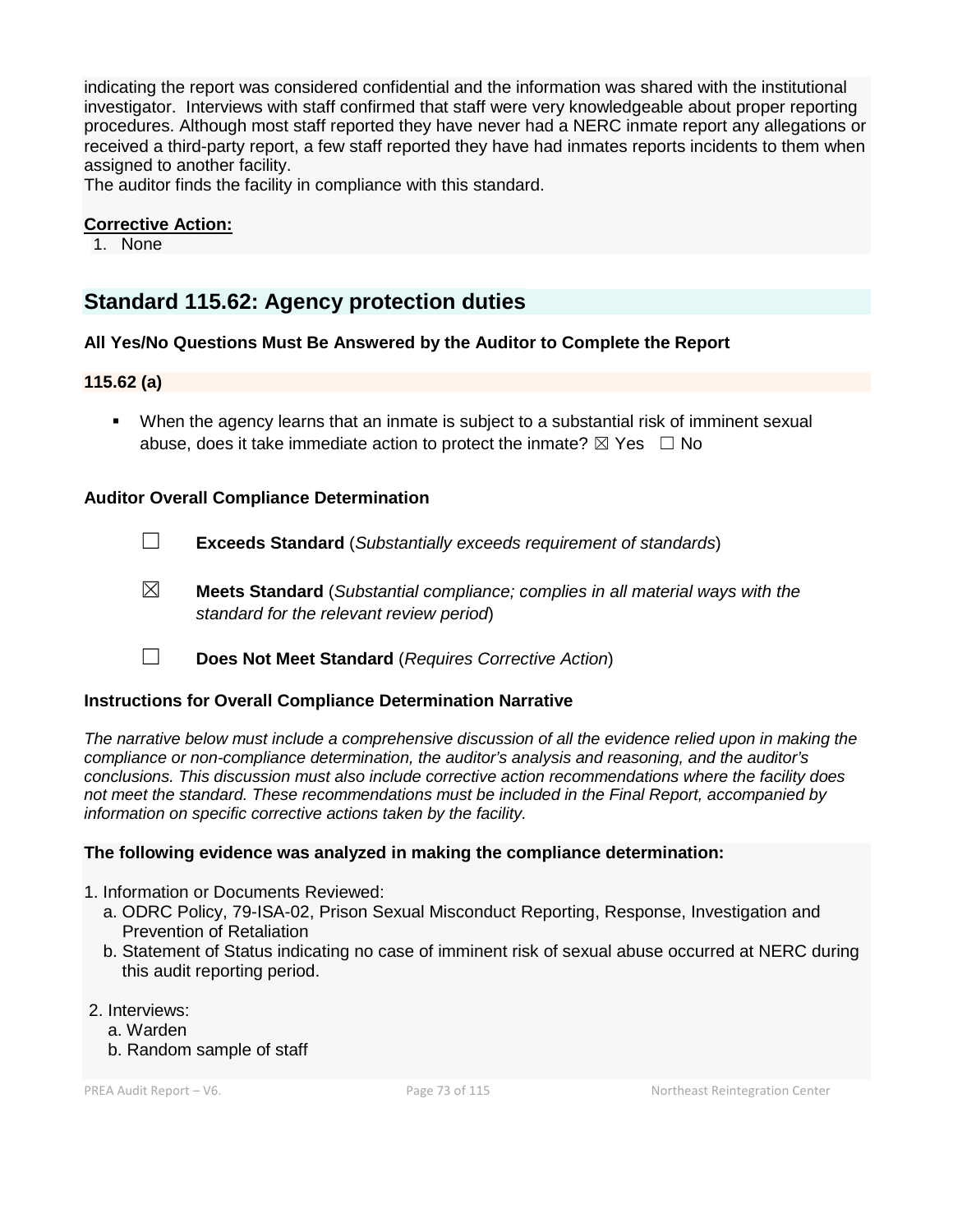## **Findings:**

According to ODRC Policy, 79-ISA-02, Prison Sexual Misconduct Reporting, Response, Investigation and Prevention of Retaliation requires all reports of substantial risk of imminent sexual abuse shall immediately be forwarded to the institutional investigator, PCM/OCM, Unit Management Chief and shift supervisor. Upon receipt of a report, security staff shall take immediate action to employ protection measures to ensure the inmate's safety. Those protective measures could include housing changes, transfer of inmate victims or abusers and removal of alleged staff or inmate abusers to prevent contact with victims. The Warden, and several other staff interviewed, all said that the inmates involved would be immediately separated, potentially transferring the alleged abuser.

Reports of substantial risk of imminent sexual abuse shall be investigated by the institutional investigator and documented within the electronic PREA Incident Reporting System.

The facility reported that there were no inmates that were subject to substantial risk of imminent sexual abuse during the audit period.

The auditor finds the facility in compliance with this standard.

#### **Corrective Action:**

1. None

## **Standard 115.63: Reporting to other confinement facilities**

#### **All Yes/No Questions Must Be Answered by the Auditor to Complete the Report**

#### **115.63 (a)**

 Upon receiving an allegation that an inmate was sexually abused while confined at another facility, does the head of the facility that received the allegation notify the head of the facility or appropriate office of the agency where the alleged abuse occurred?  $\boxtimes$  Yes  $\Box$  No

## **115.63 (b)**

Is such notification provided as soon as possible, but no later than 72 hours after receiving the allegation? ⊠ Yes □ No

## **115.63 (c)**

Does the agency document that it has provided such notification?  $\boxtimes$  Yes  $\Box$  No

#### **115.63 (d)**

**Does the facility head or agency office that receives such notification ensure that the allegation** is investigated in accordance with these standards?  $\boxtimes$  Yes  $\Box$  No

## **Auditor Overall Compliance Determination**



☐ **Exceeds Standard** (*Substantially exceeds requirement of standards*)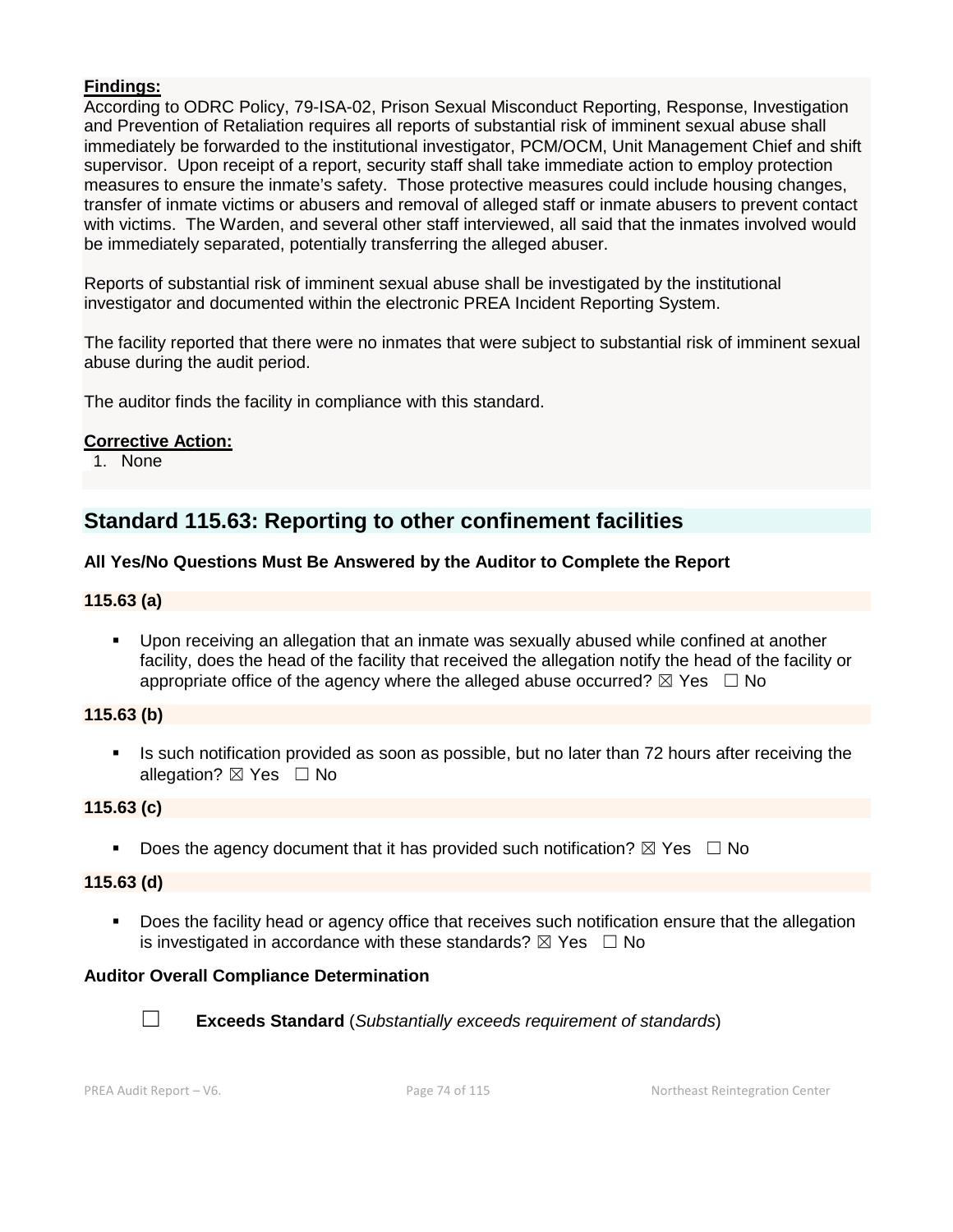- ☒ **Meets Standard** (*Substantial compliance; complies in all material ways with the standard for the relevant review period*)
- ☐ **Does Not Meet Standard** (*Requires Corrective Action*)

## **Instructions for Overall Compliance Determination Narrative**

*The narrative below must include a comprehensive discussion of all the evidence relied upon in making the compliance or non-compliance determination, the auditor's analysis and reasoning, and the auditor's conclusions. This discussion must also include corrective action recommendations where the facility does not meet the standard. These recommendations must be included in the Final Report, accompanied by information on specific corrective actions taken by the facility.*

## **The following evidence was analyzed in making the compliance determination:**

- 1. Information or Documents Reviewed:
	- a. ODRC Policy, 79-ISA-02, Prison Sexual Misconduct Reporting, Response, Investigation and Prevention of Retaliation
	- b. Statement of Status that NERC has not received any reports of sexual abuse made by any inmate while confined at another facility.
	- c. Statement of Status that NERC has not received any reports of sexual abuse made by any inmate while confined at another facility who claimed they were later sexually abused when housed at **NERC**
- 2. Interviews:
	- a. PCM/OCM
	- b. Warden

## **Findings:**

According to ODRC Policy, 79-ISA-01, Prison Sexual Misconduct Reporting, Response, Investigation and Prevention of Retaliation, whenever an inmate reports they were abused at another facility, the NERC Warden is required to notify the other head of that facility or the appropriate office of the agency/facility within 72 hours, and the facility receiving such allegation is then responsible for conducting for conducting an investigation as required. The Warden and the PCM/OCM both confirmed the action necessary for handling these allegations. The auditor observed this process during the onsite audit as an inmate that had just arrived at the facility was interviewed by the auditor reported a situation of alleged sexual misconduct that occurred at the facility she was just transferred from. The PCM/OCM was immediately notified who immediately interviewed the inmate and notified the Warden. The Warden sent an email to the Warden at the previous facility by the end of the day. The facility acted without delay upon becoming aware of the alleged sexual misconduct. Prior to this incident, the facility reported they had not received any reports of sexual abuse made by any inmate while confined at another facility nor had they received any reports of sexual abuse made by any inmate while confined at another facility who claimed they were later sexually abused when housed at NERC.

This auditor finds the facility in compliance of this standard.

## **Corrective Action:**

1. None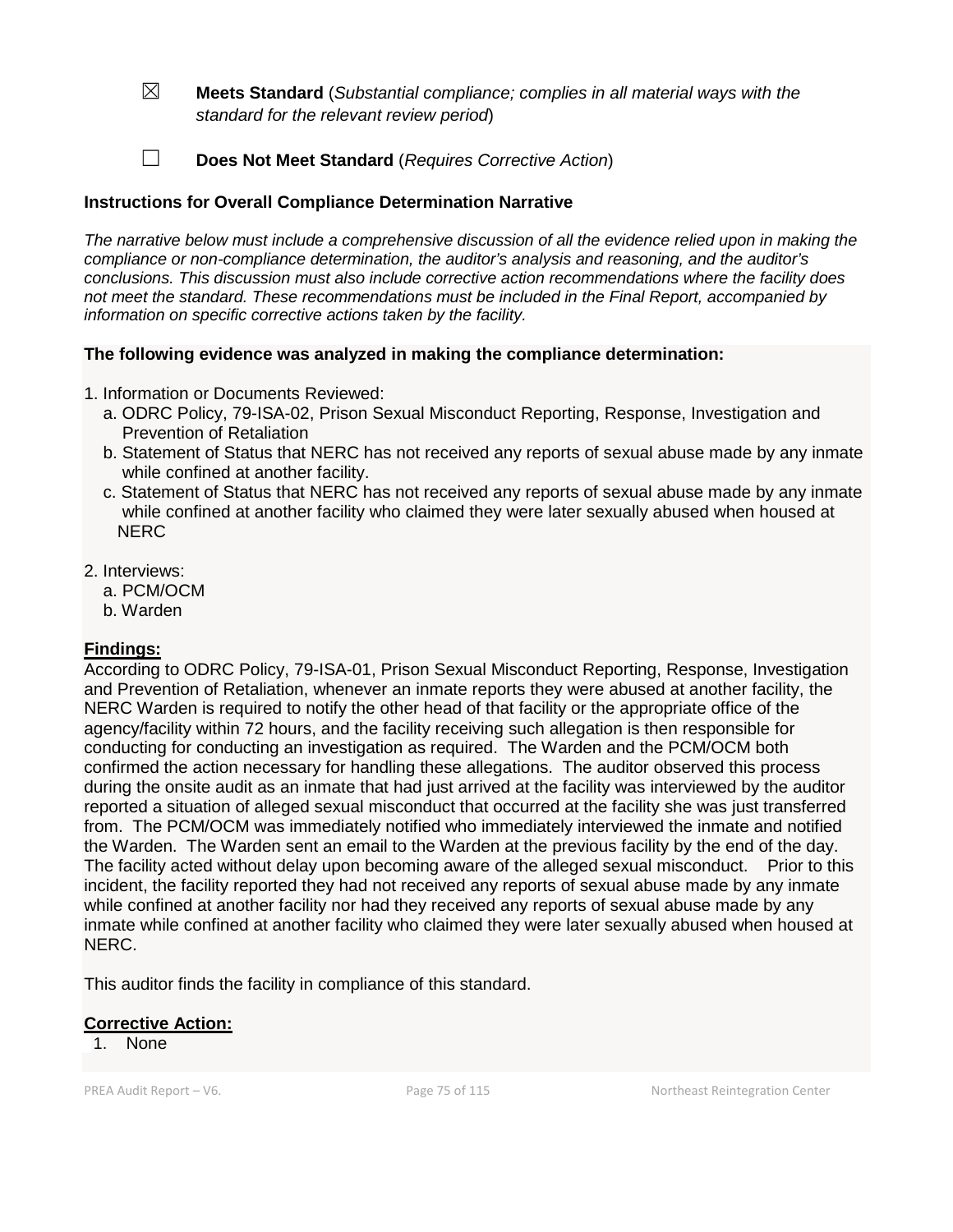## **Standard 115.64: Staff first responder duties**

## **All Yes/No Questions Must Be Answered by the Auditor to Complete the Report**

## **115.64 (a)**

- Upon learning of an allegation that an inmate was sexually abused, is the first security staff member to respond to the report required to: Separate the alleged victim and abuser?  $\boxtimes$  Yes  $\Box$  No
- Upon learning of an allegation that an inmate was sexually abused, is the first security staff member to respond to the report required to: Preserve and protect any crime scene until appropriate steps can be taken to collect any evidence?  $\boxtimes$  Yes  $\Box$  No
- Upon learning of an allegation that an inmate was sexually abused, is the first security staff member to respond to the report required to: Request that the alleged victim not take any actions that could destroy physical evidence, including, as appropriate, washing, brushing teeth, changing clothes, urinating, defecating, smoking, drinking, or eating, if the abuse occurred within a time period that still allows for the collection of physical evidence?  $\boxtimes$  Yes  $\Box$  No
- Upon learning of an allegation that an inmate was sexually abused, is the first security staff member to respond to the report required to: Ensure that the alleged abuser does not take any actions that could destroy physical evidence, including, as appropriate, washing, brushing teeth, changing clothes, urinating, defecating, smoking, drinking, or eating, if the abuse occurred within a time period that still allows for the collection of physical evidence?  $\boxtimes$  Yes  $\Box$  No

## **115.64 (b)**

If the first staff responder is not a security staff member, is the responder required to request that the alleged victim not take any actions that could destroy physical evidence, and then notify security staff? ⊠ Yes □ No

## **Auditor Overall Compliance Determination**

- ☒ **Exceeds Standard** (*Substantially exceeds requirement of standards*)
- ☐ **Meets Standard** (*Substantial compliance; complies in all material ways with the standard for the relevant review period*)
- ☐ **Does Not Meet Standard** (*Requires Corrective Action*)

#### **Instructions for Overall Compliance Determination Narrative**

*The narrative below must include a comprehensive discussion of all the evidence relied upon in making the compliance or non-compliance determination, the auditor's analysis and reasoning, and the auditor's conclusions. This discussion must also include corrective action recommendations where the facility does*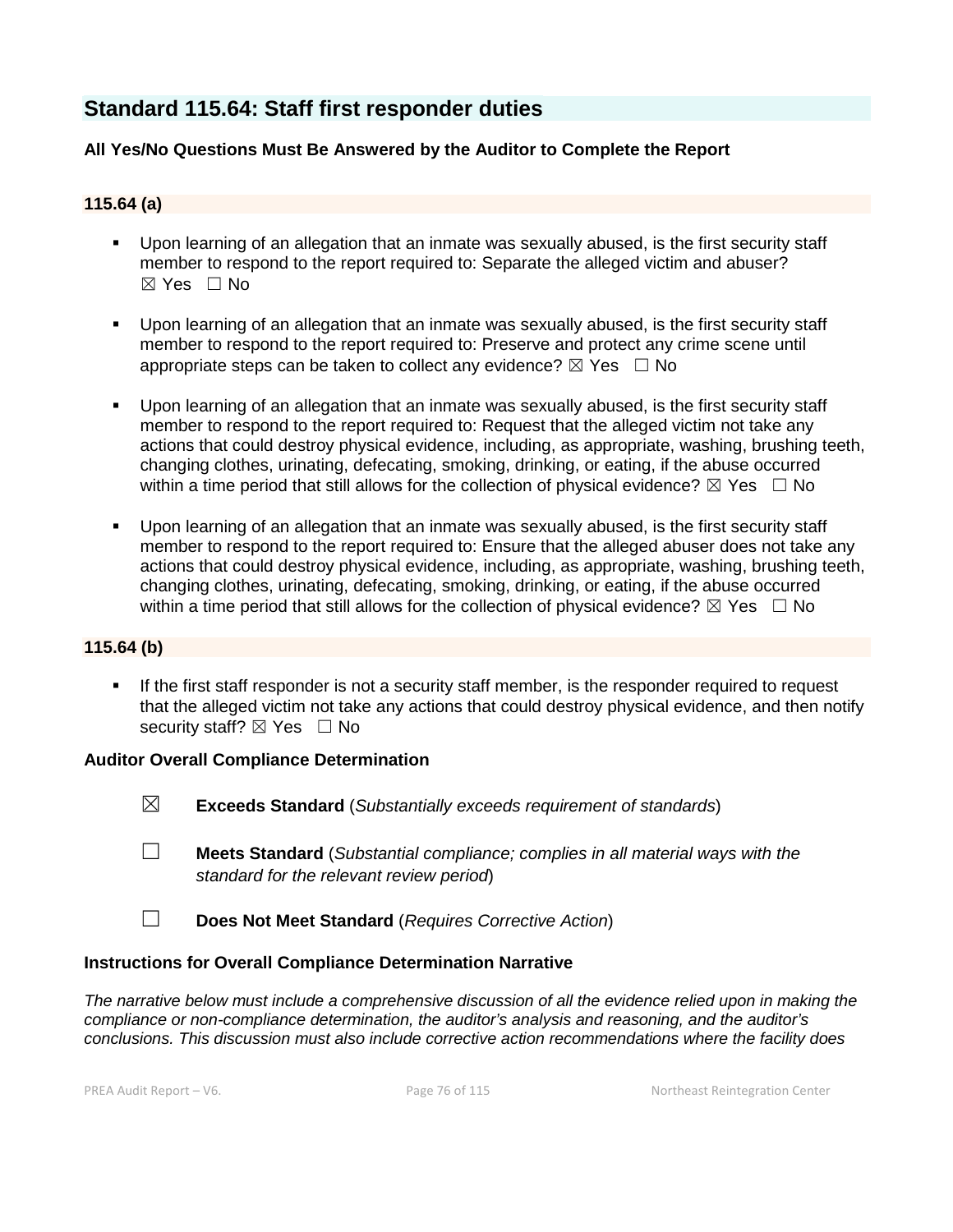*not meet the standard. These recommendations must be included in the Final Report, accompanied by information on specific corrective actions taken by the facility.*

### **The following evidence was analyzed in making the compliance determination:**

- 1. Information or Documents Reviewed:
	- a. ODRC Policy, 79-ISA-02, Prison Sexual Misconduct Reporting, Response, Investigations and Prevention of Retaliation w/ First Responders Flow Chart
	- b. ODRC Policy, 03-E-02, Institutional Sexual Abuse Coordinated Response Plan
	- c. Incident Report of Possible PREA Incident involving sexual contact with a First Responder **Checklist**
	- d. Investigative Summary Report Administrative Investigation of alleged PREA incident

#### 2. Interviews:

- a. Security Staff and Non-Security Staff First Responders
- b. Inmates who Reported Sexual Abuse
- c. Random Sample of Staff

#### **Findings:**

ODRC Policy, 03-E-02, Institutional Sexual Abuse Coordinated Response Plan, clearly defines the responsibilities when security staff and non-security staff learned of an allegation that an inmate was sexually abused. All staff are trained as first responders. The policy meets all provisions of the standard. Staff are required to separate the alleged victim and the abuser, preserve and protect the crime scene until appropriate steps can be taken to collect any evidence, request that the alleged victim not take any actions that could destroy physical evidence and ensure the alleged abuser does not take any actions that could destroy physical evidence. ODRC Policy, 79-ISA-02, Appendix C, Allegation of Sexual Abuse-First Responders Flow Chart detail staff responsibilities if they receive an allegation of Sexual Abuse. Appendix D of the same policy is a Sexual Abuse-First Responder Checklist detailing the tasks staff should take when they receive an allegation of sexual abuse. In addition to the checklists, each first responder has a pocket-sized card listing steps they should take if an inmate reported an incident to them.

Several staff, to include security and non-security staff, were interviewed throughout the onsite audit, about their responsibilities when they received an allegation of sexual abuse. Everyone knew their responsibility to ensure that the victim and the abuser are separated and preserve the crime scene while ensuring that neither person destroys any physical evidence. Everyone knew that they were required to submit an incident report and what notifications needed to be made. The checklists define the duties if the staff is a security or non-security staff member. The facility reported there were five allegations that an inmate was sexually abused. Of these five allegations, only one occasion required the first security staff to separate the alleged victim and abuser. Of the five allegations of sexual abuse, non-security staff members responded four times. The non-security staff requested that the alleged victim not take any actions that could destroy physical evidence and notified security staff.

This auditor finds the facility exceeds this standard as extra steps have been taken to ensure staff understand their responsibilities when an inmate reports an incident of sexual abuse.

#### **Corrective Action:**

1. None

## **Standard 115.65: Coordinated response**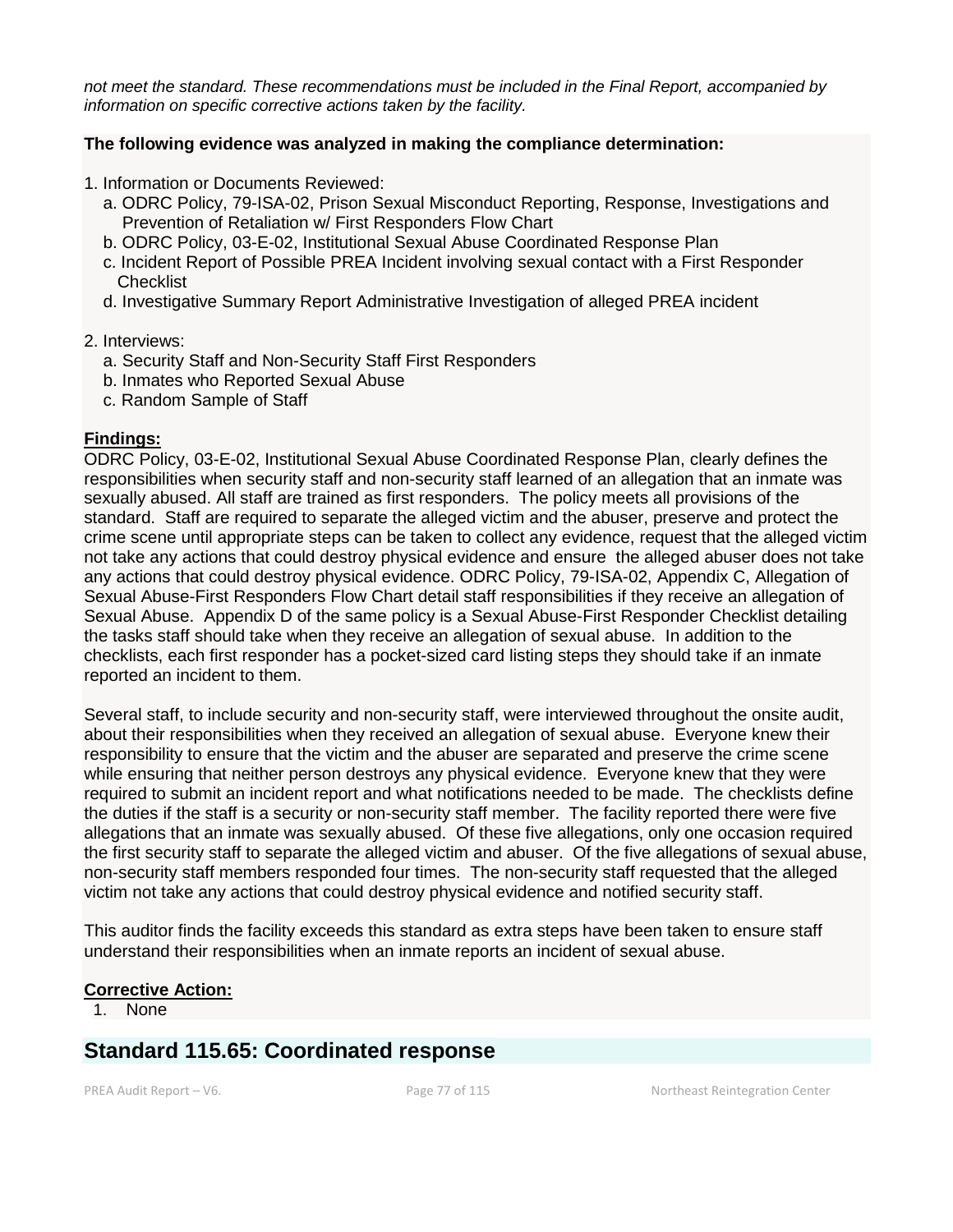## **All Yes/No Questions Must Be Answered by the Auditor to Complete the Report**

#### **115.65 (a)**

 Has the facility developed a written institutional plan to coordinate actions among staff first responders, medical and mental health practitioners, investigators, and facility leadership taken in response to an incident of sexual abuse?  $\boxtimes$  Yes  $\Box$  No

### **Auditor Overall Compliance Determination**

- ☐ **Exceeds Standard** (*Substantially exceeds requirement of standards*)
- ☒ **Meets Standard** (*Substantial compliance; complies in all material ways with the standard for the relevant review period*)
- ☐ **Does Not Meet Standard** (*Requires Corrective Action*)

#### **Instructions for Overall Compliance Determination Narrative**

*The narrative below must include a comprehensive discussion of all the evidence relied upon in making the compliance or non-compliance determination, the auditor's analysis and reasoning, and the auditor's conclusions. This discussion must also include corrective action recommendations where the facility does not meet the standard. These recommendations must be included in the Final Report, accompanied by information on specific corrective actions taken by the facility.*

#### **The following evidence was analyzed in making the compliance determination:**

- 1. Information or Documents Reviewed:
	- a. NERC Policy, 03-E-02, Institutional Sexual Abuse Coordinated Response Plan
- 2. Interviews:
	- a. Warden

## **Findings:**

NERC has clear procedures that indicate coordinated actions are taken in response to an incident of sexual abuse among staff first responders, medical, mental health staff, victim support specialists, investigators, and institutional leadership. The facility plan is used as a supplement to ODRC Policy 79-ISA-02, Prison Sexual Misconduct Reporting, Response, Investigation, and Prevention of Retaliation. The Warden, as well as several other staff reported that her staff are familiar with the PREA Response Plan and staff work very diligently to ensure the safety of the alleged victim. Staff were familiar with their responsibilities when/if an incident occurred. Staff are equipped with a pocket-sized laminated card that lists first responder's duties that a staff member can refer to if needed. If an incident was reported regarding an allegation of sexual misconduct, the Sexual Abuse First Responder Checklist is utilized

This auditor finds the facility in compliance with this standard.

**Corrective Action:**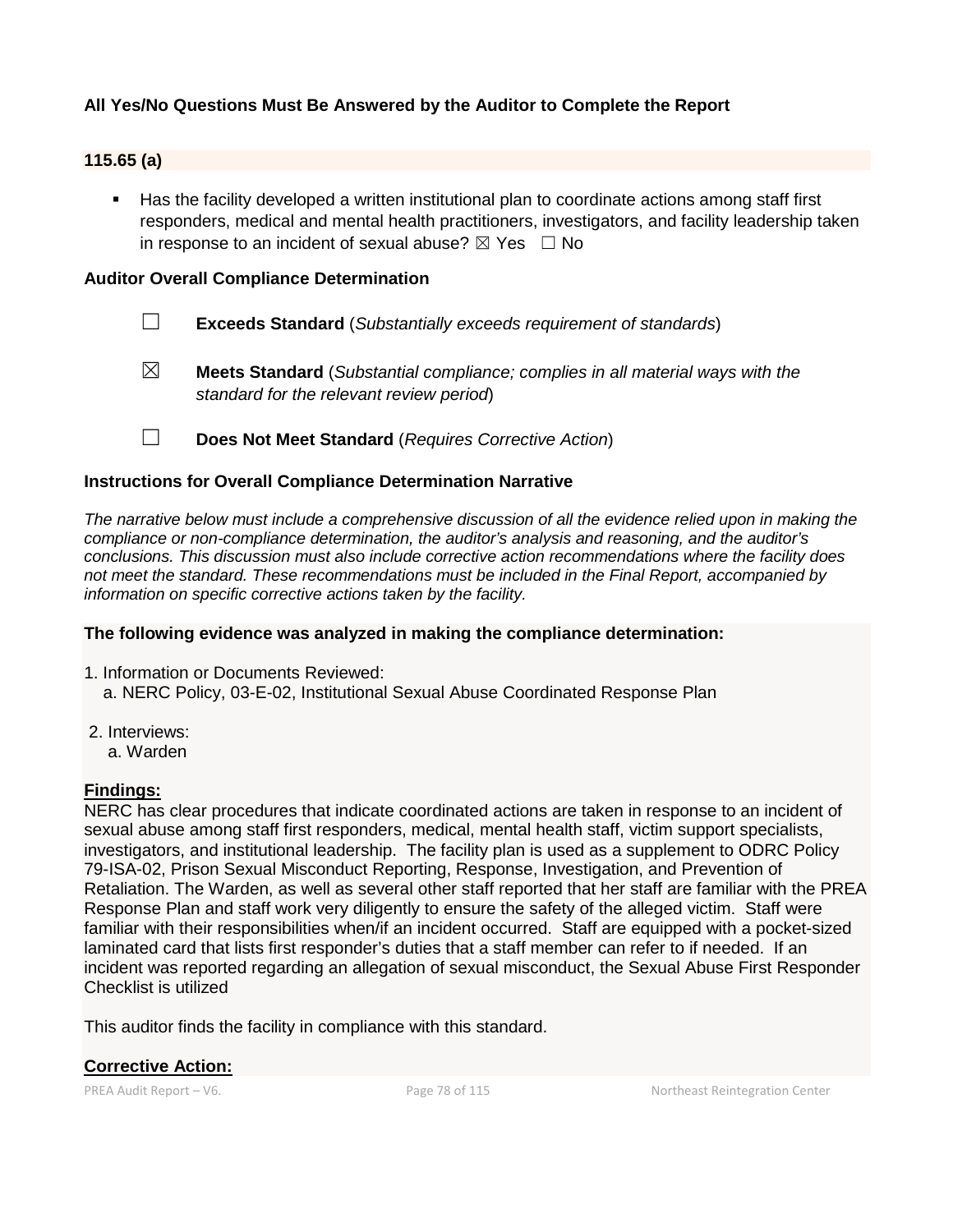#### 1. None

## **Standard 115.66: Preservation of ability to protect inmates from contact with abusers**

## **All Yes/No Questions Must Be Answered by the Auditor to Complete the Report**

## **115.66 (a)**

• Are both the agency and any other governmental entities responsible for collective bargaining on the agency's behalf prohibited from entering into or renewing any collective bargaining agreement or other agreement that limits the agency's ability to remove alleged staff sexual abusers from contact with any inmates pending the outcome of an investigation or of a determination of whether and to what extent discipline is warranted?  $\boxtimes$  Yes  $\Box$  No

#### **115.66 (b)**

Auditor is not required to audit this provision.

#### **Auditor Overall Compliance Determination**

- ☐ **Exceeds Standard** (*Substantially exceeds requirement of standards*)
- ☒ **Meets Standard** (*Substantial compliance; complies in all material ways with the standard for the relevant review period*)
- ☐ **Does Not Meet Standard** (*Requires Corrective Action*)

#### **Instructions for Overall Compliance Determination Narrative**

*The narrative below must include a comprehensive discussion of all the evidence relied upon in making the compliance or non-compliance determination, the auditor's analysis and reasoning, and the auditor's conclusions. This discussion must also include corrective action recommendations where the facility does not meet the standard. These recommendations must be included in the Final Report, accompanied by information on specific corrective actions taken by the facility.*

#### **The following evidence was analyzed in making the compliance determination:**

- 1. Information or Documents Reviewed: a. Ohio Civil Service Employees Association AFSCME Union Contract
- 2. Interviews:
	- a. Agency Head

#### **Findings:**

ODRC engages in a collective bargaining unit. According to the Union Contract, the state retains the right to hire and transfer employees, suspend, discharge and discipline employees. This allows the agency to remove an alleged, staff sexual abusers from contact with any inmates pending the outcome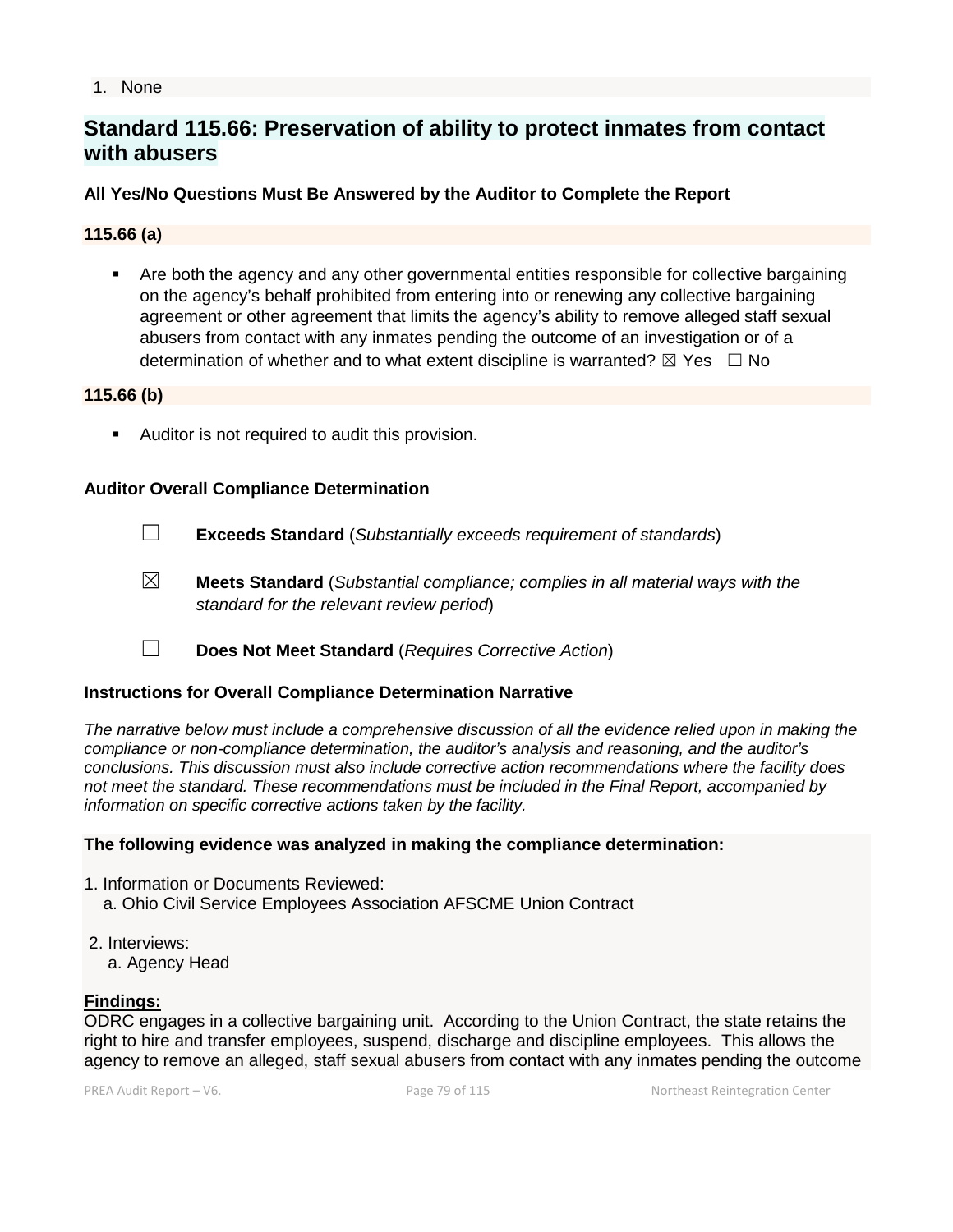of an investigation or of a determination of whether and to what extent discipline is warranted. It also allows the agency to set the regulations regarding employment and to determine the basis for the selection, retention and promoting employee.

This auditor finds the facility in compliance of this standard.

#### **Corrective Action:**

1. None

## **Standard 115.67: Agency protection against retaliation**

#### **All Yes/No Questions Must Be Answered by the Auditor to Complete the Report**

#### **115.67 (a)**

- Has the agency established a policy to protect all inmates and staff who report sexual abuse or sexual harassment or cooperate with sexual abuse or sexual harassment investigations from retaliation by other inmates or staff?  $\boxtimes$  Yes  $\Box$  No
- Has the agency designated which staff members or departments are charged with monitoring retaliation?  $\boxtimes$  Yes  $\Box$  No

#### **115.67 (b)**

 Does the agency employ multiple protection measures, such as housing changes or transfers for inmate victims or abusers, removal of alleged staff or inmate abusers from contact with victims, and emotional support services, for inmates or staff who fear retaliation for reporting sexual abuse or sexual harassment or for cooperating with investigations?  $\boxtimes$  Yes  $\Box$  No

## **115.67 (c)**

- Except in instances where the agency determines that a report of sexual abuse is unfounded, for at least 90 days following a report of sexual abuse, does the agency: Monitor the conduct and treatment of inmates or staff who reported the sexual abuse to see if there are changes that may suggest possible retaliation by inmates or staff?  $\boxtimes$  Yes  $\Box$  No
- Except in instances where the agency determines that a report of sexual abuse is unfounded, for at least 90 days following a report of sexual abuse, does the agency: Monitor the conduct and treatment of inmates who were reported to have suffered sexual abuse to see if there are changes that may suggest possible retaliation by inmates or staff?  $\boxtimes$  Yes  $\Box$  No
- Except in instances where the agency determines that a report of sexual abuse is unfounded, for at least 90 days following a report of sexual abuse, does the agency: Act promptly to remedy any such retaliation?  $\boxtimes$  Yes  $\Box$  No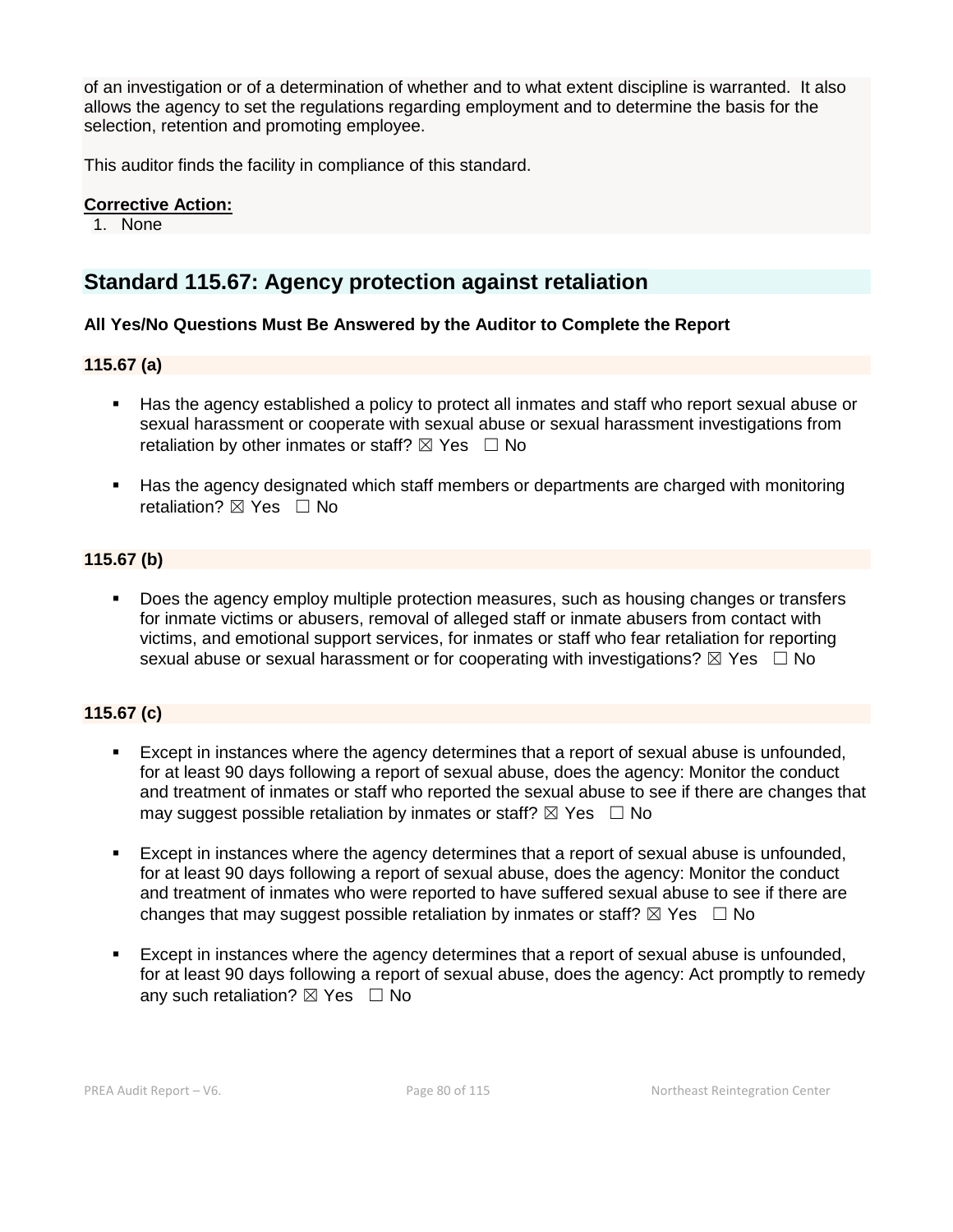- Except in instances where the agency determines that a report of sexual abuse is unfounded, for at least 90 days following a report of sexual abuse, does the agency: Monitor any inmate disciplinary reports?  $\boxtimes$  Yes  $\Box$  No
- Except in instances where the agency determines that a report of sexual abuse is unfounded, for at least 90 days following a report of sexual abuse, does the agency: Monitor inmate housing changes? ☒ Yes ☐ No
- Except in instances where the agency determines that a report of sexual abuse is unfounded, for at least 90 days following a report of sexual abuse, does the agency: Monitor inmate program changes?  $\boxtimes$  Yes  $\Box$  No
- Except in instances where the agency determines that a report of sexual abuse is unfounded, for at least 90 days following a report of sexual abuse, does the agency: Monitor negative performance reviews of staff?  $\boxtimes$  Yes  $\Box$  No
- Except in instances where the agency determines that a report of sexual abuse is unfounded, for at least 90 days following a report of sexual abuse, does the agency: Monitor reassignments of staff?  $\boxtimes$  Yes  $\Box$  No
- **Does the agency continue such monitoring beyond 90 days if the initial monitoring indicates a** continuing need?  $\boxtimes$  Yes  $\Box$  No

### **115.67 (d)**

In the case of inmates, does such monitoring also include periodic status checks? ☒ Yes ☐ No

## **115.67 (e)**

 If any other individual who cooperates with an investigation expresses a fear of retaliation, does the agency take appropriate measures to protect that individual against retaliation? ☒ Yes ☐ No

#### **115.67 (f)**

**Auditor is not required to audit this provision.** 

#### **Auditor Overall Compliance Determination**

☐ **Exceeds Standard** (*Substantially exceeds requirement of standards*)

- 
- ☒ **Meets Standard** (*Substantial compliance; complies in all material ways with the standard for the relevant review period*)



☐ **Does Not Meet Standard** (*Requires Corrective Action*)

#### **Instructions for Overall Compliance Determination Narrative**

PREA Audit Report – V6. Page 81 of 115 Northeast Reintegration Center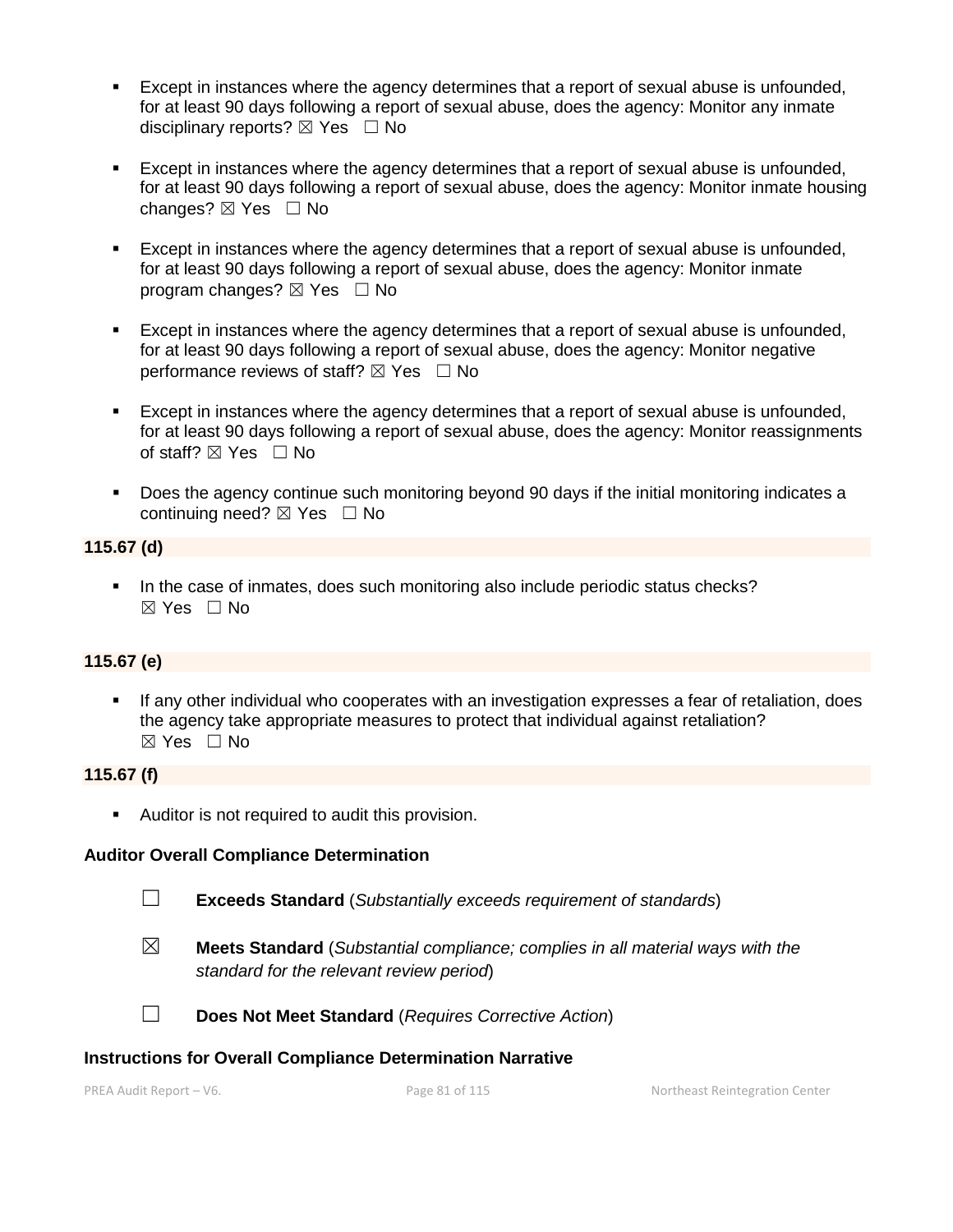*The narrative below must include a comprehensive discussion of all the evidence relied upon in making the compliance or non-compliance determination, the auditor's analysis and reasoning, and the auditor's conclusions. This discussion must also include corrective action recommendations where the facility does not meet the standard. These recommendations must be included in the Final Report, accompanied by information on specific corrective actions taken by the facility.*

### **The following evidence was analyzed in making the compliance determination:**

- 1. Information or Documents Reviewed:
	- a. ODRC Policy, 79-ISA-02, Prison Sexual Misconduct Reporting, Response, Investigation, and Prevention of Retaliation
	- b. Investigative Summary Report Administrative Investigation including retaliation monitoring

#### 2. Interviews:

- a. Inmates Who Reported Sexual Abuse
- b. Staff Charged with Monitoring Retaliation

## **Findings:**

ODRC Policy, 79-ISA-02, requires the facility protect all inmates and staff who report sexual abuse or sexual harassment or cooperate with sexual abuse or sexual harassment investigations from retaliation by other inmates or staff. The institutional investigator is designated as the staff member responsible for monitoring retaliation resulting from cases of sexual abuse. The PCM/OCM is designated as the staff member responsible for monitoring retaliation resulting from cases of sexual harassment. The policy also requires the facility to employ multiple protection measures, such as housing changes or transfers for inmate victims or abusers, removal of alleged staff or inmate abusers from contact with victims, and emotional support services for inmates or staff who fear retaliation for reporting sexual misconduct or for cooperating with investigations.

Monitoring should be conducted for a period of at least (90) calendar days following the report of sexual misconduct. The monitoring should cover the conduct and treatment of inmates or staff who reported the sexual misconduct and of inmates who have reported to have suffered sexual misconduct to see if changes potentially suggest possible retaliation by inmates or staff. Staff should act immediately to remedy any retaliation discovered. Periodic status checks shall occur at least every 30 calendar days during the monitoring period and should include inmate disciplinary incidents, housing changes, program changes, job changes negative performance reviews and/or reassignment of staff. If a needed continued monitoring may occur beyond the 90 calendar days. All monitoring shall be documented in the electronic PREA incident reporting system. The individual being monitored will be interviewed during the periodic status checks. The institutional investigator and inmate shall sign and date the retaliation monitoring document in the electronic PREA incident reporting system. If any other individual who cooperates with an investigation expresses a fear of retaliation, appropriate measures are taken to protect them against retaliation in the same manner as an inmate or staff who reported allegation of sexual misconduct. NERC has not had any incidents of retaliation against any inmate or staff during this audit period.

The facility's obligation to monitor retaliation ceases if the allegation is unfounded, the victim or witness is transferred to another facility or is released from custody.

The auditor was provided with documentation that included the initial report of a sexual abuse allegation, the detailed investigation including the finding that the allegation was substantiated, victim support services being offered, initiation of the 90-day monitoring process to include 30-day periodic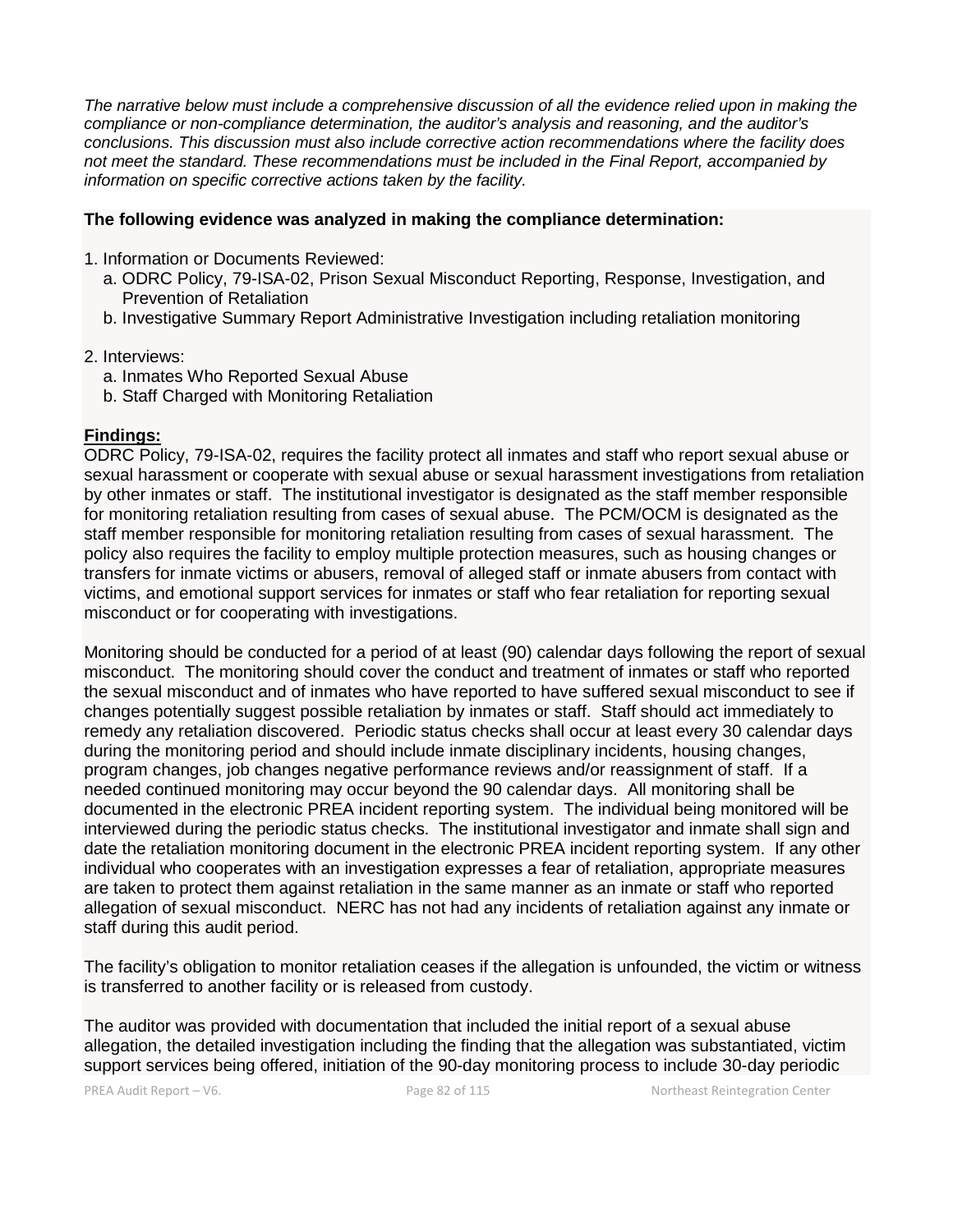status checks signed by the inmate and the investigator. Policy was followed throughout the 90-days monitoring was taking place.

This auditor finds the facility meets the standard.

## **Corrective Action:**

1. None

## **Standard 115.68: Post-allegation protective custody**

## **All Yes/No Questions Must Be Answered by the Auditor to Complete the Report**

## **115.68 (a)**

 Is any and all use of segregated housing to protect an inmate who is alleged to have suffered sexual abuse subject to the requirements of § 115.43?  $\boxtimes$  Yes  $\Box$  No

## **Auditor Overall Compliance Determination**

☐ **Exceeds Standard** (*Substantially exceeds requirement of standards*)

☒ **Meets Standard** (*Substantial compliance; complies in all material ways with the standard for the relevant review period*)

☐ **Does Not Meet Standard** (*Requires Corrective Action*)

## **Instructions for Overall Compliance Determination Narrative**

*The narrative below must include a comprehensive discussion of all the evidence relied upon in making the compliance or non-compliance determination, the auditor's analysis and reasoning, and the auditor's conclusions. This discussion must also include corrective action recommendations where the facility does not meet the standard. These recommendations must be included in the Final Report, accompanied by information on specific corrective actions taken by the facility.*

## **The following evidence was analyzed in making the compliance determination:**

- 1. Information or Documents Reviewed:
	- a. ODRC Policy, 79-ISA-04, PREA Risk Assessments and Accommodation Strategies
	- b. Statement of Status noting that there were no placements into Involuntary Segregation at NERC

## 2. Interviews:

- a. Warden
- b. PCM/OCM
- c. Staff who Supervised Inmates in Segregation

## **Findings:**

ODRC Policy, 79-ISA-04, PREA Risk Assessments and Accommodation Strategies prohibit placing inmates at high risk for victimization in involuntary Transitional Program Unit (TPU) under Restrictive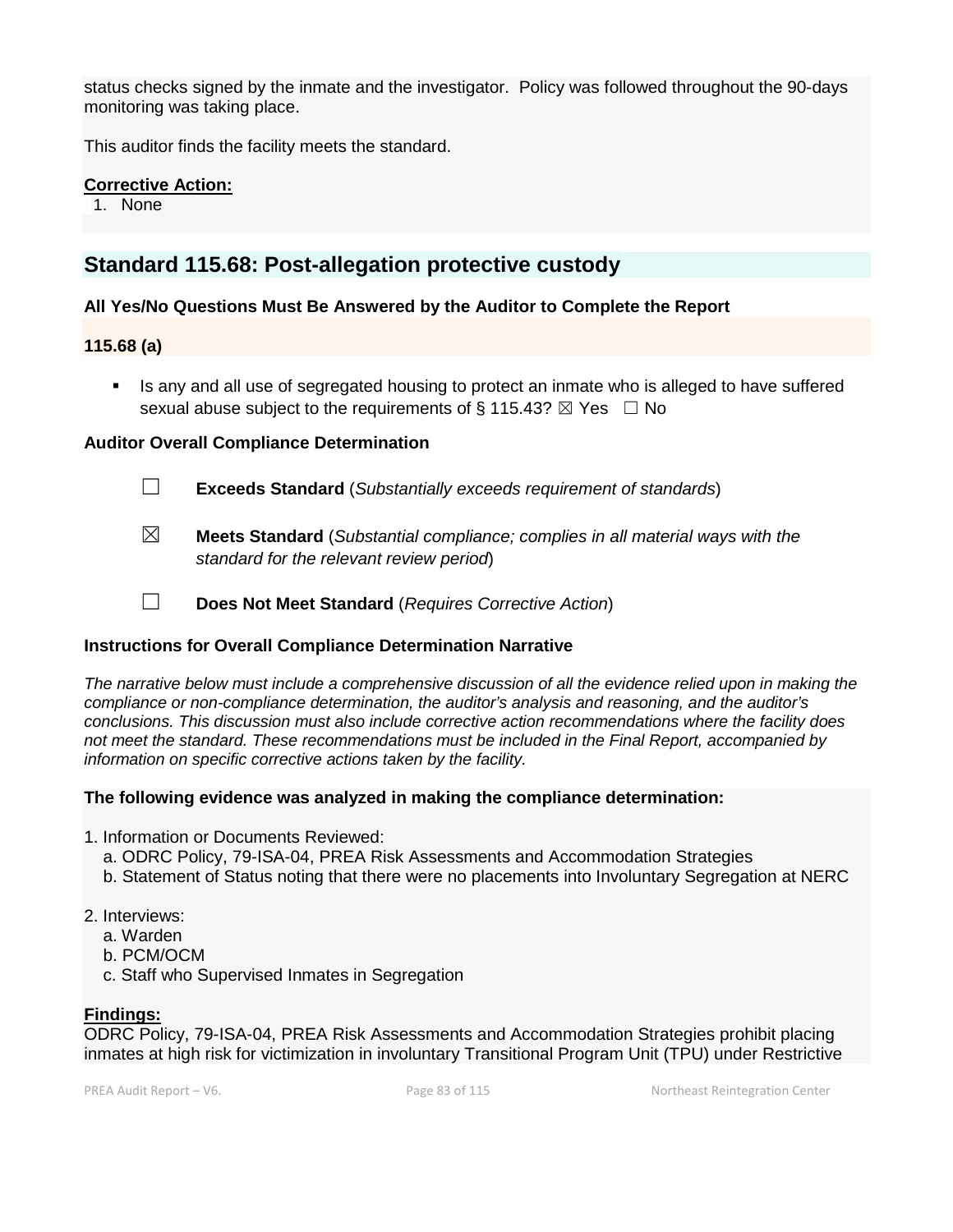Housing (RH) or Limited Privilege Housing (LPH) conditions unless an assessment of all available alternatives has been made and a determination has been made that there is no available alternative means of separation from likely abusers. If a placement on involuntary TPU assignment is made, it shall only be until alternative means of separation from likely abusers can be arranged and shall not ordinarily exceed 30 calendar days. If a placement would extend beyond the 30 days, unit management should provide the inmate a review every 30 calendar days to determine whether there is a continuing need for separation from general population.

The staff who supervised inmates in segregation reported they have never housed an inmate in restrictive housing who was an alleged victim. They also reported that the facility no longer has a restrictive housing unit but they do have inmates on limited privileges but an alleged victim would never be placed on limited privileges status either. The inmate would more than likely be transferred if it became necessary. She explained that they try to not disrupt the victim's life unless it absolutely could not be avoided.

The Warden reported similar information about the facility no longer having a restrictive housing unit. She explained that the Limited Privileges status inmates still have privileges to walk the yard, attend programming, participate in recreation activities in designated areas of the facility and are required to wear different clothing than general population inmates.

Investigations involving an alleged victim of sexual abuse indicated that alleged victims were not placed in restrictive housing. In fact, the victim was never moved at al. The abuser on the other hand, was transferred.

NERC reported that there were no placements into Involuntary Segregation during the audit period.

This auditor finds the facility meets this standard.

## **Corrective Action:**

1. None

# **INVESTIGATIONS**

## **Standard 115.71: Criminal and administrative agency investigations**

## **All Yes/No Questions Must Be Answered by the Auditor to Complete the Report**

**115.71 (a)**

- When the agency conducts its own investigations into allegations of sexual abuse and sexual harassment, does it do so promptly, thoroughly, and objectively? [N/A if the agency/facility is not responsible for conducting any form of criminal OR administrative sexual abuse investigations. See 115.21(a).]  $\boxtimes$  Yes  $\Box$  No  $\Box$  NA
- Does the agency conduct such investigations for all allegations, including third party and anonymous reports? [N/A if the agency/facility is not responsible for conducting any form of criminal OR administrative sexual abuse investigations. See 115.21(a).]  $\boxtimes$  Yes  $\Box$  No  $\Box$  NA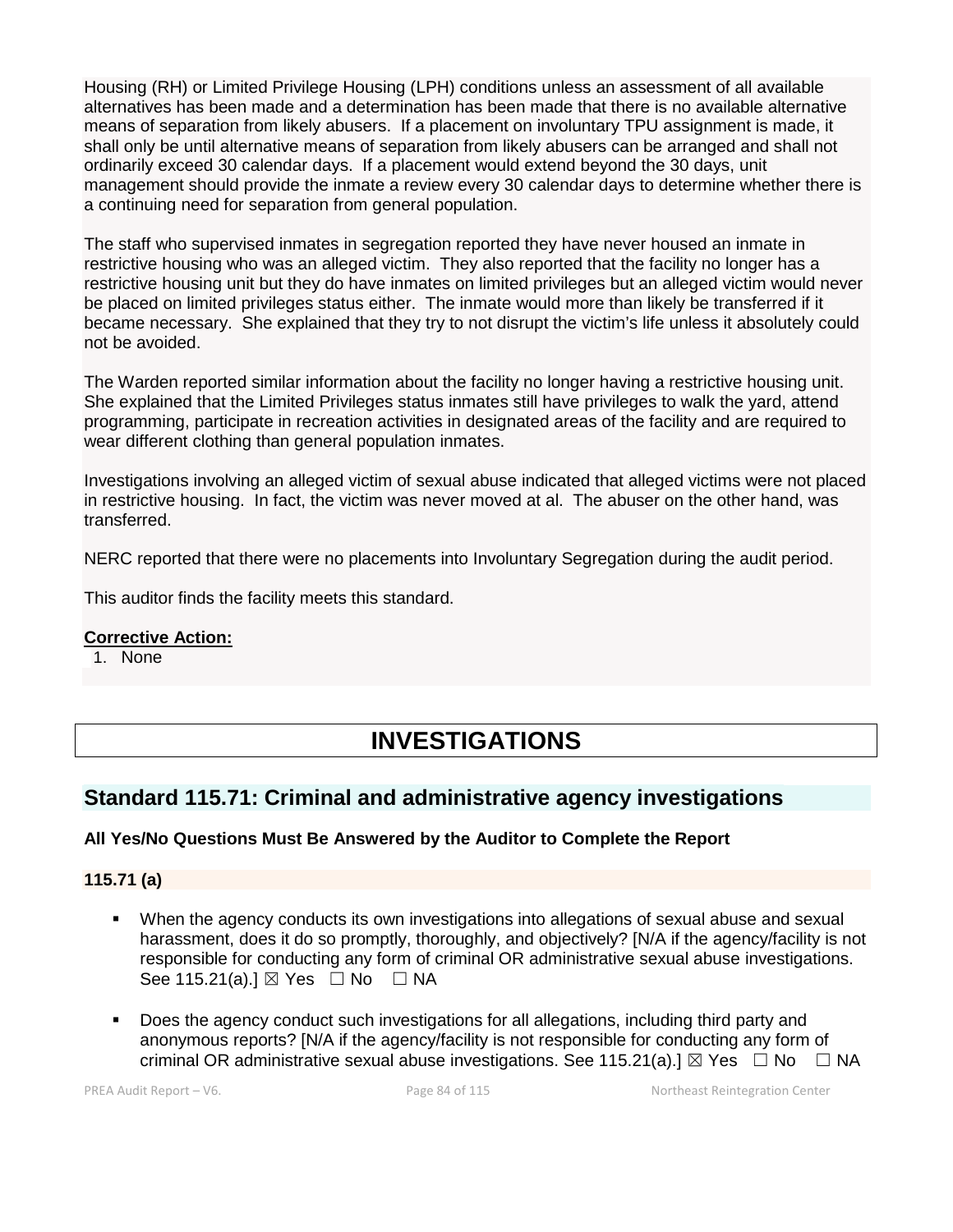## **115.71 (b)**

 Where sexual abuse is alleged, does the agency use investigators who have received specialized training in sexual abuse investigations as required by 115.34?  $\boxtimes$  Yes  $\Box$  No

## **115.71 (c)**

- Do investigators gather and preserve direct and circumstantial evidence, including any available physical and DNA evidence and any available electronic monitoring data?  $\boxtimes$  Yes  $\Box$  No
- Do investigators interview alleged victims, suspected perpetrators, and witnesses?  $\boxtimes$  Yes  $\Box$  No
- Do investigators review prior reports and complaints of sexual abuse involving the suspected perpetrator?  $\boxtimes$  Yes  $\Box$  No

#### **115.71 (d)**

 When the quality of evidence appears to support criminal prosecution, does the agency conduct compelled interviews only after consulting with prosecutors as to whether compelled interviews may be an obstacle for subsequent criminal prosecution?  $\boxtimes$  Yes  $\Box$  No

#### **115.71 (e)**

- Do agency investigators assess the credibility of an alleged victim, suspect, or witness on an individual basis and not on the basis of that individual's status as inmate or staff?  $\Box$  Yes  $\Box$  No
- Does the agency investigate allegations of sexual abuse without requiring an inmate who alleges sexual abuse to submit to a polygraph examination or other truth-telling device as a condition for proceeding?  $\boxtimes$  Yes  $\Box$  No

#### **115.71 (f)**

- Do administrative investigations include an effort to determine whether staff actions or failures to act contributed to the abuse?  $\boxtimes$  Yes  $\Box$  No
- Are administrative investigations documented in written reports that include a description of the physical evidence and testimonial evidence, the reasoning behind credibility assessments, and investigative facts and findings?  $\boxtimes$  Yes  $\Box$  No

#### **115.71 (g)**

 Are criminal investigations documented in a written report that contains a thorough description of the physical, testimonial, and documentary evidence and attaches copies of all documentary evidence where feasible?  $\boxtimes$  Yes  $\Box$  No

#### **115.71 (h)**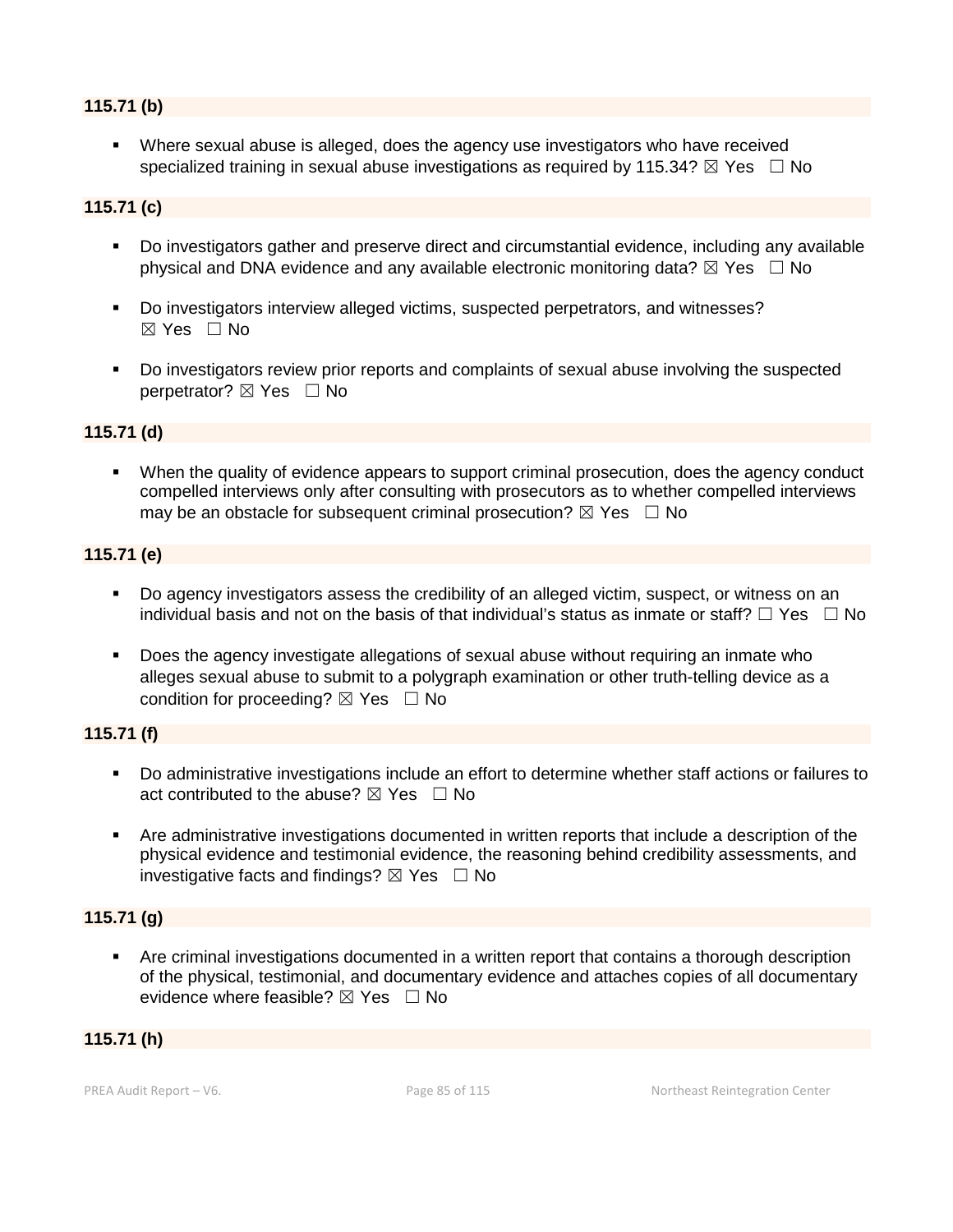Are all substantiated allegations of conduct that appears to be criminal referred for prosecution?  $\boxtimes$  Yes  $\Box$  No

## **115.71 (i)**

 Does the agency retain all written reports referenced in 115.71(f) and (g) for as long as the alleged abuser is incarcerated or employed by the agency, plus five years?  $\boxtimes$  Yes  $\Box$  No

## **115.71 (j)**

 Does the agency ensure that the departure of an alleged abuser or victim from the employment or control of the agency does not provide a basis for terminating an investigation?  $\boxtimes$  Yes  $\Box$  No

## **115.71 (k)**

Auditor is not required to audit this provision.

## **115.71 (l)**

 When an outside entity investigates sexual abuse, does the facility cooperate with outside investigators and endeavor to remain informed about the progress of the investigation? (N/A if an outside agency does not conduct administrative or criminal sexual abuse investigations. See 115.21(a).) ⊠ Yes □ No □ NA

#### **Auditor Overall Compliance Determination**

- ☒ **Exceeds Standard** (*Substantially exceeds requirement of standards*)
- ☐ **Meets Standard** (*Substantial compliance; complies in all material ways with the standard for the relevant review period*)
- ☐ **Does Not Meet Standard** (*Requires Corrective Action*)

#### **Instructions for Overall Compliance Determination Narrative**

*The narrative below must include a comprehensive discussion of all the evidence relied upon in making the compliance or non-compliance determination, the auditor's analysis and reasoning, and the auditor's conclusions. This discussion must also include corrective action recommendations where the facility does not meet the standard. These recommendations must be included in the Final Report, accompanied by information on specific corrective actions taken by the facility.*

### **The following evidence was analyzed in making the compliance determination:**

- 1. Information or Documents Reviewed:
	- a. ODRC Policy, 79-ISA-02, Prison Sexual misconduct Reporting, Response, Investigation, and Prevention of Retaliation
	- b. ODRC Investigation Summary Report Administrative Investigation-substantiated sexual misconduct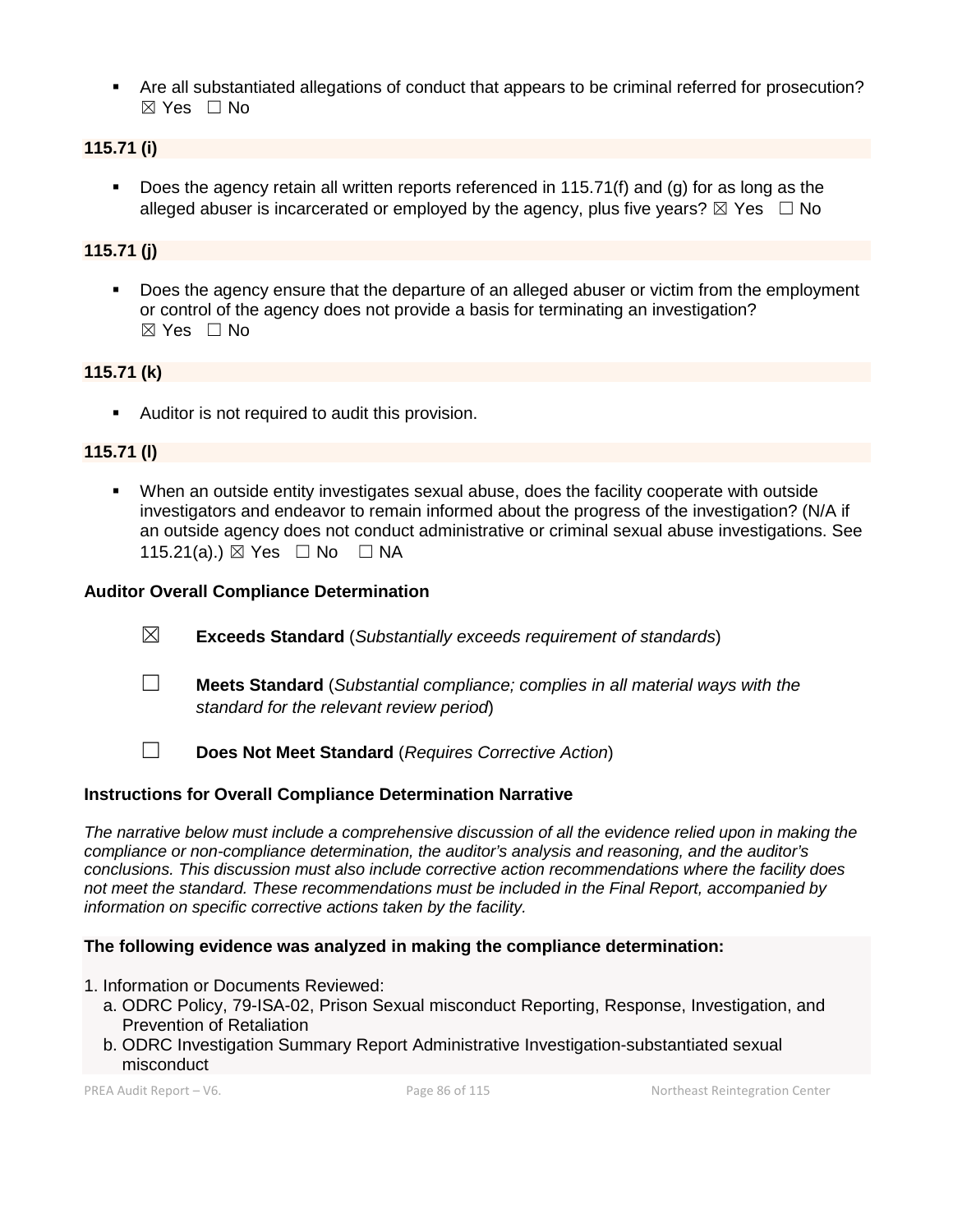- c. ODRC Investigation Summary Report Administrative Investigation-unfounded sexual harassment
- d. Training Certificate for ODRC Investigator, NERC OCM, and OSHP Investigator
- e. ODRC Statement of Status- OSHP did not forward any sexual abuse or harassment cases for prosecution, therefore there are no criminal investigative reports during this audit period
- e. Memo to auditor from PREA Coordinator regarding record retention schedule for criminal investigations
- f. ODRC Record Retention Schedule
- g. MOU between ODRC and OSHP
- 2. Interviews:
	- a. Facility investigator
	- b. Inmates who reported sexual abuse

## **Findings:**

According to ODRC Policy, 79-ISA-02, Prison Sexual Misconduct Reporting, Response, Investigation and Prevention of Retaliation, all reported incidents of alleged sexual abuse and sexual harassment are investigated. Per the policy, investigations into allegations of sexual abuse and sexual harassment shall be conducted promptly, thoroughly and objectively for all allegations including third-party and anonymous reports. The policy also details practice regarding evidence protocols, conducting compelled interviews and determining credibility of victims, suspects and witnesses. Administrative investigations shall include an effort to determine whether staff actions or failures to act contributed to the abuse and shall be documented in written reports that include a description of the physical and testimonial evidence, the reason behind credibility assessments and investigative facts and findings.

ODRC has a MOU with the OSHP concerning the investigations of PREA incidents. NERC has a OSHP trooper assigned to the facility that assists the facility investigator with PREA investigations. The MOU as well as the policy, outlines the specific details for PREA incident investigations. These details include:

- Evidence Protocol
- Medical exams for victims of sexual abuse
- Advocacy services for victims of sexual abuse
- Specialized training of the investigators
- Investigator interviews, to include compelled interviews
- Credibility of victims, suspects and witnesses are assessed on an individual basis
- Investigations documented in written report that contains thorough description of physical, testimonial and documentary evidence
- Substantiated allegations of conduct that appear to be criminal are referred for prosecution
- Departure of the alleged victim or abuser from employment or control of the facility shall not provide a basis for terminating an investigation

The facility investigator and the OSHP trooper both possessed certificates for completing a specialized training. During the interview with the facility investigator it was determined that the credibility of anyone interviewed in a PREA investigation is impartially and individually assessed. Evidence protocols were also reviewed with the facility investigator, to include preserving, gathering and documenting physical and DNA evidence for potential criminal investigation. The facility investigator noted that ODRC does not require an inmate who alleged sexual abuse to submit to a polygraph examination as a condition for proceeding with an investigation. The OSHP investigator was not available during the auditor's time onsite.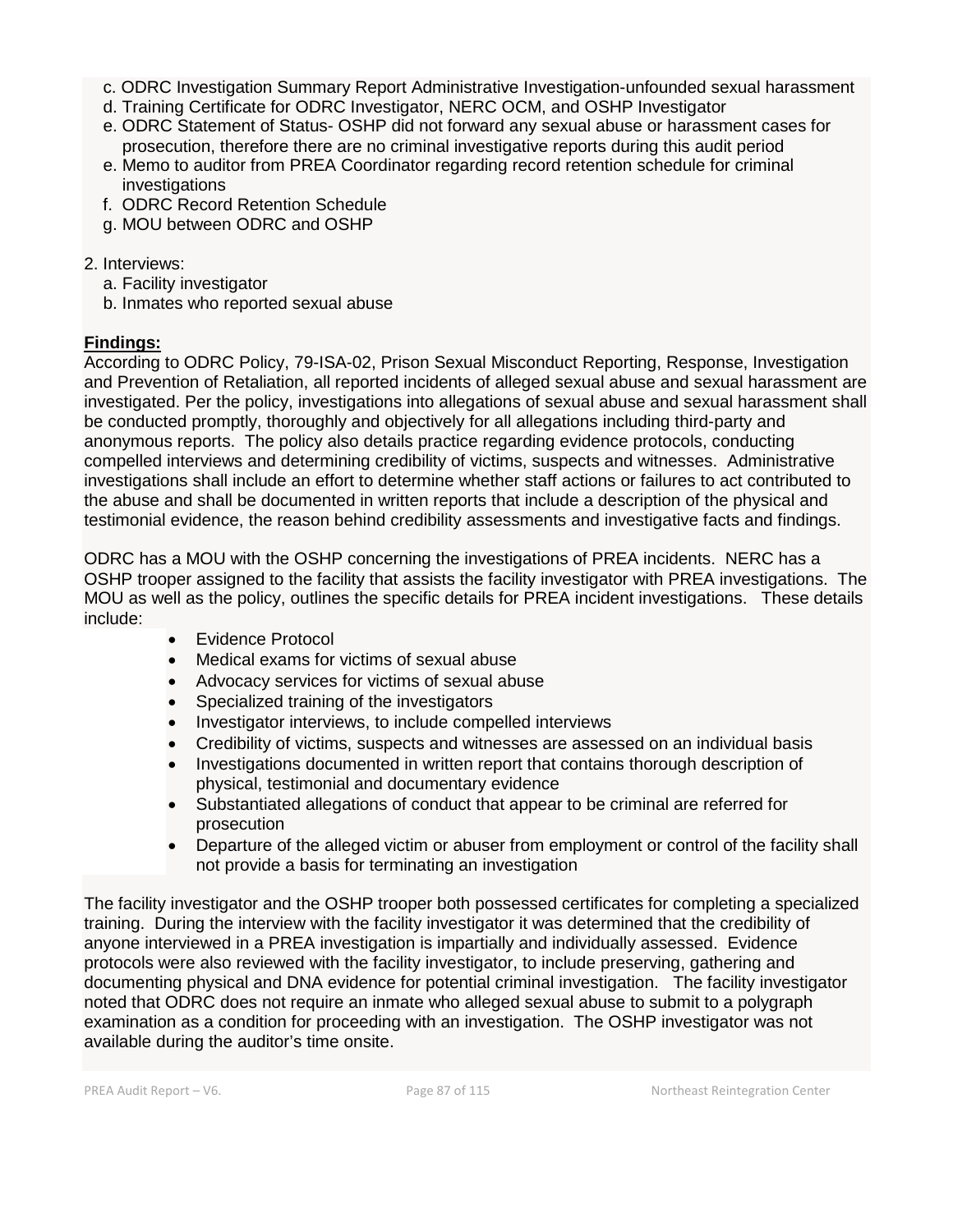Investigation case files were reviewed and contained evidence regarding the allegations that were made. The case files included interviews, review of video camera, first responder reports and details, investigation results, notifications, retaliation monitoring (if required) and incident reviews. The investigations reviewed were very thorough and documented.

Retention of investigations are consistent with PREA requirements. Administrative investigation case files are retained for 10 years after the inmate has reached final release, expiration of sentence, death, or 10 years after the employee is no longer employed by the agency. Criminal investigation case files are held indefinitely.

ODRC is fortunate to have the assistance of the OSHP in conducting criminal investigations. Investigative case plans are thorough, detailed and completed in a timely manner. This auditor finds the facility exceeds this standard.

#### **Corrective Action:**

1. None

## **Standard 115.72: Evidentiary standard for administrative investigations**

## **All Yes/No Questions Must Be Answered by the Auditor to Complete the Report**

#### **115.72 (a)**

 Is it true that the agency does not impose a standard higher than a preponderance of the evidence in determining whether allegations of sexual abuse or sexual harassment are substantiated? ⊠ Yes □ No

## **Auditor Overall Compliance Determination**

- ☐ **Exceeds Standard** (*Substantially exceeds requirement of standards*)
- ☒ **Meets Standard** (*Substantial compliance; complies in all material ways with the standard for the relevant review period*)
- 
- ☐ **Does Not Meet Standard** (*Requires Corrective Action*)

## **Instructions for Overall Compliance Determination Narrative**

*The narrative below must include a comprehensive discussion of all the evidence relied upon in making the compliance or non-compliance determination, the auditor's analysis and reasoning, and the auditor's conclusions. This discussion must also include corrective action recommendations where the facility does not meet the standard. These recommendations must be included in the Final Report, accompanied by information on specific corrective actions taken by the facility.*

## **The following evidence was analyzed in making the compliance determination:**

- 1. Information or Documents Reviewed:
	- a. ODRC Policy, 79-ISA-02, Prison Sexual Misconduct Reporting, Response, Investigation and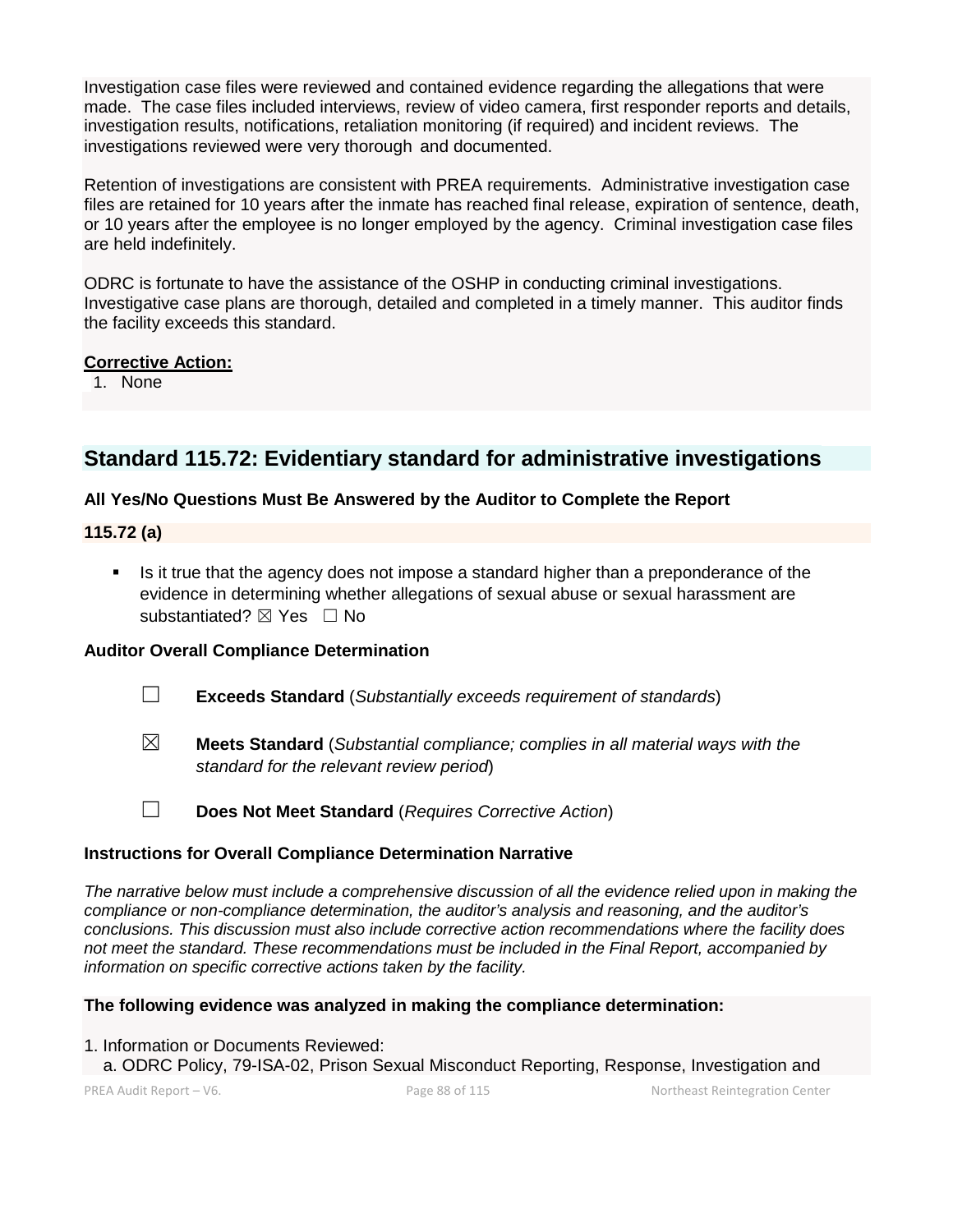Prevention of Retaliation b. Investigation Summary Report Administrative Investigation

- 2. Interviews:
	- a. Investigative staff

## **Findings:**

According to ODRC Policy, 79-ISA-02, Prison Sexual Misconduct Reporting, Response, Investigation and Prevention of Retaliation, ODRC shall impose no standard higher than a preponderance of the evidence in determining whether allegations of sexual misconduct are substantiated.

The Facility Investigator was interviewed and a sample of the facility PREA investigations were reviewed. Inconsistencies as well as consistencies in inmate responses to questions, physical evidence, video footage, witness and inmate (victim/abuser) statements are all considered by the investigator in determining the outcome of the investigation. The standard for the "preponderance of evidence" in the investigations reviewed was established and used consistently in each investigation and used to make final determinations.

This auditor finds the facility in compliance with the standard.

#### **Corrective Action:**

1. None

## **Standard 115.73: Reporting to inmates**

## **All Yes/No Questions Must Be Answered by the Auditor to Complete the Report**

#### **115.73 (a)**

 Following an investigation into an inmate's allegation that he or she suffered sexual abuse in an agency facility, does the agency inform the inmate as to whether the allegation has been determined to be substantiated, unsubstantiated, or unfounded?  $\boxtimes$  Yes  $\Box$  No

#### **115.73 (b)**

 If the agency did not conduct the investigation into an inmate's allegation of sexual abuse in an agency facility, does the agency request the relevant information from the investigative agency in order to inform the inmate? (N/A if the agency/facility is responsible for conducting administrative and criminal investigations.)  $\boxtimes$  Yes  $\Box$  No  $\Box$  NA

#### **115.73 (c)**

 Following an inmate's allegation that a staff member has committed sexual abuse against the inmate, unless the agency has determined that the allegation is unfounded, or unless the inmate has been released from custody, does the agency subsequently inform the inmate whenever: The staff member is no longer posted within the inmate's unit?  $\boxtimes$  Yes  $\Box$  No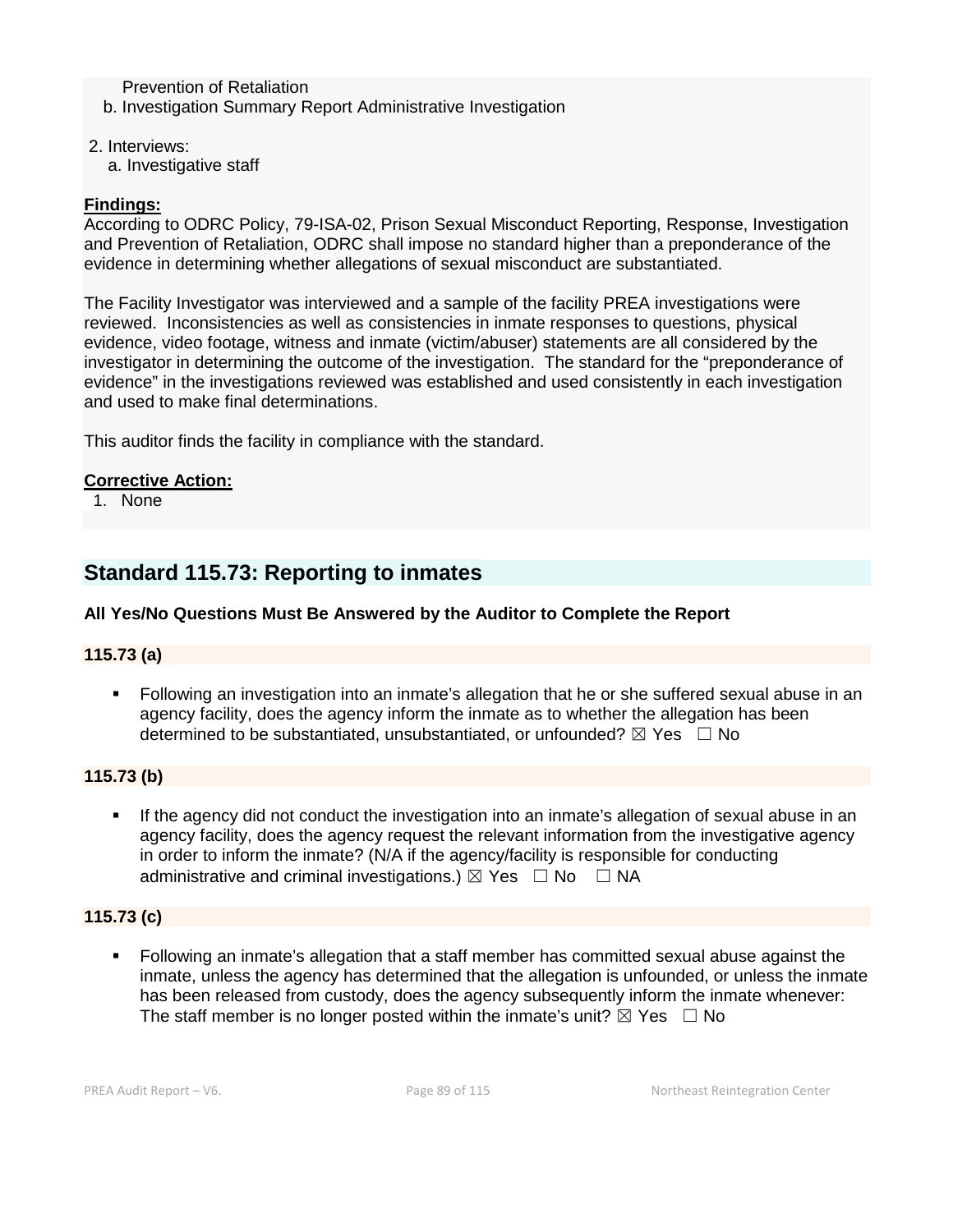- Following an inmate's allegation that a staff member has committed sexual abuse against the inmate, unless the agency has determined that the allegation is unfounded, or unless the inmate has been released from custody, does the agency subsequently inform the inmate whenever: The staff member is no longer employed at the facility?  $\boxtimes$  Yes  $\Box$  No
- Following an inmate's allegation that a staff member has committed sexual abuse against the inmate, unless the agency has determined that the allegation is unfounded, or unless the inmate has been released from custody, does the agency subsequently inform the inmate whenever: The agency learns that the staff member has been indicted on a charge related to sexual abuse in the facility?  $\boxtimes$  Yes  $\Box$  No
- Following an inmate's allegation that a staff member has committed sexual abuse against the inmate, unless the agency has determined that the allegation is unfounded, or unless the inmate has been released from custody, does the agency subsequently inform the inmate whenever: The agency learns that the staff member has been convicted on a charge related to sexual abuse within the facility?  $\boxtimes$  Yes  $\Box$  No

## **115.73 (d)**

- Following an inmate's allegation that he or she has been sexually abused by another inmate, does the agency subsequently inform the alleged victim whenever: The agency learns that the alleged abuser has been indicted on a charge related to sexual abuse within the facility?  $\boxtimes$  Yes  $\Box$  No
- Following an inmate's allegation that he or she has been sexually abused by another inmate, does the agency subsequently inform the alleged victim whenever: The agency learns that the alleged abuser has been convicted on a charge related to sexual abuse within the facility? ☒ Yes ☐ No

## **115.73 (e)**

Does the agency document all such notifications or attempted notifications?  $\boxtimes$  Yes  $\Box$  No

## **115.73 (f)**

**Auditor is not required to audit this provision.** 

## **Auditor Overall Compliance Determination**

- ☐ **Exceeds Standard** (*Substantially exceeds requirement of standards*)
- ☒ **Meets Standard** (*Substantial compliance; complies in all material ways with the standard for the relevant review period*)
- 
- ☐ **Does Not Meet Standard** (*Requires Corrective Action*)

#### **Instructions for Overall Compliance Determination Narrative**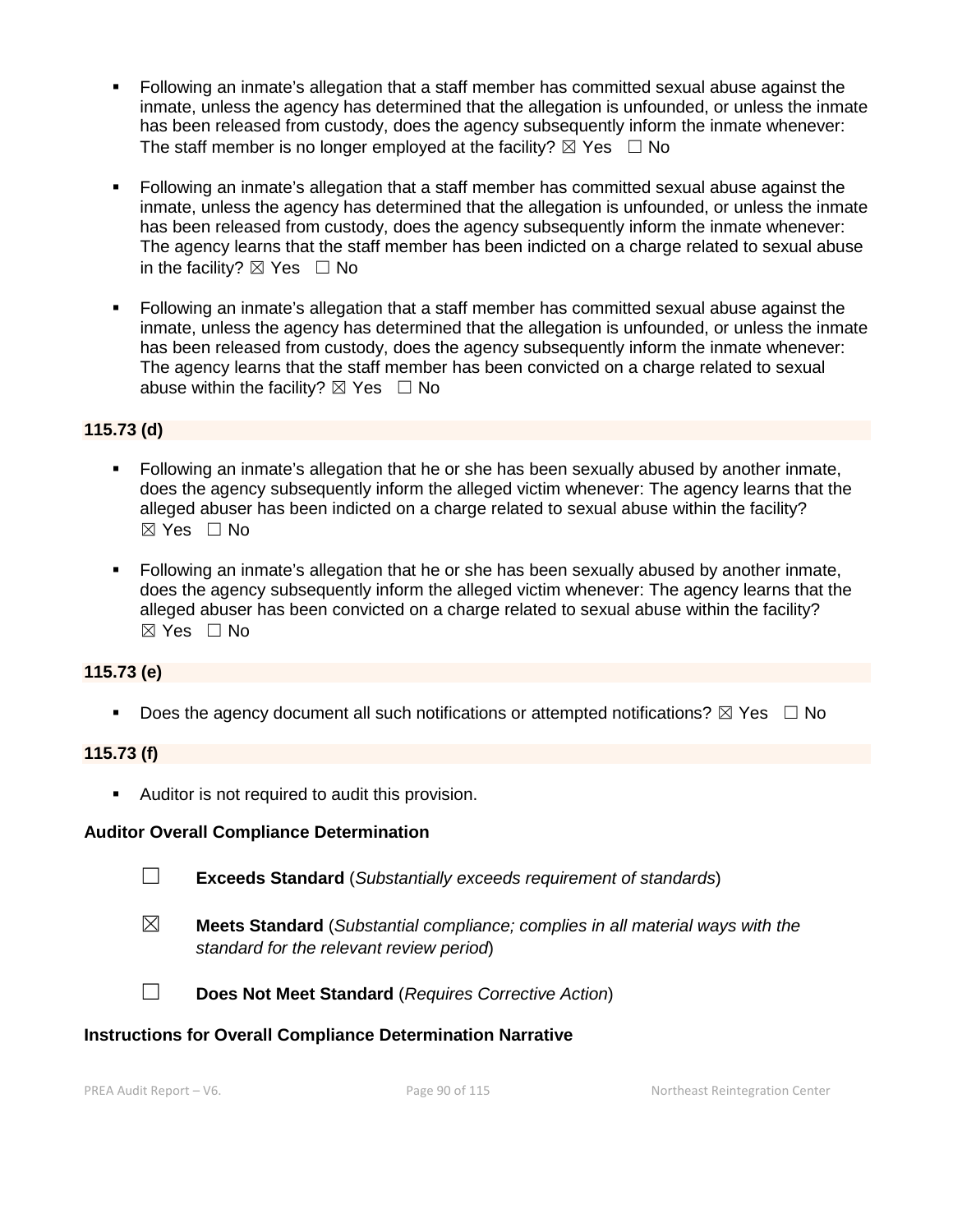*The narrative below must include a comprehensive discussion of all the evidence relied upon in making the compliance or non-compliance determination, the auditor's analysis and reasoning, and the auditor's conclusions. This discussion must also include corrective action recommendations where the facility does not meet the standard. These recommendations must be included in the Final Report, accompanied by information on specific corrective actions taken by the facility.*

## **The following evidence was analyzed in making the compliance determination:**

- 1. Information or Documents Reviewed:
	- a. ODRC Policy, 79-ISA-02, Prison Sexual Misconduct Reporting, Response, Investigation and Prevention of Retaliation
	- b. Investigative Summary Report Administrative Investigation
	- c. Statement of Status reporting NERC did not have any allegations of sexual abuse that involved staff on inmate during the audit year
- 2. Interviews:
	- a. Warden
	- b. Investigative Staff
	- c. Inmates who Reported Sexual Abuse

#### **Findings:**

According to ODRC Policy, 79-ISA-2, Prison Sexual Misconduct Reporting, Response, Investigation and Prevention of Retaliation requires that upon completion of an investigation into an inmate's allegations that she suffered sexual abuse in the facility, the institutional investigator informs the inmate as to whether the allegation has been determined to be substantiated, unsubstantiated or unfounded.

There were four (4) administrative investigations of alleged inmate sexual abuse completed by NERC the last 12 months and no criminal investigations. All four (4) inmates were notified verbally or in writing of the results of the investigation. A few of the investigations noted that the inmates were informed verbally and in writing of the results of the investigation. If there were any criminal investigations conducted, the facility investigator would work cooperatively with the investigative trooper from OSHP for the results of the investigation and proper notification to the inmate would be made by the facility investigator or PCM/OCM. The notifications were all made within reasonable time periods.

Upon completion of an inmate sexual abuse allegation against a staff member (unless unfounded), the institutional investigator informs the inmates if the staff member is no longer posted within the inmate's unit, the staff member is no longer employed at the facility, the institution learns that the staff member has been indicted on a charge related to sexual abuse within the institution and/or the institution learns that the staff member has been convicted on a charge related to sexual abuse with an institution. Policy also requires that any inmate who makes an allegation against another inmate must be notified when the alleged abuser is indicted and also when the alleged abuser is convicted on a charge related to sexual abuse within a facility. Notifications/attempted notifications are documented in memo format. The facility's obligation to report will terminate if the inmate is released from ODRC's custody.

The auditor finds the facility in compliance with this standard.

## **Corrective Action:**

1. None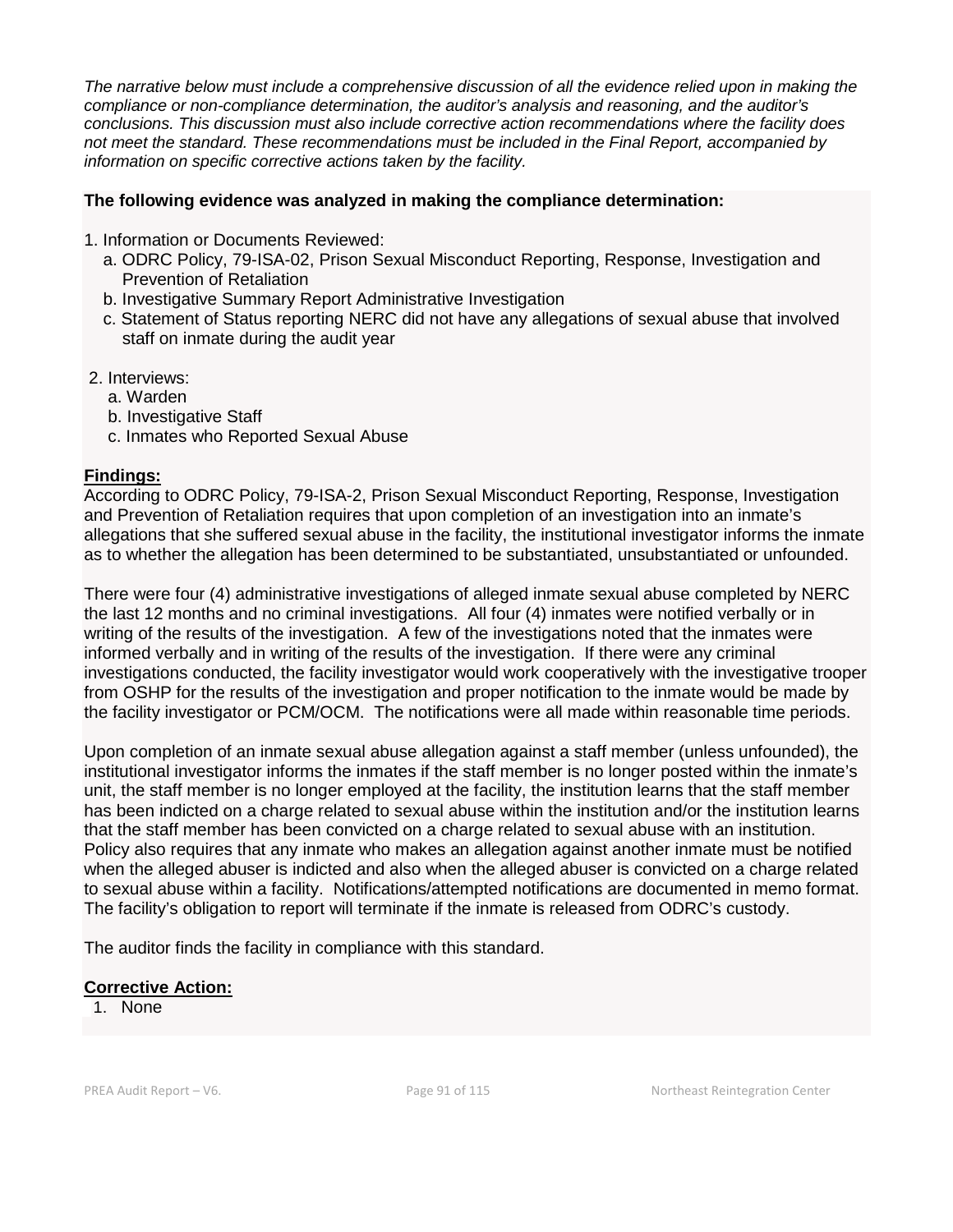# **DISCIPLINE**

## **Standard 115.76: Disciplinary sanctions for staff**

## **All Yes/No Questions Must Be Answered by the Auditor to Complete the Report**

#### **115.76 (a)**

 Are staff subject to disciplinary sanctions up to and including termination for violating agency sexual abuse or sexual harassment policies? ⊠ Yes □ No

#### **115.76 (b)**

 Is termination the presumptive disciplinary sanction for staff who have engaged in sexual abuse? ⊠ Yes □ No

#### **115.76 (c)**

 Are disciplinary sanctions for violations of agency policies relating to sexual abuse or sexual harassment (other than actually engaging in sexual abuse) commensurate with the nature and circumstances of the acts committed, the staff member's disciplinary history, and the sanctions imposed for comparable offenses by other staff with similar histories?  $\boxtimes$  Yes  $\Box$  No

### **115.76 (d)**

- Are all terminations for violations of agency sexual abuse or sexual harassment policies, or resignations by staff who would have been terminated if not for their resignation, reported to: Law enforcement agencies (unless the activity was clearly not criminal)?  $\boxtimes$  Yes  $\Box$  No
- Are all terminations for violations of agency sexual abuse or sexual harassment policies, or resignations by staff who would have been terminated if not for their resignation, reported to: Relevant licensing bodies?  $\boxtimes$  Yes  $\Box$  No

#### **Auditor Overall Compliance Determination**

- ☐ **Exceeds Standard** (*Substantially exceeds requirement of standards*)
- ☒ **Meets Standard** (*Substantial compliance; complies in all material ways with the standard for the relevant review period*)
- ☐ **Does Not Meet Standard** (*Requires Corrective Action*)

#### **Instructions for Overall Compliance Determination Narrative**

*The narrative below must include a comprehensive discussion of all the evidence relied upon in making the compliance or non-compliance determination, the auditor's analysis and reasoning, and the auditor's conclusions. This discussion must also include corrective action recommendations where the facility does*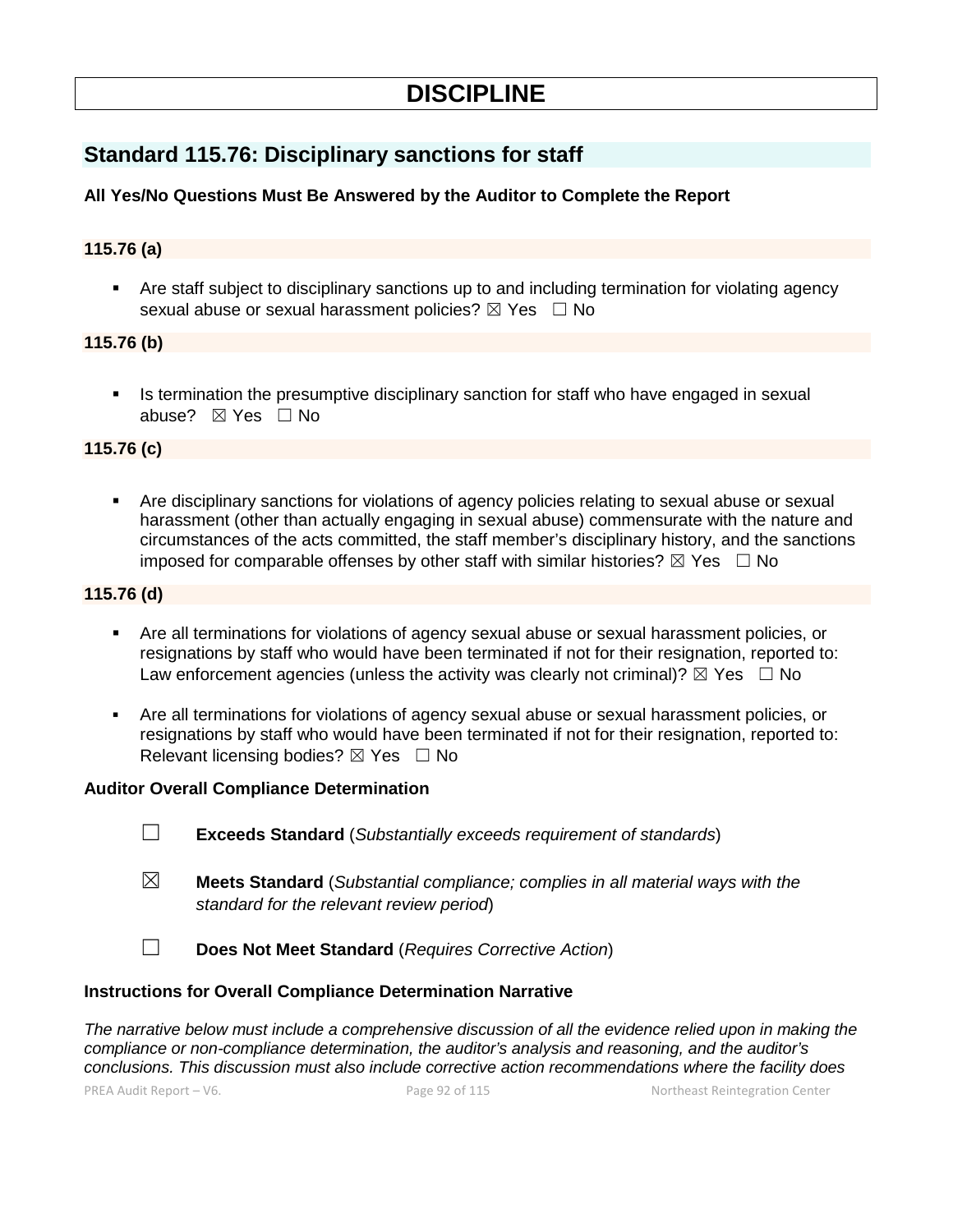*not meet the standard. These recommendations must be included in the Final Report, accompanied by information on specific corrective actions taken by the facility.*

#### **The following evidence was analyzed in making the compliance determination:**

- 1. Information or Documents Reviewed:
	- a. ODRC Policy, 79-ISA-01, Prison Rape Elimination
	- b. ODRC Policy, 31-SEM-07, Unauthorized Relationships
	- c. Statement of Status saying that NERC did not have any employees that violated agency sexual
	- abuse or sexual harassment policies, thus no disciplinary sanctions up to and including termination.

#### **Findings:**

ODRC Policy, 79-ISA-01, Prison Rape Elimination and Policy 31-SEM-07, Unauthorized Relationships both stipulate that all employees are subject to disciplinary sanctions up to and including termination for violating agency sexual misconduct policies. Terminations for violations of agency sexual misconduct policy, or resignations by staff that would have been terminated if not for their resignation, shall be reported to law enforcement, unless the activity was clearly not criminal, and also reported to any relevant licensing bodies.

There were no cases in the past 12 months that any staff violated agency sexual abuse or sexual harassment policies, thus there were no staff terminated (or resigned prior to termination). There were also no staff disciplined, short of termination, for agency sexual abuse or sexual harassment policies as well as no staff being reported to licensing boards following their termination (or resignation prior to termination).

The auditor finds the facility meets the standard.

### **Corrective Action:**

1. None

## **Standard 115.77: Corrective action for contractors and volunteers**

## **All Yes/No Questions Must Be Answered by the Auditor to Complete the Report**

#### **115.77 (a)**

- Is any contractor or volunteer who engages in sexual abuse prohibited from contact with inmates?  $⊠$  Yes  $□$  No
- Is any contractor or volunteer who engages in sexual abuse reported to: Law enforcement agencies (unless the activity was clearly not criminal)?  $\boxtimes$  Yes  $\Box$  No
- Is any contractor or volunteer who engages in sexual abuse reported to: Relevant licensing bodies? ⊠ Yes □ No

**115.77 (b)**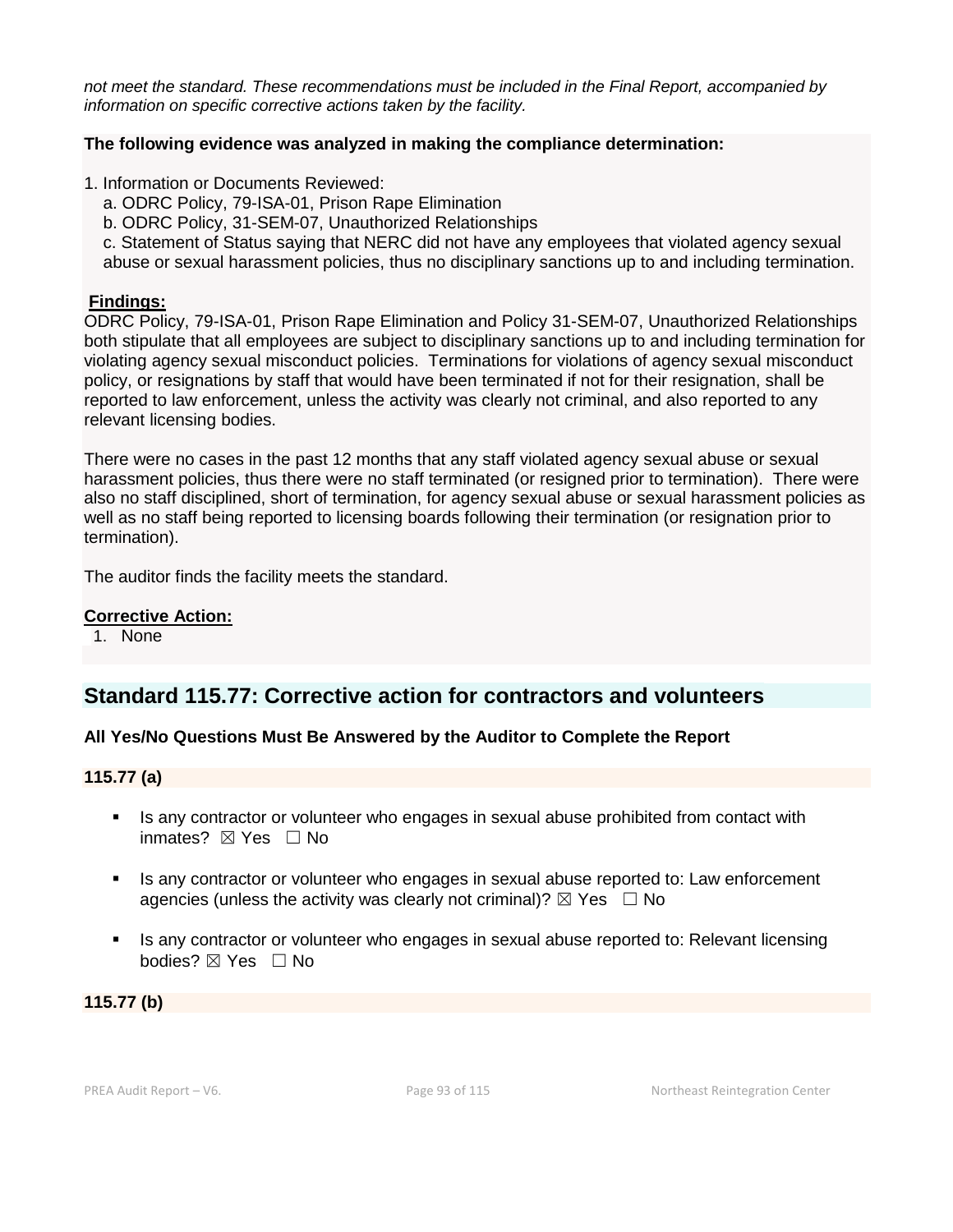In the case of any other violation of agency sexual abuse or sexual harassment policies by a contractor or volunteer, does the facility take appropriate remedial measures, and consider whether to prohibit further contact with inmates?  $\boxtimes$  Yes  $\Box$  No

## **Auditor Overall Compliance Determination**

☐ **Exceeds Standard** (*Substantially exceeds requirement of standards*) ☒ **Meets Standard** (*Substantial compliance; complies in all material ways with the standard for the relevant review period*) ☐ **Does Not Meet Standard** (*Requires Corrective Action*)

## **Instructions for Overall Compliance Determination Narrative**

*The narrative below must include a comprehensive discussion of all the evidence relied upon in making the compliance or non-compliance determination, the auditor's analysis and reasoning, and the auditor's conclusions. This discussion must also include corrective action recommendations where the facility does not meet the standard. These recommendations must be included in the Final Report, accompanied by information on specific corrective actions taken by the facility.*

## **The following evidence was analyzed in making the compliance determination:**

- 1. Information or Documents Reviewed:
	- a. ODRC Policy, 79-ISA-01, Prison Rape Elimination
	- b. ODRC Policy, 71-SOC-01, Recruitment, Training and Supervision of Volunteers
	- c. Statement of Status-NERC did not have any allegations of sexual abuse or harassment against a volunteer or contractor during the audit period.
	- d. Standards of Conduct for Contractors, Volunteers and Interns
- 2. Interviews:
	- a. Warden

## **Findings:**

According to ODRC Policy, 79-ISA-01, Prison Rape Elimination and ODRC Policy 71-SOC-01, Recruitment, Training and Supervision of Volunteers, and ODRC Standards of Conduct for Contractors, Volunteers and Interns any contractor or volunteer who engages in sexual misconduct is prohibited from contact with inmates and shall be reported to relevant licensing bodies and law enforcement, unless the activity was clearly not criminal. During the interview with the Warden, she explained that a volunteer or contracted suspected of violating the policy would be immediately suspended until a thorough investigation was completed. If necessary, they would be terminated as a volunteer or contractor and not be allowed access into any institution.

Volunteers and contractors are trained and oriented in prohibited behaviors and actions that can stem from the prohibited behaviors. Contractors and Volunteers sign their acknowledgement of receipt of the Standards of Conduct for Contractors, Volunteers and Interns indicating they have read and understand these Standards and agree to abide by all rules and guidelines contained in the Standards.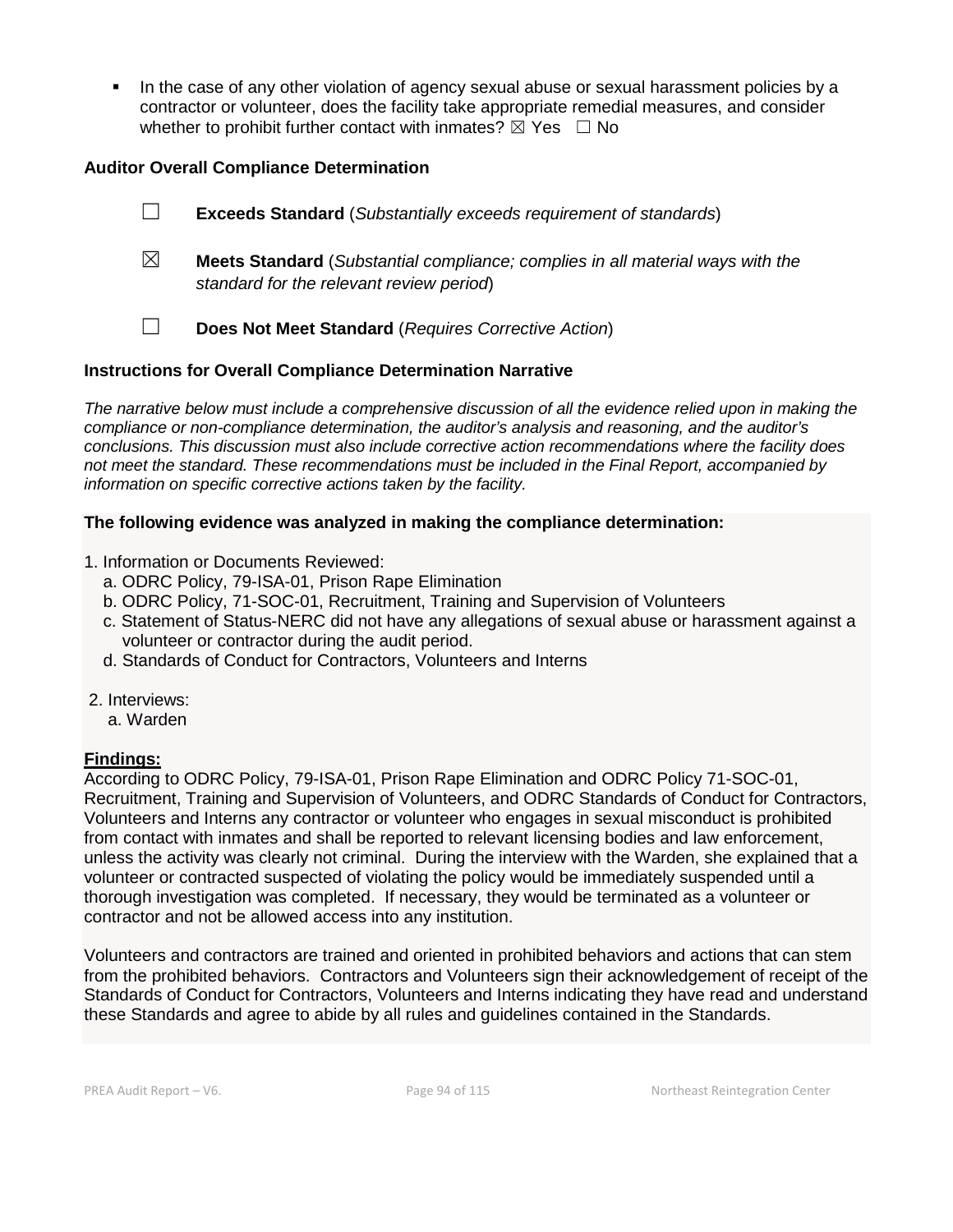There were no volunteers or contractors reported to relevant licensing bodies and law enforcement for engaging in sexual abuse of inmates.

The auditor finds this standard in compliance.

## **Corrective Action:**

1. None

## **Standard 115.78: Disciplinary sanctions for inmates**

#### **All Yes/No Questions Must Be Answered by the Auditor to Complete the Report**

## **115.78 (a)**

 Following an administrative finding that an inmate engaged in inmate-on-inmate sexual abuse, or following a criminal finding of guilt for inmate-on-inmate sexual abuse, are inmates subject to disciplinary sanctions pursuant to a formal disciplinary process?  $\boxtimes$  Yes  $\Box$  No

#### **115.78 (b)**

 Are sanctions commensurate with the nature and circumstances of the abuse committed, the inmate's disciplinary history, and the sanctions imposed for comparable offenses by other inmates with similar histories?  $\boxtimes$  Yes  $\Box$  No

#### **115.78 (c)**

 When determining what types of sanction, if any, should be imposed, does the disciplinary process consider whether an inmate's mental disabilities or mental illness contributed to his or her behavior? ⊠ Yes □ No

## **115.78 (d)**

 If the facility offers therapy, counseling, or other interventions designed to address and correct underlying reasons or motivations for the abuse, does the facility consider whether to require the offending inmate to participate in such interventions as a condition of access to programming and other benefits?  $\boxtimes$  Yes  $\Box$  No

#### **115.78 (e)**

 Does the agency discipline an inmate for sexual contact with staff only upon a finding that the staff member did not consent to such contact?  $\boxtimes$  Yes  $\Box$  No

#### **115.78 (f)**

 For the purpose of disciplinary action does a report of sexual abuse made in good faith based upon a reasonable belief that the alleged conduct occurred NOT constitute falsely reporting an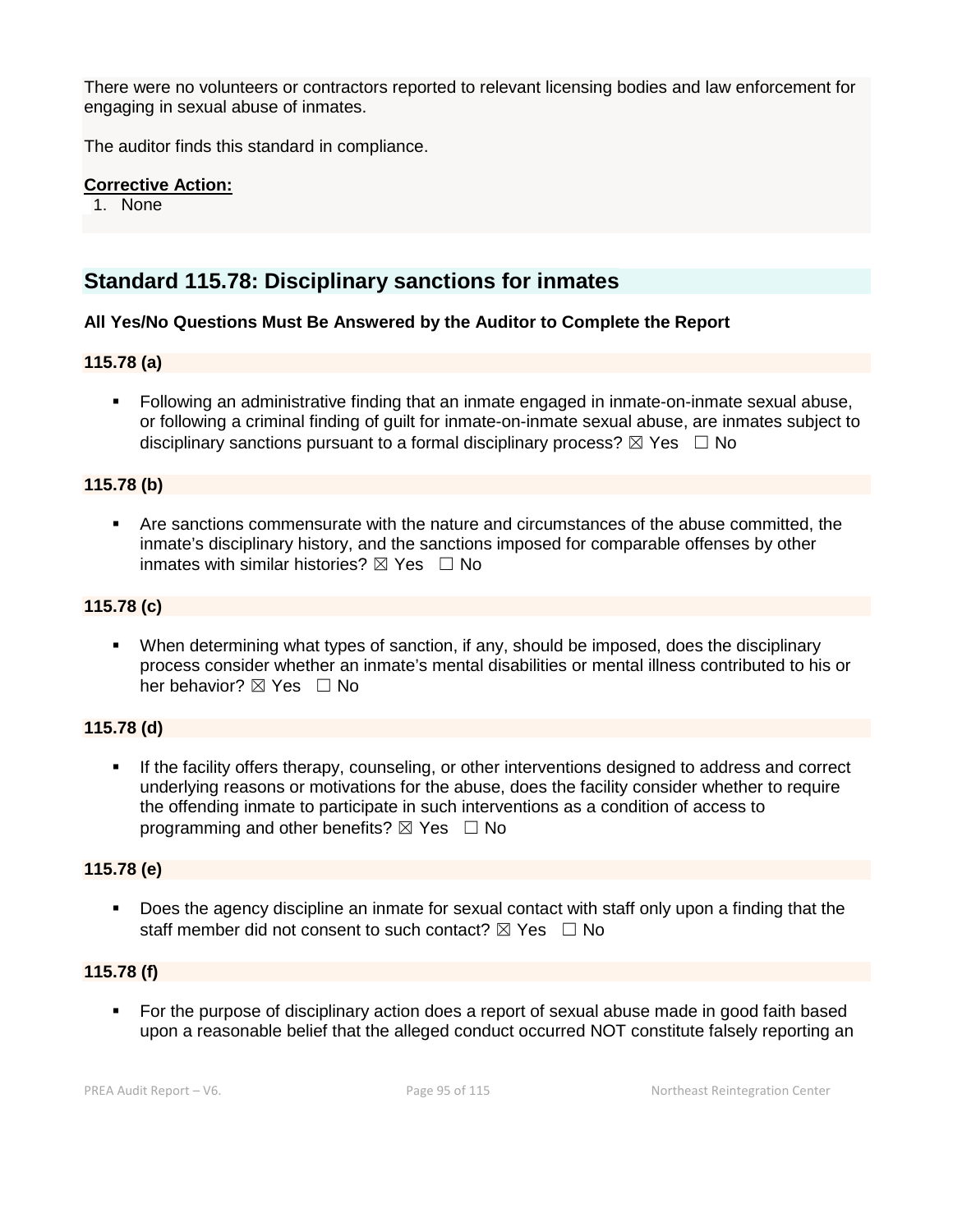incident or lying, even if an investigation does not establish evidence sufficient to substantiate the allegation?  $\boxtimes$  Yes  $\Box$  No

## **115.78 (g)**

 If the agency prohibits all sexual activity between inmates, does the agency always refrain from considering non-coercive sexual activity between inmates to be sexual abuse? (N/A if the agency does not prohibit all sexual activity between inmates.)  $\Box$  Yes  $\Box$  No  $\Box$  NA

### **Auditor Overall Compliance Determination**

- ☐ **Exceeds Standard** (*Substantially exceeds requirement of standards*)
- ☒ **Meets Standard** (*Substantial compliance; complies in all material ways with the standard for the relevant review period*)
- ☐ **Does Not Meet Standard** (*Requires Corrective Action*)

## **Instructions for Overall Compliance Determination Narrative**

*The narrative below must include a comprehensive discussion of all the evidence relied upon in making the compliance or non-compliance determination, the auditor's analysis and reasoning, and the auditor's conclusions. This discussion must also include corrective action recommendations where the facility does not meet the standard. These recommendations must be included in the Final Report, accompanied by information on specific corrective actions taken by the facility.*

## **The following evidence was analyzed in making the compliance determination:**

- 1. Information or Documents Reviewed:
	- a. ODRC Policy, 79-ISA-02, Prison Sexual Misconduct Reporting, Response, Investigation, and Prevention of Retaliation
	- b. ODRC Policy, 56-DCS-01, Conduct Report and Hearing Officer Procedures
	- c. Incident Report
	- d. Statement of Status-NERC did not have any allegations of sexual abuse that involved staff on inmate during the audit year.
	- e. Inmate Conduct Report for consensual physical contact for the purpose of sexually arousing or gratifying either person.
	- f. 5120-9-06 Inmate Rules of Conduct
	- g. 5120-9-08 Disciplinary procedures for violations of inmate rules of conduct before the rules infraction board
- 2. Interviews:
	- a. Warden
	- b. Medical and Mental Health

## **Findings:**

ODRC Policy, 79-ISA-02, Prison Sexual Misconduct Reporting, Response, Investigation, and Prevention of Retaliation and ODRC Policy, 56-DCS-01, Conduct Report and Hearing Officer Procedures both explain the formal inmate disciplinary process of ODRC. Administrative and Criminal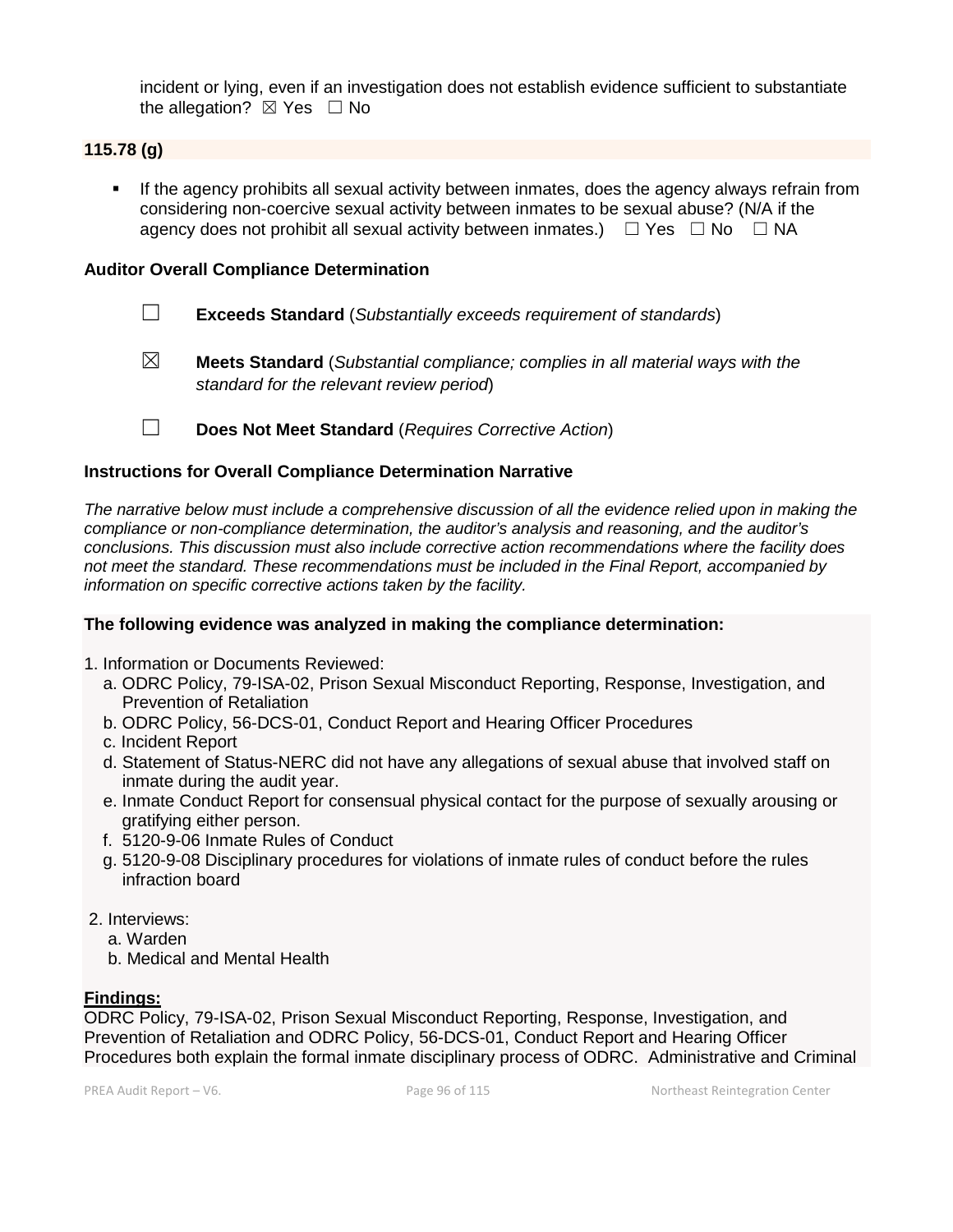sanctions exist for inmates who engage in sexual misconduct. All sexual activity is prohibited between inmates at NERC. No inmate reporting sexual misconduct shall be issued a conduct report for lying based solely on the fact their allegations could not be substantiated or that the inmate later recanted the allegation. Each case is evaluation on its merits, considering all evidence and circumstances and whether there is any possibility that the alleged incident could have occurred. Inmates who are found guilty by the Rules Infraction Board (RIB) of sexual abuse are considered for disciplinary sanctions and any/all of the following administrative actions:

- Referral to the Serious Misconduct Panel (SMP) for placement into Extended Restrictive Housing (ERH);
- Special security review which considers the sexual abuse behavior. At a minimum, the inmate should be considered for an increase of one security level;
- Institutional separations shall be placed on the aggressor and the victim consistent with ODRC policy 53-CLS-05, Inmate Separations; and;
- The RIB/SMP may order the aggressor to pay reasonable restitution to ODRC for the costs it incurred as a result of the sexual abuse.

Inmates found guilty by the RIB/SMP of sexual abuse shall be given appropriate programming and interventions if determined to be necessary by mental health services in consultation with sex offender services. If an inmate's behavior suggests serious mental illness, they can be referred to mental health staff for a mental health assessment.

In the past 12-months, there were three (3) administrative findings of inmate-on-inmate sexual abuse that occurred at NERC. There were no incidents of criminal findings of inmate-on-inmate sexual abuse at NERC. Samples of conduct reports reviewed for sexual abuse included sanctions of limited privileges housing and loss of earned credit.

Staff interviewed explained that if an inmate is appearing before the RIB/SMP for a PREA-related conduct report, would have their mental health taken into consideration when determining sanctions.

The auditor finds the facility meets this standard.

## **Corrective Action:**

1. None

# **MEDICAL AND MENTAL CARE**

## **Standard 115.81: Medical and mental health screenings; history of sexual abuse**

## **All Yes/No Questions Must Be Answered by the Auditor to Complete the Report**

## **115.81 (a)**

If the screening pursuant to  $\S$  115.41 indicates that a prison inmate has experienced prior sexual victimization, whether it occurred in an institutional setting or in the community, do staff ensure that the inmate is offered a follow-up meeting with a medical or mental health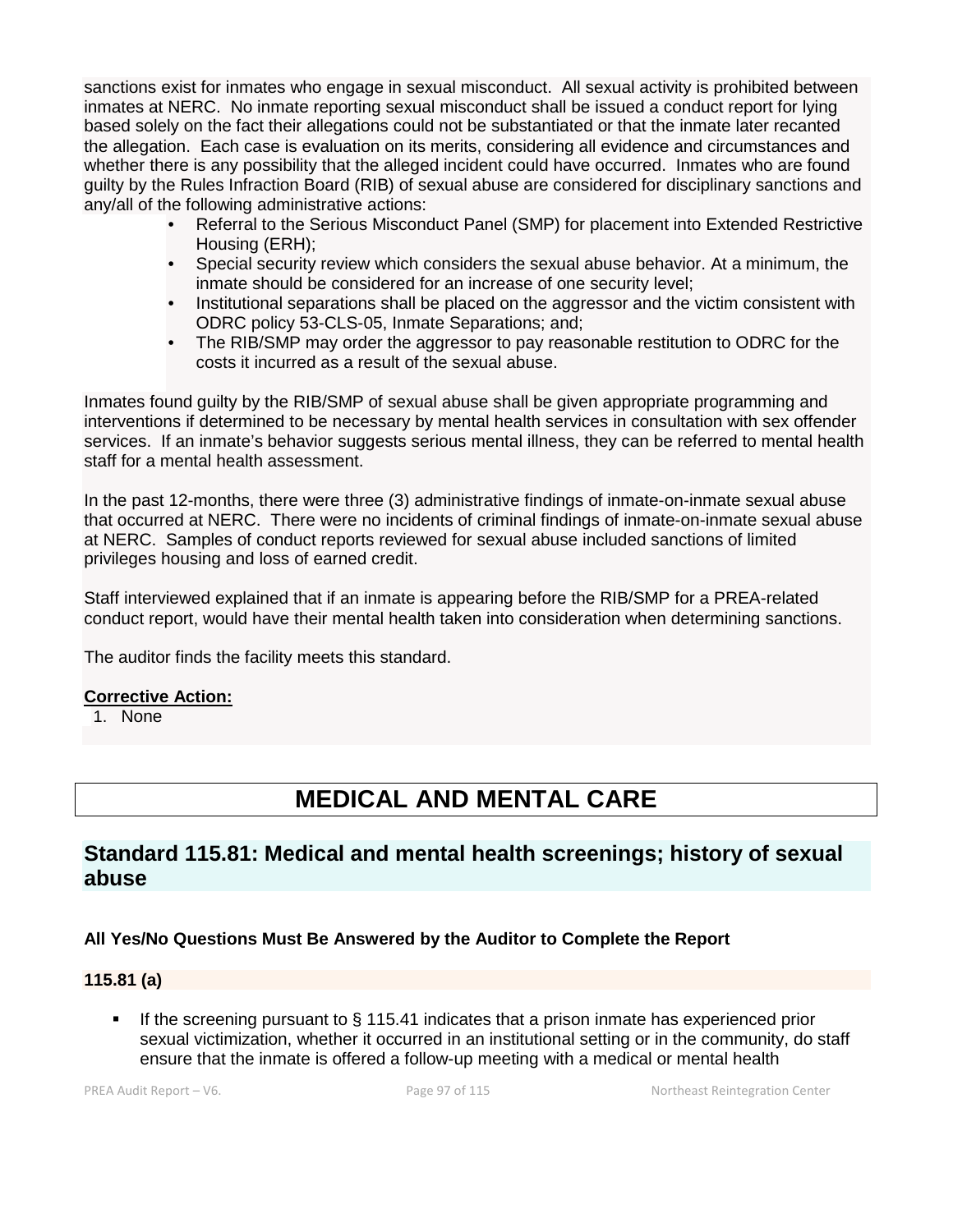practitioner within 14 days of the intake screening? (N/A if the facility is not a prison.)  $⊠ Yes □ No □ NA$ 

### **115.81 (b)**

 If the screening pursuant to § 115.41 indicates that a prison inmate has previously perpetrated sexual abuse, whether it occurred in an institutional setting or in the community, do staff ensure that the inmate is offered a follow-up meeting with a mental health practitioner within 14 days of the intake screening? (N/A if the facility is not a prison.)  $\boxtimes$  Yes  $\Box$  No  $\Box$  NA

### **115.81 (c)**

If the screening pursuant to  $\S$  115.41 indicates that a jail inmate has experienced prior sexual victimization, whether it occurred in an institutional setting or in the community, do staff ensure that the inmate is offered a follow-up meeting with a medical or mental health practitioner within 14 days of the intake screening?  $\boxtimes$  Yes  $\Box$  No

#### **115.81 (d)**

 Is any information related to sexual victimization or abusiveness that occurred in an institutional setting strictly limited to medical and mental health practitioners and other staff as necessary to inform treatment plans and security management decisions, including housing, bed, work, education, and program assignments, or as otherwise required by Federal, State, or local law?  $\boxtimes$  Yes  $\Box$  No

### **115.81 (e)**

 Do medical and mental health practitioners obtain informed consent from inmates before reporting information about prior sexual victimization that did not occur in an institutional setting, unless the inmate is under the age of 18?  $\boxtimes$  Yes  $\Box$  No

#### **Auditor Overall Compliance Determination**

- ☐ **Exceeds Standard** (*Substantially exceeds requirement of standards*)
- ☒ **Meets Standard** (*Substantial compliance; complies in all material ways with the standard for the relevant review period*)
- ☐ **Does Not Meet Standard** (*Requires Corrective Action*)

## **Instructions for Overall Compliance Determination Narrative**

*The narrative below must include a comprehensive discussion of all the evidence relied upon in making the compliance or non-compliance determination, the auditor's analysis and reasoning, and the auditor's conclusions. This discussion must also include corrective action recommendations where the facility does not meet the standard. These recommendations must be included in the Final Report, accompanied by information on specific corrective actions taken by the facility.*

**The following evidence was analyzed in making the compliance determination:**

PREA Audit Report – V6. Page 98 of 115 Northeast Reintegration Center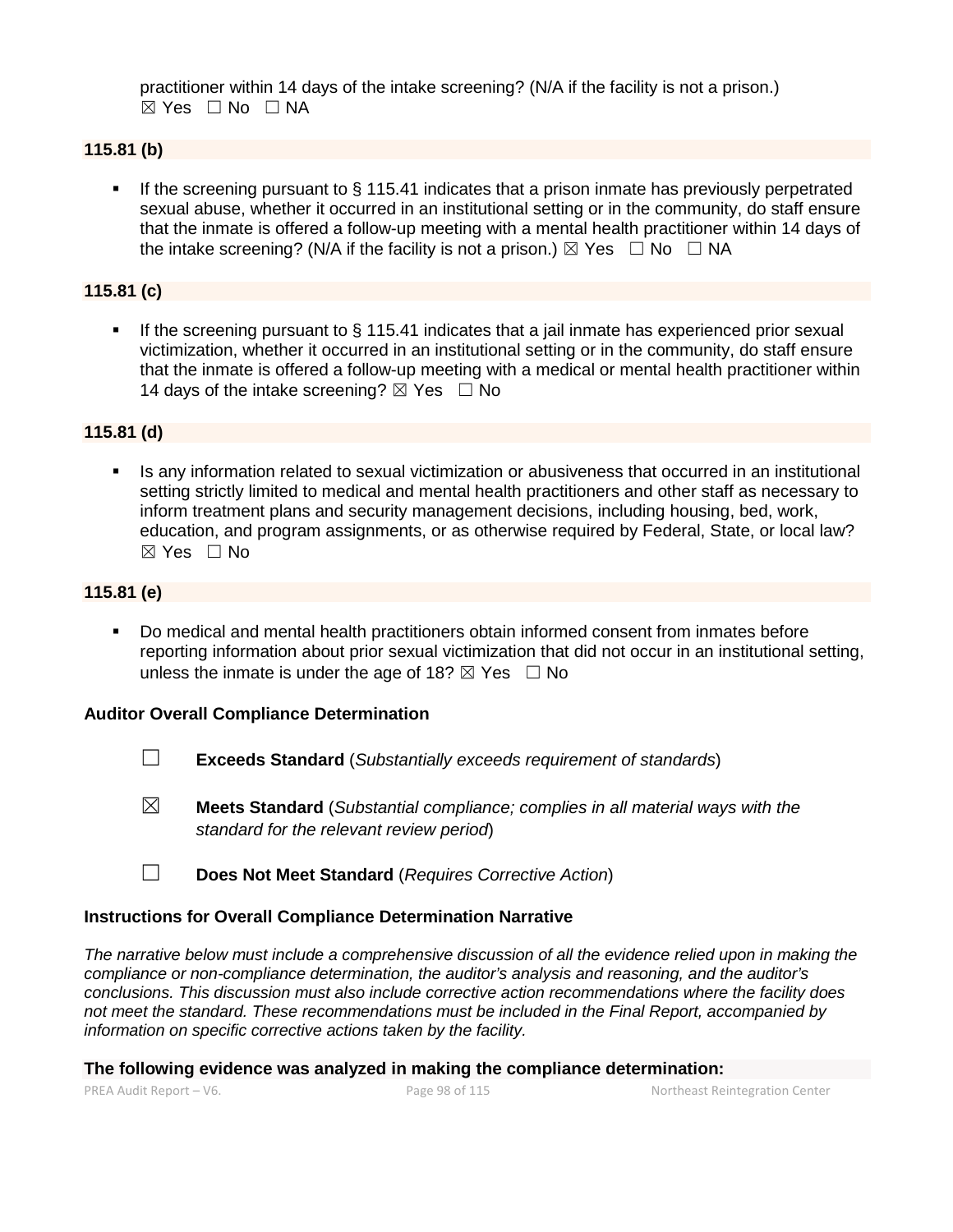- 1. Information or Documents Reviewed:
	- a. ODRC Policy, 79-ISA-02, Prison Sexual Misconduct Reporting, Response, Investigation and Prevention of Retaliation.
	- b. ODRC Policy, 79-ISA-04, PREA Risk Assessments and Accommodation Strategies
	- c. PREA Assessment Process form indicating mental health referral date
	- d. NERC Mental Health Staff SOAP Note
	- e. PREA Classification Report
	- f. Statement of Status-NERC did not have any inmates who wished to report sexual victimization within the community to law enforcement during the audit period.
- 2. Interviews:
	- a. Staff responsible for Risk Screening
	- b. Inmates who Disclosed Sexual Victimization at Risk Screening

## **Findings:**

ODRC utilizes an assessment process that is extensively detailed to conduct their PREA-related screening. During the screening process, if an inmate discloses any prior sexual victimization, staff ensures that the inmate is offered a follow-up meeting with a medical or mental health practitioner within 14 days of the screening. Examination of a sample of assessments indicated that the inmates were offered the follow-up meeting with medical or mental health practitioners. Medical and mental health records indicated that the follow-up visits with the inmate occurred within 14 days. The facility reported that over the past twelve (12) months, 100% of the inmates who disclosed prior victimization during screening were offered a follow-up meeting with a medical or mental health practitioner.

The same protocol applies to inmates who previously perpetrated sexual abuse (either in an institutional setting or in the community). Examination of a sample of assessments indicated that the inmates were offered the follow-up meeting with medical or mental health practitioners. Medical and mental health records indicated that the follow-up visits with the inmate occurred within 14 days. The facility reported that over the past twelve (12) months, 100% of the inmates who previously perpetrated sexual abuse (either in an institutional setting or in the community) were offered a follow-up meeting with a medical or mental health practitioner.

Policy requires that any information related to sexual victimization or abusiveness that occurred in an institutional setting shall be strictly limited to medical and mental health practitioners and other staff, as necessary, to inform treatment plans and security and management decisions that include housing, bed, work, education and program assignments. Medical and mental health practitioners reported that access to this information is limited to only those staff who need to know specific information based on their job duties and access has to be granted. Access to the program requires log on information and a password.

Medical and mental health practitioners obtained informed consent from an inmate before reporting information to law enforcement about prior victimization that occurred in the community. Limitations of confidentiality and mandatory reporting laws are explained to each inmate when they meet with medical or mental health practitioners. If the alleged victim is under the age of eighteen (18) or considered a vulnerable adult, the institution shall report the allegation to the OSHP.

The auditor finds the facility in compliance with this standard.

## **Corrective Action:**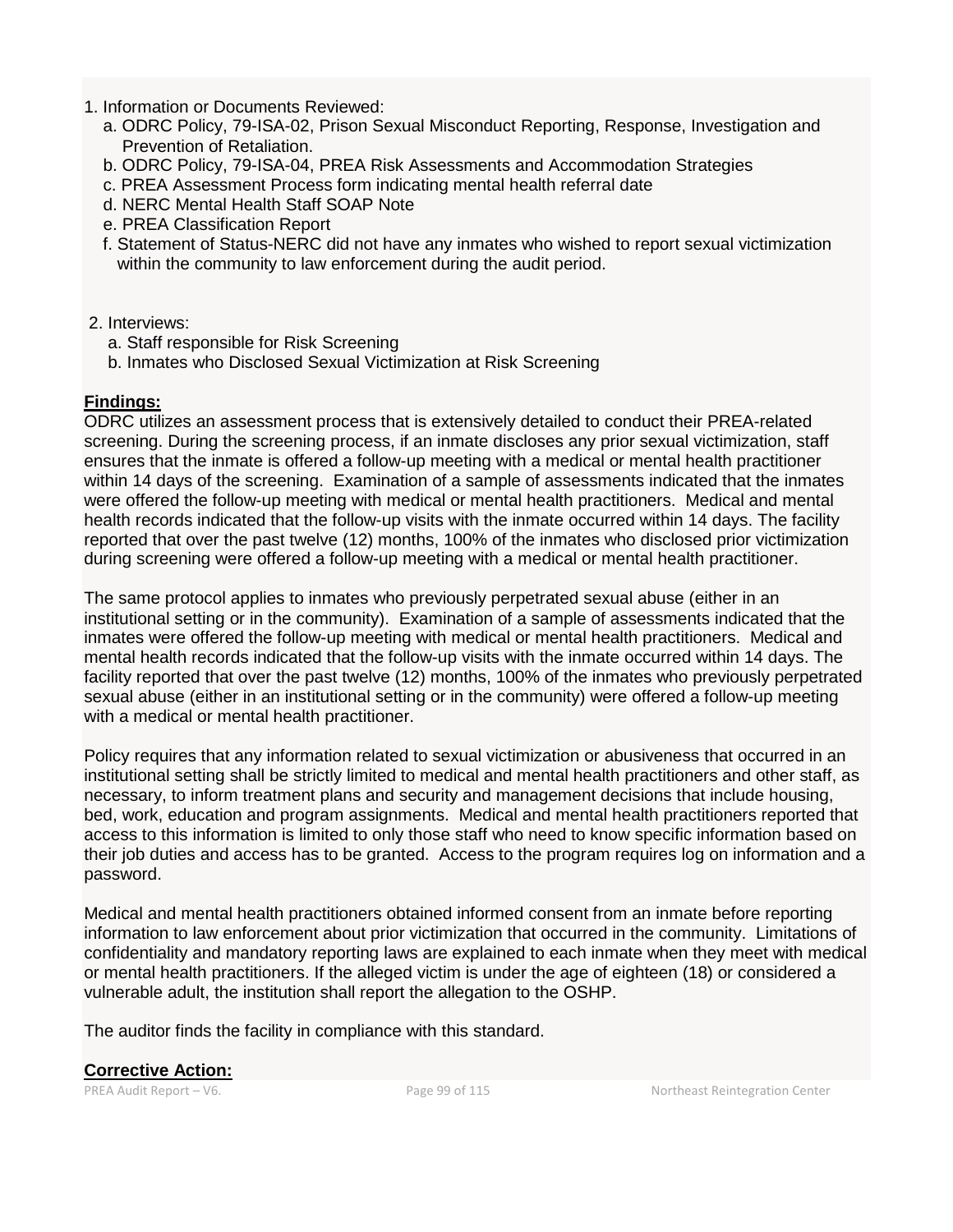## **Standard 115.82: Access to emergency medical and mental health services**

## **All Yes/No Questions Must Be Answered by the Auditor to Complete the Report**

## **115.82 (a)**

 Do inmate victims of sexual abuse receive timely, unimpeded access to emergency medical treatment and crisis intervention services, the nature and scope of which are determined by medical and mental health practitioners according to their professional judgment?  $\boxtimes$  Yes  $\Box$  No

## **115.82 (b)**

- If no qualified medical or mental health practitioners are on duty at the time a report of recent sexual abuse is made, do security staff first responders take preliminary steps to protect the victim pursuant to § 115.62?  $\boxtimes$  Yes  $\Box$  No
- Do security staff first responders immediately notify the appropriate medical and mental health practitioners? ⊠ Yes □ No

## **115.82 (c)**

 Are inmate victims of sexual abuse offered timely information about and timely access to emergency contraception and sexually transmitted infections prophylaxis, in accordance with professionally accepted standards of care, where medically appropriate?  $\boxtimes$  Yes  $\Box$  No

## **115.82 (d)**

 Are treatment services provided to the victim without financial cost and regardless of whether the victim names the abuser or cooperates with any investigation arising out of the incident?  $\boxtimes$  Yes  $\Box$  No

#### **Auditor Overall Compliance Determination**

- ☐ **Exceeds Standard** (*Substantially exceeds requirement of standards*)
- ☒ **Meets Standard** (*Substantial compliance; complies in all material ways with the standard for the relevant review period*)
- ☐ **Does Not Meet Standard** (*Requires Corrective Action*)

#### **Instructions for Overall Compliance Determination Narrative**

*The narrative below must include a comprehensive discussion of all the evidence relied upon in making the compliance or non-compliance determination, the auditor's analysis and reasoning, and the auditor's*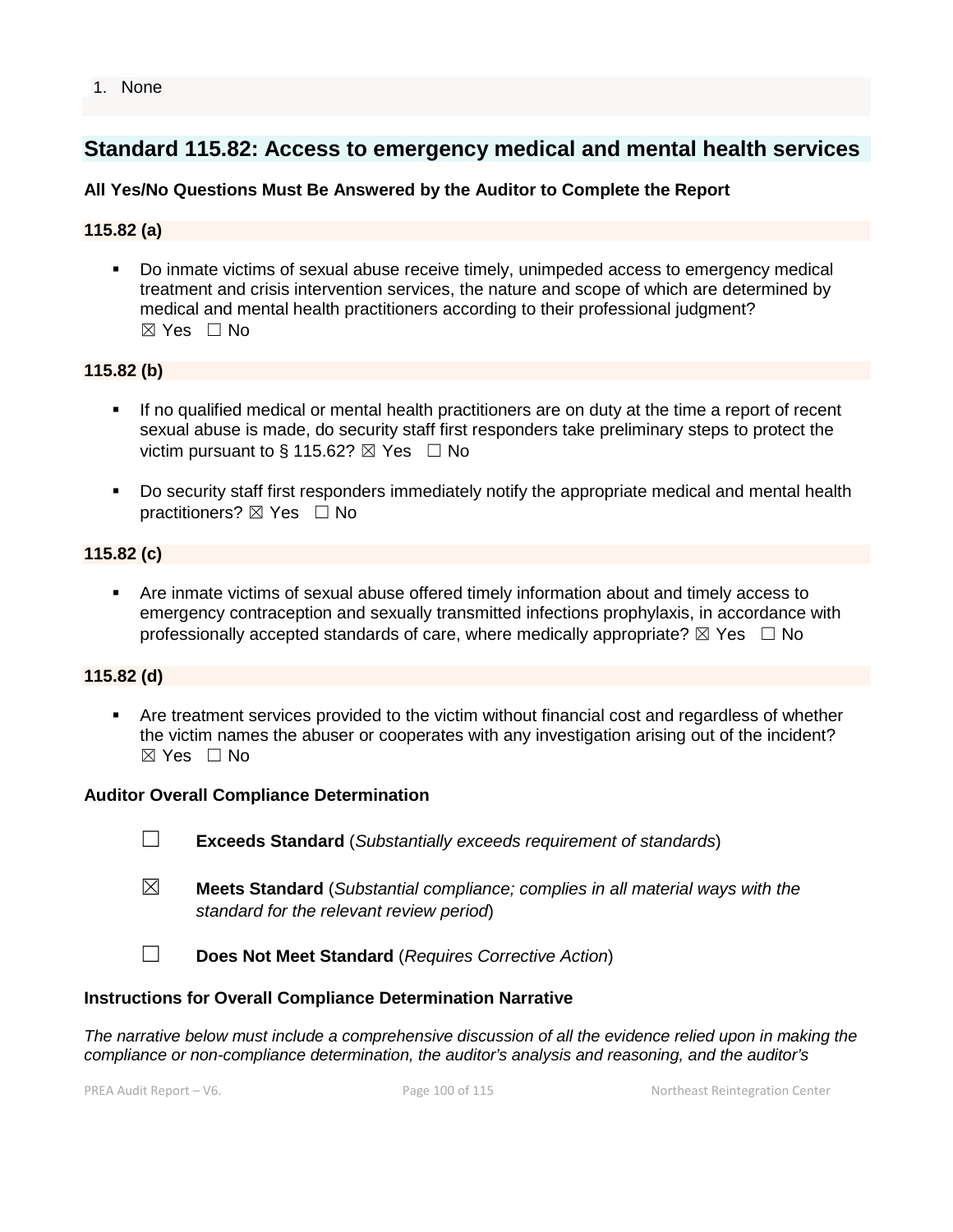*conclusions. This discussion must also include corrective action recommendations where the facility does not meet the standard. These recommendations must be included in the Final Report, accompanied by information on specific corrective actions taken by the facility.*

## **The following evidence was analyzed in making the compliance determination:**

1. Information or Documents Reviewed:

a. ODRC Policy, 79-ISA-02, Prison Sexual Misconduct Reporting, Response, Investigation, and Prevention of Retaliation

b. ODRC Policy, 67-MNH-09, Suicide Prevention

 c. Statement of Status-NERC did not have any substantiated PREA allegations of sexual abuse requiring Medical to offer timely information and access to emergency contraception and sexually transmitted infections.

d. 24-hour Emergency Medical, Dental and Mental Health Access telephone numbers

e. NERC Medical Staff Schedule-after hours contact information

 f. ODRC Medical Protocol B-11-Medical Care Guidelines for Sexual Conduct or Recent Sexual Abuse

g. MH Referral Response from assessment results

2. Interviews:

- a. Medical and Mental Health Staff
- b. Inmates who Reported a Sexual Abuse
- c. Security First Responders/Non-Security First Responders

## **Findings:**

Although the facility did not have any incidents of sexual abuse that required the timely, unimpeded access to emergency medical treatment and crisis intervention services, ODRC Policy, 79-ISA-02, Prison Sexual Misconduct Reporting, Response, Investigation, and Prevention of Retaliation, requires that all inmates referred to mental health or medical services following an allegation of sexual abuse shall be seen by a mental health professional who shall complete further screenings or assessments. Additional policies define processes the staff are required to follow to ensure that inmate victims of sexual abuse receive timely, unimpeded access to emergency medical treatment and crisis intervention services. Medical Protocol B-11, Medical Care Guidelines for Sexual Conduct or Recent Sexual Abuse provides standardized guidelines for the medical assessment, treatment and referral of inmates who have been involved in a recent sexual abuse incident.

There were no sexual abuse allegation files to review as there were none that occurred at the facility the past twelve months. Medical and Mental Health staff were knowledgeable about their responsibilities if an inmate was referred to them after reporting an allegation of sexual abuse. If evidentiary or medically appropriate, the inmate will be transported to the Emergency Department at Cleveland Mercy Hospital for an examination, treatment and counseling. Medical and Mental Health practitioners are available on site and are on call during non-business hours. Staffing schedules and after-hours contact information were reviewed and verify the availability these staff. Even if sent to the Emergency Room, there is no cost to the victim. All services for treatment, medical and mental health, are free regardless of the victim's level of cooperation with the investigation. Security supervisors ensure the PREA Incident Checklist is completed when an inmate makes an allegation of Sexual Abuse. Part of this checklist includes making contact with Medical and Mental Health staff.

The auditor finds this facility in compliance with this standard.

**Corrective Action:**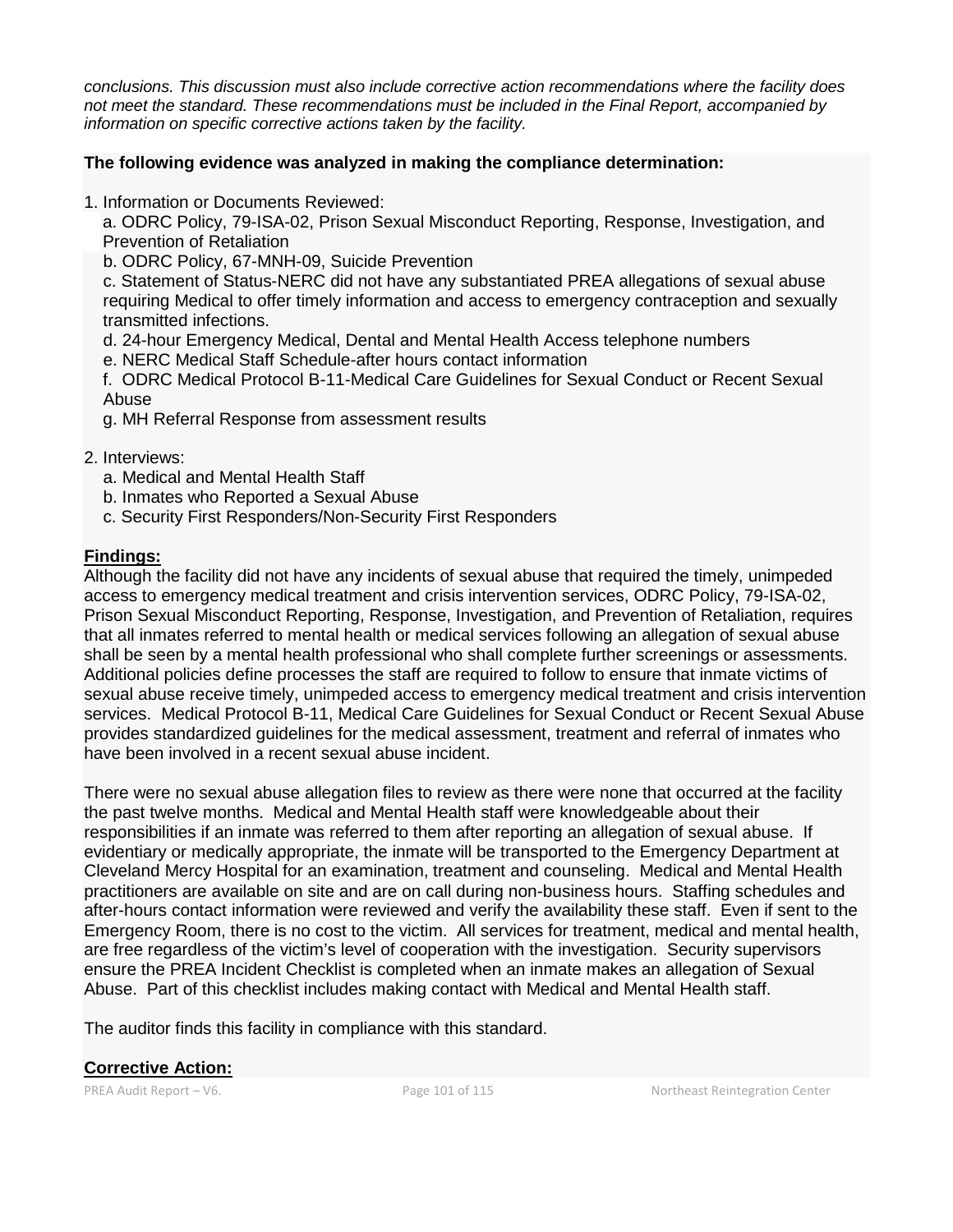#### 1. None

## **Standard 115.83: Ongoing medical and mental health care for sexual abuse victims and abusers**

### **All Yes/No Questions Must Be Answered by the Auditor to Complete the Report**

#### **115.83 (a)**

 Does the facility offer medical and mental health evaluation and, as appropriate, treatment to all inmates who have been victimized by sexual abuse in any prison, jail, lockup, or juvenile facility? ⊠ Yes □ No

#### **115.83 (b)**

 Does the evaluation and treatment of such victims include, as appropriate, follow-up services, treatment plans, and, when necessary, referrals for continued care following their transfer to, or placement in, other facilities, or their release from custody?  $\boxtimes$  Yes  $\Box$  No

#### **115.83 (c)**

 Does the facility provide such victims with medical and mental health services consistent with the community level of care?  $\boxtimes$  Yes  $\Box$  No

#### **115.83 (d)**

 Are inmate victims of sexually abusive vaginal penetration while incarcerated offered pregnancy tests? (N/A if "all-male" facility. *Note: in "all-male" facilities, there may be inmates who identify as transgender men who may have female genitalia. Auditors should be sure to know whether such individuals may be in the population and whether this provision may apply in specific circumstances.*) ⊠ Yes  $□$  No  $□$  NA

#### **115.83 (e)**

 If pregnancy results from the conduct described in paragraph § 115.83(d), do such victims receive timely and comprehensive information about and timely access to all lawful pregnancyrelated medical services? (N/A if "all-male" facility. *Note: in "all-male" facilities, there may be inmates who identify as transgender men who may have female genitalia. Auditors should be sure to know whether such individuals may be in the population and whether this provision may apply in specific circumstances.*)  $\boxtimes$  Yes  $\Box$  No  $\Box$  NA

#### **115.83 (f)**

 Are inmate victims of sexual abuse while incarcerated offered tests for sexually transmitted infections as medically appropriate?  $\boxtimes$  Yes  $\Box$  No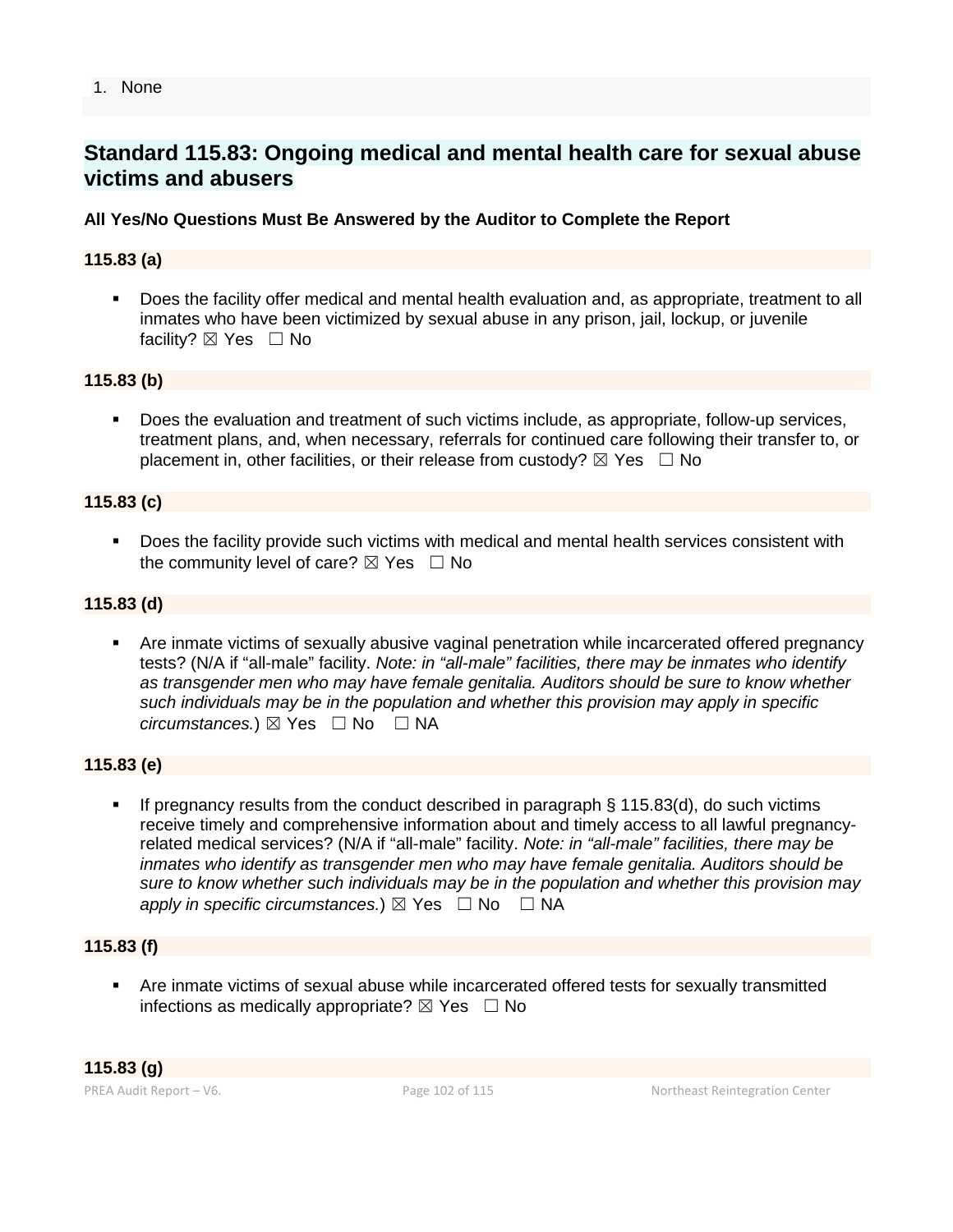• Are treatment services provided to the victim without financial cost and regardless of whether the victim names the abuser or cooperates with any investigation arising out of the incident? ☒ Yes ☐ No

## **115.83 (h)**

 If the facility is a prison, does it attempt to conduct a mental health evaluation of all known inmate-on-inmate abusers within 60 days of learning of such abuse history and offer treatment when deemed appropriate by mental health practitioners? (NA if the facility is a jail.)  $\boxtimes$  Yes  $\Box$  No  $\Box$  NA

## **Auditor Overall Compliance Determination**

- ☐ **Exceeds Standard** (*Substantially exceeds requirement of standards*)
- ☒ **Meets Standard** (*Substantial compliance; complies in all material ways with the standard for the relevant review period*)
- ☐ **Does Not Meet Standard** (*Requires Corrective Action*)

## **Instructions for Overall Compliance Determination Narrative**

*The narrative below must include a comprehensive discussion of all the evidence relied upon in making the compliance or non-compliance determination, the auditor's analysis and reasoning, and the auditor's conclusions. This discussion must also include corrective action recommendations where the facility does not meet the standard. These recommendations must be included in the Final Report, accompanied by information on specific corrective actions taken by the facility.*

#### **The following evidence was analyzed in making the compliance determination:**

- 1. Information or Documents Reviewed:
	- a. ODRC Policy, 67-MHN-04, Transfer and Discharge of the Mental Health Caseload
	- b. ODRC Policy, 67-MNH-02, Mental Health Screening and Mental Health Classification
	- c. ODRC Policy, 67-MNH-15, Mental Health Treatment
	- d. ODRC Policy, 79-ISA-02, Prison Sexual Misconduct Reporting, Response, investigation, and Prevention of Retaliation
	- e. ODRC Medical Protocol B-11, Medical Care Guidelines for Sexual Conduct or Recent Sexual Abuse
	- f. Statement of Status: NERC had no substantiated PREA allegations of Sexual abuse during the audit period thus there were no instances where Medical had to offer follow-up services, treatment plans, and, when necessary, referrals for continued care following their transfer to another facility or their release from custody.
	- g. Statement of Status: NERC had no substantiated PREA allegations of Sexual abuse during the audit period thus there were no instances where Medical had to offer any pregnancy tests.
	- h. Statement of Status: NERC had no substantiated PREA allegations of Sexual abuse during the audit period thus there were no instances where Medical had to offer any tests for sexually transmitted infections as medically appropriate.
	- i. Statement of Status: NERC had no substantiated PREA allegations of Sexual abuse during the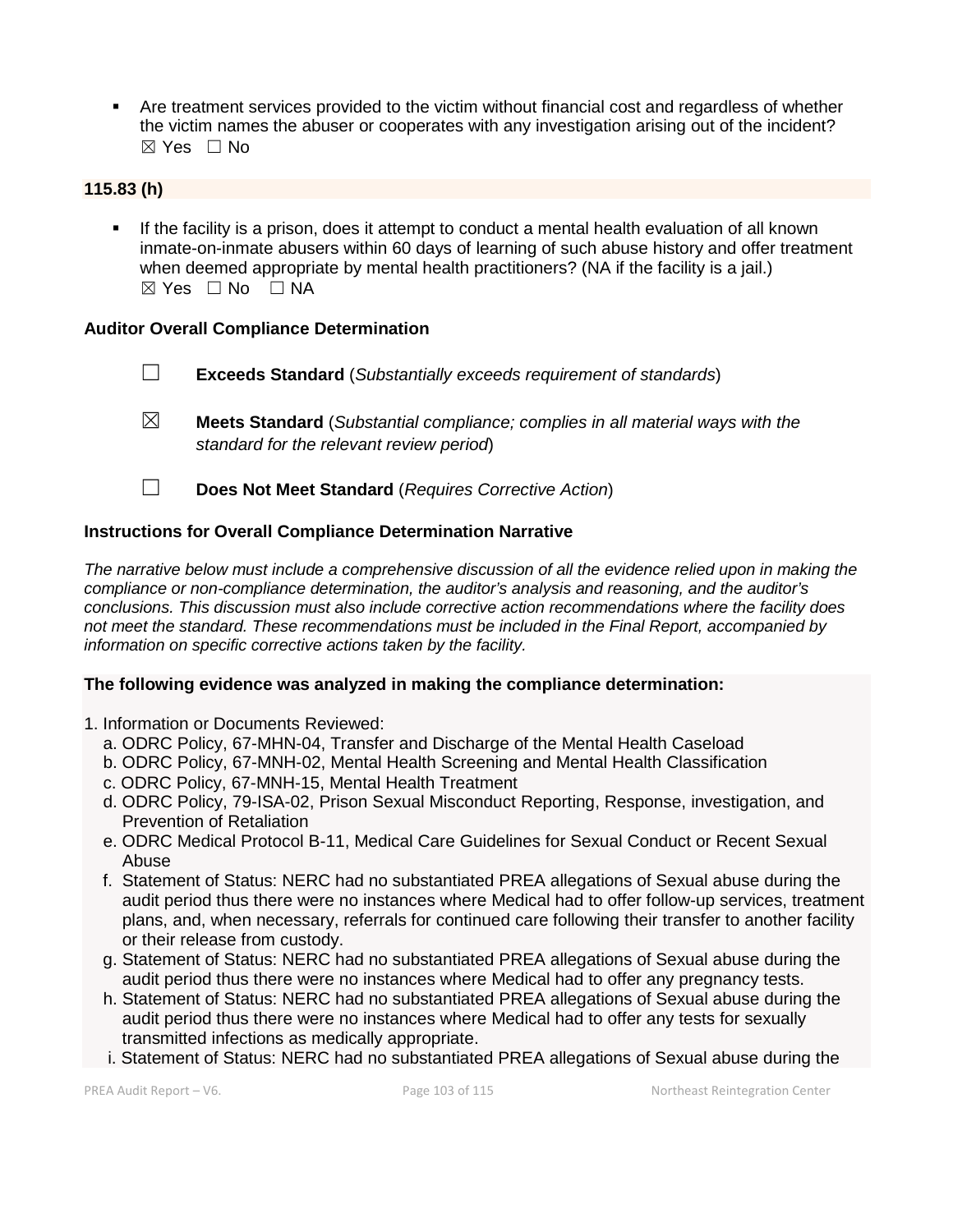audit period thus there were no instances where Mental Health had to conduct an evaluation of any inmate on inmate abusers

### 2. Interviews:

- a. Medical and Mental Health Staff
- b. Inmates who Reported a Sexual Abuse

## **Findings:**

Policy 67-MNH-15, Policy 67-MNH-15 and 79-ISA-02, require that ODRC facilities offer medical and mental health evaluation and as appropriate, treatment, to inmate's who have been victimized by sexual abuse in prison, jail, lockup, or juvenile facility. Treatment is offered without financial cost and regardless of whether the victim names the abuser or cooperates with any investigation arising out of the incident. Policy Prison Sexual Misconduct, Reporting, Response, Investigation and Prevention of Retaliation requires that mental health service shall attempt to conduct an evaluation on all known abusers within sixty (60) calendar days of learning of such history and offer treatment when deemed appropriate.

In accordance with policy, a detailed Mental Health Screening is to be completed on all inmates within seven (7) calendar days of their arrival at any institution by a mental health professional. Interviews also supported the policy as the health care administrator confirmed that if an inmate reports sexual conduct and/or recent sexual abuse they are transported to the health Services area immediately or as soon as possible after the incident. Healthcare staff will collect and document history/information from the inmate on a Medical Exam Report or Emergency Assessment form, in preparation to enable a full and adequate medical examination to document the extent of physical injury and to aid in appropriate treatment. If deemed necessary, inmate victims will be provided an examination, treatment, and counseling at the local emergency department. Upon return to the facility, follow up referrals to mental health are completed. The inmate patient is also prioritized for the next Doctor's Sick Call where further testing (if not completed at Emergency Room) is completed for infectious diseases. A pregnancy test is mandatory and will be performed 3 weeks after alleged vaginal penetration. Access to emergency contraception is also provided if necessary. If an inmate were to be transferred, medical and mental health staff ensure referrals are made that include important information for follow up care. Information will also be shared with providers in the community if the inmate discharges from the facility.

The auditor finds the facility in compliance with this standard.

## **Corrective Action:**

1. None

# **DATA COLLECTION AND REVIEW**

## **Standard 115.86: Sexual abuse incident reviews**

## **All Yes/No Questions Must Be Answered by the Auditor to Complete the Report**

## **115.86 (a)**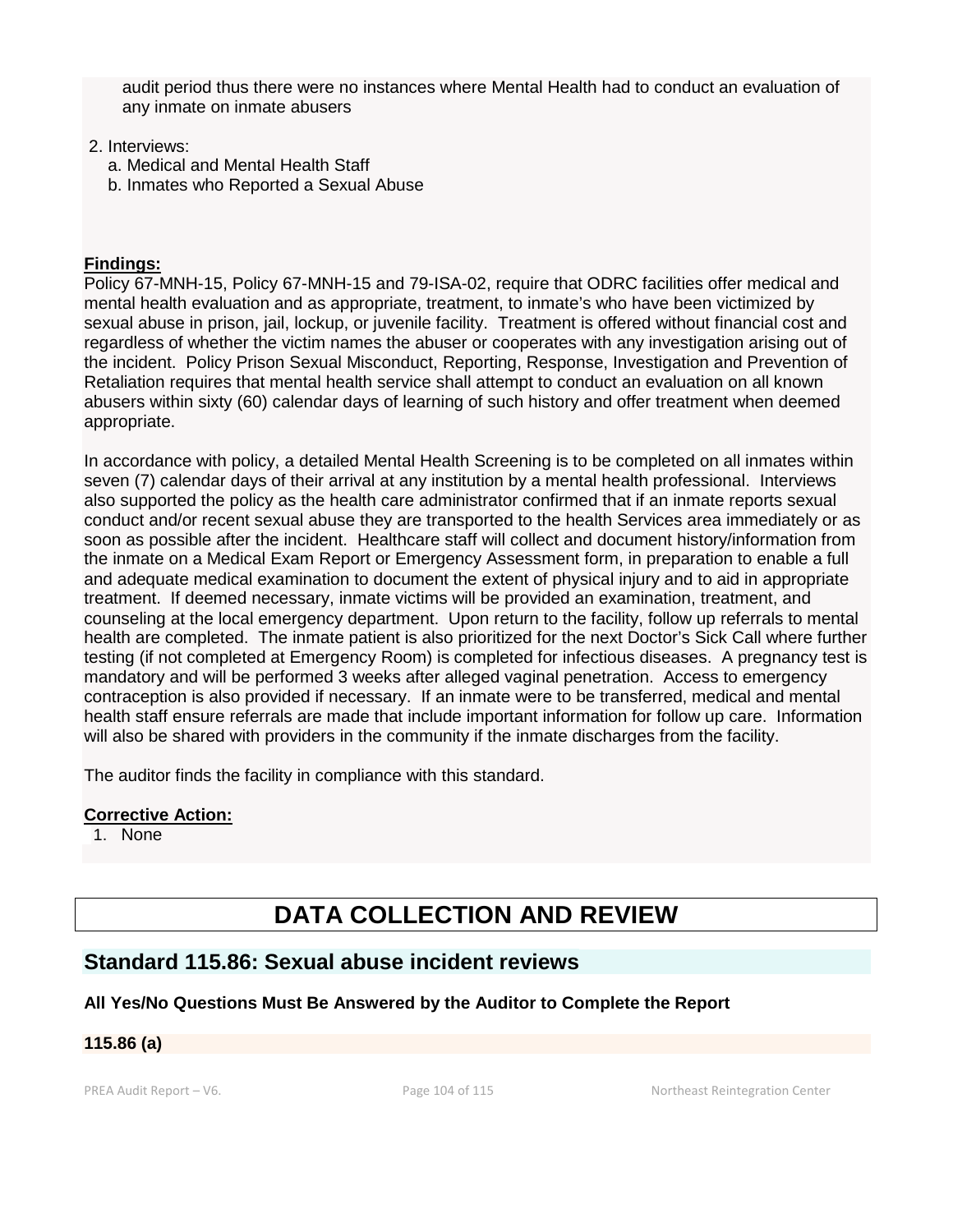Does the facility conduct a sexual abuse incident review at the conclusion of every sexual abuse investigation, including where the allegation has not been substantiated, unless the allegation has been determined to be unfounded?  $\boxtimes$  Yes  $\Box$  No

## **115.86 (b)**

 Does such review ordinarily occur within 30 days of the conclusion of the investigation? ☒ Yes ☐ No

## **115.86 (c)**

 Does the review team include upper-level management officials, with input from line supervisors, investigators, and medical or mental health practitioners?  $\boxtimes$  Yes  $\Box$  No

#### **115.86 (d)**

- **Does the review team: Consider whether the allegation or investigation indicates a need to** change policy or practice to better prevent, detect, or respond to sexual abuse?  $\boxtimes$  Yes  $\Box$  No
- Does the review team: Consider whether the incident or allegation was motivated by race; ethnicity; gender identity; lesbian, gay, bisexual, transgender, or intersex identification, status, or perceived status; gang affiliation; or other group dynamics at the facility?  $\boxtimes$  Yes  $\Box$  No
- Does the review team: Examine the area in the facility where the incident allegedly occurred to assess whether physical barriers in the area may enable abuse?  $\boxtimes$  Yes  $\Box$  No
- Does the review team: Assess the adequacy of staffing levels in that area during different shifts? ⊠ Yes □ No
- **Does the review team: Assess whether monitoring technology should be deployed or** augmented to supplement supervision by staff?  $\boxtimes$  Yes  $\Box$  No
- Does the review team: Prepare a report of its findings, including but not necessarily limited to determinations made pursuant to  $\S$ § 115.86(d)(1) - (d)(5), and any recommendations for improvement and submit such report to the facility head and PREA compliance manager? ☒ Yes ☐ No

## **115.86 (e)**

 Does the facility implement the recommendations for improvement, or document its reasons for not doing so?  $\boxtimes$  Yes  $\Box$  No

## **Auditor Overall Compliance Determination**



☐ **Exceeds Standard** (*Substantially exceeds requirement of standards*)



☒ **Meets Standard** (*Substantial compliance; complies in all material ways with the standard for the relevant review period*)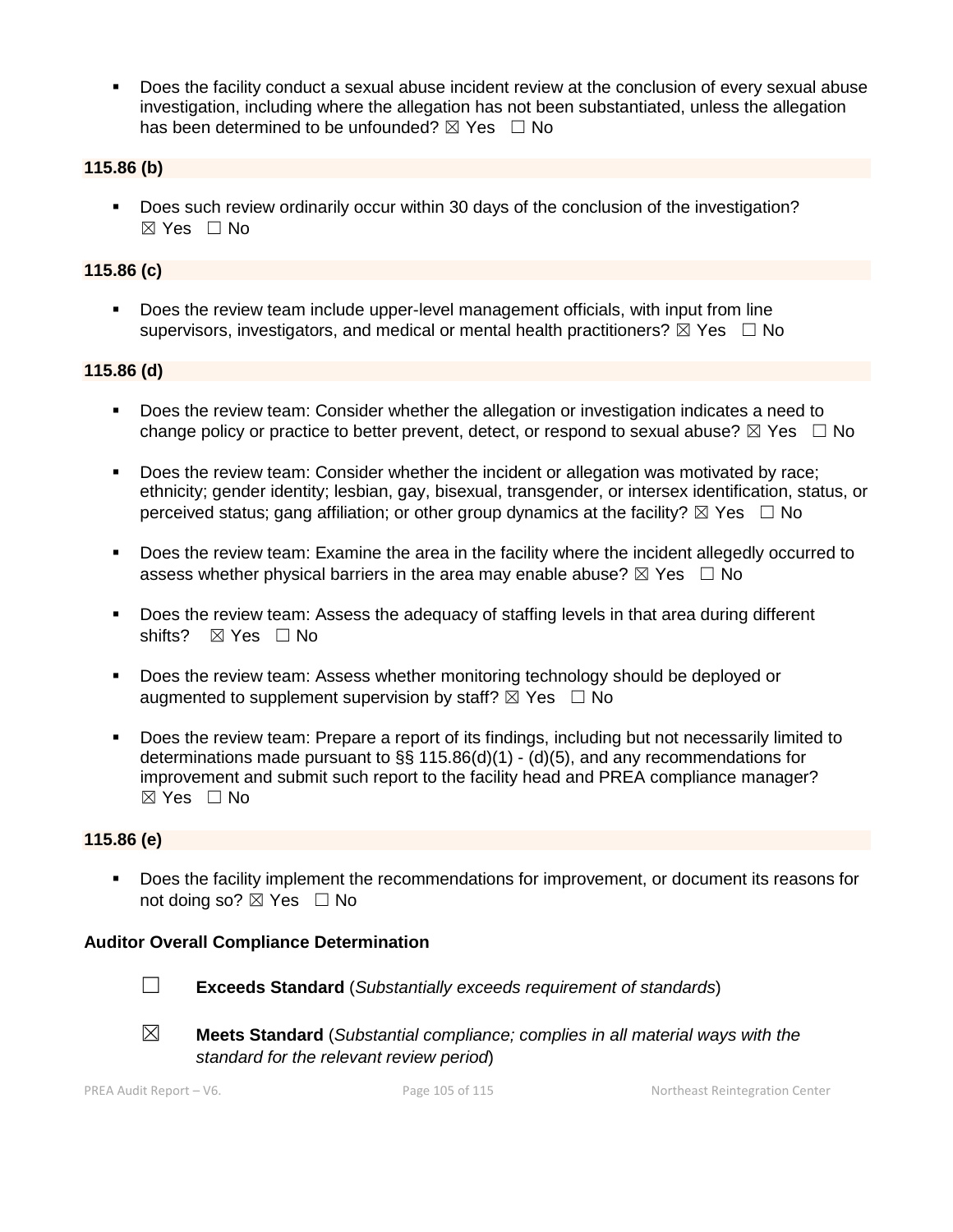☐ **Does Not Meet Standard** (*Requires Corrective Action*)

#### **Instructions for Overall Compliance Determination Narrative**

*The narrative below must include a comprehensive discussion of all the evidence relied upon in making the compliance or non-compliance determination, the auditor's analysis and reasoning, and the auditor's conclusions. This discussion must also include corrective action recommendations where the facility does not meet the standard. These recommendations must be included in the Final Report, accompanied by information on specific corrective actions taken by the facility.*

#### **The following evidence was analyzed in making the compliance determination:**

1. Information or Documents Reviewed:

- a. ODRC Policy, 79-ISA-03, Sexual Abuse Review Team
- b. ODRC Summary Report-Administrative Investigation/PREA Incident packet
- 2. Interviews:
	- a. Warden
	- b. PCM/OCM
	- c. Incident Review Team members

#### **Findings:**

Policy 79-ISA-03 requires that the Warden designates a Sexual Abuse Review Team (SART). At a minimum, SART members include the Deputy Warden, Institutional Investigator, designated victim support person or other staff that may have relevant input such as unit staff, line supervisors medical or mental health staff. The OCM/PCM is the chairperson of the SART. The SART is tasked with reviewing all sexual abuse incidents, unless determined to be unfounded, within thirty (30) calendar days of the conclusion of the investigation.

The SART considers events that took place prior to the incident as well as potential contributing factors when reviewing each incident to include:

- Whether the allegation or investigation indicates a need to change policy or practice to better prevent, detect, or respond to sexual abuse;

-Whether the incident or allegation was motivated by race, ethnicity, gender identity, lesbian, gay, bisexual, transgender, or intersex identification, status, or perceived status; or gang affiliation; or was motivated or otherwise caused by other group dynamics at the facility;

-Whether the area in the facility where the incident allegedly occurred contains physical barriers in the area that may enable abuse;

-The adequacy of staffing levels in that area during different shifts;

-Whether monitoring technology should be deployed or augmented to supplement supervision by staff.

The SART completes the Sexual Abuse Case Review in the electronic PREA Incident Reporting System, and document the SART's findings and recommendations for improvement. The OCM/PCM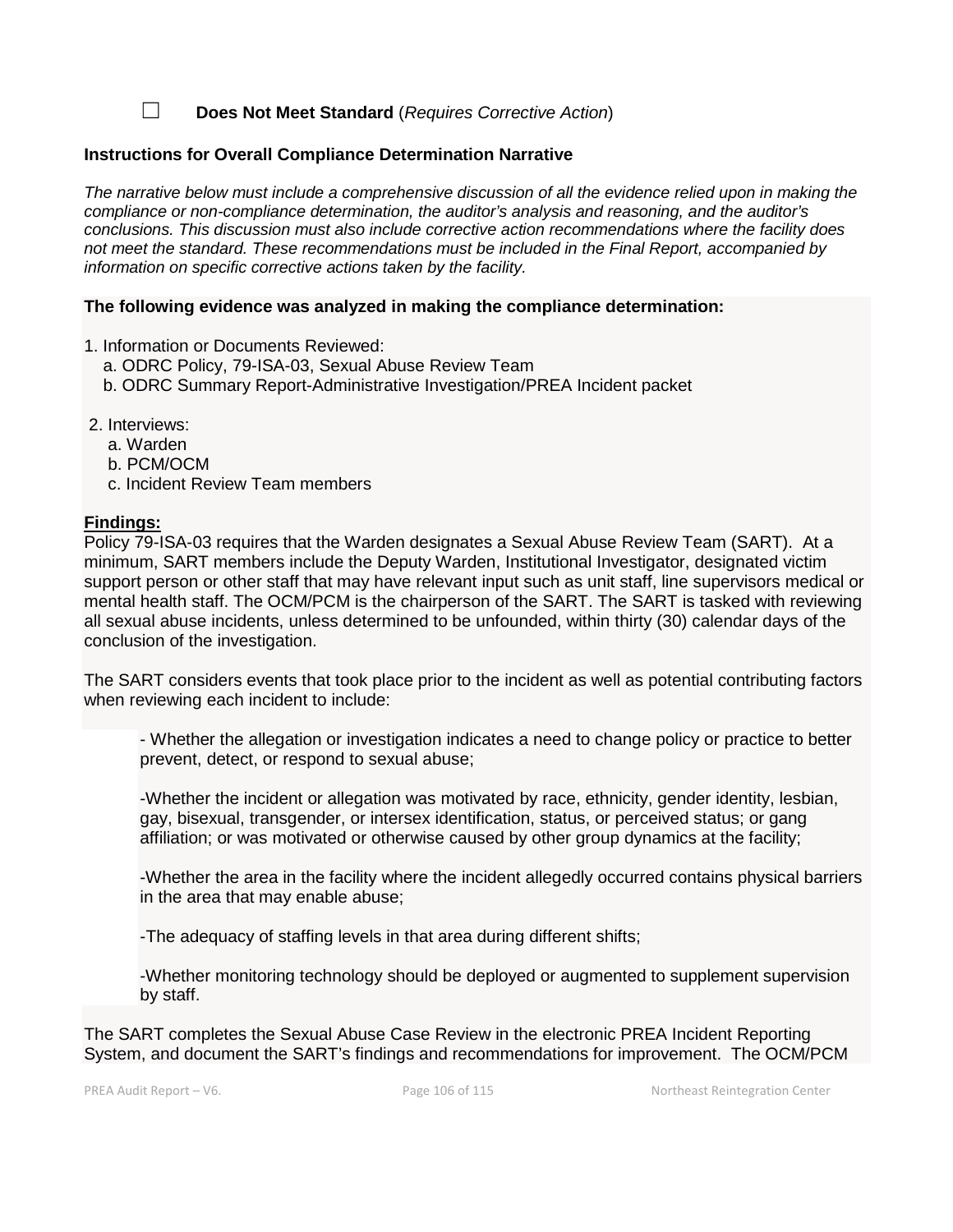will then advise the "managing officer," (Warden), of the completed review. The managing officer then implements the recommendations of the SART for improvement or documents the reasons for not doing so. SART team members interviewed knew what contributing factors to look for. The Warden was confident in the recommendations the SART team made.

In the past twelve (12) months there were three (3) investigations of alleged sexual abuse completed at the facility, excluding only "unfounded" incidents Sexual abuse incident reviews were completed well within in the prescribed timeframe on all investigations determined to be either substantiated or unsubstantiated during the audit period. The SARTs on all three (3) were completed well within the (30) day time limit.

The auditor finds the facility in compliance of this standard.

## **Corrective Action:**

1. None

## **Standard 115.87: Data collection**

## **All Yes/No Questions Must Be Answered by the Auditor to Complete the Report**

## **115.87 (a)**

 Does the agency collect accurate, uniform data for every allegation of sexual abuse at facilities under its direct control using a standardized instrument and set of definitions?  $\boxtimes$  Yes  $\Box$  No

## **115.87 (b)**

 Does the agency aggregate the incident-based sexual abuse data at least annually?  $\boxtimes$  Yes  $\Box$  No

## **115.87 (c)**

 Does the incident-based data include, at a minimum, the data necessary to answer all questions from the most recent version of the Survey of Sexual Violence conducted by the Department of Justice? ☒ Yes ☐ No

## **115.87 (d)**

 Does the agency maintain, review, and collect data as needed from all available incident-based documents, including reports, investigation files, and sexual abuse incident reviews? ☒ Yes ☐ No

## **115.87 (e)**

 Does the agency also obtain incident-based and aggregated data from every private facility with which it contracts for the confinement of its inmates? (N/A if agency does not contract for the confinement of its inmates.)  $\boxtimes$  Yes  $\Box$  No  $\Box$  NA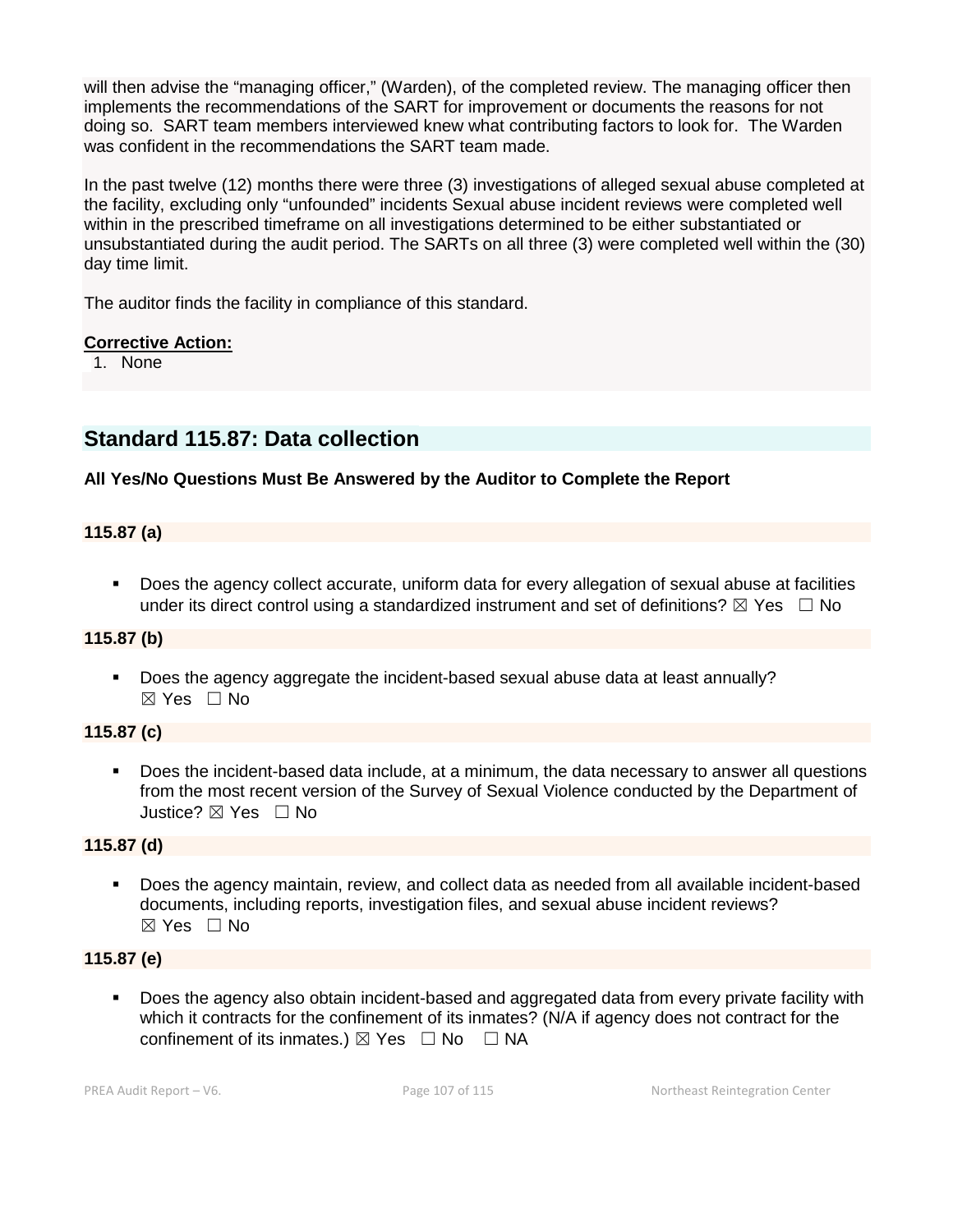## **115.87 (f)**

 Does the agency, upon request, provide all such data from the previous calendar year to the Department of Justice no later than June 30? (N/A if DOJ has not requested agency data.)  $\boxtimes$  Yes  $\Box$  No  $\Box$  NA

#### **Auditor Overall Compliance Determination**

- ☐ **Exceeds Standard** (*Substantially exceeds requirement of standards*)
- ☒ **Meets Standard** (*Substantial compliance; complies in all material ways with the standard for the relevant review period*)
- ☐ **Does Not Meet Standard** (*Requires Corrective Action*)

#### **Instructions for Overall Compliance Determination Narrative**

*The narrative below must include a comprehensive discussion of all the evidence relied upon in making the compliance or non-compliance determination, the auditor's analysis and reasoning, and the auditor's conclusions. This discussion must also include corrective action recommendations where the facility does not meet the standard. These recommendations must be included in the Final Report, accompanied by information on specific corrective actions taken by the facility.*

#### **The following evidence was analyzed in making the compliance determination:**

- 1. Information or Documents Reviewed:
	- a. ODRC Policy, 79-ISA-01, Prison Rape Elimination
	- b. ODRC 2018 Annual Internal Report on Sexual Assault Data-An Analysis of 2016-2017 Sexual Assault Data
	- c. PREA Incident Packet Instructions

#### **Findings:**

ODRC Policy, 79-ISA-01, Prison Rape Elimination requires the collection of uniform data for each allegation of sexual abuse at NERC, using a standardized instrument and set of definitions. The PREA Incident Packet Instructions captures the necessary information about allegations of abuse, harassment and retaliation. This data is combined with data from all other ODRC facilities every year and is published on the agency website. The incident-based data collected includes data used to answer all questions from the Survey of Sexual Violence-2 (SSV-2) that is submitted to the Department of Justice. Data from all incident-based documents, including reports, investigation files, and sexual abuse incident reviews are maintained, reviewed and collected as needed to complete the SSV-2. Aggregated data is reviewed annually for the purpose of identifying problem areas, taking corrective action on an ongoing basis and preparing the annual report.

The agency published the 2018 ODRC Annual Internal Report on Sexual Assault Data in March 2019 on their website [\(http://www.drc.ohio.gov/prea\)](http://www.drc.ohio.gov/prea).

The auditor finds the facility in compliance with this standard.

#### **Corrective Action:**

1. None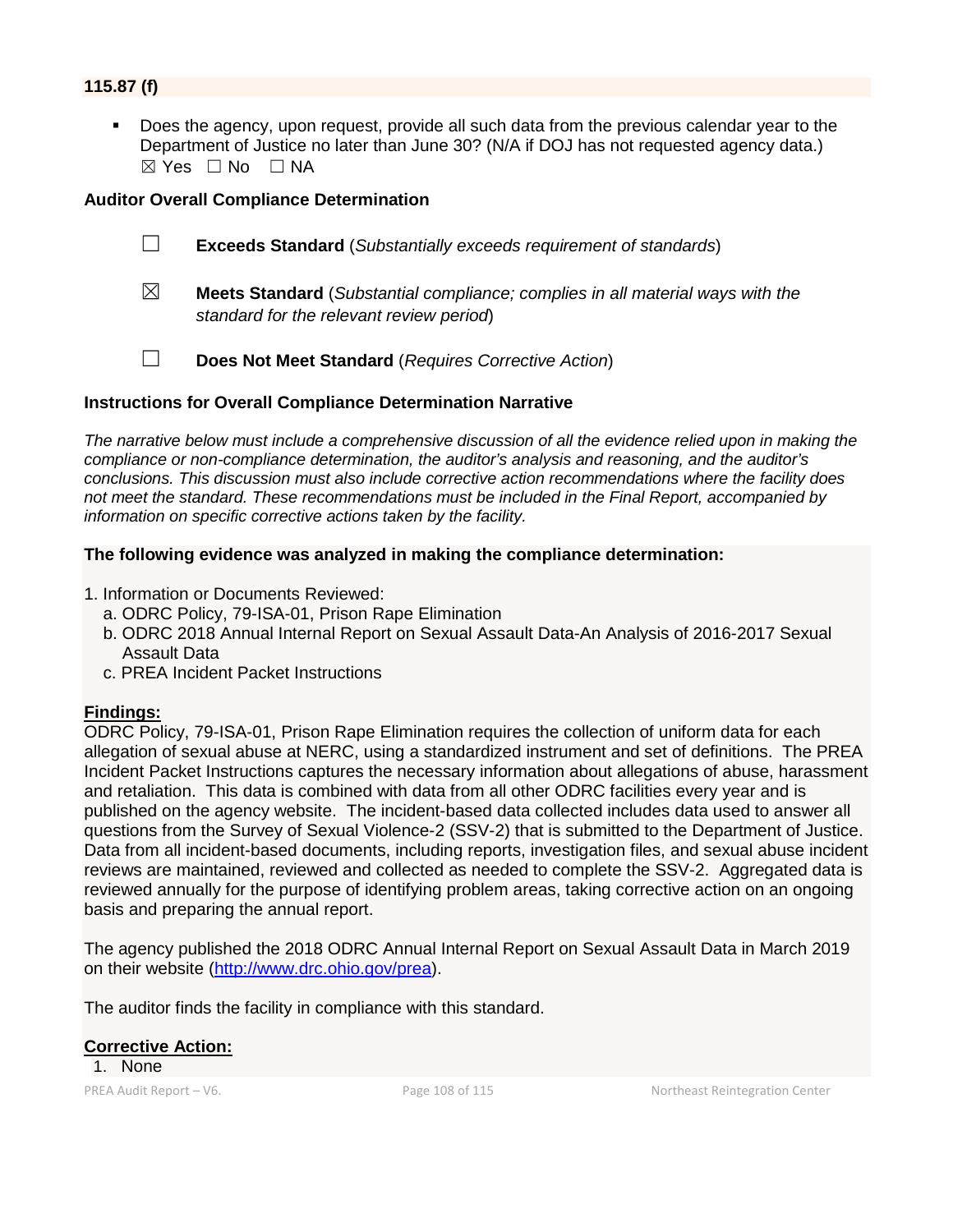# **Standard 115.88: Data review for corrective action**

## **All Yes/No Questions Must Be Answered by the Auditor to Complete the Report**

## **115.88 (a)**

- Does the agency review data collected and aggregated pursuant to § 115.87 in order to assess and improve the effectiveness of its sexual abuse prevention, detection, and response policies, practices, and training, including by: Identifying problem areas?  $\boxtimes$  Yes  $\Box$  No
- Does the agency review data collected and aggregated pursuant to § 115.87 in order to assess and improve the effectiveness of its sexual abuse prevention, detection, and response policies, practices, and training, including by: Taking corrective action on an ongoing basis?  $\boxtimes$  Yes  $\Box$  No
- Does the agency review data collected and aggregated pursuant to § 115.87 in order to assess and improve the effectiveness of its sexual abuse prevention, detection, and response policies, practices, and training, including by: Preparing an annual report of its findings and corrective actions for each facility, as well as the agency as a whole?  $\boxtimes$  Yes  $\Box$  No

## **115.88 (b)**

 Does the agency's annual report include a comparison of the current year's data and corrective actions with those from prior years and provide an assessment of the agency's progress in addressing sexual abuse  $\boxtimes$  Yes  $\Box$  No

## **115.88 (c)**

Is the agency's annual report approved by the agency head and made readily available to the public through its website or, if it does not have one, through other means?  $\boxtimes$  Yes  $\Box$  No

## **115.88 (d)**

 Does the agency indicate the nature of the material redacted where it redacts specific material from the reports when publication would present a clear and specific threat to the safety and security of a facility?  $\boxtimes$  Yes  $\Box$  No

## **Auditor Overall Compliance Determination**

- ☐ **Exceeds Standard** (*Substantially exceeds requirement of standards*)
- ☒ **Meets Standard** (*Substantial compliance; complies in all material ways with the standard for the relevant review period*)
- 
- ☐ **Does Not Meet Standard** (*Requires Corrective Action*)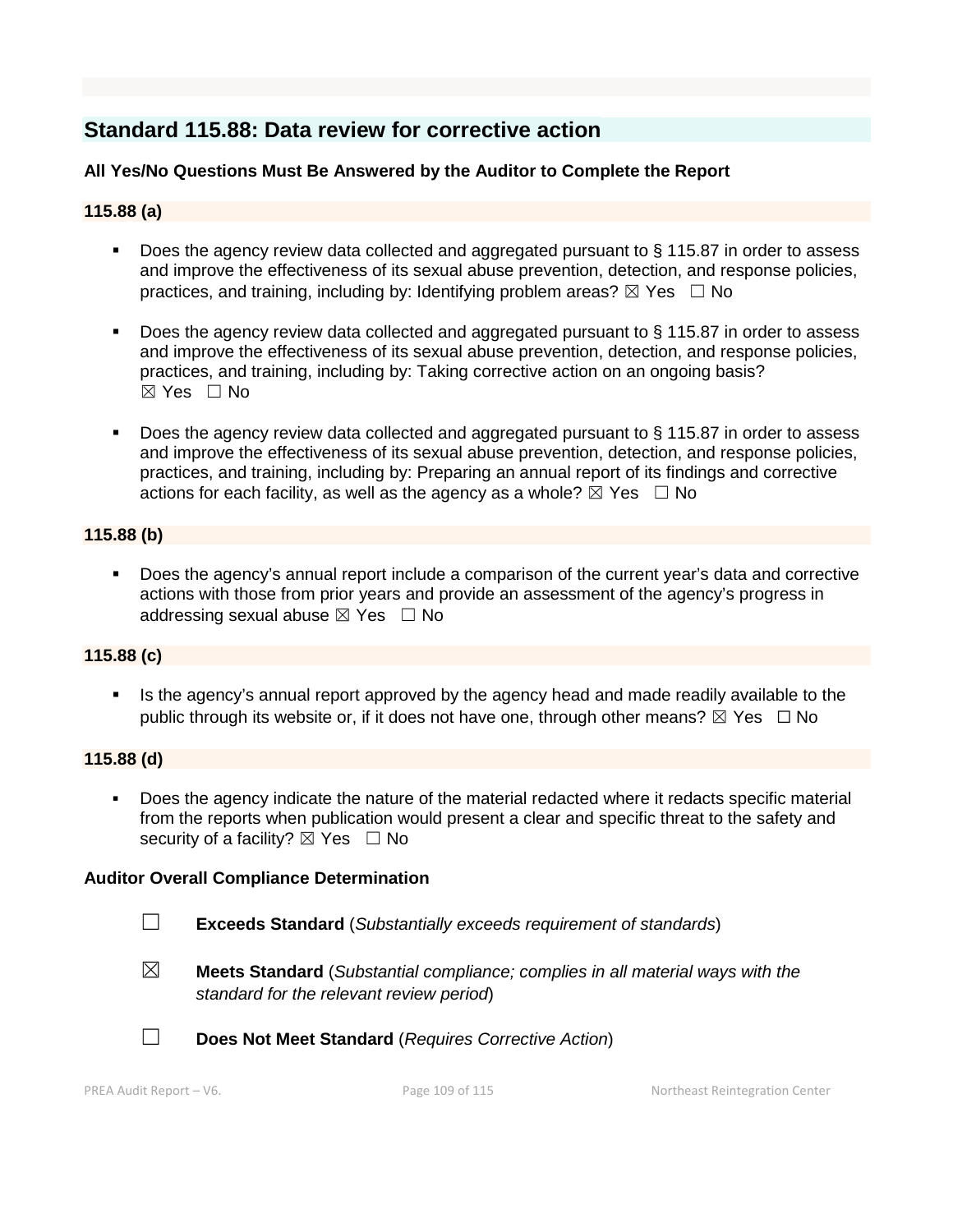## **Instructions for Overall Compliance Determination Narrative**

*The narrative below must include a comprehensive discussion of all the evidence relied upon in making the compliance or non-compliance determination, the auditor's analysis and reasoning, and the auditor's conclusions. This discussion must also include corrective action recommendations where the facility does not meet the standard. These recommendations must be included in the Final Report, accompanied by information on specific corrective actions taken by the facility.*

## **The following evidence was analyzed in making the compliance determination:**

- 1. Information or Documents Reviewed:
	- a. ODRC Policy, 79-ISA-01, Prison Rape Elimination
	- b. ODRC 2018 Annual Internal Report on Sexual Assault Data-An Analysis of 2016-2017 Sexual Assault Data
	- c. ODRC Website-Annual Reports (Assessments)
- 2. Interviews:
	- a. PREA Coordinator
	- b. PREA Compliance Manager
	- c. Agency Head

## **Findings:**

The agency PREA Coordinator and other staff designated by the agency Director review and collect data from all facilities. Aggregated data is utilized to improve the overall effectiveness of ODRC's sexual abuse prevention, detection and response policies and training including problem areas, taking corrective action on an ongoing basis and preparing an annual report of its findings from its data review and any corrective actions for each facility and ODRC as a whole. A review of the ODRC 2018 Annual Internal Report on Sexual Assault Data-An Analysis of 2016-2017 Sexual Assault Data included a comparison of the current year's data and corrective actions with those from prior years as well as provided an assessment of the progress the agency has made in addressing sexual abuse. The report is prepared by the PREA Coordinator and approved by the ODRC Director. This report as well as prior reports can be viewed on the agency's website, [http://www.drc.ohio.gov/prea.](http://www.drc.ohio.gov/prea) Personal identifiers were removed from the report.

The auditor finds the facility in compliance with this standard.

## **Corrective Action:**

1. None

## **Standard 115.89: Data storage, publication, and destruction**

## **All Yes/No Questions Must Be Answered by the Auditor to Complete the Report**

#### **115.89 (a)**

Does the agency ensure that data collected pursuant to § 115.87 are securely retained? ☒ Yes ☐ No

**115.89 (b)**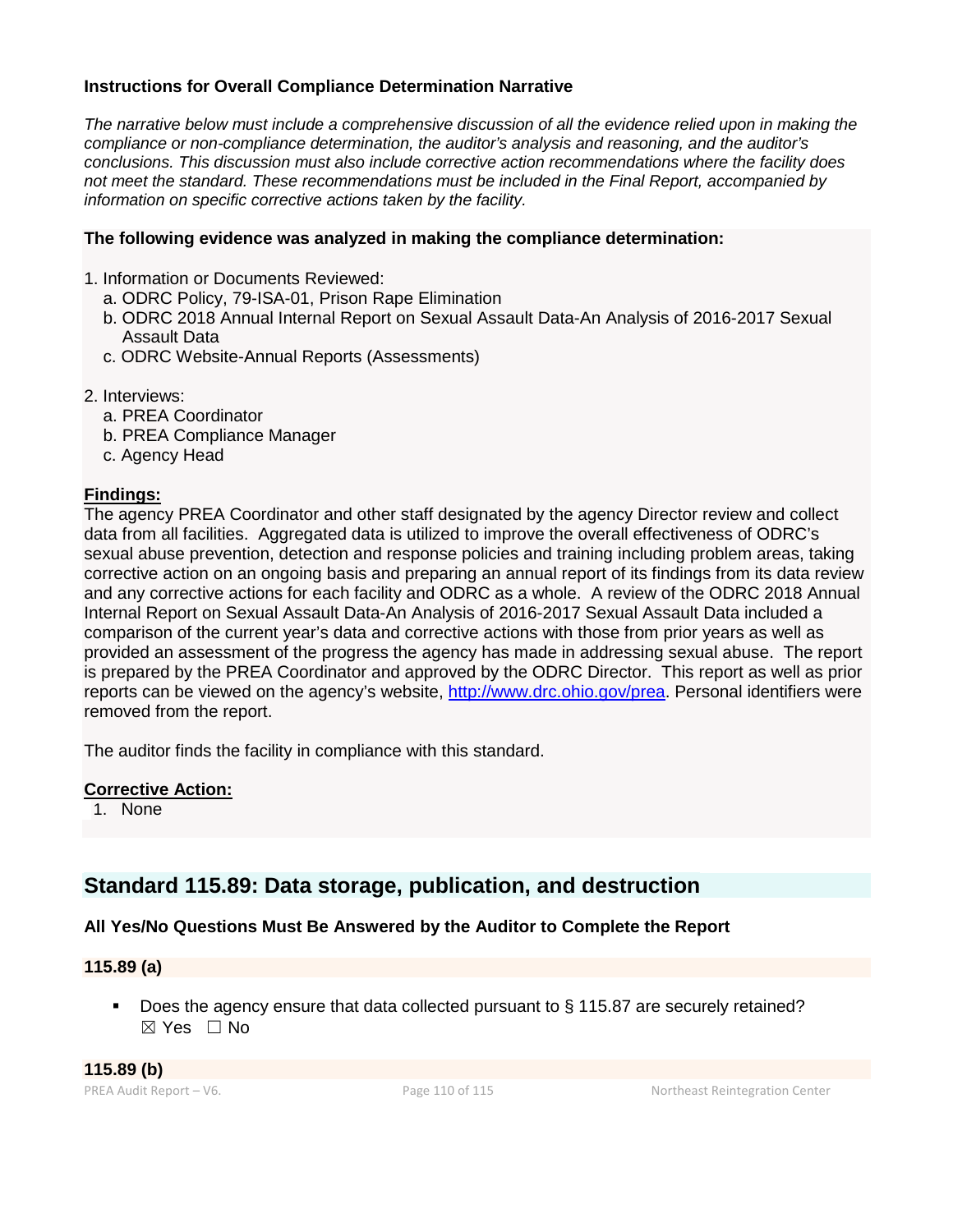Does the agency make all aggregated sexual abuse data, from facilities under its direct control and private facilities with which it contracts, readily available to the public at least annually through its website or, if it does not have one, through other means?  $\boxtimes$  Yes  $\Box$  No

## **115.89 (c)**

**Does the agency remove all personal identifiers before making aggregated sexual abuse data** publicly available?  $\boxtimes$  Yes  $\Box$  No

## **115.89 (d)**

 Does the agency maintain sexual abuse data collected pursuant to § 115.87 for at least 10 years after the date of the initial collection, unless Federal, State, or local law requires otherwise?  $\boxtimes$  Yes  $\Box$  No

## **Auditor Overall Compliance Determination**

- ☐ **Exceeds Standard** (*Substantially exceeds requirement of standards*)
- ☒ **Meets Standard** (*Substantial compliance; complies in all material ways with the standard for the relevant review period*)
- ☐ **Does Not Meet Standard** (*Requires Corrective Action*)

## **Instructions for Overall Compliance Determination Narrative**

*The narrative below must include a comprehensive discussion of all the evidence relied upon in making the compliance or non-compliance determination, the auditor's analysis and reasoning, and the auditor's conclusions. This discussion must also include corrective action recommendations where the facility does not meet the standard. These recommendations must be included in the Final Report, accompanied by information on specific corrective actions taken by the facility.*

#### **The following evidence was analyzed in making the compliance determination:**

- 1. Information or Documents Reviewed:
	- a. ODRC Policy, 79-ISA-01, Prison Rape Elimination
	- b. ODRC 2018 Annual Internal Report on Sexual Assault Data-An Analysis of 2016-2017 Sexual Assault Data
	- c. ODRC Records Retention Schedule

## 2. Interviews:

a. PREA Coordinator

## **Findings:**

ODRC Policy, 79-ISA-01, Prison Rape Elimination requires that all case records associated with allegations of sexual misconduct or retaliation including incident reports, investigation reports, offender information, case disposition, medical and counseling evaluation findings and recommendations for post-release treatment and/or counseling shall be securely retained for 10 years after the inmate has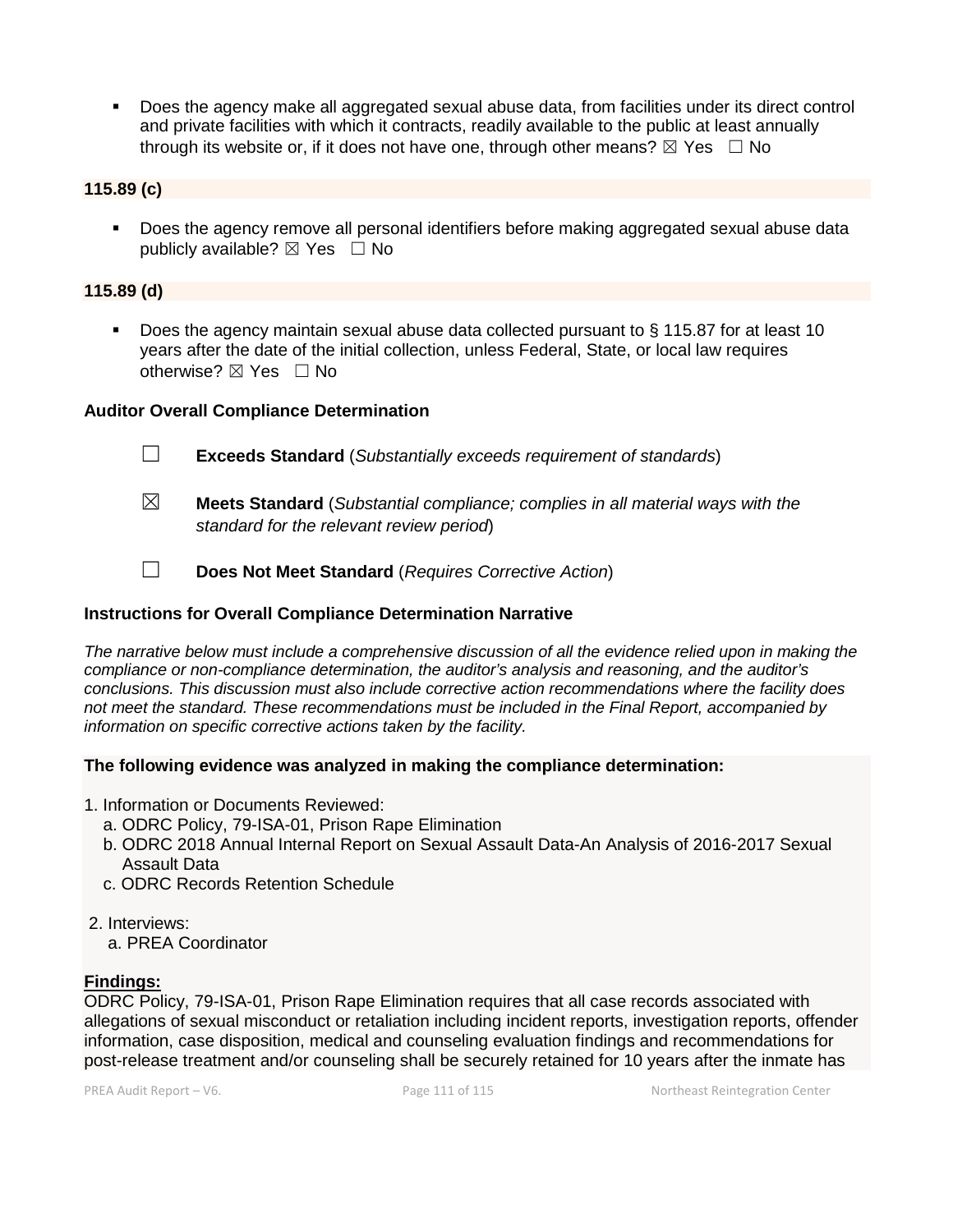reached final release, expiration of sentence or death. Any records pertaining to an employee named in a PREA violation are also retained for 10 years after the staff member leaves the employment of the agency. All case records are maintained securely and confidentiality is maintained by the use of passwords. The Records Retention Schedule indicates that file cases related to criminal investigation cases are permanently retained as are reports produced from with ODRC that contains data routinely requested by the public.

ODRC Policy, 79-ISA-01, also requires that aggregated sexual abuse data from facilities under the direct control and private facilities with which it contracts readily available to the public at least annually through its website with all personal identifiers being removed. The 2018 ODRC Annual Internal Report on Sexual Assault Data contains comparative data from 2016 and 2017. The auditor reviewed this report on the agency website:<http://drc.ohio.gov/prea> .

The auditor finds the facility in compliance with this standard.

## **Corrective Action:**

1. None

# **AUDITING AND CORRECTIVE ACTION**

## **Standard 115.401: Frequency and scope of audits**

## **All Yes/No Questions Must Be Answered by the Auditor to Complete the Report**

## **115.401 (a)**

 During the prior three-year audit period, did the agency ensure that each facility operated by the agency, or by a private organization on behalf of the agency, was audited at least once? (*Note: The response here is purely informational. A "no" response does not impact overall compliance with this standard.*)  $\boxtimes$  Yes  $\Box$  No

## **115.401 (b)**

- Is this the first year of the current audit cycle? (*Note: a "no" response does not impact overall compliance with this standard.*)  $\boxtimes$  Yes  $\Box$  No
- If this is the second year of the current audit cycle, did the agency ensure that at least one-third of each facility type operated by the agency, or by a private organization on behalf of the agency, was audited during the first year of the current audit cycle? (N/A if this is **not** the *second* year of the current audit cycle.)  $\Box$  Yes  $\Box$  No  $\boxtimes$  NA
- If this is the third year of the current audit cycle, did the agency ensure that at least two-thirds of each facility type operated by the agency, or by a private organization on behalf of the agency, were audited during the first two years of the current audit cycle? (N/A if this is **not** the *third* year of the current audit cycle.)  $\Box$  Yes  $\Box$  No  $\boxtimes$  NA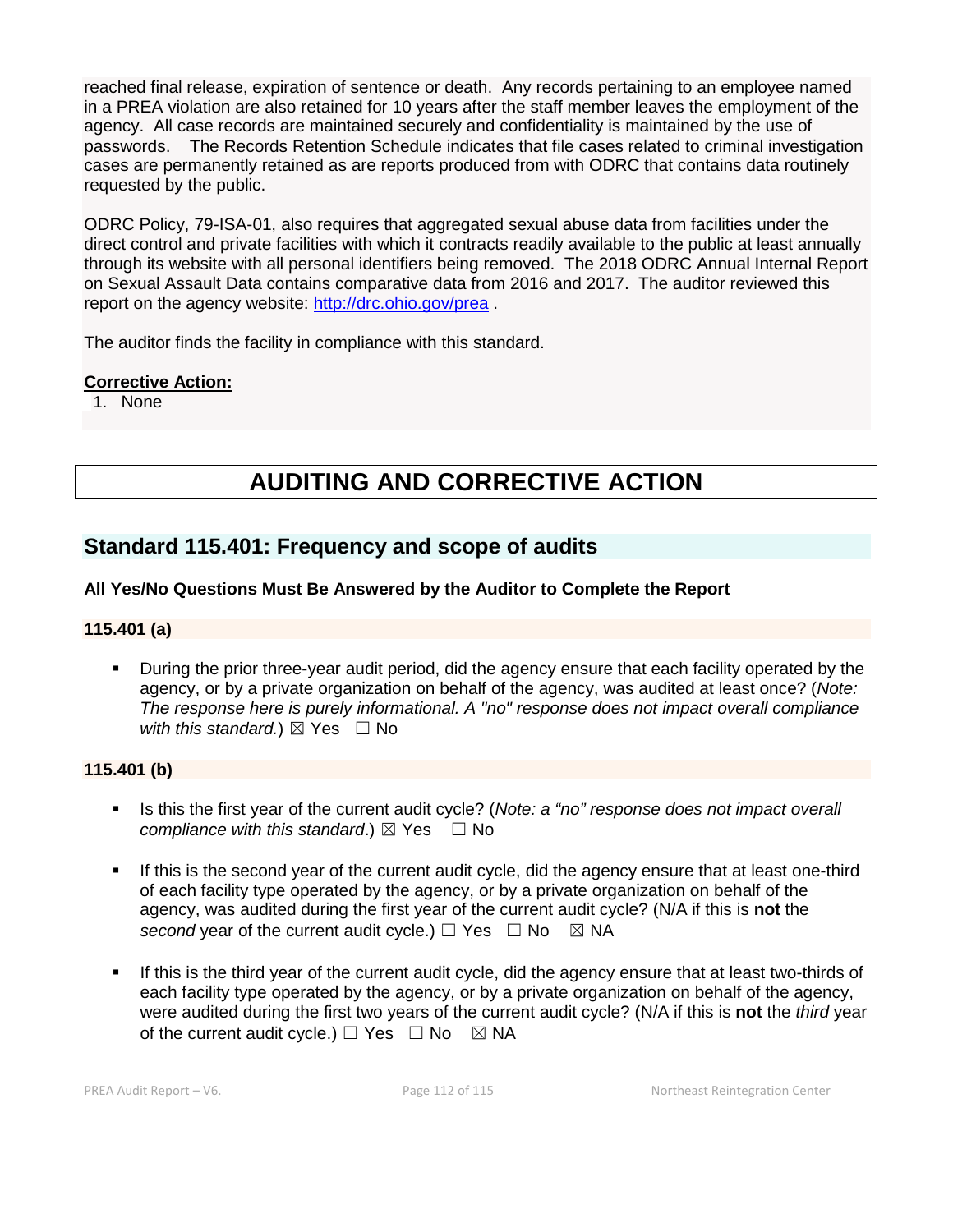## **115.401 (h)**

 Did the auditor have access to, and the ability to observe, all areas of the audited facility? ☒ Yes ☐ No

## **115.401 (i)**

 Was the auditor permitted to request and receive copies of any relevant documents (including electronically stored information)?  $\boxtimes$  Yes  $\Box$  No

#### **115.401 (m)**

 Was the auditor permitted to conduct private interviews with inmates, residents, and detainees? ☒ Yes ☐ No

## **115.401 (n)**

 Were inmates permitted to send confidential information or correspondence to the auditor in the same manner as if they were communicating with legal counsel?  $\boxtimes$  Yes  $\Box$  No

#### **Auditor Overall Compliance Determination**

- ☐ **Exceeds Standard** (*Substantially exceeds requirement of standards*)
- ☒ **Meets Standard** (*Substantial compliance; complies in all material ways with the standard for the relevant review period*)
- ☐ **Does Not Meet Standard** (*Requires Corrective Action*)

#### **Instructions for Overall Compliance Determination Narrative**

*The narrative below must include a comprehensive discussion of all the evidence relied upon in making the compliance or non-compliance determination, the auditor's analysis and reasoning, and the auditor's conclusions. This discussion must also include corrective action recommendations where the facility does not meet the standard. These recommendations must be included in the Final Report, accompanied by information on specific corrective actions taken by the facility.*

The auditor was provided a password protected flash drive that contained digitally stored information and documentation. Hard-copy documentation was also received. The auditor was provided access to all areas of the facility and was able to speak with any inmate, contractor or staff member. Due to the Covid-19 outbreak, volunteers and visitors were not being allowed into the facility but volunteers were contacted through telephone calls upon the auditors return. Private offices were provided for staff and inmate confidential interviews. ODRC organizes the audits of the facilities in the agency to ensure that each facility was audited during each three-year audit cycle period. The audit reports for all ODRC facilities are published on the ODRC website.

The auditor received no correspondence from any inmates prior to and after the onsite audit.

The facility is in compliance with this standard.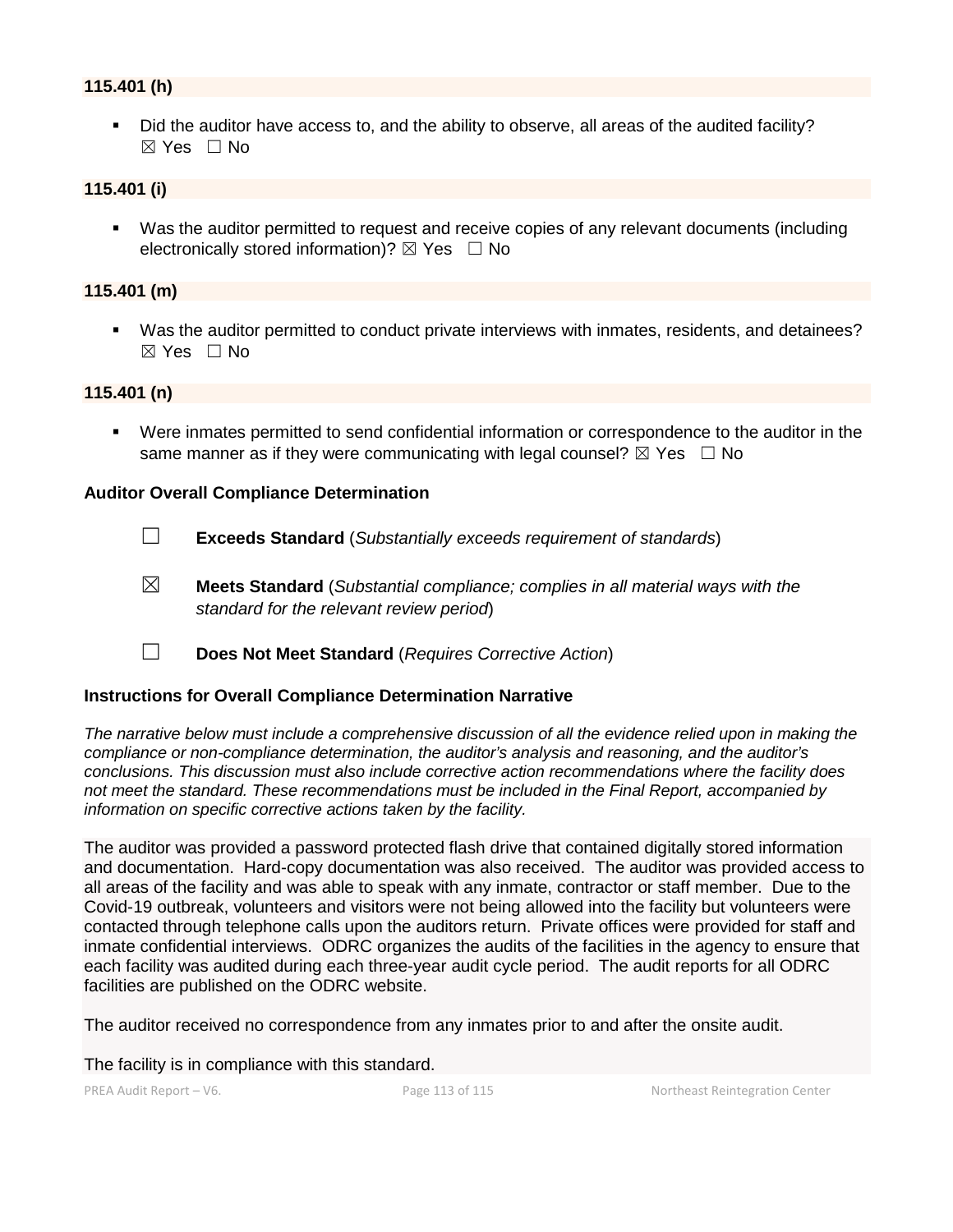# **Standard 115.403: Audit contents and findings**

## **All Yes/No Questions Must Be Answered by the Auditor to Complete the Report**

## **115.403 (f)**

 The agency has published on its agency website, if it has one, or has otherwise made publicly available, all Final Audit Reports. The review period is for prior audits completed during the past three years PRECEDING THIS AUDIT. The pendency of any agency appeal pursuant to 28 C.F.R. § 115.405 does not excuse noncompliance with this provision. (N/A if there have been no Final Audit Reports issued in the past three years, or in the case of single facility agencies that there has never been a Final Audit Report issued.)  $\boxtimes$  Yes  $\Box$  No  $\Box$  NA

## **Auditor Overall Compliance Determination**

- ☐ **Exceeds Standard** (*Substantially exceeds requirement of standards*)
- ☒ **Meets Standard** (*Substantial compliance; complies in all material ways with the standard for the relevant review period*)
- ☐ **Does Not Meet Standard** (*Requires Corrective Action*)

## **Instructions for Overall Compliance Determination Narrative**

*The narrative below must include a comprehensive discussion of all the evidence relied upon in making the compliance or non-compliance determination, the auditor's analysis and reasoning, and the auditor's conclusions. This discussion must also include corrective action recommendations where the facility does not meet the standard. These recommendations must be included in the Final Report, accompanied by information on specific corrective actions taken by the facility.*

ODRC publishes all final audit reports on its website, [http://www.drc.ohio.gov/prea.](http://www.drc.ohio.gov/prea) Reports from 2014- 2020 can be found on the website for the public to review. ODRC routinely publishes final reports within the required 30-day timeline.

The agency is in compliance with this standard.